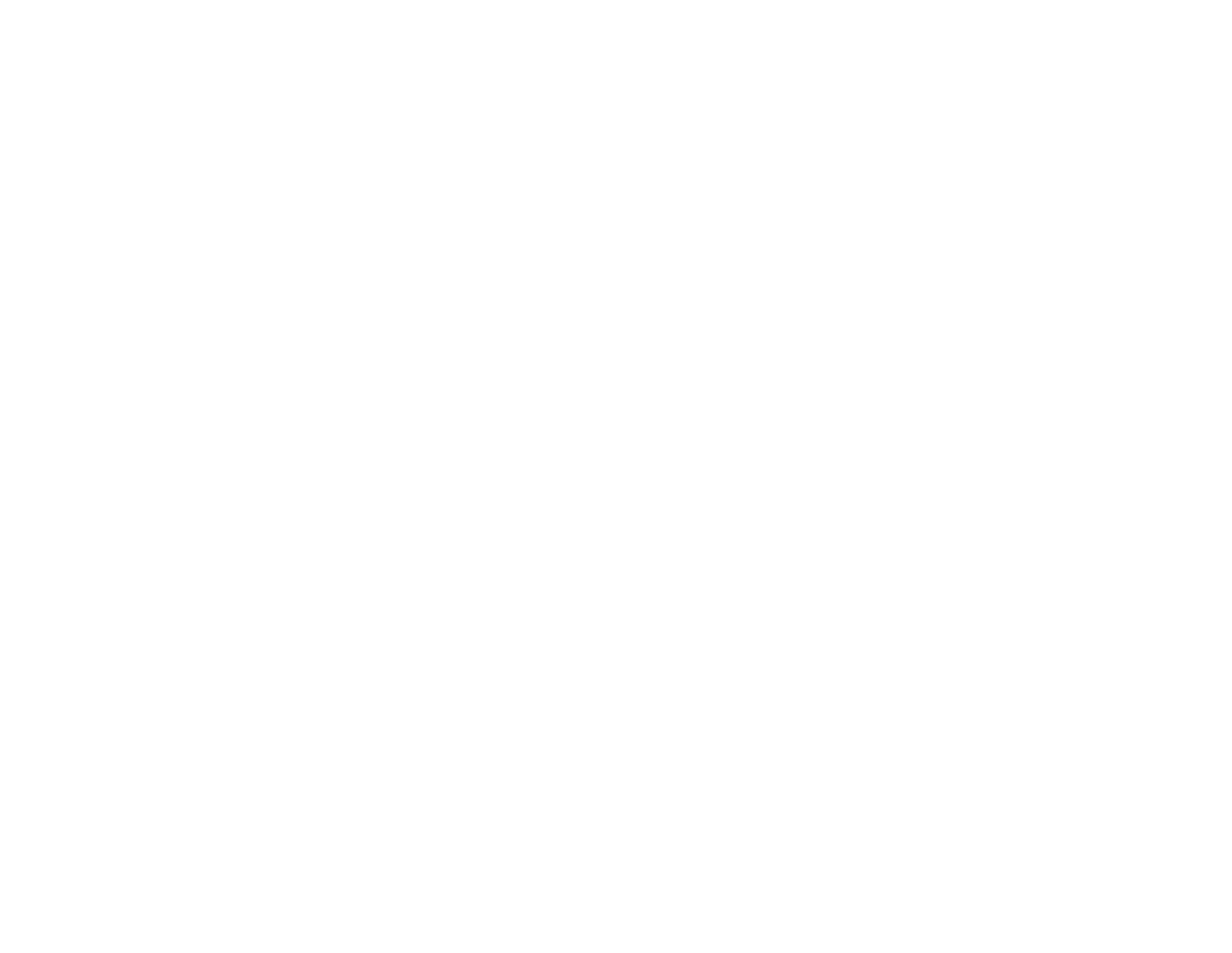|                    | Licence Business Name                                   | <b>Address</b>                                     | <b>Licence Type/Sub</b>         |                                        | <b>Phone</b>     |      | Fax                     |       |
|--------------------|---------------------------------------------------------|----------------------------------------------------|---------------------------------|----------------------------------------|------------------|------|-------------------------|-------|
| 09 50 5781         | Subway Sandwich & Salad                                 | 3740 Chatham St Unit 3 Richmond BC V7E 2Z3         | Assembly Use Group 1            | <b>Food Service</b><br>Establishment   | (604) 274-8850   |      | Work (604) 274-8851 Fax |       |
| 09 478399          | 1stDataRecovery.com                                     | 2981 Simpson Rd Unit 210 Richmond BC V6X 2R2       | Service Use                     |                                        | (604) 681-3792   |      | Work (604) 681-3739 Fax |       |
| 09 484492          | Sunny Cabinets Inc                                      | 2633 Simpson Rd Richmond BC V6X 0B9                | Industrial/Manufacturing<br>Use |                                        | (778) 316-7988   | Work |                         | Hom   |
| 09 484495          | Sunny Cabinets Inc                                      | 2633 Simpson Rd Richmond BC V6X 0B9                | Service Use                     | <b>General Contractor</b>              | (778) 316-7988   | Work |                         | Hom   |
| <b>Issue Date:</b> |                                                         | 11-Jan-10                                          |                                 |                                        |                  |      |                         |       |
| 09 502894          | Golden Trust Trading Inc                                | 11871 Horseshoe Way Unit 1217 Richmond BC V7A 5H5  | Service Use                     |                                        | $(604)$ 277-8661 |      | Work (604) 277-8667 Fax |       |
| 09 503177          | A & W Restaurant                                        | 8140 Garden City Rd Unit 110 Richmond BC V6Y 2N9   | Assembly Use Group 1            | Food Service<br>Establishment          | (604) 272-7773   |      | Work (604) 431-0797 Fax |       |
| 10 509771          | Genco Distribution System Of<br>Canada Inc              | 16131 Blundell Rd Richmond BC V6W 0A3              | Service Use                     |                                        | (412) 820-3700   |      | Work (412) 820-3762 Fax |       |
| <b>Issue Date:</b> |                                                         | 12-Jan-10                                          |                                 |                                        |                  |      |                         |       |
| 10 509680          | Jai's Janitorial Services Ltd                           | 12368 95A AVE SURREY BC V3V 1P9                    | Service Use                     |                                        | (604) 496-4200   | Work |                         | Hom   |
| 10 510006          | Viala Home Improvements                                 | 10611 Seaham Cr Richmond BC V7A 3Y6                | Service Use                     | <b>General Contractor</b>              | (604) 644-5830   | Work |                         | Hom   |
| 10 509992          | Canadian Sanitary Ware Co Ltd                           | 10500 Palmberg Rd Richmond BC V6W 1C6              | Service Use                     | Home Occupation                        | (778) 822-9097   | Work |                         | Hom   |
| 10 509932          | <b>Impact Audio Visuel</b>                              | 7500 ST PATRICK LASALLE PQ H8N 1V1                 | Service Use                     | <b>General Contractor</b>              | (514) 344-9255   |      | Work (514) 344-9559 Fax |       |
| 10 509847          | F & S Electrical Ltd                                    | 2431 W KING EDWARD AVE VANCOUVER BC V6L 1T5        | Service Use                     | <b>Electrical Contractor</b>           | (604) 733-6780   | Work | (604) 733-6780 Fax      |       |
| 10 509664          | Pacific Eden Development Inc                            | 7480 Afton Dr Richmond BC V7A 1A3                  | Service Use                     | Home Occupation                        | (604) 767-8887   | Work | (604) 277-6855 Fax      |       |
| 10 509631          | <b>Smoking Goat Studios</b>                             | 4391 Corless Rd Richmond BC V7C 1N1                | Service Use                     | Home Occupation                        | (778) 886-8566   | Work |                         | Hom   |
| 10 509581          | <b>Custom Training Services</b>                         | 1343 DUNCAN DR DELTA BC V4L 1R3                    | Service Use                     |                                        | (604) 230-4466   | Work |                         | Hom   |
| 10 509444          | Scott Blvd Homes Ltd                                    | 7479 McCallan Rd Richmond BC V7C 2H6               | Service Use                     | <b>General Contractor</b>              | (604) 729-7962   |      | Work (604) 909-5220 Fax |       |
| 10 509858          | Diamond Parking/DPS Parking<br>#4707                    | 10700 Cambie Rd Richmond BC V6X 1K8                | Service Use                     | Parking Enforcement<br><b>Business</b> | (604) 681-8797   |      | Work (604) 684-0329 Fax |       |
| <b>Issue Date:</b> |                                                         | 13-Jan-10                                          |                                 |                                        |                  |      |                         |       |
| 10 508713          | Pet Talk Photography                                    | 7160 Railway Ave Richmond BC V7C 3J8               | Service Use                     | Home Occupation                        | (604) 273-6915   | Work |                         | Hom   |
| 10 510027          | Moling Enterprise Inc.                                  | 9200 Dixon Ave Richmond BC V6Y 1E4                 | Service Use                     | <b>General Contractor</b>              | (604) 618-5628   | Work |                         | Hom   |
| 10 510008          | <b>Idraulico Mechanical Ltd</b>                         | 2867 E 18TH AVE VANCOUVER BC V5M 2R1               | Service Use                     | <b>General Contractor</b>              | (604) 307-9151   |      | Work (04) 454-1716      | Fax   |
| 10 509929          | Katherine Lukkarinen                                    | 2733 CHANDLERY PL UNIT 810 VANCOUVER BC V5S<br>4V3 | Service Use                     | <b>Therapeutic Touch</b><br>Treatments | (778) 918-2613   | Work |                         | Hom   |
| 10 508861          | Victor Zlotnik Denture Clinic                           | 10151 No 3 Rd Unit 205 Richmond BC V7A 4R6         | Service Use                     |                                        | (604) 617-9045   |      | Work (604) 617-9045     | Cellu |
| 10 509108          | <b>DLS Electrical and Lighting</b><br>Services          | 6041 164TH ST SURREY BC V3S 3V9                    | Service Use                     | <b>Electrical Contractor</b>           | (778) 571-0164   | Work |                         | Hom   |
| 10 509200          | Luxcome International Enterprise<br>Ltd                 | 8340 Brownell Rd Richmond BC V6X 1G4               | Service Use                     | Home Occupation                        | (604) 282-4583   |      | Work (604) 282-4283 Fax |       |
| 09 506324          | Home Field Academy                                      | 5560 Minoru Blvd Unit 111 Richmond BC V6X 2A9      | Assembly Use Group 3            | <b>Health Studio</b>                   | (778) 386-5854   | Work |                         | Hom   |
| 09 504651          | <b>EverEast International</b><br><b>Enterprises Ltd</b> | 8600 Cambie Rd Unit 220 Richmond BC V6X 4K1        | Service Use                     |                                        | (604) 279-7967   |      | Work (778) 279-5957 Fax |       |
| 09 503209          | VJ Supplies                                             | 3751 Jacombs Rd Unit 150 Richmond BC V6V 2R4       | Mercantile Use                  | <b>Wholesale Trading</b>               | (778) 297-6808   |      | Work (778) 297-6918 Fax |       |
| 09 49 9878         | Shark Club Sports Bar & Grill                           | 10331 St Edwards Dr Richmond BC V6X 2V8            | Assembly Use Group 1            | Food Service<br>Establishment          | (604) 246-2609   |      | Work (604) 278-1441 Fax |       |
| 09 49 8751         | Mac Harris Auto Repairs                                 | 12871 Clarke PI Unit 190 Richmond BC V6V 2H9       | Service Use                     |                                        | (778) 628-2397   | Work |                         | Hom   |
| 09 50 6822         | Qin Yang Acupuncture Clinic                             | 8788 McKim Way Unit 2120 Richmond BC V6X 4E2       | Service Use                     |                                        | (604) 232-2460   |      | Work (604) 232-2460 Fax |       |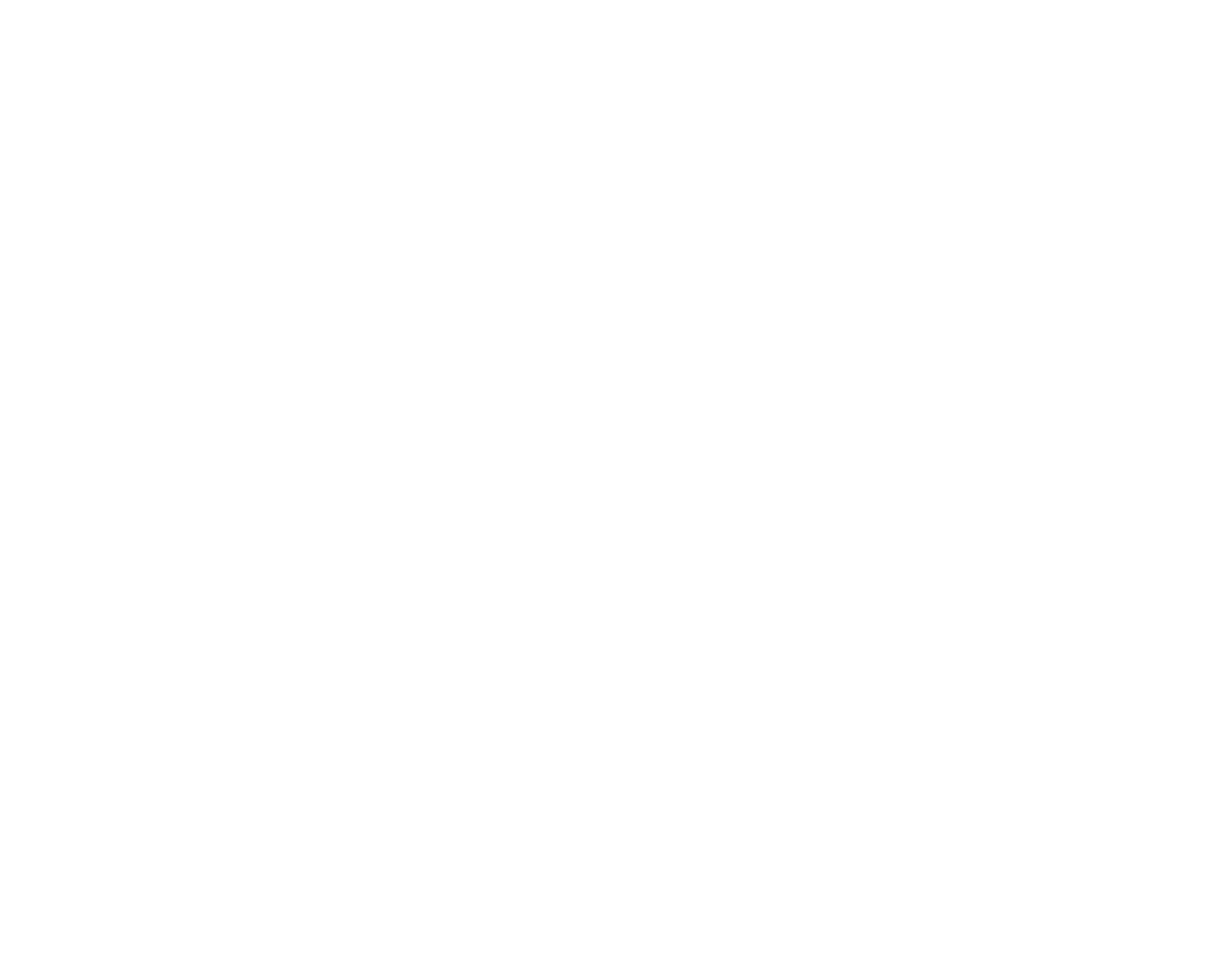|                    | Licence Business Name                         | <b>Address</b>                                     | <b>Licence Type/Sub</b> |                                                    | <b>Phone</b>     |      | Fax                       |     |
|--------------------|-----------------------------------------------|----------------------------------------------------|-------------------------|----------------------------------------------------|------------------|------|---------------------------|-----|
| <b>Issue Date:</b> |                                               | 14-Jan-10                                          |                         |                                                    |                  |      |                           |     |
| 10 509805          | Luxtrade Seaweed Company                      | 3960 Georgia St Richmond BC V7E 2S3                | Service Use             | Home Occupation                                    | (778) 297-8018   |      | Work (778) 297-8018 Fax   |     |
| 10 510486          | Swag 'N' Tech                                 | 12055 Greenland Dr Unit 24 Richmond BC V6V 2E8     | Service Use             | Home Occupation                                    | (778) 861-2696   |      | Work (778) 861-2696 Cellu |     |
| 10 510446          | Safeguard Contracting Ltd                     | 8251 120 ST UNIT 101 SURREY BC V4C 6R1             | Service Use             | <b>General Contractor</b>                          | (604) 462-9558   |      | Work (604) 462-0117 Fax   |     |
| 10 510427          | 0867503 BC Ltd                                | 6617 Steveston Hwy Richmond BC V7E 2L2             | Service Use             | <b>General Contractor</b>                          | (778) 896-7760   | Work |                           | Hom |
| 10 510426          | <b>Westcron Construction</b>                  | 3790 184TH ST SURREY BC V3S 0L5                    | Service Use             | <b>General Contractor</b>                          | (604) 836-0567   | Work |                           | Hom |
| 10 510408          | Wei Renovation                                | 11651 85B AVE DELTA BC V4C 7K6                     | Service Use             | <b>General Contractor</b>                          | (604) 518-6395   | Work |                           | Hom |
| 10 510208          | The Taylored Dog Professional<br>Dog Training | 4208 Craigflower Dr Richmond BC V7C 4W3            | Service Use             | Home Occupation                                    | $(604)$ 318-1668 | Work |                           | Hom |
| 10 510088          | Triumph Construction Co Inc                   | 2119 152 ST UNIT 1 SURREY BC V4A 4N7               | Service Use             | <b>General Contractor</b>                          | (604) 536-7665   |      | Work (604) 536-7605 Fax   |     |
| 09 499105          | Mazazu Crepe                                  | 4151 Hazelbridge Way Unit 3110 Richmond BC V6X 4J7 | Assembly Use Group 1    | Food Service<br>Establishment, Take-<br>Out        | (604) 295-6693   | Work |                           | Hom |
| 10 509798          | Per Diem Marketing Inc                        | 5740 Moncton St Richmond BC V7E 3B4                | Service Use             | Home Occupation                                    | (604) 272-1395   | Work |                           | Hom |
| 10 509654          | <b>Baghdad Alazal Enterprises</b><br>Company  | 12571 Cambie Rd Unit 125 Richmond BC V6V 2A9       | Service Use             | Home Occupation                                    | (778) 836-3248   | Work |                           | Hom |
| 10 509653          | <b>Tozy Enterprises</b>                       | 6220 Blundell Rd Unit 403 Richmond BC V7C 4P5      | Service Use             | Home Occupation                                    | (604) 329-7096   | Work |                           | Hom |
| 10 509143          | Pak Mail Center                               | 3071 No 5 Rd Unit 9 Richmond BC V6X 2T4            | Service Use             |                                                    | (778) 297-7363   |      | Work (778) 297-7364       | Fax |
| 09 499891          | <b>Grill King</b>                             | 5300 No 3 Rd Unit 1050 Richmond BC V6X 2X9         | Assembly Use Group 1    | <b>Food Service</b><br>Establishment, Take-<br>Out | (604) 721-3839   | Work |                           | Hom |
| 10 510109          | <b>College Pro Painting</b>                   | 2784 S45TH AVE E VANCOUVER BC V5R 3C4              | Service Use             | <b>General Contractor</b>                          | (604) 805-5990   |      | Work (604) 805-5990 Cellu |     |
| 09 487309          | Beard Papa's                                  | 6551 No 3 Rd Unit 1514 Richmond BC V6Y 2B6         | Assembly Use Group 1    | <b>Food Service</b><br>Establishment, Take-<br>Out | (778) 297-7339   |      | Work (778) 297-7859 Fax   |     |
| <b>Issue Date:</b> |                                               | 18-Jan-10                                          |                         |                                                    |                  |      |                           |     |
| 10 510646          | Sequoia Security Patrol Inc                   | 6600 Comstock Rd Richmond BC V7C 2X6               | Service Use             | Private Investigation<br>Agency                    | $(604)$ 318-5507 |      | Work (604) 270-1819 Fax   |     |
| 10 510745          | Steveston Eco Tours Ltd                       | 8540 Rosehill Dr Richmond BC V7A 2K1               | Service Use             | Home Occupation                                    | (604) 277-6205   | Work |                           | Hom |
| 10 510654          | Utopia Clothing                               | 10631 No 4 Rd Richmond BC V7A 2Z5                  | Service Use             | Home Occupation                                    | (604) 272-3347   |      | Work (604) 272-3347       | Fax |
| 10 510666          | <b>Total Lawn Care</b>                        | 11280 Kingsgrove Ave Richmond BC V7A 3A9           | Service Use             | <b>General Contractor</b>                          | (604) 347-7888   | Work |                           | Hom |
| 10 510739          | Pyramid Plumbing and Heating                  | 2250 FOOTHILLS CRT ABBOTSFORD BC V3G 1E1           | Service Use             | <b>Gas Contractor</b>                              | (604) 866-4743   | Work |                           | Hom |
| 09 504507          | Cowry Cabinets Inc                            | 2633 Simpson Rd Unit 2005 Richmond BC V6X 0B9      | Mercantile Use          | <b>Wholesale Trading</b>                           | $(604)$ 276-0086 |      | Work (604) 276-0087       | Fax |
| 10 510631          | <b>Bravado Homes Ltd</b>                      | 5860 Dover Cr Unit 208 Richmond BC V7C 5S6         | Service Use             | <b>General Contractor</b>                          | (604) 720-1555   | Work |                           | Hom |
| 10 510728          | As-Nu Repairs Inc                             | 14262 75TH AVE SURREY BC V3W 7A8                   | Service Use             | <b>General Contractor</b>                          | (604) 202-3056   |      | Work (604) 594-5841 Fax   |     |
| 10 510589          | Wetrust Enterprises Ltd                       | 11800 No 2 Rd Richmond BC V7E 2E7                  | Service Use             | <b>General Contractor</b>                          | (604) 275-1896   |      | Work (604) 275-1896 Fax   |     |
| 10 510526          | Thomas Tong & Co Inc                          | 8680 Cambie Rd Unit 207 Richmond BC V6X 4K1        | Service Use             |                                                    | $(604)$ 288-5508 |      | Work (604) 288-5507 Fax   |     |
| 09 503765          | Swift Limo & Taxi Auto Repairs<br>Inc         | 4691 Vanguard Rd Unit 170 Richmond BC V6X 2P7      | Service Use             |                                                    | (604) 278-1701   | Work |                           | Hom |
| 09 013644          | Mercedes-Benz Richmond<br>Service             | 13466 Verdun PI Richmond BC V6V 1V2                | Service Use             |                                                    | $(604)$ 304-6630 |      | Work (604) 304-0182 Fax   |     |
| 07 358201          | Pasco Seafood Entr Inc                        | 11780 River Rd Unit 165 Richmond BC V6X 1Z7        | Mercantile Use          | <b>Wholesale Trading</b>                           | (604) 244-2342   |      | Work (604) 244-2352 Fax   |     |
| 10 510567          | Simon Development Ltd                         | 8388 SELKIRK ST VANCOUVER BC V6P 4H9               | Service Use             | <b>General Contractor</b>                          | (604) 689-9628   |      | Work (604) 689-9628 Fax   |     |
| 10 510608          | Indivisible                                   | 8180 Granville Ave Unit 603 Richmond BC V6Y 4G1    | Service Use             | Home Occupation                                    | (778) 886-5217   | Work |                           | Hom |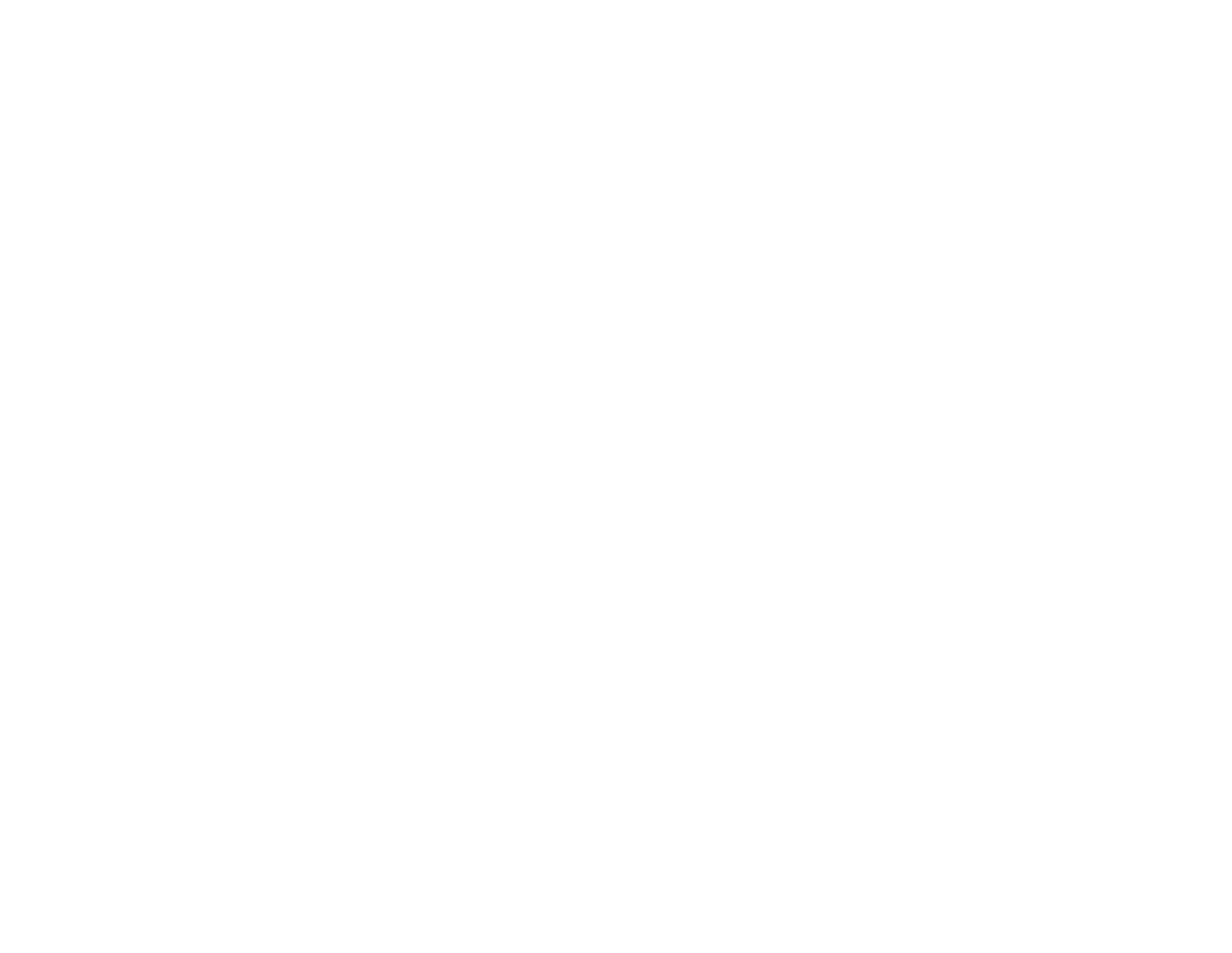|                    | Licence Business Name                                          | <b>Address</b>                                       | <b>Licence Type/Sub</b> |                               | <b>Phone</b>     |      | Fax                     |     |
|--------------------|----------------------------------------------------------------|------------------------------------------------------|-------------------------|-------------------------------|------------------|------|-------------------------|-----|
| <b>Issue Date:</b> |                                                                | 19-Jan-10                                            |                         |                               |                  |      |                         |     |
|                    | 09 487245 Arlin Furniture Ltd                                  | 21331 Gordon Way Unit 2145 Richmond BC V6W 1J9       | Mercantile Use          | <b>Wholesale Trading</b>      | (604) 303-0808   |      | Work (604) 303-9983 Fax |     |
| <b>Issue Date:</b> |                                                                | 20-Jan-10                                            |                         |                               |                  |      |                         |     |
|                    | 10 510972 Brytongifts Canada                                   | 11020 Williams Rd Unit 87 Richmond BC V7A 1J1        | Service Use             | Home Occupation               | (604) 447-0055   | Work |                         | Hom |
| <b>Issue Date:</b> |                                                                | $21$ -Jan-10                                         |                         |                               |                  |      |                         |     |
| 10510867           | DentWorks Paintless Dent<br>Repair                             | 8940 Fairdell PI Richmond BC V7C 3Y3                 | Service Use             | Home Occupation               | (778) 882-0547   | Work |                         | Hom |
| 10 511230          | Hit And Run Self Defense Ltd                                   | 11680 4th Ave Richmond BC V7E 3H4                    | Service Use             | Home Occupation               | (604) 817-2963   | Work |                         | Hom |
| 10 510871          | <b>Launch Internet Communications</b>                          | 8623 GRANVILLE ST UNIT 157 VANCOUVER BC V6P<br>5A2   | Service Use             |                               | $(604)$ 987-3341 | Work |                         | Hom |
| 09 505681          | Anissa Health Care Services Inc                                | 4400 Hazelbridge Way Unit 320 Richmond BC V6X 3R8    | Service Use             |                               | (604) 875-9222   |      | Work (604) 270-6732 Fax |     |
| 10511188           | <b>GMJ Home Designs Ltd</b>                                    | 10120 Hollywell Dr Richmond BC V7E 5C9               | Service Use             | <b>General Contractor</b>     | (604) 241-2720   |      | Work (604) 241-2720 Fax |     |
| <b>Issue Date:</b> |                                                                | 22-Jan-10                                            |                         |                               |                  |      |                         |     |
| 10511127           | O & H Services                                                 | 305 9TH AVE NEW WESTMINSTER BC V3L 2A2               | Service Use             | <b>Electrical Contractor</b>  | (604) 788-3864   |      | Work (604) 521-5474 Fax |     |
| 10 511306          | Fifth Element Construction &<br><b>Renovations Ltd</b>         | 14101 114TH AVE SURREY BC V3R 2M5                    | Service Use             | <b>General Contractor</b>     | (604) 582-8154   |      | Work (604) 582-8153 Fax |     |
| 10 511299          | National Graphic Solutions Inc                                 | 1520 CLIVEDEN AVE UNIT 12 DELTA BC V3M 6J8           | Service Use             | <b>General Contractor</b>     | (604) 540-0604   |      | Work (604) 540-0589 Fax |     |
| 10 511292          | Mingway Enterprise Inc                                         | 8120 Jones Rd Unit 110 Richmond BC V6Y 4K7           | Service Use             | Home Occupation               | (778) 999-4933   | Work |                         | Hom |
| 10 511290          | Pacific Breeze Heating & Cooling<br><b>Inc</b>                 | 30721 SIMPSON RD UNIT 312 ABBOTSFORD BC V2T<br>6Y7   | Service Use             | Gas Contractor                | (604) 870-9696   |      | Work (604) 870-9190 Fax |     |
| 10 511269          | ServCode Software Inc                                          | 8271 No 2 Rd Richmond BC V7C 3M2                     | Service Use             | Home Occupation               | (604) 779-0875   | Work |                         | Hom |
| 10511229           | Jasbir Sidhu                                                   | 8560 Pigott Rd Richmond BC V7A 2C4                   | Service Use             | <b>General Contractor</b>     | (778) 883-5408   |      | Work (604) 285-2785 Fax |     |
| 10 511208          | Yash Kapoor                                                    | 11705 81 AVE DELTA BC V4C 7H7                        | Service Use             |                               | (778) 889-5825   | Work |                         | Hom |
| 10 511187          | Dream Masonry Co                                               | 9710 121 ST SURREY BC V3V 4J5                        | Service Use             | <b>General Contractor</b>     | (604) 897-8786   | Work |                         | Hom |
| 10 511147          | <b>Fatguy Services Inc.</b>                                    | 4860 Westminster Hwy Richmond BC V7C 1B8             | Service Use             | <b>Plumbing Contractor</b>    | (604) 207-9949   |      | Work (604) 207-9949 Fax |     |
| 10 511107          | S & K Painting                                                 | 10620 Roselea Cr Richmond BC V7A 2R4                 | Service Use             | <b>General Contractor</b>     | (604) 241-1098   | Work |                         | Hom |
| 10 511035          | Alumbra Lighting Services                                      | 7751 Minoru Blvd Unit 318 Richmond BC V6Y 3G7        | Service Use             | Home Occupation               | (604) 518-5208   | Work |                         | Hom |
| 10511034           | Onyx Mechanical                                                | 9105 NORUM RD DELTA BC V4C 2H9                       | Service Use             | <b>Plumbing Contractor</b>    | (604) 346-6862   |      | Work (604) 957-1301 Fax |     |
| 09 504796          | Westin Wall Centre Vancouver<br><b>Airport Hotel</b>           | 3099 Corvette Way Richmond BC V6X 0E2                | Assembly Use Group 2    |                               | $(604)$ 303-6565 |      | Work (604) 893-7262 Fax |     |
| 09 504793          | The Apron                                                      | 3099 Corvette Way Richmond BC V6X 0E2                | Assembly Use Group 1    | Food Service<br>Establishment | $(604)$ 303-6565 | Work |                         | Hom |
|                    | 09 504789 Westin Wall Centre Vancouver<br><b>Airport Hotel</b> | 3099 Corvette Way Richmond BC V6X 0E2                | <b>Residential Use</b>  | Hotel                         | $(604)$ 303-6565 |      | Work (604) 893-7262 Fax |     |
|                    | 10 511146 Fatguy Services Inc                                  | 4860 Westminster Hwy Richmond BC V7C 1B8             | Service Use             | <b>Gas Contractor</b>         | (604) 207-9949   |      | Work (604) 207-9949 Fax |     |
| <b>Issue Date:</b> |                                                                | 25-Jan-10                                            |                         |                               |                  |      |                         |     |
| 09 505114          | CY Gateway Business<br>Consultants Inc.                        | 4400 Hazelbridge Way Unit 730 Richmond BC V6X 3R8    | Service Use             |                               | $(604)$ 231-0388 |      | Work (604) 231-0358 Fax |     |
| 10 511399          | Earth Sculptors Landscaping &<br>Design                        | 2357 WHYTE AVE UNIT 105 PORT COQUITLAM BC<br>V3C 2A3 | Service Use             | <b>General Contractor</b>     | (604) 944-9768   |      | Work (604) 944-9162 Fax |     |
| 10 511389          | Crystal Drywall Ltd                                            | 12843 OLD YALE RD SURREY BC V3T 3B3                  | Service Use             | <b>General Contractor</b>     | (604) 613-5557   | Work |                         | Hom |
| 10 511028          | Jet Pet Resort                                                 | 5980 Miller Rd Unit 100 Richmond BC V7B 1K2          | Service Use             | Kennels                       | (604) 302-7904   | Work |                         | Hom |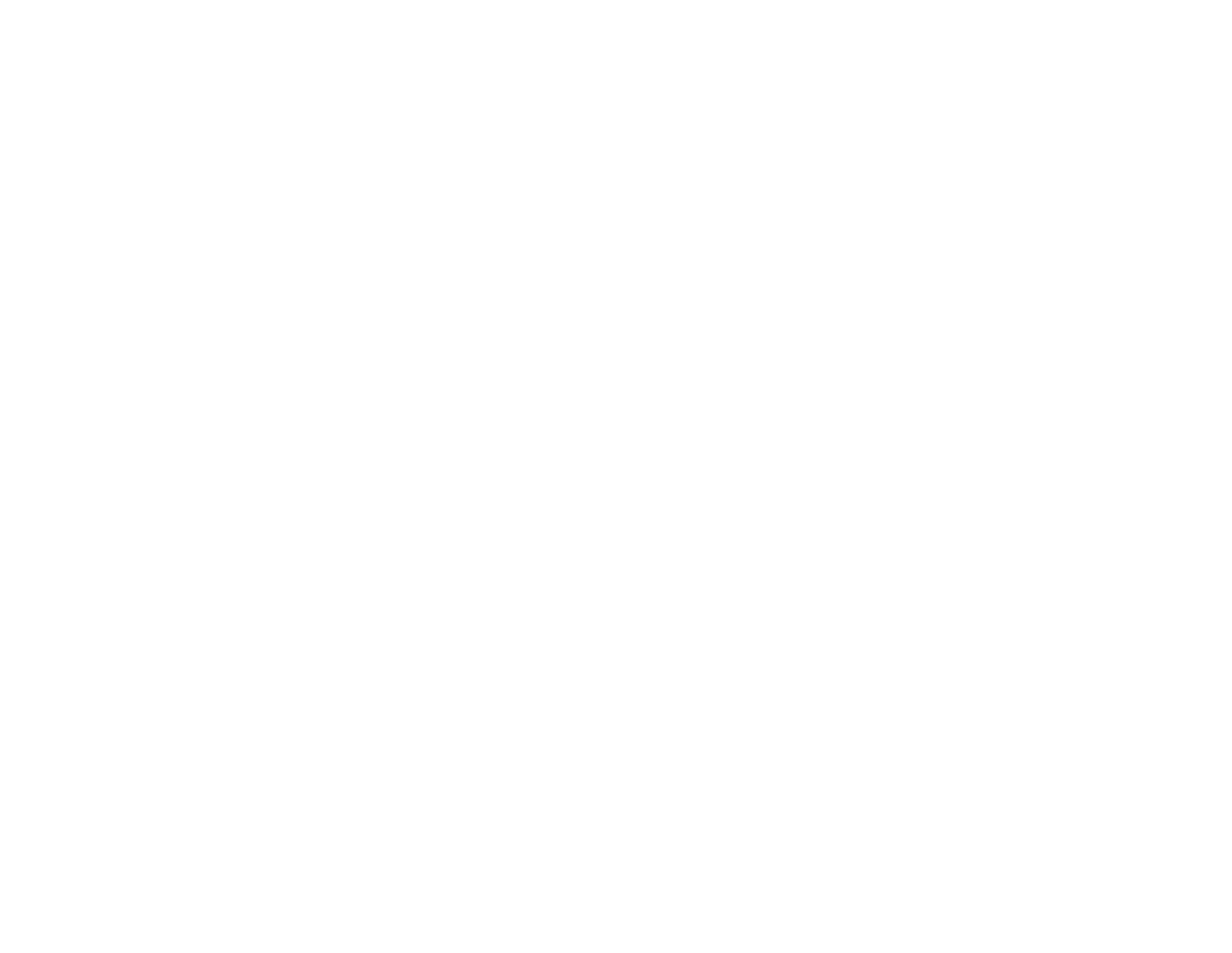| Xiao Feng Zheng Barrister &<br>4400 Hazelbridge Way Unit 730 Richmond BC V6X 3R8<br>Service Use<br>(604) 231-0387<br>09 50 5113<br>Solicitor<br>09 503606<br>Convenience Plus<br>11080 No 5 Rd Unit 120 Richmond BC V7A 4E7<br>Mercantile Use<br><b>Retail Trading</b><br>(604) 274-0377<br>09 501065<br><b>Cristo Shoes Fashion</b><br>4311 Hazelbridge Way Unit 1780 Richmond BC V6X 3L7<br>Mercantile Use<br><b>Retail Trading</b><br>(604) 889-8921<br>Work<br>09 013645<br>Mercedes-Benz Richmond<br>13466 Verdun PI Richmond BC V6V 1V2<br>(604) 304-6630<br>Mercantile Use<br><b>Wholesale Trading</b><br>Service<br>Jing Guang Huang<br>11951 Mellis Dr Richmond BC V6X 3T2<br>Home Occupation<br>10 511371<br>Service Use<br>(604) 716-3377<br>Work<br><b>Issue Date:</b><br>26-Jan-10<br>10 510740<br>Speed Skating Canada<br>Mercantile Use<br><b>Retail Trading</b><br>Work<br>4151 Hazelbridge Way Unit 3360 Richmond BC V6X 4J7<br>(604) 346-9471<br><b>Robert Sung Tours</b><br>1075 W 14TH AVE UNIT 111 VANCOUVER BC V6H 1 P4<br>Service Use<br>(604) 736-9508<br>Work<br>10 512007<br>10 512009<br><b>Ludwik Building Maintenance</b><br>5285 8A AVE DELTA BC V4M 1T8<br>Service Use<br>(604) 754-1730<br>Work<br>10 512026<br>Pacific Building Envelope<br>7201 72ND ST UNIT 106 DELTA BC V4G 1M5<br>Service Use<br><b>General Contractor</b><br>(604) 940-6056<br>Maintenance Ltd<br>10513891<br><b>Central Excavators Ltd</b><br>20381 MCNEIL RD PITT MEADOWS BC V3Y 2T9<br><b>General Contractor</b><br>Service Use<br>$(604)$ 465-5508<br><b>Issue Date:</b><br>27-Jan-10<br>10 510047<br><b>Great Moments Travel Inc.</b><br>7900 Westminster Hwy Unit 121 Richmond BC V6X 1A5<br><b>Travel Agency</b><br>$(604)$ 303-1148<br>Service Use<br><b>EdgeCeptional Catering/The</b><br>2450 YUKON ST VANCOUVER BC V5Y 0A4<br>(604) 876-7228<br>10 511349<br>Assembly Use Group 1<br><b>Food Catering</b><br>Edge Cafe<br>10 513950<br>Huan Yu Construction Ltd<br>26 WARWICK AVE BURNABY BC V5B 3X3<br>Service Use<br><b>General Contractor</b><br>(778) 862-5026<br>10 513726<br>Shaelene Bickley<br>13111 ENGLISH PL SURREY BC V3W 5W9<br>Service Use<br><b>Therapeutic Touch</b><br>(604) 591-2196<br>Work<br>Treatments<br><b>Toma Construction &amp; Services</b><br>Service Use<br><b>General Contractor</b><br>(604) 285-0427<br>10 511424<br>7280 Lindsay Rd Unit 107 Richmond BC V7C 3M6<br>Work<br>Quint Ace Properties Inc<br>5671 No 3 Rd Unit 220 Richmond BC V6X 2C7<br>Service Use<br>10 510527<br>$(604)$ 276-9060<br>Work<br>09 503213<br>C A R E 4A Wow Life Academy<br>7900 Westminster Hwy Unit 138 Richmond BC V6X 1A5<br>Mercantile Use<br><b>Retail Trading</b><br>(604) 780-4959<br>Work<br>10 509361<br>Andrew G French<br>12500 Horseshoe Way Unit 260 Richmond BC V7A 5K2<br>Service Use<br>Work<br>(604) 241-3773<br>09 503235<br>C A R E 4A Wow Life Academy<br>7900 Westminster Hwy Unit 138 Richmond BC V6X 1A5<br>Service Use<br>(604) 780-4959<br>Work<br>10 510990<br>10451 Shellbridge Way Unit 150 Richmond BC V6X 2W8<br>Service Use<br>Megahigh Trading Company<br>(604) 282-4923 | Work (604) 231-0358 Fax<br>Work (604) 876-1782 Fax<br>Hom<br>Work (604) 304-0182 Fax<br>Hom<br>Hom<br>Hom<br>Hom<br>Work (604) 940-6057 Fax<br>Work (604) 465-5508 Fax<br>Work (604) 273-0558 Fax<br>Work (604) 876-7229 Fax |
|-------------------------------------------------------------------------------------------------------------------------------------------------------------------------------------------------------------------------------------------------------------------------------------------------------------------------------------------------------------------------------------------------------------------------------------------------------------------------------------------------------------------------------------------------------------------------------------------------------------------------------------------------------------------------------------------------------------------------------------------------------------------------------------------------------------------------------------------------------------------------------------------------------------------------------------------------------------------------------------------------------------------------------------------------------------------------------------------------------------------------------------------------------------------------------------------------------------------------------------------------------------------------------------------------------------------------------------------------------------------------------------------------------------------------------------------------------------------------------------------------------------------------------------------------------------------------------------------------------------------------------------------------------------------------------------------------------------------------------------------------------------------------------------------------------------------------------------------------------------------------------------------------------------------------------------------------------------------------------------------------------------------------------------------------------------------------------------------------------------------------------------------------------------------------------------------------------------------------------------------------------------------------------------------------------------------------------------------------------------------------------------------------------------------------------------------------------------------------------------------------------------------------------------------------------------------------------------------------------------------------------------------------------------------------------------------------------------------------------------------------------------------------------------------------------------------------------------------------------------------------------------------------------------------------------------------------------------------------------------------------------------------------------------------------------------------------------------------------------------------------------------------|------------------------------------------------------------------------------------------------------------------------------------------------------------------------------------------------------------------------------|
|                                                                                                                                                                                                                                                                                                                                                                                                                                                                                                                                                                                                                                                                                                                                                                                                                                                                                                                                                                                                                                                                                                                                                                                                                                                                                                                                                                                                                                                                                                                                                                                                                                                                                                                                                                                                                                                                                                                                                                                                                                                                                                                                                                                                                                                                                                                                                                                                                                                                                                                                                                                                                                                                                                                                                                                                                                                                                                                                                                                                                                                                                                                                           |                                                                                                                                                                                                                              |
|                                                                                                                                                                                                                                                                                                                                                                                                                                                                                                                                                                                                                                                                                                                                                                                                                                                                                                                                                                                                                                                                                                                                                                                                                                                                                                                                                                                                                                                                                                                                                                                                                                                                                                                                                                                                                                                                                                                                                                                                                                                                                                                                                                                                                                                                                                                                                                                                                                                                                                                                                                                                                                                                                                                                                                                                                                                                                                                                                                                                                                                                                                                                           |                                                                                                                                                                                                                              |
|                                                                                                                                                                                                                                                                                                                                                                                                                                                                                                                                                                                                                                                                                                                                                                                                                                                                                                                                                                                                                                                                                                                                                                                                                                                                                                                                                                                                                                                                                                                                                                                                                                                                                                                                                                                                                                                                                                                                                                                                                                                                                                                                                                                                                                                                                                                                                                                                                                                                                                                                                                                                                                                                                                                                                                                                                                                                                                                                                                                                                                                                                                                                           |                                                                                                                                                                                                                              |
|                                                                                                                                                                                                                                                                                                                                                                                                                                                                                                                                                                                                                                                                                                                                                                                                                                                                                                                                                                                                                                                                                                                                                                                                                                                                                                                                                                                                                                                                                                                                                                                                                                                                                                                                                                                                                                                                                                                                                                                                                                                                                                                                                                                                                                                                                                                                                                                                                                                                                                                                                                                                                                                                                                                                                                                                                                                                                                                                                                                                                                                                                                                                           |                                                                                                                                                                                                                              |
|                                                                                                                                                                                                                                                                                                                                                                                                                                                                                                                                                                                                                                                                                                                                                                                                                                                                                                                                                                                                                                                                                                                                                                                                                                                                                                                                                                                                                                                                                                                                                                                                                                                                                                                                                                                                                                                                                                                                                                                                                                                                                                                                                                                                                                                                                                                                                                                                                                                                                                                                                                                                                                                                                                                                                                                                                                                                                                                                                                                                                                                                                                                                           |                                                                                                                                                                                                                              |
|                                                                                                                                                                                                                                                                                                                                                                                                                                                                                                                                                                                                                                                                                                                                                                                                                                                                                                                                                                                                                                                                                                                                                                                                                                                                                                                                                                                                                                                                                                                                                                                                                                                                                                                                                                                                                                                                                                                                                                                                                                                                                                                                                                                                                                                                                                                                                                                                                                                                                                                                                                                                                                                                                                                                                                                                                                                                                                                                                                                                                                                                                                                                           |                                                                                                                                                                                                                              |
|                                                                                                                                                                                                                                                                                                                                                                                                                                                                                                                                                                                                                                                                                                                                                                                                                                                                                                                                                                                                                                                                                                                                                                                                                                                                                                                                                                                                                                                                                                                                                                                                                                                                                                                                                                                                                                                                                                                                                                                                                                                                                                                                                                                                                                                                                                                                                                                                                                                                                                                                                                                                                                                                                                                                                                                                                                                                                                                                                                                                                                                                                                                                           |                                                                                                                                                                                                                              |
|                                                                                                                                                                                                                                                                                                                                                                                                                                                                                                                                                                                                                                                                                                                                                                                                                                                                                                                                                                                                                                                                                                                                                                                                                                                                                                                                                                                                                                                                                                                                                                                                                                                                                                                                                                                                                                                                                                                                                                                                                                                                                                                                                                                                                                                                                                                                                                                                                                                                                                                                                                                                                                                                                                                                                                                                                                                                                                                                                                                                                                                                                                                                           |                                                                                                                                                                                                                              |
|                                                                                                                                                                                                                                                                                                                                                                                                                                                                                                                                                                                                                                                                                                                                                                                                                                                                                                                                                                                                                                                                                                                                                                                                                                                                                                                                                                                                                                                                                                                                                                                                                                                                                                                                                                                                                                                                                                                                                                                                                                                                                                                                                                                                                                                                                                                                                                                                                                                                                                                                                                                                                                                                                                                                                                                                                                                                                                                                                                                                                                                                                                                                           |                                                                                                                                                                                                                              |
|                                                                                                                                                                                                                                                                                                                                                                                                                                                                                                                                                                                                                                                                                                                                                                                                                                                                                                                                                                                                                                                                                                                                                                                                                                                                                                                                                                                                                                                                                                                                                                                                                                                                                                                                                                                                                                                                                                                                                                                                                                                                                                                                                                                                                                                                                                                                                                                                                                                                                                                                                                                                                                                                                                                                                                                                                                                                                                                                                                                                                                                                                                                                           |                                                                                                                                                                                                                              |
|                                                                                                                                                                                                                                                                                                                                                                                                                                                                                                                                                                                                                                                                                                                                                                                                                                                                                                                                                                                                                                                                                                                                                                                                                                                                                                                                                                                                                                                                                                                                                                                                                                                                                                                                                                                                                                                                                                                                                                                                                                                                                                                                                                                                                                                                                                                                                                                                                                                                                                                                                                                                                                                                                                                                                                                                                                                                                                                                                                                                                                                                                                                                           |                                                                                                                                                                                                                              |
|                                                                                                                                                                                                                                                                                                                                                                                                                                                                                                                                                                                                                                                                                                                                                                                                                                                                                                                                                                                                                                                                                                                                                                                                                                                                                                                                                                                                                                                                                                                                                                                                                                                                                                                                                                                                                                                                                                                                                                                                                                                                                                                                                                                                                                                                                                                                                                                                                                                                                                                                                                                                                                                                                                                                                                                                                                                                                                                                                                                                                                                                                                                                           |                                                                                                                                                                                                                              |
|                                                                                                                                                                                                                                                                                                                                                                                                                                                                                                                                                                                                                                                                                                                                                                                                                                                                                                                                                                                                                                                                                                                                                                                                                                                                                                                                                                                                                                                                                                                                                                                                                                                                                                                                                                                                                                                                                                                                                                                                                                                                                                                                                                                                                                                                                                                                                                                                                                                                                                                                                                                                                                                                                                                                                                                                                                                                                                                                                                                                                                                                                                                                           |                                                                                                                                                                                                                              |
|                                                                                                                                                                                                                                                                                                                                                                                                                                                                                                                                                                                                                                                                                                                                                                                                                                                                                                                                                                                                                                                                                                                                                                                                                                                                                                                                                                                                                                                                                                                                                                                                                                                                                                                                                                                                                                                                                                                                                                                                                                                                                                                                                                                                                                                                                                                                                                                                                                                                                                                                                                                                                                                                                                                                                                                                                                                                                                                                                                                                                                                                                                                                           |                                                                                                                                                                                                                              |
|                                                                                                                                                                                                                                                                                                                                                                                                                                                                                                                                                                                                                                                                                                                                                                                                                                                                                                                                                                                                                                                                                                                                                                                                                                                                                                                                                                                                                                                                                                                                                                                                                                                                                                                                                                                                                                                                                                                                                                                                                                                                                                                                                                                                                                                                                                                                                                                                                                                                                                                                                                                                                                                                                                                                                                                                                                                                                                                                                                                                                                                                                                                                           | Work (604) 298-9922 Fax                                                                                                                                                                                                      |
|                                                                                                                                                                                                                                                                                                                                                                                                                                                                                                                                                                                                                                                                                                                                                                                                                                                                                                                                                                                                                                                                                                                                                                                                                                                                                                                                                                                                                                                                                                                                                                                                                                                                                                                                                                                                                                                                                                                                                                                                                                                                                                                                                                                                                                                                                                                                                                                                                                                                                                                                                                                                                                                                                                                                                                                                                                                                                                                                                                                                                                                                                                                                           | Hom                                                                                                                                                                                                                          |
|                                                                                                                                                                                                                                                                                                                                                                                                                                                                                                                                                                                                                                                                                                                                                                                                                                                                                                                                                                                                                                                                                                                                                                                                                                                                                                                                                                                                                                                                                                                                                                                                                                                                                                                                                                                                                                                                                                                                                                                                                                                                                                                                                                                                                                                                                                                                                                                                                                                                                                                                                                                                                                                                                                                                                                                                                                                                                                                                                                                                                                                                                                                                           | Hom                                                                                                                                                                                                                          |
|                                                                                                                                                                                                                                                                                                                                                                                                                                                                                                                                                                                                                                                                                                                                                                                                                                                                                                                                                                                                                                                                                                                                                                                                                                                                                                                                                                                                                                                                                                                                                                                                                                                                                                                                                                                                                                                                                                                                                                                                                                                                                                                                                                                                                                                                                                                                                                                                                                                                                                                                                                                                                                                                                                                                                                                                                                                                                                                                                                                                                                                                                                                                           | (604) 276-9070 Fax                                                                                                                                                                                                           |
|                                                                                                                                                                                                                                                                                                                                                                                                                                                                                                                                                                                                                                                                                                                                                                                                                                                                                                                                                                                                                                                                                                                                                                                                                                                                                                                                                                                                                                                                                                                                                                                                                                                                                                                                                                                                                                                                                                                                                                                                                                                                                                                                                                                                                                                                                                                                                                                                                                                                                                                                                                                                                                                                                                                                                                                                                                                                                                                                                                                                                                                                                                                                           | Hom                                                                                                                                                                                                                          |
|                                                                                                                                                                                                                                                                                                                                                                                                                                                                                                                                                                                                                                                                                                                                                                                                                                                                                                                                                                                                                                                                                                                                                                                                                                                                                                                                                                                                                                                                                                                                                                                                                                                                                                                                                                                                                                                                                                                                                                                                                                                                                                                                                                                                                                                                                                                                                                                                                                                                                                                                                                                                                                                                                                                                                                                                                                                                                                                                                                                                                                                                                                                                           | Hom                                                                                                                                                                                                                          |
|                                                                                                                                                                                                                                                                                                                                                                                                                                                                                                                                                                                                                                                                                                                                                                                                                                                                                                                                                                                                                                                                                                                                                                                                                                                                                                                                                                                                                                                                                                                                                                                                                                                                                                                                                                                                                                                                                                                                                                                                                                                                                                                                                                                                                                                                                                                                                                                                                                                                                                                                                                                                                                                                                                                                                                                                                                                                                                                                                                                                                                                                                                                                           | Hom                                                                                                                                                                                                                          |
|                                                                                                                                                                                                                                                                                                                                                                                                                                                                                                                                                                                                                                                                                                                                                                                                                                                                                                                                                                                                                                                                                                                                                                                                                                                                                                                                                                                                                                                                                                                                                                                                                                                                                                                                                                                                                                                                                                                                                                                                                                                                                                                                                                                                                                                                                                                                                                                                                                                                                                                                                                                                                                                                                                                                                                                                                                                                                                                                                                                                                                                                                                                                           | Work (604) 282-4923 Fax                                                                                                                                                                                                      |
| <b>Issue Date:</b><br>28-Jan-10                                                                                                                                                                                                                                                                                                                                                                                                                                                                                                                                                                                                                                                                                                                                                                                                                                                                                                                                                                                                                                                                                                                                                                                                                                                                                                                                                                                                                                                                                                                                                                                                                                                                                                                                                                                                                                                                                                                                                                                                                                                                                                                                                                                                                                                                                                                                                                                                                                                                                                                                                                                                                                                                                                                                                                                                                                                                                                                                                                                                                                                                                                           |                                                                                                                                                                                                                              |
| <b>General Contractor</b><br>10 514367<br>Instant Tailoring Ltd<br>8107 LAUREL ST VANCOUVER BC V6P 3V2<br>Service Use<br>(604) 276-0199                                                                                                                                                                                                                                                                                                                                                                                                                                                                                                                                                                                                                                                                                                                                                                                                                                                                                                                                                                                                                                                                                                                                                                                                                                                                                                                                                                                                                                                                                                                                                                                                                                                                                                                                                                                                                                                                                                                                                                                                                                                                                                                                                                                                                                                                                                                                                                                                                                                                                                                                                                                                                                                                                                                                                                                                                                                                                                                                                                                                   | Work (604) 327-2814 Fax                                                                                                                                                                                                      |
| 09 50 6765<br>Fly 'n Save Travel Network Inc<br>8851 Lansdowne Rd Unit 1502 Richmond BC V6X 3X7<br>Service Use<br>Home Occupation<br>$(604)$ 266-6000                                                                                                                                                                                                                                                                                                                                                                                                                                                                                                                                                                                                                                                                                                                                                                                                                                                                                                                                                                                                                                                                                                                                                                                                                                                                                                                                                                                                                                                                                                                                                                                                                                                                                                                                                                                                                                                                                                                                                                                                                                                                                                                                                                                                                                                                                                                                                                                                                                                                                                                                                                                                                                                                                                                                                                                                                                                                                                                                                                                     | Work (604) 802-3500 Cellu                                                                                                                                                                                                    |
| 7435 Moffatt Rd Unit 114 Richmond BC V6Y 1X9<br>Home Occupation<br>10 513846<br><b>Ezone Electronics</b><br>Service Use<br>(604) 629-8580                                                                                                                                                                                                                                                                                                                                                                                                                                                                                                                                                                                                                                                                                                                                                                                                                                                                                                                                                                                                                                                                                                                                                                                                                                                                                                                                                                                                                                                                                                                                                                                                                                                                                                                                                                                                                                                                                                                                                                                                                                                                                                                                                                                                                                                                                                                                                                                                                                                                                                                                                                                                                                                                                                                                                                                                                                                                                                                                                                                                 | Work (604) 629-8907 Fax                                                                                                                                                                                                      |
| 10 513850<br>Michelle Chandler<br>433 ELMER ST NEW WESTMINSTER BC V3L 4M6<br>Service Use<br>Therapeutic Touch<br>(604) 517-0035<br>Treatments                                                                                                                                                                                                                                                                                                                                                                                                                                                                                                                                                                                                                                                                                                                                                                                                                                                                                                                                                                                                                                                                                                                                                                                                                                                                                                                                                                                                                                                                                                                                                                                                                                                                                                                                                                                                                                                                                                                                                                                                                                                                                                                                                                                                                                                                                                                                                                                                                                                                                                                                                                                                                                                                                                                                                                                                                                                                                                                                                                                             | Work (604) 517-0035 Fax                                                                                                                                                                                                      |
| <b>General Contractor</b><br>10 513851<br>Eric Del Rosario<br>8211 Colonial Dr Unit 320 Richmond BC V7C 4W9<br>Service Use<br>(778) 297-1424                                                                                                                                                                                                                                                                                                                                                                                                                                                                                                                                                                                                                                                                                                                                                                                                                                                                                                                                                                                                                                                                                                                                                                                                                                                                                                                                                                                                                                                                                                                                                                                                                                                                                                                                                                                                                                                                                                                                                                                                                                                                                                                                                                                                                                                                                                                                                                                                                                                                                                                                                                                                                                                                                                                                                                                                                                                                                                                                                                                              | Work (778) 297-1424 Fax                                                                                                                                                                                                      |
| 10 514240 LDG Cleaning Services<br>22171 Wilson Ave Richmond BC V6V 2P6<br>Service Use<br>Home Occupation<br>$(778)$ 388-5661<br>Work                                                                                                                                                                                                                                                                                                                                                                                                                                                                                                                                                                                                                                                                                                                                                                                                                                                                                                                                                                                                                                                                                                                                                                                                                                                                                                                                                                                                                                                                                                                                                                                                                                                                                                                                                                                                                                                                                                                                                                                                                                                                                                                                                                                                                                                                                                                                                                                                                                                                                                                                                                                                                                                                                                                                                                                                                                                                                                                                                                                                     | Hom                                                                                                                                                                                                                          |
| 8180 Lansdowne Rd Unit 403 Richmond BC V6X 0A1<br>Service Use<br>Home Occupation<br>10 514243<br>Shessiney International Trade Co.<br>$(604)$ 267-2298<br>Ltd                                                                                                                                                                                                                                                                                                                                                                                                                                                                                                                                                                                                                                                                                                                                                                                                                                                                                                                                                                                                                                                                                                                                                                                                                                                                                                                                                                                                                                                                                                                                                                                                                                                                                                                                                                                                                                                                                                                                                                                                                                                                                                                                                                                                                                                                                                                                                                                                                                                                                                                                                                                                                                                                                                                                                                                                                                                                                                                                                                             | Work (604) 279-8850 Fax                                                                                                                                                                                                      |
| 1-Feb-10<br><b>Issue Date:</b>                                                                                                                                                                                                                                                                                                                                                                                                                                                                                                                                                                                                                                                                                                                                                                                                                                                                                                                                                                                                                                                                                                                                                                                                                                                                                                                                                                                                                                                                                                                                                                                                                                                                                                                                                                                                                                                                                                                                                                                                                                                                                                                                                                                                                                                                                                                                                                                                                                                                                                                                                                                                                                                                                                                                                                                                                                                                                                                                                                                                                                                                                                            |                                                                                                                                                                                                                              |
| Wesco Produce Limited<br>1356 FRANCIS ST VANCOUVER BC V5L 1Y9<br><b>General Contractor</b><br>10 514526<br>Service Use<br>(604) 216-2826<br>Work                                                                                                                                                                                                                                                                                                                                                                                                                                                                                                                                                                                                                                                                                                                                                                                                                                                                                                                                                                                                                                                                                                                                                                                                                                                                                                                                                                                                                                                                                                                                                                                                                                                                                                                                                                                                                                                                                                                                                                                                                                                                                                                                                                                                                                                                                                                                                                                                                                                                                                                                                                                                                                                                                                                                                                                                                                                                                                                                                                                          | Hom                                                                                                                                                                                                                          |
| 10231 Caithcart Rd Richmond BC V6X 1N3<br>Service Use<br>Home Occupation<br>(778) 863-8603<br>10 514467<br>JC Roti Factory<br>Work                                                                                                                                                                                                                                                                                                                                                                                                                                                                                                                                                                                                                                                                                                                                                                                                                                                                                                                                                                                                                                                                                                                                                                                                                                                                                                                                                                                                                                                                                                                                                                                                                                                                                                                                                                                                                                                                                                                                                                                                                                                                                                                                                                                                                                                                                                                                                                                                                                                                                                                                                                                                                                                                                                                                                                                                                                                                                                                                                                                                        | Hom                                                                                                                                                                                                                          |
| Kuldip Patara<br><b>General Contractor</b><br>10514419<br>3891 Royalmore Ave Richmond BC V7C 1P5<br>Service Use<br>(604) 274-2247<br>Work                                                                                                                                                                                                                                                                                                                                                                                                                                                                                                                                                                                                                                                                                                                                                                                                                                                                                                                                                                                                                                                                                                                                                                                                                                                                                                                                                                                                                                                                                                                                                                                                                                                                                                                                                                                                                                                                                                                                                                                                                                                                                                                                                                                                                                                                                                                                                                                                                                                                                                                                                                                                                                                                                                                                                                                                                                                                                                                                                                                                 | Hom                                                                                                                                                                                                                          |
| Global Gourmet Foods Inc<br>11671 Bridgeport Rd Richmond BC V6X 1T5<br>10 508038<br>Industrial/Manufacturing<br>(604) 278-8688<br>Use                                                                                                                                                                                                                                                                                                                                                                                                                                                                                                                                                                                                                                                                                                                                                                                                                                                                                                                                                                                                                                                                                                                                                                                                                                                                                                                                                                                                                                                                                                                                                                                                                                                                                                                                                                                                                                                                                                                                                                                                                                                                                                                                                                                                                                                                                                                                                                                                                                                                                                                                                                                                                                                                                                                                                                                                                                                                                                                                                                                                     | Work (604) 276-8829 Fax                                                                                                                                                                                                      |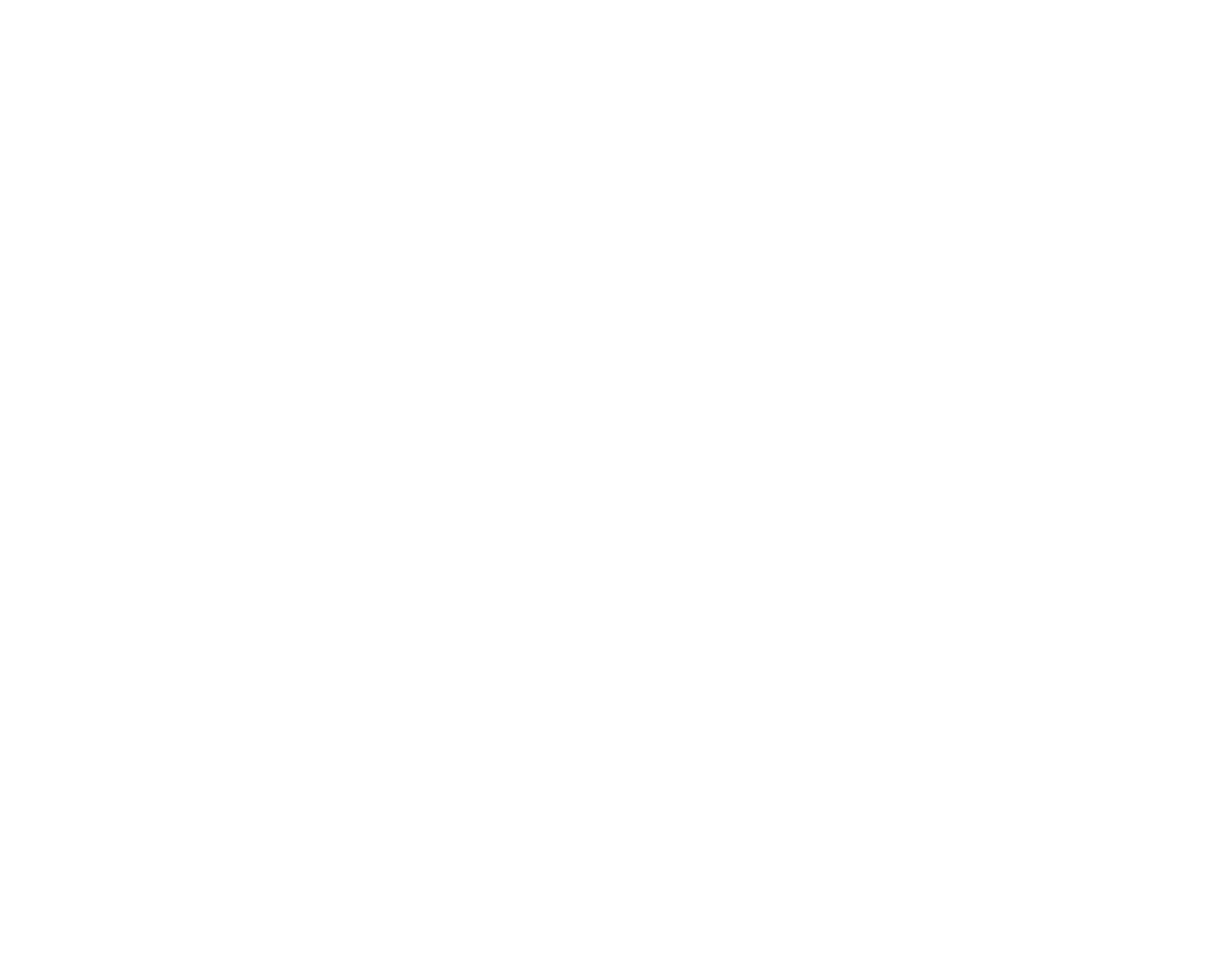|                    | Licence Business Name                               | <b>Address</b>                                                 | <b>Licence Type/Sub</b> |                                                    | <b>Phone</b>                           |      | Fax                       |     |
|--------------------|-----------------------------------------------------|----------------------------------------------------------------|-------------------------|----------------------------------------------------|----------------------------------------|------|---------------------------|-----|
| 10 510987          | Timbuktu                                            | 3400 Moncton St Unit 120 Richmond BC V7E 3A2                   | Assembly Use Group 1    | <b>Food Service</b><br>Establishment, Take-<br>Out | (604) 204-0777                         | Work |                           |     |
| <b>Issue Date:</b> |                                                     | $2$ -Feb-10                                                    |                         |                                                    |                                        |      |                           |     |
|                    | 09 503942 Original Joes Richmond                    | 11080 No 5 Rd Unit 110 Richmond BC V7A 4E7                     | Assembly Use Group 1    | Food Service<br>Establishment                      | (604) 241-9194                         | Work |                           | Hom |
| 10 514647          | <b>Crashteams Vancouver</b>                         | 8120 NO 2 RD UNIT 186 RICHMOND BC 98030                        | Service Use             |                                                    | (253) 833-6742                         | Work |                           | Hom |
| <b>Issue Date:</b> |                                                     | 3-Feb-10                                                       |                         |                                                    |                                        |      |                           |     |
| 10 514850          | Al Exteriors Ltd                                    | 12020 Greenland Dr Unit 26 Richmond BC V6V 2M8                 | Service Use             | <b>General Contractor</b>                          | (604) 304-8040                         |      | Work (604) 304-8040 Fax   |     |
| 10 515072          | Starlight Food Supply Ltd                           | 3266 E 41ST AVE VANCOUVER BC V5R 2Z9                           | Service Use             | <b>General Contractor</b>                          | (604) 889-0637                         | Work |                           | Hom |
| 10 515049          | <b>Peter Christoff Communications</b><br>Consultant | 32685 GREENE PL MISSION BC V4S 0A6                             | Service Use             |                                                    | (778) 228-1729                         | Work |                           | Hom |
| 10 514632          | Justalilhype!                                       | 6791 Chelmsford St Richmond BC V7C 4J1                         | Service Use             | Home Occupation                                    | (604) 771-2933                         | Work |                           |     |
| 10514987           | Pamela McClelland                                   | 7434 KINGSWAY UNIT 300 BURNABY BC V3N 3B7                      | Service Use             | <b>Therapeutic Touch</b><br>Treatments             | (778) 229-5681                         | Work |                           | Hom |
| 10 515295          | <b>Bunzl Canada Vancouver</b>                       | 18233 Blundell Rd Unit 130 Richmond BC V6W 1L8                 | Mercantile Use          | <b>Wholesale Trading</b>                           | (604) 232-1000                         |      | Work (604) 232-1007 Fax   |     |
| 10514813           | Chevalier De Vin                                    | 7580 Minoru Blvd Unit 217 Richmond BC V6Y 1Z5                  | Service Use             | Home Occupation                                    | (604) 278-2729                         |      | Work (604) 278-2729 Fax   |     |
| 10 514730          | <b>Bonaccord Developments Ltd</b>                   | 3780 Royalmore Ave Richmond BC V7C 1P6                         | Service Use             | <b>General Contractor</b>                          | (604) 241-0203                         |      | Work (604) 825-3815 Cellu |     |
| 10 514329          | Dalco Auto Repair                                   | 12871 Bathgate Way Unit 13 Richmond BC V6V 1Y5                 | Service Use             |                                                    | (604) 247-0655                         | Work |                           | Hom |
| 10 511126          | Ashley Page                                         | 7434 KINGSWAY UNIT 300 BURNABY BC V3N 3B7                      | Service Use             | <b>Therapeutic Touch</b><br>Treatments             | (778) 387-3772                         | Work |                           | Hom |
| 10514817           | <b>Glacier Fixture Installation Inc.</b>            | 1588 KEBET WAY UNIT 2 PORT COQUITLAM BC V3C<br>5M <sub>5</sub> | Service Use             | <b>General Contractor</b>                          | (604) 944-7203                         |      | Work (604) 944-7222 Fax   |     |
| 10 514752          | Chloe Small's Bookkeeping<br>Services               | 7100 Gilbert Rd Unit 307 Richmond BC V7C 5C3                   | Service Use             | Home Occupation                                    | $(604)$ 865-0086                       | Work |                           | Hom |
| <b>Issue Date:</b> |                                                     | 4-Feb-10                                                       |                         |                                                    |                                        |      |                           |     |
| 10 514629          | Alex Hui CGA                                        | 6081 No 3 Rd Unit 812 Richmond BC V6Y 2B2                      | Service Use             |                                                    | (604) 279-9800                         |      | Work (604) 648-9806 Fax   |     |
| 10 515527          | <b>BD Plumbing Ltd</b>                              | 8348 17TH AVE BURNABY BC V3N 1N1                               | Service Use             | <b>Plumbing Contractor</b>                         | (604) 626-5997                         | Work |                           | Hom |
| 10 515526          | <b>BD Plumbing Ltd</b>                              | 8348 17TH AVE BURNABY BC V3N 1N1                               | Service Use             | <b>Gas Contractor</b>                              | (604) 626-5997                         | Work |                           | Hom |
| 10 515525          | <b>Wellness With Tiffany Bundy</b>                  | 2742 W 2ND AVE VANCOUVER BC V6K 1K3                            | Service Use             | <b>Therapeutic Touch</b><br>Treatments             | (778) 886-1375                         | Work |                           | Hom |
| 10 515515          | Joyce Cristine Delos Reyes Bay                      | 470 WILSON ST NEW WESTMINSTER BC V3L 3R8                       | Service Use             | <b>Therapeutic Touch</b><br>Treatments             | (604) 682-8410                         | Work |                           | Hom |
| 10 51 5427         | <b>Bravo Projects Corporation</b>                   | 1254 PENDRELL ST UNIT 402 VANCOUVER BC V6E<br>3N4              | Service Use             | <b>General Contractor</b>                          | (604) 618-0185                         | Work |                           | Hom |
|                    | 10 515314 Vantop Metals International Ltd           | 8080 Jones Rd Unit 215 Richmond BC V6Y 4A9                     | Service Use             | Home Occupation                                    | (604) 447-3280 Work (604) 447-3280 Fax |      |                           |     |
| 10 515294          | <b>Enlighten Window Coverings</b>                   | 5911 Alderbridge Way Unit 304 Richmond BC V6X 4C6              | Service Use             | Home Occupation                                    | (604) 279-2021                         |      | Work (604) 279-2021 Fax   |     |
| 10 51 51 50        | E23 Studios Co                                      | 12500 Trites Rd Unit 8 Richmond BC V7E 3R7                     | Service Use             | Home Occupation                                    | (604) 277-5996                         | Work |                           | Hom |
| 10 515070          | Megan's Mobile Massage                              | 1500 THETA CRT NORTH VANCOUVER BC V7G 2N9                      | Service Use             | Therapeutic Touch<br>Treatments                    | (604) 374-8018                         | Work |                           | Hom |
| 10 510487          | <b>ATS Retail Solutions</b>                         | 18331 Blundell Rd Richmond BC V6W 1L8                          | Service Use             |                                                    | (604) 231-6300                         |      | Work (604) 207-8714 Fax   |     |
| 09 501645          | Epcor Water Development West<br>Inc                 | 10451 Shellbridge Way Unit 218 Richmond BC V6X 2W8             | Service Use             |                                                    | (604) 270-9236                         |      | Work (604) 270-3851 Fax   |     |
| 09 489590          | Jasdi Magnetics (Canada) Co Ltd                     | 11880 Hammersmith Way Unit 155 Richmond BC V7A 5C8             | Mercantile Use          | <b>Wholesale Trading</b>                           | (604) 576-9128                         |      | Work (604) 576-8968 Fax   |     |
| 08 449 629         | Richmond Endodontic Centre                          | 11300 No 5 Rd Unit 110 Richmond BC V7A 5J7                     | Service Use             |                                                    | (778) 340-3429                         | Work |                           | Hom |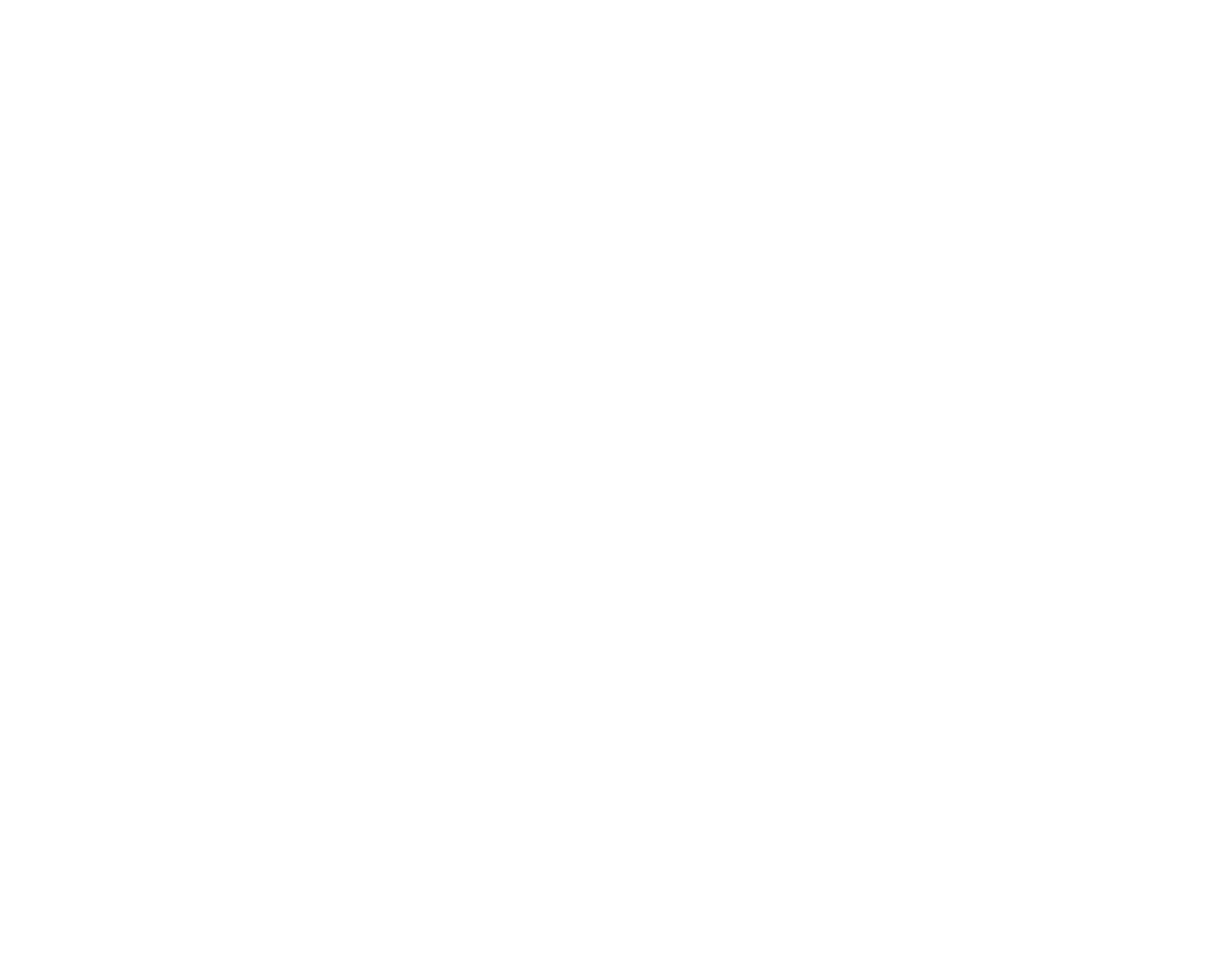|                           | Licence Business Name                         | <b>Address</b>                                     | <b>Licence Type/Sub</b>         |                                 | <b>Phone</b>   |      | Fax                       |     |
|---------------------------|-----------------------------------------------|----------------------------------------------------|---------------------------------|---------------------------------|----------------|------|---------------------------|-----|
|                           | 08 430976 NU Group Of Companies               | 1999 Savage Rd Unit 161 Richmond BC V6V 0A5        | Industrial/Manufacturing<br>Use |                                 | (604) 322-9439 | Work |                           | Hom |
|                           | 10 515132 Yoga with Cait                      | 1200 GEORGIA ST UNIT 2705 VANCOUVER BC V6E<br>4R2  | Service Use                     |                                 | (604) 782-4846 | Work |                           | Hom |
| <b>Issue Date:</b>        |                                               | 5-Feb-10                                           |                                 |                                 |                |      |                           |     |
| 10 514328                 | Blue Energy Canada Inc                        | 11300 No 5 Rd Unit 100 Richmond BC V7A 5J7         | Service Use                     |                                 | (604) 277-2583 | Work | (604) 277-2589 Fax        |     |
| 10 515702                 | Trane Northwest/Trane BC                      | 3080 BETA AVE BURNABY BC V5G 4K4                   | Service Use                     | Refrigeration<br>Contractor     | (604) 473-5600 | Work | (604) 294-9571 Fax        |     |
| 10 515675                 | Roystan Contracting Ltd                       | 5520 LAUREL ST BURNABY BC V5G 1N2                  | Service Use                     | General Contractor              | (604) 209-6740 |      | Work (604) 294-2260 Fax   |     |
| 10 515521                 | <b>PYWC</b>                                   | 9199 Tomicki Ave Unit 301 Richmond BC V6X 0C4      | Service Use                     | Home Occupation                 | (604) 780-9889 | Work | (604) 447-1183 Fax        |     |
| 10 515554                 | Nobles Concierge Services Ltd                 | 7831 Westminster Hwy Unit 908 Richmond BC V6X 4J4  | Service Use                     | Home Occupation                 | (604) 447-3288 | Work | (604) 447-3288 Fax        |     |
| 10 515550                 | Roadcraft Motorcycle Academy<br>Inc           | 15698 ASTER RD SURREY BC V4A 1Y5                   | Service Use                     |                                 | (778) 294-2292 | Work | (604) 536-1063 Fax        |     |
| <i><b>Issue Date:</b></i> |                                               | 8-Feb-10                                           |                                 |                                 |                |      |                           |     |
| 10 513930                 | Male & Female Harmony Store                   | 4540 No 3 Rd Unit 1030 Richmond BC V6X 4E4         | Mercantile Use                  | Retail Trading                  | (604) 780-6588 | Work |                           | Hom |
| 10 51 57 34               | Karstruction Building                         | 7660 Moffatt Rd Unit 3 Richmond BC V6Y 1X8         | Service Use                     | General Contractor              | (778) 668-3190 | Work |                           | Hom |
| 10 515778                 | Coxwell Electric Ltd                          | 2949 MIRA PL BURNABY BC V3J 1B7                    | Service Use                     | <b>Electrical Contractor</b>    | (604) 420-5380 | Work |                           | Hom |
| 10 51 5788                | Russian Cultural Club "Erudite"               |                                                    | Service Use                     | Home Occupation                 | SE SAN SALLE   | Work | 18668636217               | Fax |
| 10 51 5797                | Harvey Mann                                   | 8257 152 A ST SURREY BC V3S 8W2                    | Service Use                     | General Contractor              | (604) 825-4513 | Work |                           | Hom |
| 10 51 5812                | Diamond Parking/DPS Parking<br>#4213          | 7920 Cambie Rd Richmond BC V6X 3K6                 | Service Use                     | Parking Enforcement<br>Business | (604) 681-8797 |      | Work (604) 684-0329 Fax   |     |
| <i>Issue Date:</i>        |                                               | 9-Feb-10                                           |                                 |                                 |                |      |                           |     |
| 09 505676                 | Gina Fashion                                  | 8700 McKim Way Unit 1108 Richmond BC V6X 4A5       | Mercantile Use                  | Retail Trading                  | (604) 782-6497 | Work |                           | Hom |
| 10 516051                 | Herbaland Naturals Inc.                       | 9100 No 4 Rd Richmond BC V7A 2Y7                   | Service Use                     | Home Occupation                 | (604) 767-4376 | Work |                           | Hom |
| 10515989                  | Victoria's Piano Studio                       | 12871 Jack Bell Dr Unit 53 Richmond BC V6V 2T8     | Service Use                     | Home Occupation                 | (604) 649-7180 | Work |                           | Hom |
| 10 515872                 | Aneon Solutions Inc                           | 6491 Mara Cr Richmond BC V7C 2R1                   | Service Use                     | Home Occupation                 | (604) 644-7795 | Work |                           | Hom |
| 10 51 5803                | Mitra's Hairdesign                            | 9700 Patterson Rd Unit 2 Richmond BC V6X 1R1       | Service Use                     | Home Occupation                 | (604) 376-7999 | Work |                           | Hom |
| 10 515802                 | <b>Ploymet Mining Corp</b>                    | 3600 Lysander Lane Unit 390 Richmond BC V7B 1C3    | Service Use                     |                                 | (604) 248-0939 | Work | (604) 248-0940 Fax        |     |
| 10 51 5772                | Nexus 168 Shipping Corp                       | 10451 Shellbridge Way Unit 150 Richmond BC V6X 2W8 | Service Use                     | General Contractor              | (604) 248-8232 |      | Work (60) 427-8760        | Fax |
| 10 511373                 | Oceanicflo Construction &<br>Development Corp | 11871 Horseshoe Way Unit 2115 Richmond BC V7A 5H5  | Service Use                     | General Contractor              | (604) 818-2088 |      | Work (778) 373-6456 Fax   |     |
| 09 497009                 | A & E Distribution Inc                        | 3851 Jacombs Rd Unit 120 Richmond BC V6V 2H7       | Mercantile Use                  | <b>Wholesale Trading</b>        | (604) 278-7679 | Work | (604) 278-7609 Fax        |     |
| 10 515627                 | TL Housing Solutions Ltd                      | 13575 Commerce Pkwy Unit 120 Richmond BC V6V 2L1   | Service Use                     | General Contractor              | (604) 270-1875 |      | Work (604) 270-0854 Fax   |     |
| <i><b>Issue Date:</b></i> |                                               | 10-Feb-10                                          |                                 |                                 |                |      |                           |     |
| 09 503592                 | Pacific Northwest Detailing Ltd               | 21900 Westminster Hwy Unit 255 Richmond BC V6V 0A8 | Service Use                     |                                 | (778) 397-7700 |      | Work (778) 397-7788 Fax   |     |
| 10 51 6148                | Momi Construction Ltd                         | 11671 Seaport Ave Richmond BC V7A 3E2              | Service Use                     | General Contractor              | (604) 448-1865 |      | Work (778) 322-2395 Cellu |     |
| 10 516107                 | West Coast Legal Nurse<br>Consulting          | 7280 Ash St Richmond BC V6Y 2S1                    | Service Use                     | Home Occupation                 | (604) 202-5810 | Work |                           | Hom |
| 10 511368                 | VRC Clothing & Gifts Limited                  | 8700 McKim Way Unit 1078 Richmond BC V6X 4A5       | Mercantile Use                  | Retail Trading                  | (604) 349-5638 | Work | (604) 303-8663 Fax        |     |
| 10 514808                 | Dome Electrical Services                      | 7927 WEDGEWOOD ST VANCOUVER BC V5E 2E7             | Service Use                     | Electrical Contractor           | (604) 377-3351 | Work |                           | Hom |
| 10 51 54 88               | Konecranes Canada Inc                         | 11791 Hammersmith Way Unit 230 Richmond BC V7A 5C6 | Service Use                     |                                 | (604) 275-2750 |      | Work (604) 275-2499 Fax   |     |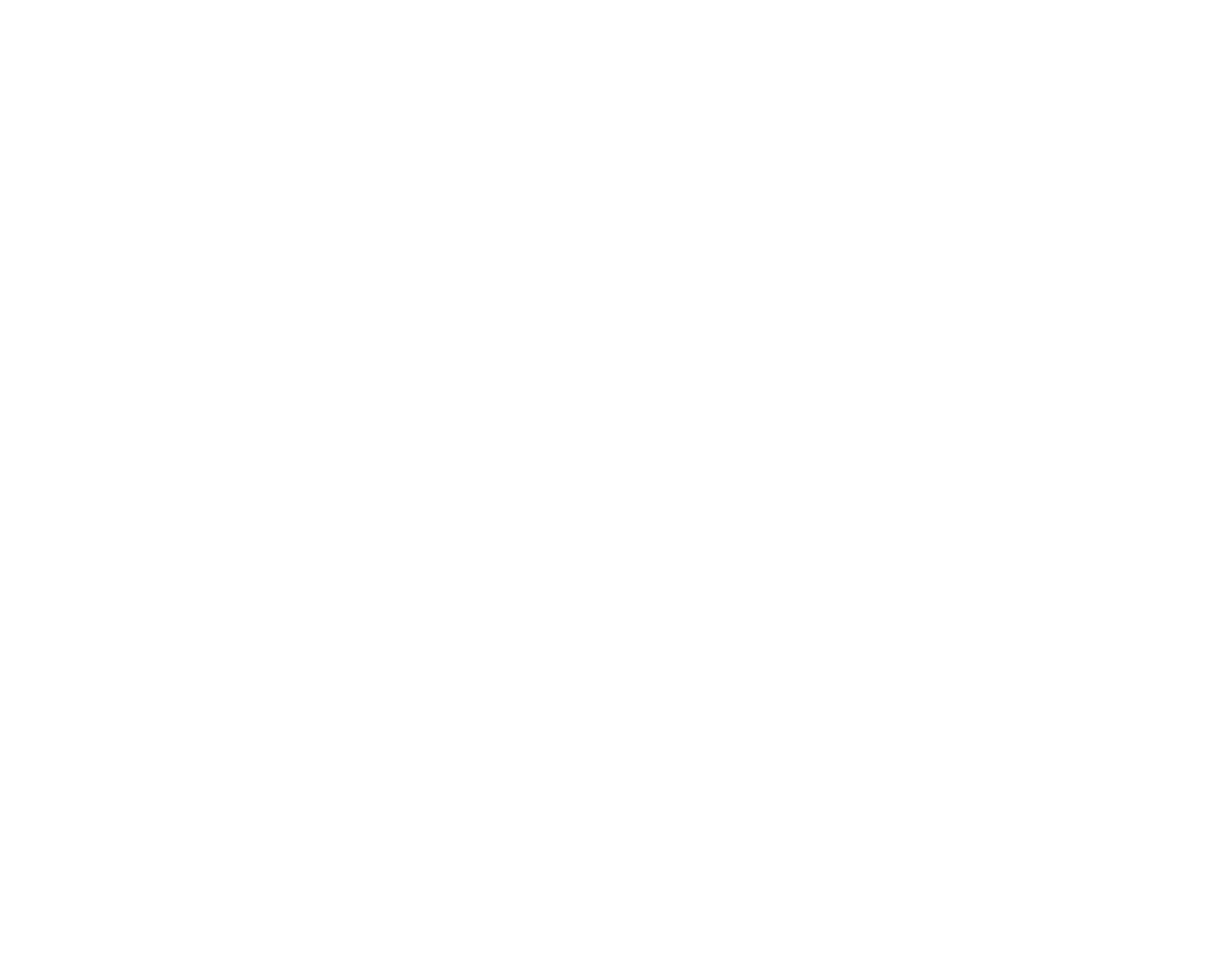|                    | Licence Business Name                                                      | <b>Address</b>                                                 | <b>Licence Type/Sub</b>         |                                               | <b>Phone</b>     |        | Fax                       |     |
|--------------------|----------------------------------------------------------------------------|----------------------------------------------------------------|---------------------------------|-----------------------------------------------|------------------|--------|---------------------------|-----|
| <b>Issue Date:</b> |                                                                            | 11-Feb-10                                                      |                                 |                                               |                  |        |                           |     |
|                    | 10 516568 Michelle Miguez                                                  | 1364 W 11TH AVE UNIT 103 VANCOUVER BC V6H 1K8                  | Service Use                     | <b>Therapeutic Touch</b><br><b>Treatments</b> | (604) 218-4749   | Work   |                           | Hom |
| <b>Issue Date:</b> |                                                                            | 12-Feb-10                                                      |                                 |                                               |                  |        |                           |     |
|                    | 10 515806 TR2 Canada Enterprises Inc                                       | 1768 W 8TH AVE UNIT 603 VANCOUVER BC                           | Vehicle for Hire                | Class B - Limousine                           | (604) 319-0111   | Work   |                           | Hom |
| <b>Issue Date:</b> |                                                                            | 15-Feb-10                                                      |                                 |                                               |                  |        |                           |     |
| 10 51 6847         | Ledgers (Richmond)                                                         | 3651 Moncton St Unit 230 Richmond BC V7E 3A5                   | Service Use                     |                                               | (778) 297-7465   |        | Work (778) 234-0158 Fax   |     |
| 10 51 6934         | <b>Townline Drywall Ltd</b>                                                | 34334 FORREST TERRACE UNIT 300 ABBOTSFORD<br><b>BC V2S 1G7</b> | Service Use                     | <b>General Contractor</b>                     | (604) 852-8905   |        | Work (604) 852-4690 Fax   |     |
| 10 51 6893         | Nguyen Landscaping                                                         | 3432 CHERRY ST VANCOUVER BC V5R 4W5                            | Service Use                     | <b>General Contractor</b>                     | (604) 451-3924   | Work   |                           | Hom |
| 10 51 6890         | <b>Craftmen Flooring</b>                                                   | 5839 PANORAMA DR UNIT 6 SURREY BC V3S 0P4                      | Service Use                     | <b>General Contractor</b>                     | (778) 688-6444   | Work   |                           | Hom |
| 10 51 6859         | Marathon Athletic Surfaces Inc                                             | 1884 141 A ST SURREY BC V4A 7S8                                | Service Use                     | <b>General Contractor</b>                     | (604) 878-0625   |        | Work (604) 542-6141 Fax   |     |
| 10 51 6748         | Cindy Wu Photography                                                       | 4388 Bayview St Unit 3 Richmond BC V7E 6S9                     | Service Use                     |                                               | (604) 603-6893   | Work   |                           | Hom |
| 10 51 670 8        | Cascade Fireplaces Inc                                                     | 1391 JOHNSTON RD WHITE ROCK BC V4G 3Z3                         | Service Use                     | <b>Gas Contractor</b>                         | (604) 541-3112   |        | Work (604) 541-3104 Fax   |     |
| 10 51 6693         | Man's Trading                                                              | 8871 Sierpina Dr Richmond BC V7A 4M8                           | Service Use                     | Home Occupation                               | (604) 271-3132   | Work   | (604) 808-8422 Cellu      |     |
| 09 504711          | Rocky Roc Canada Trade Ltd                                                 | 12840 Bathgate Way Unit 4 Richmond BC V6V 1Z4                  | Mercantile Use                  | <b>Wholesale Trading</b>                      | (604) 278-1893   |        | Work (604) 438-7763 Fax   |     |
| 09 499248          | NutrientPlus Resources Inc.                                                | 13900 Maycrest Way Unit 255 Richmond BC V6V 3E2                | Mercantile Use                  | <b>Wholesale Trading</b>                      | (778) 960-2773   | Work   |                           | Hom |
| 10 51 68 65        | <b>ITC Construction I Inc.</b>                                             | 1500 HOWE ST UNIT 105 VANCOUVER BC V6Z 2N1                     | Service Use                     | <b>General Contractor</b>                     | (604) 685-0111   |        | Work (604) 685-0112 Fax   |     |
| <b>Issue Date:</b> |                                                                            | 16-Feb-10                                                      |                                 |                                               |                  |        |                           |     |
| 09 505757          | Lesley Stowe Fine Foods Ltd                                                | 13971 Bridgeport Rd Richmond BC V6V 1J6                        | Industrial/Manufacturing<br>Use |                                               | (604) 731-3663   |        | Work (604) 731-3666 Fax   |     |
| 10 511189          | Nami Massage                                                               | 4771 Webster Rd Richmond BC V7C 1L1                            | Service Use                     | <b>Therapeutic Touch</b><br>Treatments        | (604) 838-0309   | Cellul |                           | Hom |
| 10 511192          | <b>ISES Immigration Settlement &amp;</b><br><b>Employment Services Inc</b> | 7080 River Rd Unit 243 Richmond BC V6X 1X5                     | Service Use                     |                                               | (604) 821-9988   |        | Work (604) 821-9970 Fax   |     |
| 10 514420          | Ulferts Furniture (Canada) Inc                                             | 5300 No 3 Rd Unit 408 Richmond BC V6X 2X9                      | Mercantile Use                  | Retail Trading                                | (604) 272-6637   |        | Work (604) 272-6637 Fax   |     |
| 10 51 6992         | Key West Contracting Ltd                                                   | 46152 YALE RD CHILLIWACK BC V2P 2P1                            | Service Use                     | <b>General Contractor</b>                     | (604) 793-9897   |        | Work (604) 824-6117 Fax   |     |
| <b>Issue Date:</b> |                                                                            | 17-Feb-10                                                      |                                 |                                               |                  |        |                           |     |
| 09 50 5673         | Showcase Pianos Ltd                                                        | 4151 Hazelbridge Way Unit 1900 Richmond BC V6X 4J7             | Mercantile Use                  | Retail Trading                                | (604) 270-8883   | Work   |                           | Hom |
| 10 517110          | M & R Drywall Ltd                                                          | 791 E 57TH AVE VANCOUVER BC V5X 1T3                            | Service Use                     | <b>General Contractor</b>                     | (604) 318-6277   |        | Work (604) 322-3162 Fax   |     |
| 09 502886          | Italkbb - Cleverfone Telecom Inc                                           | 3700 No 3 Rd Unit 2400 Richmond BC V6X 3X2                     | Mercantile Use                  | <b>Retail Trading</b>                         | $(604)$ 303-6669 | Work   |                           | Hom |
|                    | 09 502625 Aoyama Cafe                                                      | 4151 Hazelbridge Way Unit 1008 Richmond BC V6X 4J7             | Assembly Use Group 1            | <b>Food Service</b><br>Establishment          | (604) 207-0050   |        | Work (604) 207-0070 Fax   |     |
|                    | 10 517168 Arrow Electric Ltd                                               | 11497 85 A AVE DELTA BC V4C 2V4                                | Service Use                     | <b>Electrical Contractor</b>                  | (604) 502-7268   |        | Work (778) 841-2395 Cellu |     |
| <b>Issue Date:</b> |                                                                            | 19-Feb-10                                                      |                                 |                                               |                  |        |                           |     |
| 10 517568          | Digimax Solutions Ltd                                                      | 6211 Gilbert Rd Unit 116 Richmond BC V7C 3V6                   | Service Use                     | Home Occupation                               | (604) 782-0308   |        | Work (604) 782-0308 Cellu |     |
| 10 517667          | Nu Frame Inc                                                               | 18515 53RD AVE UNIT 205 SURREY BC V3S 7A4                      | Service Use                     | <b>General Contractor</b>                     | (604) 574-3525   |        | Work (604) 574-0519 Fax   |     |
| 10 517631          | Canadian Mechanical Ltd                                                    | 9811 Gilhurst Cr Richmond BC V7A 1P4                           | Service Use                     | <b>General Contractor</b>                     | (604) 318-0717   |        | Work (604) 318-0717 Cellu |     |
| 10 517547          | SunRun Electric &<br><b>Communication Ltd</b>                              | 4021 BOND ST BURNABY BC V5H 1E8                                | Service Use                     | <b>Electrical Contractor</b>                  | (604) 710-0828   | Work   |                           | Hom |
| 10 517411          | <b>Edgar Contracting</b>                                                   | 5288 MCKINNON ST VANCOUVER BC V5R 4C6                          | Service Use                     | <b>General Contractor</b>                     | $(604)$ 339-4508 |        | Work (604) 451-4508 Fax   |     |
|                    |                                                                            |                                                                |                                 |                                               |                  |        |                           |     |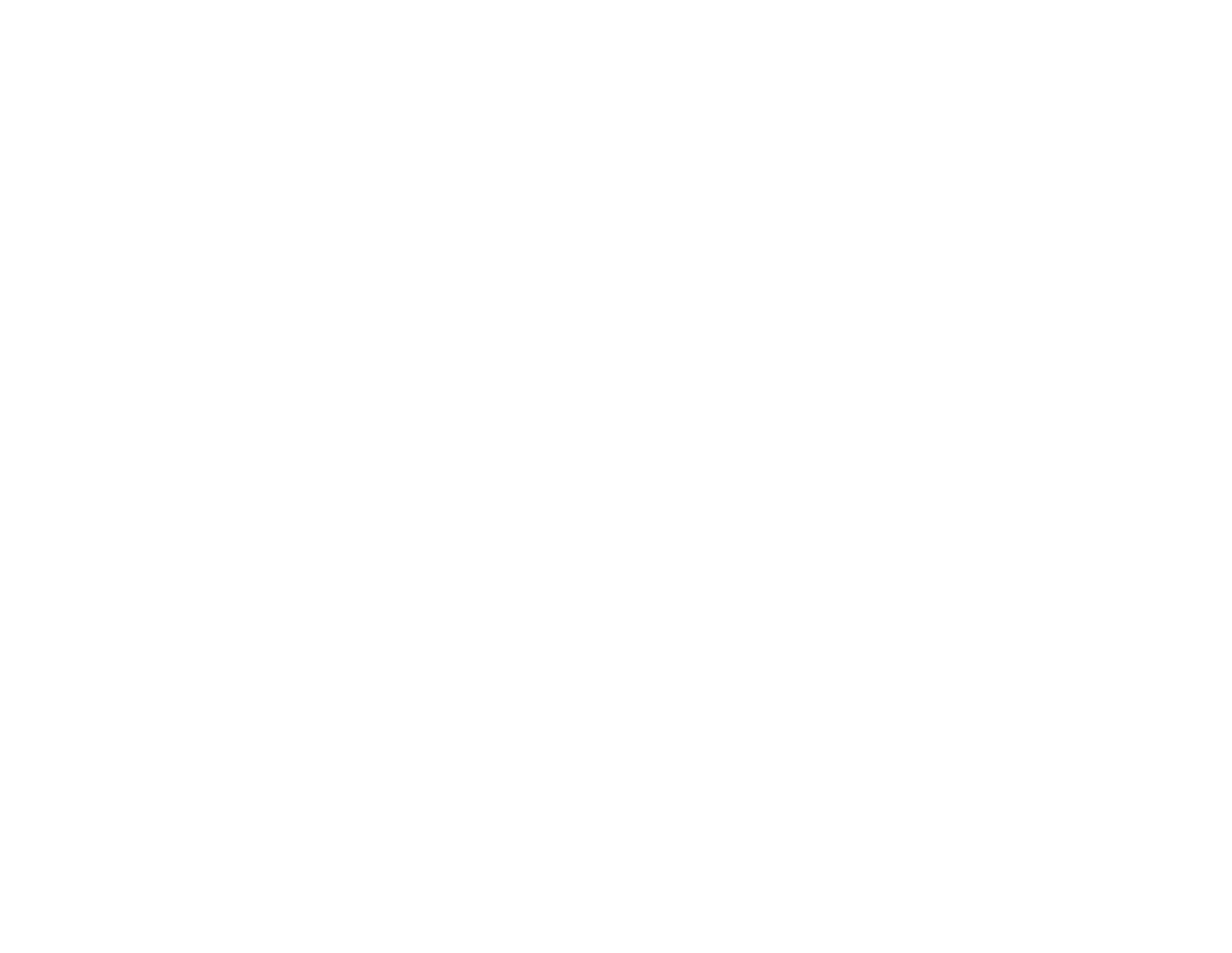|                    | Licence Business Name                                   | <b>Address</b>                                                 | <b>Licence Type/Sub</b> |                                      | <b>Phone</b>     |      | Fax                       |            |
|--------------------|---------------------------------------------------------|----------------------------------------------------------------|-------------------------|--------------------------------------|------------------|------|---------------------------|------------|
| 10 517247          | Split Enterprises Ltd                                   | 288 UNGLESS WAY UNIT 1901 PORT MOODY BC V3H<br>0C <sub>9</sub> | Service Use             | <b>General Contractor</b>            | (604) 537-6955   | Work |                           | <b>Hom</b> |
| 10 51 6941         | New Great Land Developing Ltd                           | 10160 No 1 Rd Richmond BC V7E 1S2                              | Service Use             | Home Occupation                      | (604) 307-6788   |      | Work (604) 207-2018 Fax   |            |
| 09 505680          | Zen Fine Chinese Cuisine                                | 12480 No 1 Rd Unit 120 Richmond BC V7E 0A2                     | Assembly Use Group 1    | <b>Food Service</b><br>Establishment | (604) 272-2777   | Work |                           | Hom        |
| 09 504995          | Lamborghini Vancouver                                   | 4151 Hazelbridge Way Unit 1110 Richmond BC V6X 4J7             | Mercantile Use          | <b>Retail Trading</b>                | (604) 644-2000   | Work |                           | Hom        |
| 09 503988          | La Maison                                               | 5300 No 3 Rd Unit 830 Richmond BC V6X 2X9                      | Mercantile Use          | <b>Retail Trading</b>                | (604) 249-8003   | Work |                           | Hom        |
| 10 517408          | <b>Jutland Construction</b>                             | 1046 W 13TH AVE UNIT 303 VANCOUVER BC V6H 1N2                  | Service Use             | <b>General Contractor</b>            | (604) 789-9399   |      | Work (604) 789-9399 Cellu |            |
| 10 517648          | Findmy Web Solutions Inc                                | 5888 Dover Cr Unit 410 Richmond BC V7C 5R9                     | Service Use             | Home Occupation                      | (604) 613-2040   | Work | (604) 613-2040 Cellu      |            |
| <b>Issue Date:</b> |                                                         | 23-Feb-10                                                      |                         |                                      |                  |      |                           |            |
| 09 49 6907         | Iced Cafe                                               | 4651 Garden City Rd Unit 1110 Richmond BC V6X 4A9              | Assembly Use Group 1    | Food Service<br>Establishment        | (604) 270-8889   | Work |                           | Hom        |
| 10 517810          | <b>ECE Electric Ltd</b>                                 | 20130 49A AVE LANGELY BC V3A 3S1                               | Service Use             | <b>Electrical Contractor</b>         | $(604)$ 533-9257 |      | Work (604) 533-9287 Fax   |            |
| 10 517796          | Koka Food Technology Ltd                                | 8131 General Currie Rd Unit 10 Richmond BC V6Y 1M3             | Service Use             | Home Occupation                      | (604) 635-6041   | Work |                           | Hom        |
| 10 517768          | Marmont Restoration &<br><b>Demolition Services Ltd</b> | 3260 E46TH AVE VANCOUVER BC V5S 1B3                            | Service Use             | <b>General Contractor</b>            | (604) 439-8836   |      | Work (604) 439-8836 Fax   |            |
| 10517368           | Rent and Enjoy Vancouver                                | 7362 Elmbridge Way Unit 1106 Richmond BC V6X 0A6               | Service Use             | Home Occupation                      | (604) 417-9679   | Work |                           | Hom        |
| 09 502005          | Yogi-house Net Inc                                      | 8160 Cook Rd Unit 102 Richmond BC V6Y 1T8                      | Mercantile Use          | <b>Retail Trading</b>                | (604) 232-9292   | Work | (604) 232-9080            | Fax        |
| 09 500167          | Kam Ho Restaurant Ltd                                   | 8053 Alexandra Rd Richmond BC V6X 1C3                          | Assembly Use Group 1    | Food Service<br>Establishment        | (604) 279-8808   | Work |                           | Hom        |
| 09 500568          | Korecki Real Estate Services Inc                        | 3751 Jacombs Rd Unit 130 Richmond BC V6V 2R4                   | Service Use             |                                      | (604) 710-5927   |      | Work (604) 295-5771 Fax   |            |
| <b>Issue Date:</b> |                                                         | 24-Feb-10                                                      |                         |                                      |                  |      |                           |            |
| 10 517863          | Insynk Web Solutions, LLC                               | 8411 Fairbrook Cr Richmond BC V7C 1Z4                          | Service Use             | Home Occupation                      | (604) 288-2817   |      | Work (604) 288-7099 Fax   |            |
| 10 517869          | Wood Organization                                       | 5487 VICTORIA DR UNIT 152 VANCOUVER BC V5P<br>3V9              | Service Use             | <b>General Contractor</b>            | (604) 616-5364   | Work |                           | Hom        |
| 09 505877          | La Vita                                                 | 4540 No 3 Rd Unit 1110 Richmond BC V6X 4E4                     | Mercantile Use          | <b>Retail Trading</b>                | (604) 998-7566   | Work | (604) 328-5277 Cellu      |            |
| 10 517949          | All Weather Concrete Ltd                                | 7811 SUNCREAST DR SURREY BC V3W 6A8                            | Service Use             | <b>General Contractor</b>            | (604) 614-7574   |      | Work (604) 595-3589 Fax   |            |
| <b>Issue Date:</b> |                                                         | 25-Feb-10                                                      |                         |                                      |                  |      |                           |            |
| 10 518030          | Smooth Line Painting & Finishing                        | 10831 Maddocks Rd Richmond BC V7A 3M8                          | Service Use             | <b>General Contractor</b>            | (778) 319-0656   | Work |                           | Hom        |
| 10 518767          | Tom A Schmidt Electrical<br>Services                    | 9690 CARLETON ST CHILLIWACK BC V2P 6E3                         | Service Use             | <b>Electrical Contractor</b>         | (604) 792-0096   |      | Work (604) 792-0081       | Fax        |
| 10 518749          | <b>KMPAS Plumbing Ltd</b>                               | 12840 69 AVE SURREY BC V3W 6W4                                 | Service Use             | <b>Plumbing Contractor</b>           | (778) 861-3432   | Work |                           | Hom        |
| 10518689           | <b>KSR Systems</b>                                      | 4722 217A ST LANGLEY BC V3A 2N7                                | Service Use             | <b>General Contractor</b>            | (604) 533-7300   | Work |                           | Hom        |
| 10517968           | Sight and Sound Integrated<br>Systems                   | 12677 63 AVE UNIT 13 SURREY BC V3X 3T3                         | Service Use             | <b>General Contractor</b>            | (604) 202-8871   |      | Work (604) 572-5642 Fax   |            |
| 10 517962          | Jade Velocity General Services<br>Ltd                   | 5071 Hollycroft Dr Richmond BC V7E 4T9                         | Service Use             | Home Occupation                      | $(604)$ 233-0108 |      | Work (604) 233-0108 Fax   |            |
| 10 517959          | Jade Velocity General Services<br>Ltd                   | 5071 Hollycroft Dr Richmond BC V7E 4T9                         | Service Use             | Home Occupation                      | (604) 233-0108   |      | Work (604) 233-0108 Fax   |            |
| 10 517888          | Ultimate Richest Financial Inc                          | 4940 No 3 Rd Unit 309 Richmond BC V6X 3A5                      | Service Use             |                                      | (604) 282-6111   |      | Work (604) 278-8068 Fax   |            |
| 09 50 6654         | Mitchell Island Material Recovery                       | 11611 Twigg PI Richmond BC V6V 2K7                             | Service Use             |                                      | (604) 323-1633   |      | Work (604) 322-0622 Fax   |            |
| 09 499066          | Impact Recruitment Inc                                  | 10691 Shellbridge Way Unit 250 Richmond BC V6X 2W8             | Service Use             |                                      | (604) 689-8687   |      | Work (604) 278-8937 Fax   |            |
| 10518713           | Jade Velocity General Services<br>Ltd                   | 5071 Hollycroft Dr Richmond BC V7E 4T9                         | Service Use             | Home Occupation                      | (604) 233-0108   |      | Work (604) 233-0108 Fax   |            |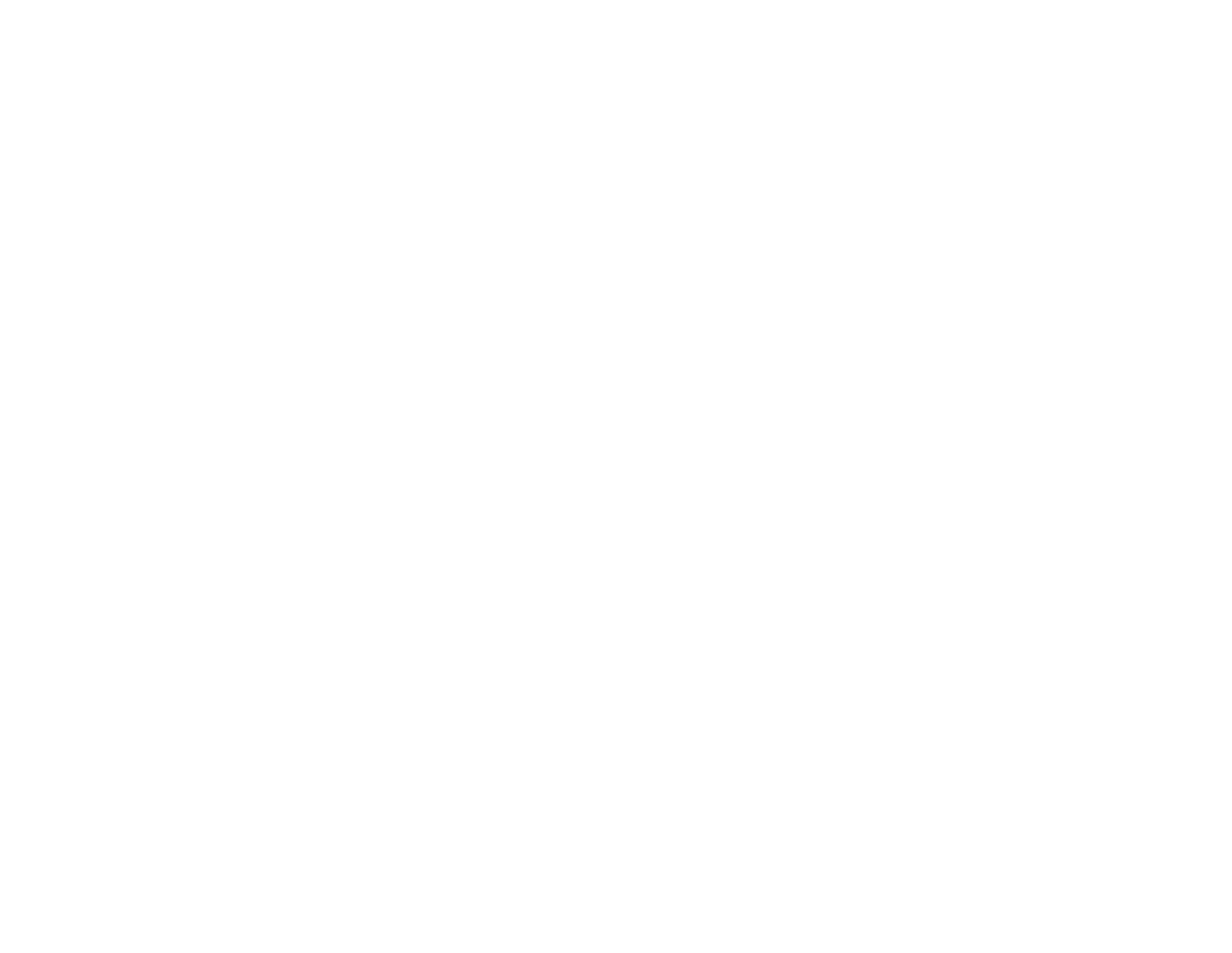|                    | <b>Licence Business Name</b>                              | <b>Address</b>                                                      | <b>Licence Type/Sub</b> |                              | <b>Phone</b>     |      | Fax                     |     |
|--------------------|-----------------------------------------------------------|---------------------------------------------------------------------|-------------------------|------------------------------|------------------|------|-------------------------|-----|
| <b>Issue Date:</b> |                                                           | 1-Mar-10                                                            |                         |                              |                  |      |                         |     |
| 09 013 646         | <b>Ultimate Trust Restaurant</b><br>Supplier Inc          | 13431 Maycrest Way Unit 145 Richmond BC V6V 2M3                     | Mercantile Use          | <b>Wholesale Trading</b>     | $(604)$ 304-4900 |      | Work (604) 304-4901 Fax |     |
| 10 518974          | Panel Electric Ltd                                        | 14812 87A AVE SURREY BC V3S 7R3                                     | Service Use             | <b>Electrical Contractor</b> | (604) 597-4637   | Work |                         | Hom |
| 10518998           | <b>SE Ventures</b>                                        | 3031 Williams Rd Unit 109 Richmond BC V7E 4E9                       | Service Use             | <b>General Contractor</b>    | (604) 786-4641   | Work |                         | Hom |
| 10 518995          | Tudor Masonry Inc                                         | 23 AXFORD BAY PORT MOODY BC V3H 3R4                                 | Service Use             | <b>General Contractor</b>    | (778) 355-2090   |      | Work (778) 355-2090 Fax |     |
| 10 518992          | Happy Trails Dog Walking and<br>Pet Services              | 10200 4th Ave Unit 38 Richmond BC V7E 1V3                           | Service Use             | Home Occupation              | (778) 773-6949   | Work |                         | Hom |
| 10 518950          | Oliver Roofing                                            | 5480 52 AVE DELTA BC V4K 2C5                                        | Service Use             | <b>General Contractor</b>    | (778) 888-9684   | Work |                         | Hom |
| 10 518946          | <b>ERS Roof Medics Ltd</b>                                | 10371 Seaham Cr Richmond BC V7A 3Y4                                 | Service Use             | <b>General Contractor</b>    | (778) 297-4090   |      | Work (778) 297-4091 Fax |     |
| 10 518935          | 2 Honest Carpenter Ltd                                    | 3940 Blundell Rd Richmond BC V7C 1G4                                | Service Use             | <b>General Contractor</b>    | (604) 837-9663   | Work |                         | Hom |
| 09 472 456         | Cheng Fung Herbs Ltd                                      | 8181 Cambie Rd Unit 1180 Richmond BC V6X 3X9                        | Mercantile Use          | <b>Retail Trading</b>        | (604) 329-2638   | Work |                         | Hom |
| 10518814           | Milan Djuric Construction                                 | 8080 Jones Rd Unit 112 Richmond BC V6Y 4A9                          | Service Use             | <b>General Contractor</b>    | (778) 987-4414   |      | Work (604) 535-7749 Fax |     |
| <b>Issue Date:</b> |                                                           | 2-Mar-10                                                            |                         |                              |                  |      |                         |     |
| 10 519093          | Janua Business Excellence                                 | 6866 Barnard Dr Richmond BC V7C 5T3                                 | Service Use             | Home Occupation              | (604) 789-8662   | Work |                         | Hom |
| 10 519171          | One Take Caregiver Centre Ltd                             | 6440 Nanika Cr Richmond BC V7C 2W5                                  | Service Use             | Home Occupation              | (778) 883-3131   |      | Work (778) 588-1938 Fax |     |
| 10 519156          | <b>Zhlcom Technology Limited</b>                          | 8111 Ryan Rd Unit 149 Richmond BC V7A 2E4                           | Service Use             | Home Occupation              | (778) 383-0258   | Work |                         | Hom |
| 09 502587          | <b>Rufus Lin Gallery</b>                                  | 5811 Cooney Rd Unit 415 Richmond BC V6X 3M1                         | Service Use             |                              | (604) 303-6363   |      | Work (604) 608-3189 Fax |     |
| 10 519155          | D & G Stucco Ltd                                          | PO BOX 71006 7921 120 ST DELTA BC V4C 8E7                           | Service Use             | <b>General Contractor</b>    | (604) 209-8686   | Work |                         | Hom |
| 10 519064          | Lakeview Construction Inc                                 | 10505 CORPORATE DR UNIT 200 PLEASANT PRAIRIE<br><b>WI 53158 USA</b> | Service Use             | <b>General Contractor</b>    | (262) 857-3336   |      | Work (262) 857-3424 Fax |     |
| 10 509646          | Industrial Plastics & Paints                              | 12571 Bridgeport Rd Unit 150 Richmond BC V6V 1J4                    | Mercantile Use          | <b>Retail Trading</b>        | (604) 278-4977   |      | Work (604) 278-6733 Fax |     |
| 10 519068          | <b>PA Construction</b>                                    | 2151 151 A ST UNIT 104 SURREY BC V4A 7L6                            | Service Use             | <b>General Contractor</b>    | (778) 868-5390   | Work |                         | Hom |
| 10 509650          | Industrial Plastics & Paints                              | 12571 Bridgeport Rd Unit 150 Richmond BC V6V 1J4                    | Mercantile Use          | <b>Wholesale Trading</b>     | (604) 278-4977   |      | Work (604) 278-6733 Fax |     |
| <b>Issue Date:</b> |                                                           | 3-Mar-10                                                            |                         |                              |                  |      |                         |     |
| 09 503128          | <b>Couture Consignment</b>                                | 3806 Moncton St Richmond BC V7E 3A6                                 | Mercantile Use          | <b>Retail Trading</b>        | (778) 297-7080   | Work |                         | Hom |
| 10 510200          | Hung Niang Professional<br>Wedding Photography Studio Ltd | 8611 Alexandra Rd Unit 150 Richmond BC V6X 1C3                      | Service Use             |                              | (604) 207-9825   |      | Work (604) 303-8186 Fax |     |
| 10 518955          | <b>Maple Crown Financial Services</b><br>Co               | 5900 No 3 Rd Unit 880 Richmond BC V6X 3P7                           | Service Use             |                              | 6047788592188    | Work |                         | Hom |
| 10 519333          | Rajni Sharma Financial Services                           | 11140 King Rd Richmond BC V7A 3B4                                   | Service Use             | Home Occupation              | (604) 274-7677   |      | Work (604) 274-7678 Fax |     |
| 10 519412          | L C Contracting Ltd                                       | 3012 EAST 25TH AVE VANCOUVER BC V5R 1J4                             | Service Use             | <b>General Contractor</b>    | (604) 889-7700   |      | Work (604) 438-3938 Fax |     |
| <b>Issue Date:</b> |                                                           | 4-Mar-10                                                            |                         |                              |                  |      |                         |     |
| 08 442321          | Orque Tradevelop Corporation                              | 2560 Simpson Rd Unit 208 Richmond BC V6X 2P9                        | Service Use             |                              | $(604)$ 278-6963 |      | Work (604) 278-6923 Fax |     |
| 10 519731          | Debert Holdings Corp                                      | 7220 Schaefer Ave Richmond BC V6Y 2X7                               | Service Use             | Home Occupation              | (604) 276-8214   |      | Work (604) 277-8214 Fax |     |
| 10 519493          | Vancouver Recertifications                                | 12411 Jack Bell Dr Unit 32 Richmond BC V6V 2S5                      | Service Use             | Home Occupation              | (778) 231-8444   | Work |                         | Hom |
| 10 519492          | Juan Eva Couture                                          | 7651 Moffatt Rd Unit 1 Richmond BC V6Y 1X9                          | Service Use             | Home Occupation              | (778) 297-7687   |      | Work (778) 297-7687 Fax |     |
| 10518981           | Kwik Trap                                                 | 11220 Horseshoe Way Unit 103 Richmond BC V7A 4V5                    | Service Use             |                              | (604) 272-3004   |      | Work (604) 275-3347 Fax |     |
| 10 517830          | 818Channel Media Inc                                      | 8181 Cambie Rd Unit 6615 Richmond BC V6X 3X9                        | Service Use             |                              | (604) 639-5433   |      | Work (604) 278-5356 Fax |     |
| 10 517227          | Major Leaque Global Enterprise<br>Ltd                     | 2268 No 5 Rd Unit 200 Richmond BC V6X 2T1                           | Mercantile Use          | <b>Wholesale Trading</b>     | (604) 271-1398   |      | Work (604) 276-1838 Fax |     |
| 09 499888          | Novel Toy Co Ltd                                          | 2088 No 5 Rd Unit 120 Richmond BC V6X 2T1                           | Service Use             |                              | (604) 271-0126   |      | Work (604) 274-0126 Fax |     |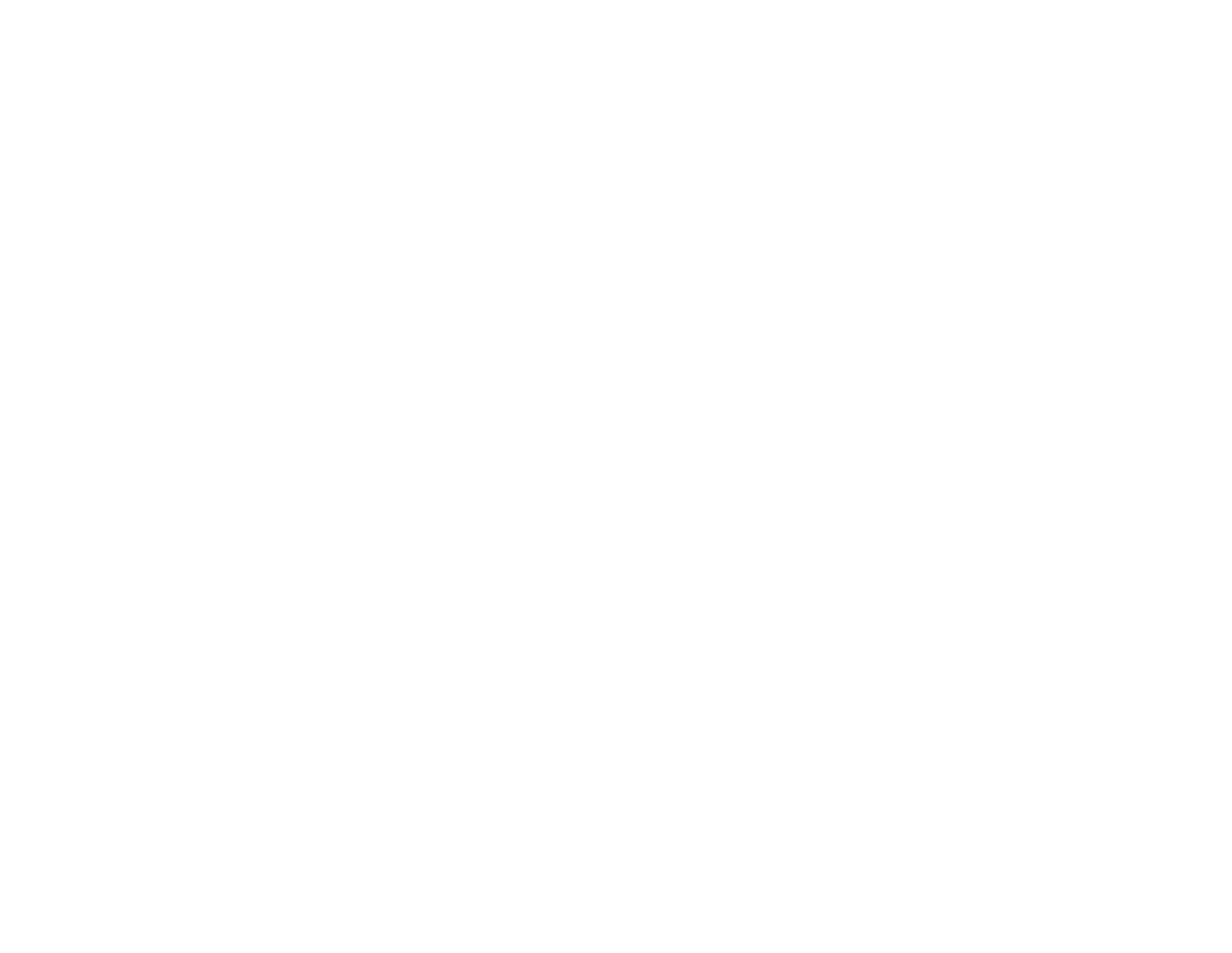|                    | <b>Licence Business Name</b>                              | <b>Address</b>                                     | <b>Licence Type/Sub</b> |                              | <b>Phone</b>   |      | Fax                     |     |
|--------------------|-----------------------------------------------------------|----------------------------------------------------|-------------------------|------------------------------|----------------|------|-------------------------|-----|
| 09 470067          | Green Light Supply Chain Ltd                              | 13331 Vulcan Way Unit 1 Richmond BC V6V 1K4        | Service Use             |                              | (604) 207-1116 | Work | (604) 207-1126 Fax      |     |
| 09 49 6285         | Skynet                                                    | 4020 No 5 Rd Unit 100 Richmond BC V6X 2V1          | Mercantile Use          | <b>Retail Trading</b>        | (604) 304-4202 |      | Work (778) 285-5502 Fax |     |
| <b>Issue Date:</b> |                                                           | 5-Mar-10                                           |                         |                              |                |      |                         |     |
| 10 519772          | Pacific Crown Homes                                       | 11800 Woodhead Rd Richmond BC V6X 1J4              | Service Use             | <b>General Contractor</b>    | (604) 765-3422 | Work | (604) 271-0721 Fax      |     |
| 10519814           | Kitchen Korner                                            | 26929 FRASER HWY ALDERGROVE BC V4W 3E4             | Service Use             | <b>General Contractor</b>    | (604) 856-4134 |      | Work (604) 856-2974 Fax |     |
| 09 49 5432         | Frischkorn Audio Visual Rentals<br>Inc                    | 3571 Viking Way Unit 14 Richmond BC V6V 1W1        | Service Use             |                              | (604) 278-9715 |      | Work (604) 278-9762 Fax |     |
| 09 494010          | Keystone Automotive Industries<br>Inc                     | 13180 Mitchell Rd Richmond BC V6V 1M8              | Mercantile Use          | <b>Wholesale Trading</b>     | (604) 437-8388 | Work |                         | Hom |
| 10519815           | <b>Stillwater Construction Ltd</b>                        | 4353 RAEBURN ST NORTH VANCOUVER BC V7G 1K1         | Service Use             | <b>General Contractor</b>    | (604) 788-7123 |      | Work (604) 990-1191 Fax |     |
| 09 500569          | John Russell Uren Law<br>Corporation                      | 2431 Simpson Rd Richmond BC V6X 2R2                | Service Use             |                              | (604) 821-2991 |      | Work (604) 287-2121 Fax |     |
| <b>Issue Date:</b> |                                                           | 8-Mar-10                                           |                         |                              |                |      |                         |     |
| 10 519925          | JC Seafood Ltd                                            | 5800 Cooney Rd Unit 107 Richmond BC V6X 3A8        | Service Use             | Home Occupation              | (604) 276-2868 |      | Work (604) 276-2868 Fax |     |
| <b>Issue Date:</b> |                                                           | 9-Mar-10                                           |                         |                              |                |      |                         |     |
| 09 49 8771         | St Azuca Import & Export Ltd                              | 5560 Minoru Blvd Unit 108 Richmond BC V6X 2A9      | Mercantile Use          | <b>Wholesale Trading</b>     | (604) 272-1009 | Work |                         | Hom |
| 10 520031          | Sidhu Alarm Installations                                 | 10866 128 A ST SURREY BC V3T 3E9                   | Service Use             | <b>General Contractor</b>    | (604) 800-1835 | Work |                         | Hom |
| 10 520074          | Smithers Enterprises Inc                                  | 7198 VANTAGE WAY UNIT 105 DELTA BC V4G 1K7         | Service Use             |                              | (604) 946-9922 |      | Work (604) 946-9522 Fax |     |
| 10 520078          | Oceanic Pools and Spas                                    | 2119 152 ST UNIT 1 SURREY BC V4A 4N7               | Service Use             | <b>General Contractor</b>    | (604) 536-7765 |      | Work (604) 536-7605 Fax |     |
| <b>Issue Date:</b> |                                                           | 10-Mar-10                                          |                         |                              |                |      |                         |     |
| 09 497345          | Kuo Hua Trading Company<br>Limited                        | 4551 No 3 Rd Unit 120 Richmond BC V6X 2C3          | Mercantile Use          | <b>Retail Trading</b>        | (604) 276-8858 |      | Work (604) 276-8824 Fax |     |
| 10 520292          | <b>Blue Wave Plumbing Ltd</b>                             | 6745 RUSSELL AVE BURNABY BC V5H 3T4                | Service Use             | <b>Plumbing Contractor</b>   | (604) 525-0700 |      | Work (604) 431-7626 Fax |     |
| 10 520272          | Blue Arc Power &<br><b>Communication Ltd</b>              | 6745 RUSSELL AVE BURNABY BC V5H 3T4                | Service Use             | <b>Electrical Contractor</b> | (604) 431-7623 |      | Work (604) 461-7626 Fax |     |
| 09 497365          | Kuo Hua Trading Company<br>Limited                        | 4551 No 3 Rd Unit 120 Richmond BC V6X 2C3          | Mercantile Use          | <b>Wholesale Trading</b>     | (604) 276-8858 |      | Work (604) 276-8824 Fax |     |
| 07 013873          | <b>Blundell Centre Optometry</b>                          | 8120 No 2 Rd Unit 168 Richmond BC V7C 5J8          | Service Use             |                              | (604) 204-2688 |      | Work (604) 271-6034 Fax |     |
| 10 520071          | <b>DC'S Math Tutoring</b>                                 | 5700 Cantrell Rd Richmond BC V7C 3H1               | Service Use             | Home Occupation              | (778) 889-8960 | Work |                         |     |
| <b>Issue Date:</b> |                                                           | 11-Mar-10                                          |                         |                              |                |      |                         |     |
| 10 520386          | <b>LYW Service Ltd</b>                                    | 8331 Lucerne Rd Richmond BC V6Y 1J1                | Service Use             | Home Occupation              | (604) 518-9566 | Work |                         | Hom |
| 10 520340          | Kuldip Sandhu                                             | 4691 Tilton Rd Richmond BC V7C 1K6                 | Service Use             | <b>General Contractor</b>    | (604) 787-7399 | Work |                         | Hom |
| 10 520831          | West Coast Geothermal Ltd                                 | 24303 MCCLURE DR MAPLE RIDGE BC V2W 2E6            | Service Use             | Gas Contractor               | (604) 463-1733 |      | Work (604) 463-1743 Fax |     |
| 10 520811          | <b>LKH Educational Service</b><br>Consultant (Canada) Inc | 5701 GRANVILLE ST UNIT 228 VANCOUVER BC V6M<br>4J7 | Service Use             |                              | (604) 637-1088 |      | Work (604) 738-8113 Fax |     |
| 10 520794          | <b>Arc-Tech Services</b>                                  | 3688 TANNER ST VANCOUVER BC V5R 5P6                | Service Use             | <b>General Contractor</b>    | (778) 238-8965 | Work |                         | Hom |
| 10 520695          | 3rd Element Ventures Inc                                  | 20326 68TH AVE UNIT 13 LANGLEY BC V2Y 0E3          | Service Use             | <b>General Contractor</b>    | (604) 530-2192 |      | Work (604) 530-2193 Fax |     |
| 10 520693          | <b>CBA Finishing Services</b>                             | 11171 King Rd Richmond BC V7A 3B3                  | Service Use             | Home Occupation              | (604) 204-2467 | Work |                         | Hom |
| 09 48 6990         | <b>Color Care SMART</b><br>Reconditioning Inc             | 13931 Sparwood PI Unit 120 Richmond BC V6V 1X2     | Service Use             |                              | (604) 338-9394 | Work |                         |     |
| 10 51 670 7        | Edge Truck Repairs Inc                                    | 5710 Cedarbridge Way Richmond BC V6X 2A7           | Service Use             |                              | (604) 278-1314 | Work |                         | Hom |
| 10 514615          | Surpass Education Institution Inc                         | 3700 No 3 Rd Unit 2320 Richmond BC V6X 3X2         | Assembly Use Group 3    | <b>Education Institution</b> | (604) 274-0025 | Work |                         | Hom |

 $\blacksquare$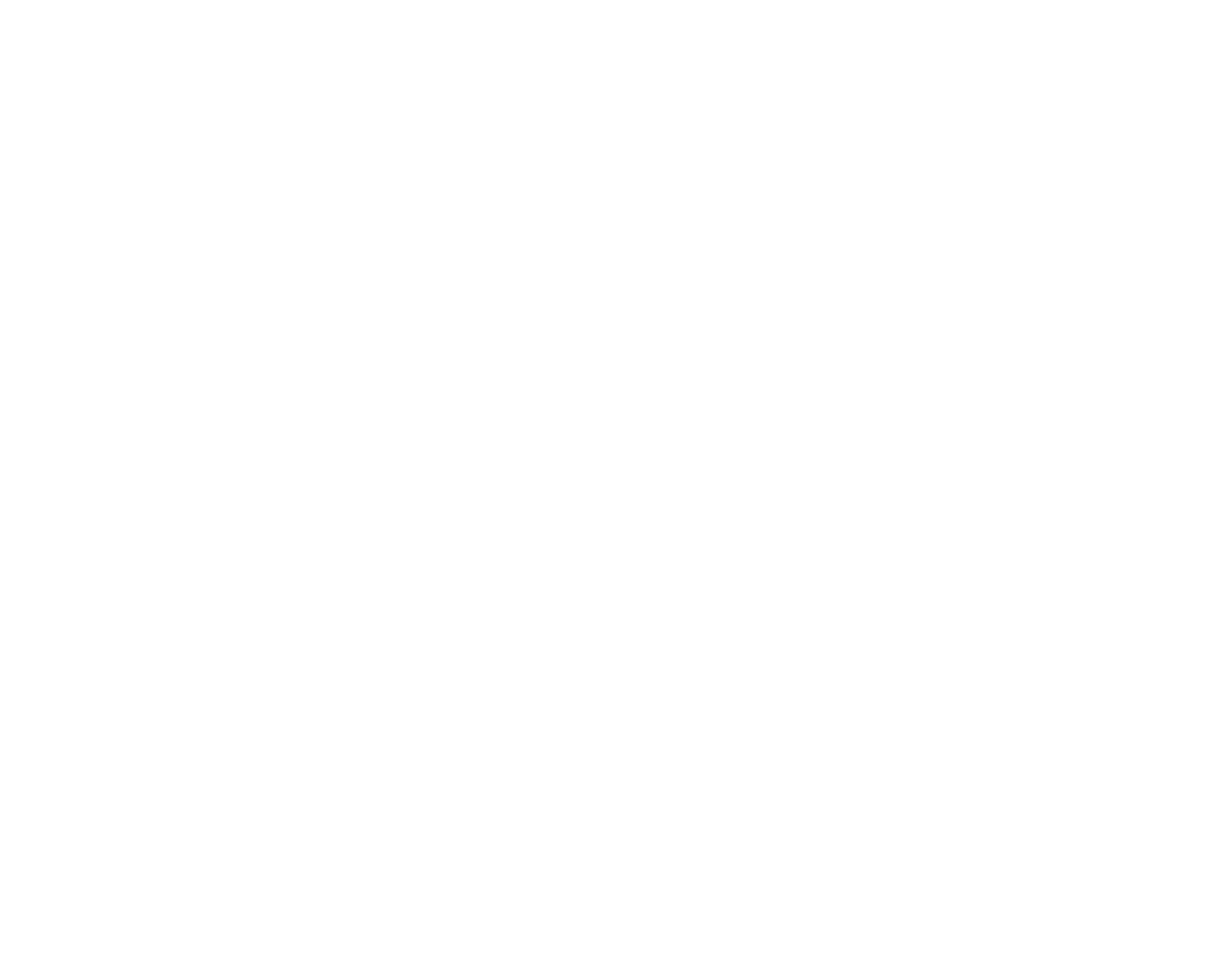|                    | Licence Business Name                | <b>Address</b>                                         | <b>Licence Type/Sub</b>         |                                 | <b>Phone</b>     |      | Fax                        |
|--------------------|--------------------------------------|--------------------------------------------------------|---------------------------------|---------------------------------|------------------|------|----------------------------|
| 10 514008          | Paradise Dock and Lift Inc           | 7280 River Rd Richmond BC V6X 1X5                      | Service Use                     |                                 | (888) 411-3625   |      | Work (888) 411-3625 Fax    |
| 10 509762          | Darling's Trading Ltd                | 21900 Westminster Hwy Unit 115 Richmond BC V6V 0A8     | Mercantile Use                  | <b>Wholesale Trading</b>        | (888) 662-1233   |      | Work (888) 636-3321 Fax    |
| 10 508862          | Aaunion International Ltd            | 8260 Westminster Hwy Unit 1158 Richmond BC V6X 3Y2     | Mercantile Use                  | <b>Retail Trading</b>           | (604) 678-6667   |      | Work (604) 678-6667 Fax    |
| 09 49 4845         | Sampack Trading Inc                  | 2540 Simpson Rd Unit 150 Richmond BC V6X 2P9           | Mercantile Use                  | <b>Wholesale Trading</b>        | (604) 764-0782   |      | Work (604) 608-2913 Fax    |
| 10 518707          | <b>BioClin Health Care Inc.</b>      | 6051 Gilbert Rd Unit 317 Richmond BC V7C 3V3           | Service Use                     |                                 | (604) 276-2580   |      | Work (604) 276-2581 Fax    |
| 10 520412          | Sandhu Sprinklers                    | 4345 GRANGE ST UNIT 304 BURNABY BC V5H 1P4             | Service Use                     | <b>General Contractor</b>       | (604) 250-9910   |      | Work (604) 565-0559 Hom    |
| <b>Issue Date:</b> |                                      | 15-Mar-10                                              |                                 |                                 |                  |      |                            |
| 10 518978          | Prime Signal Ltd                     | 12820 Clarke PI Unit 160 Richmond BC V6V 2H1           | Service Use                     |                                 | (604) 207-8735   |      | Work (604) 207-8736 Fax    |
| 10 521072          | Leisure Cargo Canada Inc             | 4840 Miller Rd Unit 203 Richmond BC V7B 1K7            | Service Use                     |                                 | (604) 207-8951   | Work | Hom                        |
| 10 521043          | Artefex Industries                   | 225 E 19TH AVE UNIT 301 VANCOUVER BC V5V 1J3           | Service Use                     | <b>General Contractor</b>       | (778) 321-3283   | Work | Hom                        |
| 10 520931          | Solaris Properties Inc               | 409 GRANVILLE ST UNIT 459 VANCOUVER BC V6C<br>1T2      | Service Use                     | <b>General Contractor</b>       | (604) 681-9456   |      | Work (604) 662-8894 Fax    |
| 10 520394          | SII Tech Inc                         | 7811 Steveston Hwy Unit 4 Richmond BC V7A 1L9          | Service Use                     |                                 | (604) 304-0740   |      | Work (604) 909-1844 Fax    |
| 10 519151          | <b>Green Fortune Production Inc.</b> | 11980 Hammersmith Way Unit 1185 Richmond BC V7A<br>0A4 | Industrial/Manufacturing<br>Use |                                 | (778) 998-2518   |      | Work (604) 608-9898 Fax    |
| 10 517792          | Dynamic Manufacturing Ltd            | 12199 116TH AVE SURREY BC V3V 3S1                      | Service Use                     | <b>General Contractor</b>       | (604) 580-2430   |      | Work (604) 280-2432 Fax    |
| 10 510787          | Canada Bright Way Logistics Ltd      | 13986 Cambie Rd Unit 293 Richmond BC V6V 2K3           | Service Use                     |                                 | (604) 207-9922   |      | Work (604) 207-9933 Fax    |
| 09 49 8446         | Pacific Coast Yacht Sales Ltd        | 8331 River Rd Richmond BC V6X 1Y1                      | Mercantile Use                  | <b>Retail Trading</b>           | (604) 270-6764   |      | Work (604) 270-1960 Fax    |
| 10 519931          | Flawless Auto Spa                    | 12868 Clarke PI Unit 110 Richmond BC V6V 2H1           | Service Use                     |                                 | (604) 278-7802   |      | Work (778) 833-4895 Cellu  |
| <b>Issue Date:</b> |                                      | 16-Mar-10                                              |                                 |                                 |                  |      |                            |
| 10 521081          | Yili International Trading Ltd       | 8006 CARTIER ST VANCOUVER BC V6P 4P5                   | Service Use                     | <b>General Contractor</b>       | $(604)$ 613-3918 |      | Work (604) 327-0830 Fax    |
| 10 521231          | <b>Amazing Keepsakes</b>             | 10711 Anglesea Dr Richmond BC V7A 3B7                  | Service Use                     | Home Occupation                 | (604) 304-1694   | Work | Hom                        |
| 10 521253          | Horizon Retail Construction ULC      | 1500 HORIZON DR STURTEWANT WI 5314-2066 USDA           | Service Use                     | <b>General Contractor</b>       | $(262)$ 638-6000 |      | Work (262) 638-6015 Fax    |
| <b>Issue Date:</b> |                                      | 17-Mar-10                                              |                                 |                                 |                  |      |                            |
| 10 521211          | <b>Skechers Shoes</b>                | 6551 No 3 Rd Unit 1648 Richmond BC V6Y 2B6             | Mercantile Use                  | <b>Retail Trading</b>           | (604) 278-2712   |      | Work (905) 238-7904 Fax    |
| 10 521522          | Cansummit Consulting Inc             | 5811 No 3 Rd Unit 606 Richmond BC V6X 4L7              | Service Use                     | Home Occupation                 | (604) 639-7991   | Work | Hom                        |
| 10 521431          | <b>Pollux Systems</b>                | 9880 Parsons Rd Unit 15 Richmond BC V7E 1K9            | Service Use                     | <b>General Contractor</b>       | (604) 805-8784   |      | Work (604) 241-2287 Fax    |
| 10 521280          | Awsome Canada Logistics              | 9288 Odlin Rd Unit 219 Richmond BC V6X 0C3             | Service Use                     | Home Occupation                 | (778) 318-6869   | Work | Hom                        |
| 10 515873          | Con-Space Communications Ltd         | 13775 Commerce Pkwy Unit 280 Richmond BC V6V 2V4       | Service Use                     |                                 | (604) 244-9323   |      | Work (604) 270-2138 Fax    |
| 10 509927          | Volendam Automotive                  | 12871 Clarke PI Unit 130 Richmond BC V6V 2H9           | Service Use                     |                                 | (778) 549-4424   | Work | Hom                        |
| 10 508705          | Wescana Pharmacy #8                  | 8780 Blundell Rd Unit 130 Richmond BC V6Y 1K1          | Mercantile Use                  | <b>Retail Trading</b>           | (604) 277-2705   |      | Work (604) 277-2735<br>Fax |
| 10 520751          | Delta Lamination                     | 11480 Blacksmith PI Unit 108 Richmond BC V7A 4X1       | Industrial/Manufacturing<br>Use |                                 | $(604)$ 448-0363 | Work | Fax                        |
| <b>Issue Date:</b> |                                      | 18-Mar-10                                              |                                 |                                 |                  |      |                            |
| 10 509789          | Lin Palace Enterprises Ltd           | 5300 No 3 Rd Unit 840 Richmond BC V6X 2X9              | Assembly Use Group 3            | <b>Education Institution</b>    | (778) 297-6988   | Work | Hom                        |
| 10 521033          | <b>Bradford Lifestyles Ltd</b>       | 12391 No 5 Rd Richmond BC V7A 4E9                      | Mercantile Use                  | <b>Wholesale Trading</b>        | (604) 241-3942   |      | Work (604) 448-1777 Fax    |
| 10 521553          | <b>Opal Building Systems</b>         | 5323 CRESCENT DR DELTA BC V4K 2E1                      | Service Use                     | <b>General Contractor</b>       | (604) 780-8806   |      | Work (888) 624-1105 Fax    |
| 10 521673          | <b>Suzette Mattar</b>                | 2965 FIR ST UNIT 302 VANCOUVER BC V6J 5M9              | Service Use                     | Therapeutic Touch<br>Treatments | (604) 565-7946   | Work | Hom                        |
| 09 013 647         | World Cargo Marketing "2008"<br>Inc  | 5200 Miller Rd Unit 112 Richmond BC V7B 1K5            | Service Use                     |                                 | (604) 232-0204   |      | Work (064) 270-7797 Fax    |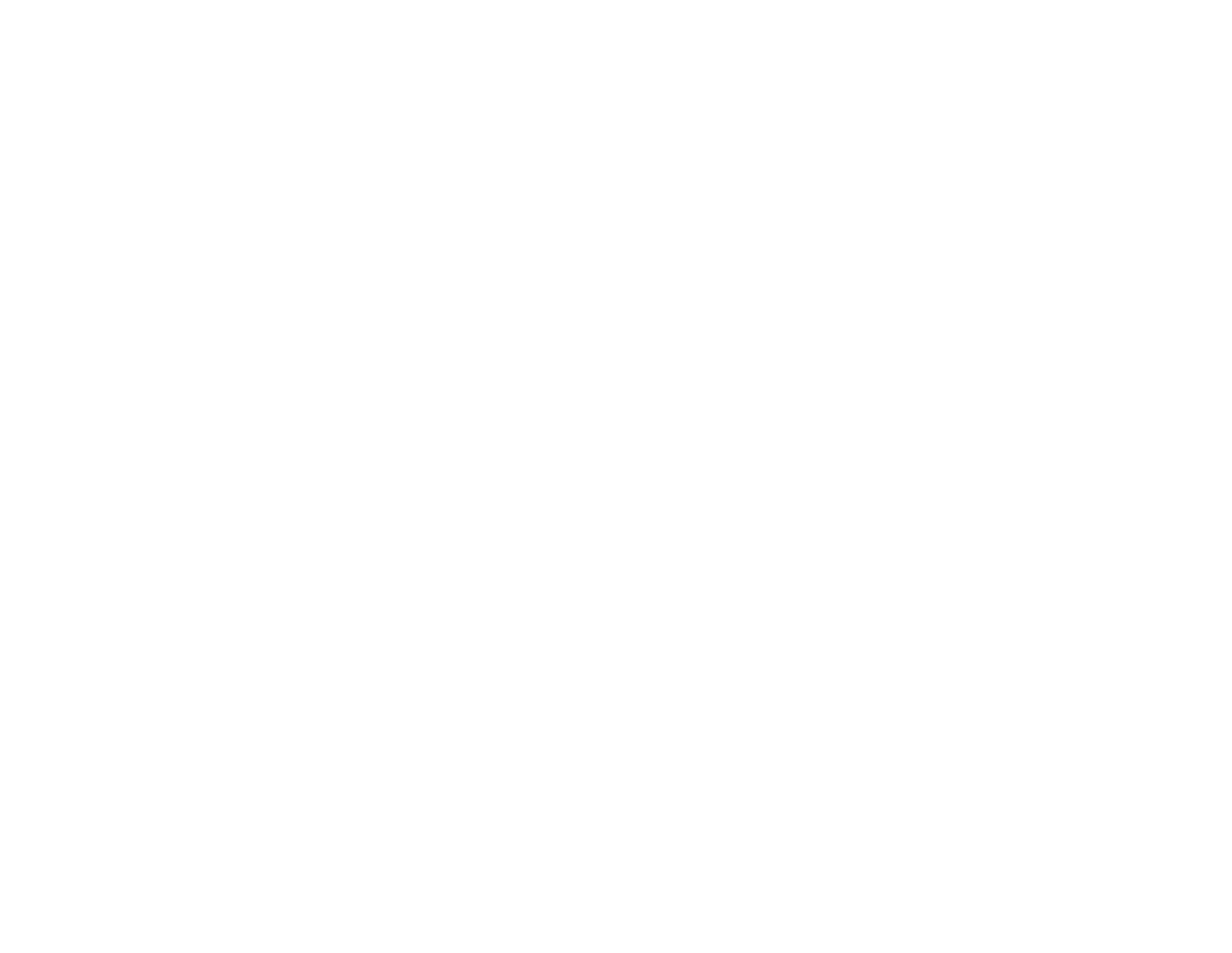|                    | Licence Business Name                                      | <b>Address</b>                                                      | <b>Licence Type/Sub</b>         |                                               | <b>Phone</b>     |      | Fax                     |            |
|--------------------|------------------------------------------------------------|---------------------------------------------------------------------|---------------------------------|-----------------------------------------------|------------------|------|-------------------------|------------|
| <b>Issue Date:</b> |                                                            | 19-Mar-10                                                           |                                 |                                               |                  |      |                         |            |
| 10 521755          | Fireball Excavating & Transport<br>Inc                     | 28590 HUNTINGDON RD ABBOTSFORD BC V4X 1A3                           | Service Use                     | <b>General Contractor</b>                     | (604) 309-9564   |      | Work (604) 856-3011 Fax |            |
| 10 521977          | <b>Trident Management Group Inc</b>                        | 5500 Lynas Lane Unit 413 Richmond BC V7C 5R5                        | Service Use                     | Home Occupation                               | (604) 322-1626   |      | Work (604) 322-1632 Fax |            |
| 10 521975          | Can-San Gardening Services Ltd                             | 2450 EAST 48TH AVE VANCOUVER BC V5S 1G4                             | Service Use                     | <b>General Contractor</b>                     | (604) 324-4500   |      | Work (604) 327-9104 Fax |            |
| 10 521973          | Pokidots ! Studio                                          | 4531 Northey Rd Richmond BC V6X 2G4                                 | Service Use                     | Home Occupation                               | (778) 319-8181   | Work |                         | Hom        |
| 10 521871          | Easything Home Improvement<br>Company                      | 31834 BEECH AVE ABBOTSFORD BC V2T 1G7                               | Service Use                     | <b>General Contractor</b>                     | (604) 616-6958   | Work |                         | Hom        |
| 10 521761          | mSquared Interiors Ltd                                     | 4600 Westwater Dr Unit 216 Richmond BC V7E 6S2                      | Service Use                     | <b>General Contractor</b>                     | (604) 818-0733   | Work |                         | Hom        |
| 10 521733          | Raechel John Physiotherapy                                 | 728 W 14TH AVE UNIT 202 VANCOUVER BC V5Z 1P9                        | Service Use                     |                                               | (778) 558-0730   | Work |                         | <b>Hom</b> |
| 10 519816          | Diamond Parking/DPS Parking<br>#4735                       | 9031 Blundell Rd Richmond BC V6Y 1K3                                | Service Use                     | <b>Parking Enforcement</b><br><b>Business</b> | (604) 681-8797   |      | Work (604) 684-0329 Fax |            |
| 10 514627          | <b>Omnifine Trade Ltd</b>                                  | 12171 Bridgeport Rd Unit 5 Richmond BC V6V 1J4                      | Mercantile Use                  | <b>Wholesale Trading</b>                      | (604) 340-1136   | Work |                         | <b>Hom</b> |
| 10 510488          | <b>BioSense Compounding</b><br>Pharmacy                    | 13500 Maycrest Way Unit 235 Richmond BC V6V 2N8                     | Industrial/Manufacturing<br>Use |                                               | (604) 278-7955   |      | Work (604) 278-7960 Fax |            |
| 10 521766          | <b>Tropical Island Employment</b>                          | 5220 Clifton Rd Richmond BC V7C 3B9                                 | Service Use                     | Home Occupation                               | (604) 274-1969   |      | Work (604) 274-1969 Fax |            |
| <b>Issue Date:</b> |                                                            | 23-Mar-10                                                           |                                 |                                               |                  |      |                         |            |
| 09 503487          | Avion-Multiplex Construction Inc                           | 13500 Maycrest Way Unit 140 Richmond BC V6V 2N8                     | Service Use                     | <b>General Contractor</b>                     | (604) 207-9967   |      | Work (604) 207-9973 Fax |            |
| 10 522111          | <b>Avtex Solutions LLC</b>                                 | ATTN: JAYNE O'BRIEN 9401 JAMES AVE SUITE 180<br>BLOOMINTON MN 55431 | Service Use                     |                                               | (952) 832-3703   |      | Work (952) 832-3722 Fax |            |
| 10 522129          | Ariana Heating & Air<br><b>Conditioning Ltd</b>            | 11536 236TH ST UNIT 16 MAPLE RIDGE BC V4R 2C6                       | Service Use                     | <b>Gas Contractor</b>                         | (778) 861-7120   |      | Work (604) 466-0503 Fax |            |
| 10 522230          | Sahara Custom Kitchen Cabinets<br>Ltd                      | 12885 76TH AVE UNIT 102 SURREY BC V3W 2V3                           | Service Use                     | <b>General Contractor</b>                     | (604) 597-0880   |      | Work (604) 597-0888 Fax |            |
| <b>Issue Date:</b> |                                                            | 25-Mar-10                                                           |                                 |                                               |                  |      |                         |            |
| 10 510664          | Moonchii Fashion Accessories                               | 4311 Hazelbridge Way Unit 1640 Richmond BC V6X 3L7                  | Mercantile Use                  | <b>Retail Trading</b>                         | $(604)$ 249-4511 | Work |                         | Hom        |
| 10 523331          | <b>Advanced Concrete</b><br><b>Enhancements Limited</b>    | 5260 FERRY RD UNIT 2 DELTA BC V4K 4Y4                               | Service Use                     | <b>General Contractor</b>                     | (604) 220-3145   | Work |                         | <b>Hom</b> |
| 10 522536          | Southcoast Horticulture Services                           | 1536 55TH ST DELTA BC V4M 3K6                                       | Service Use                     | <b>General Contractor</b>                     | (604) 946-4535   |      | Work (604) 946-4528 Fax |            |
| 10 523399          | Art Green Construction Ltd                                 | 10600 Dennis Cr Richmond BC V7A 3R5                                 | Service Use                     | <b>General Contractor</b>                     | (604) 303-9969   |      | Work (604) 303-9969 Fax |            |
| 10 522481          | <b>Terri Thompson Education</b><br>Research and Consulting | 8880 Jones Rd Unit 138 Richmond BC V6Y 3Z1                          | Service Use                     | Home Occupation                               | (604) 220-9851   | Work |                         | Hom        |
| 10 515672          | Julimia Fashion                                            | 4311 Hazelbridge Way Unit 1625 Richmond BC V6X 3L7                  | Mercantile Use                  | <b>Retail Trading</b>                         | $(604)$ 338-8391 | Work |                         | Hom        |
| 09 507717          | PGA Plumbing & Heating Ltd                                 | 26723 MCGILL ST VANCOUVER BC V5K 1H2                                | Service Use                     | <b>Plumbing Contractor</b>                    | (604) 834-8899   |      | Work (604) 251-5572 Fax |            |
|                    | 09 505678 Living Colors                                    | 4151 Hazelbridge Way Unit 2570 Richmond BC V6X 4J7                  | Mercantile Use                  | <b>Retail Trading</b>                         | (604) 295-9356   | Work |                         | Hom        |
|                    | 10 522015 Scadax Printing                                  | 5531 Cantrell Rd Richmond BC V7C 3H3                                | Service Use                     | Home Occupation                               | (604) 800-0259   | Work |                         | Hom        |
| 10 517731          | Metro Home Furniture Ltd                                   | 4551 No 3 Rd Unit 140 Richmond BC V6X 2C3                           | Mercantile Use                  | <b>Retail Trading</b>                         | (778) 885-8181   | Work |                         | Hom        |
| <b>Issue Date:</b> |                                                            | 26-Mar-10                                                           |                                 |                                               |                  |      |                         |            |
| 10 514912          | <b>Platinum Pacific Restorations</b>                       | 2471 Vauxhall PI Richmond BC V6V 1Z5                                | Service Use                     | <b>General Contractor</b>                     | (604) 279-1101   |      | Work (604) 279-1107 Fax |            |
| 10 518999          | Artistic Space Studios                                     | 4140 No 3 Rd Unit 130 Richmond BC V6X 2C2                           | Assembly Use Group 3            |                                               | (778) 822-8880   | Work |                         | Hom        |
| 10 522270          | D'Veneto Developments Ltd                                  | 4060 KITCHENER ST BURNABY BC V5C 3M3                                | Service Use                     | <b>General Contractor</b>                     | (604) 320-1971   |      | Work (604) 320-1940 Fax |            |
| 10 522474          | <b>Melton Construction Ltd</b>                             | 657 E 29TH AVE VANCOUVER BC V5V 2S1                                 | Service Use                     | <b>General Contractor</b>                     | (604) 874-7578   |      | Work (604) 420-6800 Hom |            |
| 10 522489          | Nakade Designs                                             | 5160 Merganser Dr Richmond BC V7E 3W6                               | Service Use                     | Home Occupation                               | (604) 244-0959   | Work |                         | Hom        |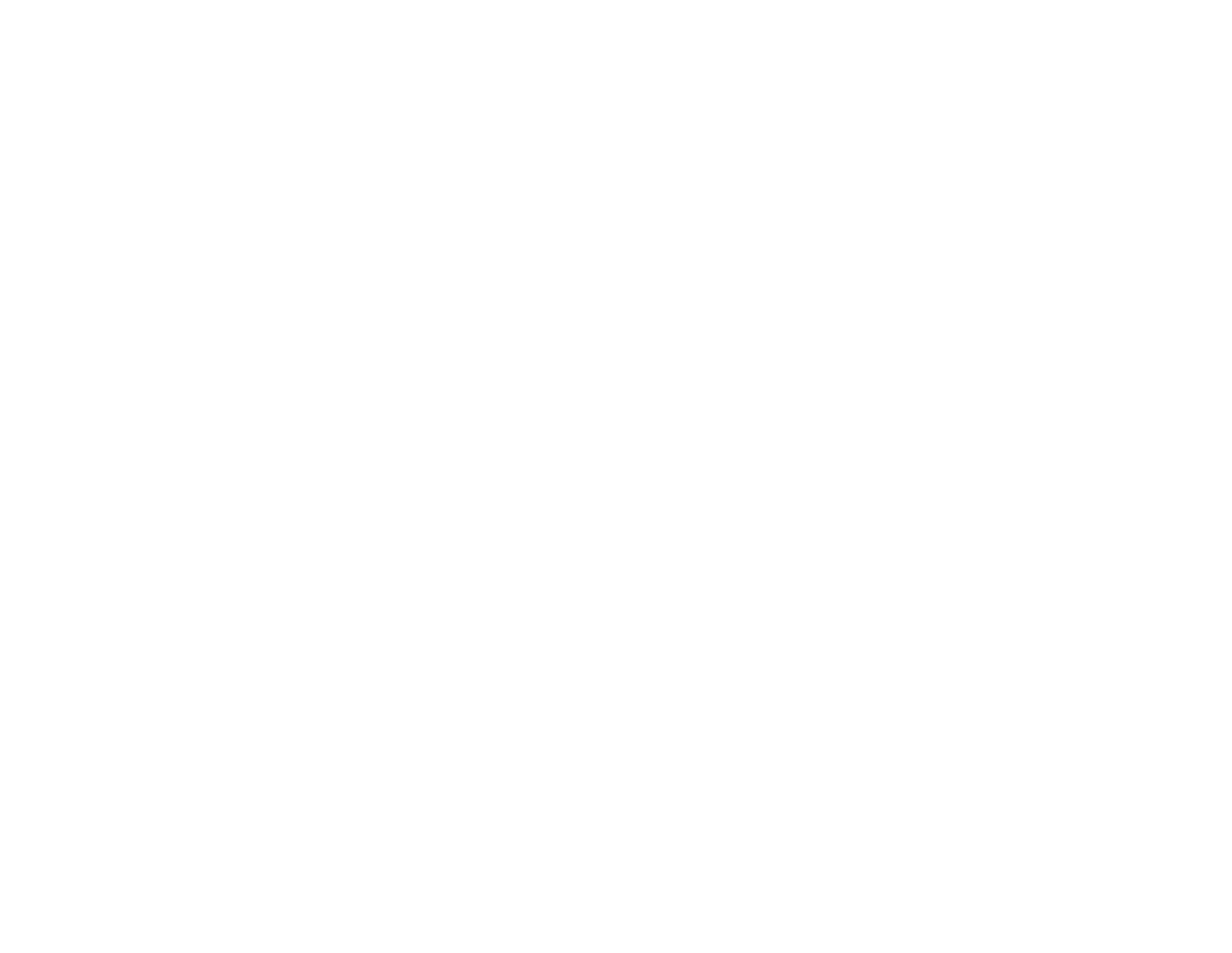|                    | <b>Licence Business Name</b>                 | <b>Address</b>                                    | <b>Licence Type/Sub</b>         |                            | Phone          |      | Fax                       |     |
|--------------------|----------------------------------------------|---------------------------------------------------|---------------------------------|----------------------------|----------------|------|---------------------------|-----|
| 10 523369          | Wortra Enterprises Ltd                       | 1750 HARTLEY AVE COQUITLAM BC V3K 7A1             | Service Use                     | <b>General Contractor</b>  | (604) 527-2088 |      | Work (604) 527-2089 Hom   |     |
| <b>Issue Date:</b> |                                              | 29-Mar-10                                         |                                 |                            |                |      |                           |     |
| 09 504503          | <b>Richmond Pharmacy Ltd</b>                 | 7360 Westminster Hwy Unit 130 Richmond BC V6X 1A1 | Mercantile Use                  | <b>Retail Trading</b>      | (403) 618-3410 |      | Work (403) 219-5480 Fax   |     |
| <b>Issue Date:</b> |                                              | 31-Mar-10                                         |                                 |                            |                |      |                           |     |
| 10 524029          | Karma Homes Ltd                              | 16770 86A AVE SURREY BC V4N 5E8                   | Service Use                     | <b>General Contractor</b>  | (604) 723-7647 |      | Work (604) 608-3315 Fax   |     |
| 10 523853          | Cantera Management Group Ltd                 | 7684 232ND ST LANGLEY BC V1M 3S1                  | Service Use                     | <b>General Contractor</b>  | (604) 888-1717 |      | Work (604) 888-1828 Fax   |     |
| 10 523400          | Fait Avec Handmade                           | 6860 Miller Rd Richmond BC V7B 1L3                | Service Use                     | Home Occupation            | (604) 244-0423 | Work |                           | Hom |
| 10 523390          | V <sub>2</sub> Boutique                      | 8288 Lansdowne Rd Unit 905 Richmond BC V6X 0B3    | Service Use                     | Home Occupation            | (604) 618-0302 | Work |                           | Hom |
| 10 521811          | Canadian Home Fire Safety<br>Limited         | 11871 Horseshoe Way Unit 1121 Richmond BC V7A 5H5 | Service Use                     |                            | (604) 916-2790 | Work |                           | Hom |
| 10 522472          | Aspac Developments Ltd                       | 6500 River Rd Richmond BC V6X 1X5                 | Service Use                     |                            | (604) 231-9328 |      | Work (604) 231-9348 Fax   |     |
| <b>Issue Date:</b> |                                              | $1-Apr-10$                                        |                                 |                            |                |      |                           |     |
| 10518980           | Dealer Tire Canada ULC                       | 18397 McCartney Way Unit 110 Richmond BC V6W 0A1  | Mercantile Use                  | <b>Wholesale Trading</b>   | (604) 207-9334 |      | Work (604) 207-9518 Fax   |     |
| 10 524256          | Falconridge Homes Ltd                        | 2606 E 41ST AVE VANCOUVER BC V5R 2W7              | Service Use                     | <b>General Contractor</b>  | (604) 551-2349 | Work |                           | Hom |
| 10 524250          | K K Fashion                                  | 7531 St Albans Rd Unit 4 Richmond BC V6Y 2K5      | Service Use                     |                            | (604) 889-1323 |      | Work (604) 303-6789 Hom   |     |
| 10 524069          | Sun Gardening & Landscaping<br>Services Ltd  | 6771 KERR ST VANCOUVER BC V5S 3C7                 | Service Use                     | <b>General Contractor</b>  | (604) 876-3168 |      | Work (604) 876-3168 Fax   |     |
| 10 523638          | <b>Frank Alexander General</b><br>Contractor | 5311 MCKINNON DR VANCOUVER BC V5R 4C7             | Service Use                     | <b>General Contractor</b>  | (604) 724-9035 |      | Work (604) 251-6727 Fax   |     |
| 10 523633          | Momentous Impressions Ltd                    | 408 E 10TH ST NORTH VANCOUVER BC V7L 2E4          | Service Use                     | <b>General Contractor</b>  | (604) 306-2991 |      | Work (604) 306-2991 Cellu |     |
| 10 523532          | <b>Perpetual Education Consulting</b><br>Ltd | 4191 Williams Rd Unit 4 Richmond BC V7E 1J7       | Service Use                     | Home Occupation            | (778) 688-8018 | Work |                           | Hom |
| 10 523498          | Clean For A Change                           | 8600 Ackroyd Rd Unit 114 Richmond BC V6X 3G1      | Service Use                     | Home Occupation            | (604) 276-8232 | Hom  | (604) 833-8232 Cellu      |     |
| 10 51 69 23        | <b>B C Iron Art Ltd</b>                      | 12151 Bridgeport Rd Unit 110 Richmond BC V6V 1J4  | Industrial/Manufacturing<br>Use |                            | (778) 321-8370 |      | Work (604) 591-8370 Fax   |     |
| 10 51 6694         | Canada Airchn Business Inc                   | 8711 Beckwith Rd Unit 230 Richmond BC V6X 1V4     | Mercantile Use                  | <b>Wholesale Trading</b>   | (778) 855-9928 | Work |                           | Hom |
| 10 51 60 28        | Ming Yi Tang TCM Centre                      | 6211 Buswell St Unit 105 Richmond BC V6Y 4C3      | Service Use                     |                            | (604) 207-0308 |      | Work (604) 207-0308 Fax   |     |
| 10 508708          | Feng Yip Trading Co Ltd                      | 4540 No 3 Rd Unit 1405 Richmond BC V6X 4E4        | Service Use                     |                            | (604) 295-6188 |      | Work (604) 295-6188 Fax   |     |
| 10 508706          | Feng Yip Trading Co Ltd                      | 4540 No 3 Rd Unit 1405 Richmond BC V6X 4E4        | Mercantile Use                  | <b>Retail Trading</b>      | (604) 295-6188 |      | Work (604) 295-6188 Fax   |     |
| 10 523431          | Kwong Construction Ltd                       | 8700 Ackroyd Rd Unit 121 Richmond BC V6X 3G2      | Service Use                     | <b>General Contractor</b>  | (604) 821-2962 |      | Work (604) 821-2962 Fax   |     |
| <b>Issue Date:</b> |                                              | 6-Apr-10                                          |                                 |                            |                |      |                           |     |
| 10 524236          | ZhengFeng Trading (Canada) Co<br>Ltd         | 9291 No 3 Rd Richmond BC V7A 1W1                  | Service Use                     | Home Occupation            | (778) 883-3218 | Work |                           | Hom |
| 10 524431          | <b>Peter Christie Painting</b>               | 6800 Coltsfoot Dr Richmond BC V7C 2J4             | Service Use                     | <b>General Contractor</b>  | (604) 209-0656 | Work |                           | Hom |
| 10 524309          | Naviherald Trading Inc                       | 5028 Kwantlen St Unit 1008 Richmond BC V6X 4K2    | Service Use                     | Home Occupation            | (778) 383-2315 | Work |                           | Hom |
| 10 524434          | <b>Seamless Mechanical Services</b>          | 4424 MAIN ST UNIT 1 VANCOUVER BC V5V 3R3          | Service Use                     | <b>Plumbing Contractor</b> | (604) 708-4299 |      | Work (604) 349-3323 Cellu |     |
| 10 524430          | <b>Streamline Fire Services</b>              | 14300 Riverport Way Unit 207 Richmond BC V6W 1M3  | Service Use                     | Sprinkler Contractor       | (604) 285-1115 | Work |                           | Hom |
| <b>Issue Date:</b> |                                              | $7 - Apr - 10$                                    |                                 |                            |                |      |                           |     |
| 10 517955          | <b>Fsona Networks Corp</b>                   | 13200 Delf PI Unit 100 Richmond BC V6V 2A2        | Industrial/Manufacturing<br>Use |                            | (604) 273-6333 |      | Work (604) 278-6340 Fax   |     |
| 10 524769          | Airport Physiotherapy And<br>Rehabilitation  | 3880 Grant McConachie Way Richmond BC V7B 0A5     | Service Use                     |                            | (604) 207-6900 |      | Work (604) 207-8400 Fax   |     |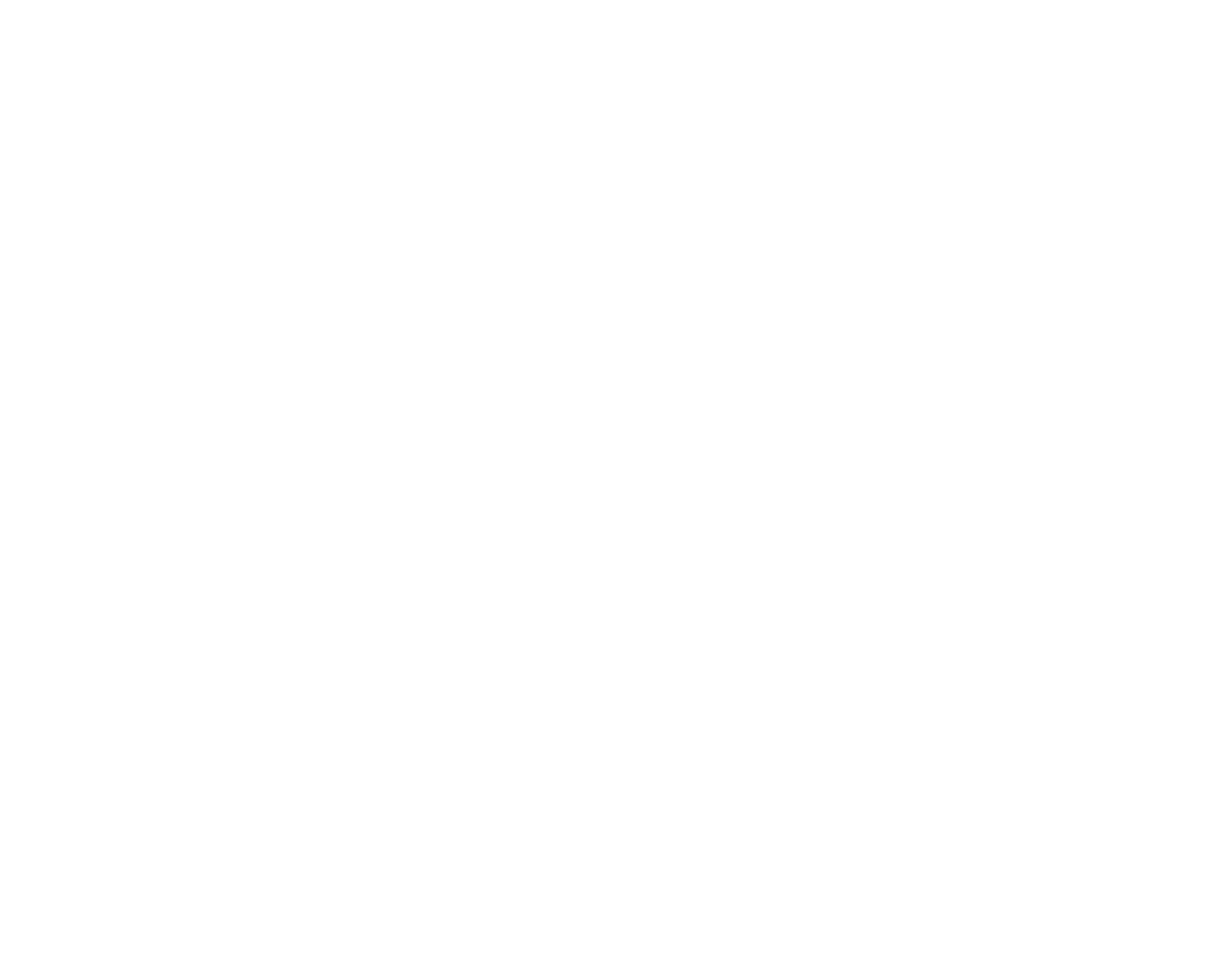|                    | Licence Business Name                           | <b>Address</b>                                     | <b>Licence Type/Sub</b> |                                                    | <b>Phone</b>     |      | Fax                       |     |
|--------------------|-------------------------------------------------|----------------------------------------------------|-------------------------|----------------------------------------------------|------------------|------|---------------------------|-----|
| 10 524670          | Diaz Ng Maintenance Services                    | 10413 No 1 Rd Richmond BC V7E 1S3                  | Service Use             | Home Occupation                                    | (778) 297-3277   | Work |                           | Hom |
| 10 522029          | <b>ANNYZ Business Solutions</b>                 | 5811 Cooney Rd Unit 305 Richmond BC V6X 3M1        | Service Use             |                                                    | $(866)$ 682-6699 |      | Work (800) 650-3598       |     |
| 10 517687          | Sun Global Counselling Inc                      | 8351 Alexandra Rd Unit 210 Richmond BC V6X 3P3     | Service Use             |                                                    | (778) 885-3633   | Work |                           | Hom |
| 10 51 5819         | ABC Computer Distribution Ltd                   | 13988 Cambie Rd Unit 383 Richmond BC V6V 2K4       | Service Use             |                                                    | (604) 730-9981   |      | Work (604) 730-2660 Fax   |     |
| 10 510469          | Merry Marry Bridal Collection                   | 4151 Hazelbridge Way Unit 2250 Richmond BC V6X 4J7 | Mercantile Use          | <b>Retail Trading</b>                              | (604) 720-8160   | Work |                           | Hom |
| 10 511286          | EBV Books & Video                               | 4540 No 3 Rd Unit 1135 Richmond BC V6X 4E4         | Mercantile Use          | <b>Retail Trading</b>                              | (604) 616-3886   | Work |                           | Hom |
| <b>Issue Date:</b> |                                                 | $8 - Apr - 10$                                     |                         |                                                    |                  |      |                           |     |
| 10 524734          | Riego's Bookkeeping Services                    | 3111 Beckman PI Unit 40 Richmond BC V6X 3R3        | Service Use             | Home Occupation                                    | (604) 720-9604   | Work |                           | Hom |
| 10 51 5548         | Pan-Pacific Packaging Corp                      | 11568 Eburne Way Unit 145 Richmond BC V6V 2G7      | Mercantile Use          | <b>Wholesale Trading</b>                           | (604) 781-3381   |      | Work (604) 941-8117 Fax   |     |
| 10 525031          | <b>ESI Management Ltd</b>                       | 11180 Seaport Ave Richmond BC V7A 3C8              | Service Use             | Home Occupation                                    | (778) 869-3919   | Work |                           | Hom |
| 10 524969          | Tony Chen Management Ltd                        | 9091 Patterson Rd Richmond BC V6X 1P5              | Service Use             | <b>General Contractor</b>                          | (604) 303-0200   |      | Work (604) 808-6623 Cellu |     |
| 10 524895          | APX Alarm Inc                                   | 4931 N 300 W PROVO UT 84604 USA                    | Service Use             | <b>General Contractor</b>                          | (801) 377-9111   |      | Work (801) 765-5743 Fax   |     |
| 10 524591          | <b>Linda's Cleaning Specialties</b>             | 4420 Westminster Hwy Richmond BC V7C 1B5           | Service Use             | Home Occupation                                    | (604) 968-2912   |      | Work (604) 968-2912 Cellu |     |
| 10513887           | <b>GNW Moving Ltd</b>                           | 3779 Sexsmith Rd Unit 2167 Richmond BC V6X 3Z9     | Mercantile Use          | <b>Retail Trading</b>                              | (604) 782-8789   |      | Work (604) 782-8789 Hom   |     |
| 10 51 5826         | Cancork Floor Inc                               | 1991 Savage Rd Unit 185 Richmond BC V6V 0A5        | Mercantile Use          | <b>Wholesale Trading</b>                           | (604) 207-0661   |      | Work 18663736520          | Fax |
| 10 524733          | <b>IG Construction</b>                          | 4931 No 5 Rd Richmond BC V6X 2V5                   | Service Use             | <b>General Contractor</b>                          | (604) 788-3832   |      | Work (604) 788-3832 Cellu |     |
| 10 524483          | Douglas Chung and Associates                    | 8420 Ryan Rd Richmond BC V7A 2E8                   | Service Use             | Home Occupation                                    | (604) 278-8026   |      | Work (604) 278-8097 Fax   |     |
| <b>Issue Date:</b> |                                                 | 12-Apr-10                                          |                         |                                                    |                  |      |                           |     |
| 10 525110          | Anvil Plumbing & Heating                        | 27071 28 B AVE LANGLEY BC V4W 3A5                  | Service Use             | Gas Contractor                                     | (604) 657-9700   | Work |                           | Hom |
| 10 525230          | Tenna Design Studio Ltd                         | 23271 Westminster Hwy Richmond BC V6V 1C1          | Service Use             | <b>General Contractor</b>                          | (604) 524-0622   |      | Work (604) 524-0622 Fax   |     |
| 10 525219          | <b>Blue Star Insulation</b>                     | 12469 75 AVE SURREY BC V3W 0R5                     | Service Use             | <b>General Contractor</b>                          | (778) 772-1748   |      | Work (604) 507-5515 Fax   |     |
| 10 525218          | <b>Bluerain Modular Building</b><br>Corporation | 9188 Hemlock Dr Unit 1203 Richmond BC V6Y 4J5      | Service Use             | Home Occupation                                    | (604) 248-6712   |      | Work (604) 248-6712 Fax   |     |
| 10 525207          | <b>Akkas Electrical Ltd</b>                     | 13189 HUNTLEY AVE SURREY BC V3V 6Z6                | Service Use             | <b>Electrical Contractor</b>                       | (778) 896-1847   |      | Work (604) 589-1847 Fax   |     |
| 10 525182          | Ziggy's General Contracting &<br>Electrical     | 14593 105 A AVE SURREY BC V3R 1S2                  | Service Use             | <b>General Contractor</b>                          | (604) 836-8784   |      | Work (604) 588-7531 Fax   |     |
| 10 525140          | Sea Bright Builders Inc                         | 442 FADER ST NEW WESTMINSTER BC V3L 3T3            | Service Use             | <b>General Contractor</b>                          | (604) 521-5772   |      | Work (604) 521-5181 Fax   |     |
| 10 524771          | Canada Inter-Mile Travel Inc                    | 10451 Shellbridge Way Unit 150 Richmond BC V6X 2W8 | Service Use             |                                                    | (604) 630-8726   |      | Work (604) 630-8826 Fax   |     |
| 10 523412          | Precision Frequency Circuits Inc                | 10451 Shellbridge Way Unit 150 Richmond BC V6X 2W8 | Service Use             |                                                    | (604) 249-2807   |      | Work (604) 278-5760 Fax   |     |
| 10 521041          | Crown Range Hood & Home<br>Appliances Ltd       | 3779 Sexsmith Rd Unit 2167 Richmond BC V6X 3Z9     | Mercantile Use          | <b>Retail Trading</b>                              | (604) 232-9969   |      | Work (604) 232-9990 Fax   |     |
| 10 518952          | Pacific Searcher Fishing                        | 16011 Cambie Rd Richmond BC V6V 1G9                | Service Use             | Home Occupation                                    | (604) 821-1714   | Work |                           | Hom |
| 10 525170          | <b>Charles Peng Painting</b>                    | 7391 Waterton Dr Richmond BC V7A 4L6               | Service Use             | <b>General Contractor</b>                          | (604) 231-9578   | Work |                           | Hom |
| <b>Issue Date:</b> |                                                 | 13-Apr-10                                          |                         |                                                    |                  |      |                           |     |
| 10 525455          | <b>Bratco Construction Inc</b>                  | 9408 207 ST LANGLEY BC V1M 2W7                     | Service Use             | <b>General Contractor</b>                          | (604) 512-3249   |      | Work (604) 888-0414 Fax   |     |
| 10 525210          | Hillsboro Investment Ltd                        | 5111 Hollybridge Way Richmond                      | Service Use             |                                                    | (604) 233-2366   |      | Work (604) 233-2638 Fax   |     |
| 10 525549          | Wesgroup                                        | 1055 DUNSMUIR ST UNIT 1774 VANCOUVER BC V7X<br>1L5 | Service Use             | <b>General Contractor</b>                          | (604) 632-1727   |      | Work (604) 632-1737 Fax   |     |
| 10 522533          | Europa Auto Design                              | 11480 Blacksmith PI Unit 107 Richmond BC V7A 4X1   | Mercantile Use          | <b>Wholesale Trading</b>                           | (604) 512-0504   | Work |                           | Hom |
| 09 49 6769         | Aysha Rempel                                    | 3571 Chatham St Unit 110 Richmond BC V7E 2Z1       | Service Use             | <b>Registered Massage</b><br><b>Therapy Clinic</b> | (604) 275-4641   |      | Work (604) 763-2724 Cellu |     |
| 10 519559          | Paramount Furniture                             | 11280 Twigg PI Unit 148 Richmond BC V6V 0A6        | Service Use             |                                                    | (604) 325-1599   |      | Work (604) 325-8462 Fax   |     |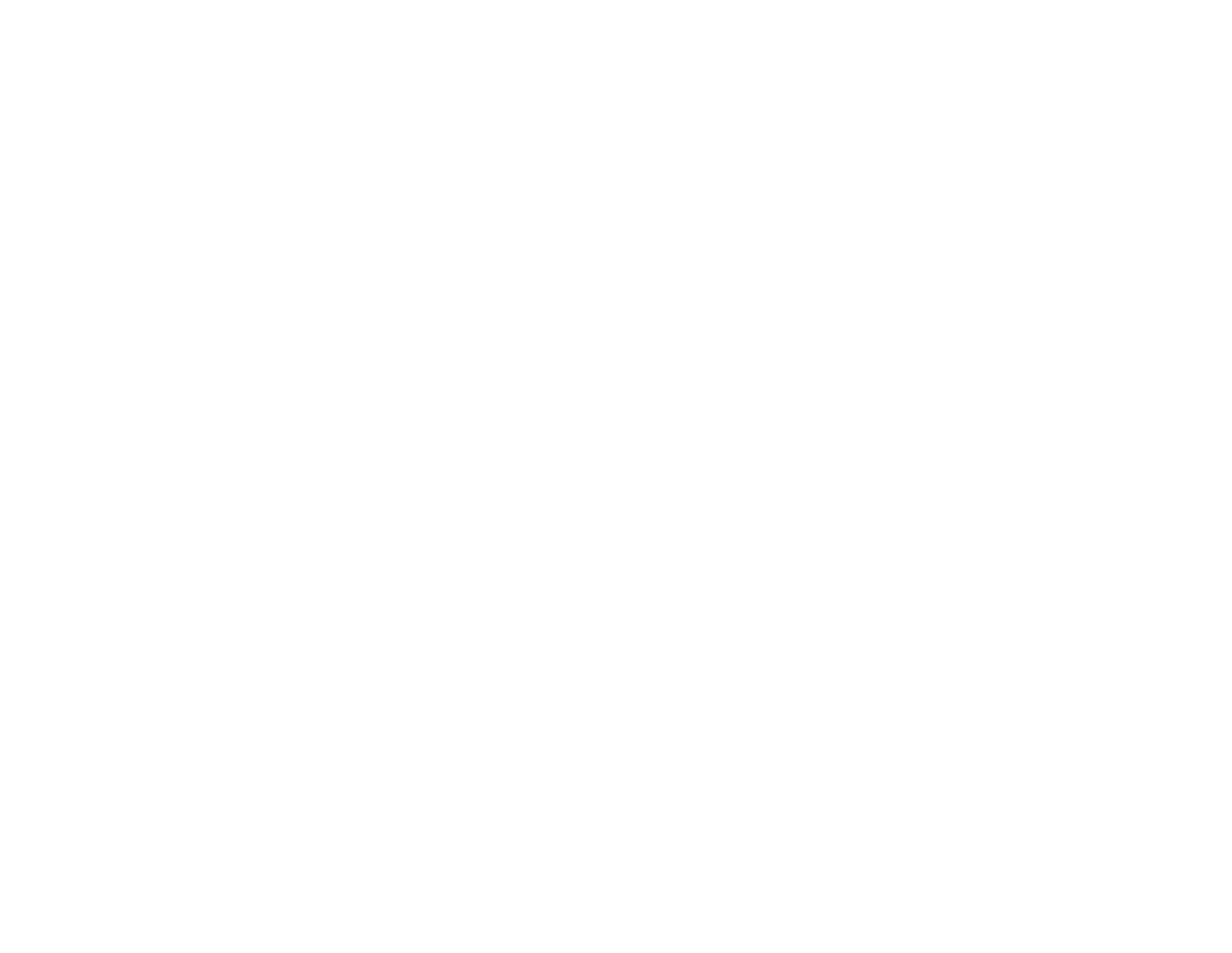|                    | Licence Business Name                          | <b>Address</b>                                      | <b>Licence Type/Sub</b>         |                                        | <b>Phone</b>     | Fax                       |            |
|--------------------|------------------------------------------------|-----------------------------------------------------|---------------------------------|----------------------------------------|------------------|---------------------------|------------|
| 10 524829          | Saffron Homes Ltd                              | 8360 Granville Ave Unit 180 Richmond BC V6Y 1P3     | Service Use                     |                                        | (604) 270-2482   | Work                      | Hom        |
| <b>Issue Date:</b> |                                                | 14-Apr-10                                           |                                 |                                        |                  |                           |            |
| 10 525854          | Apex Accelerated Tutoring Inc                  | 12600 Jack Bell Dr Richmond BC V6V 2V3              | Service Use                     | Home Occupation                        | (604) 270-4601   | Work                      | Hom        |
| 10 524990          | SOCOC Ltd                                      | 11180 Coppersmith PI Unit 138 Richmond BC V7A 5G8   | Mercantile Use                  | <b>Wholesale Trading</b>               | (778) 867-3456   | (888) 307-6948<br>Work    | Fax        |
| 10 525911          | <b>BRC Contracting Ltd</b>                     | 1295 KENT ST WHITE ROCK BC V4B 4T6                  | Service Use                     | <b>General Contractor</b>              | (778) 837-9965   | Work                      | Hom        |
| 10 525878          | Number 1 Tee Times                             | 8591 Westminster Hwy Unit 307 Richmond BC V6X 3E2   | Service Use                     | Home Occupation                        | (778) 968-8872   | Work                      | Hom        |
| 10 525653          | WY Cabinet & Millworks                         | 549 DANSEY AVE UNIT 317 COQUITLAM BC V3K 3G1        | Service Use                     | <b>General Contractor</b>              | (604) 909-1653   | Work                      | Hom        |
| 10 525509          | Shaunti Mayenburg                              | 3321 WINDSOR ST VANCOUVER BC V5V 4N1                | Service Use                     | <b>Therapeutic Touch</b><br>Treatments | (778) 689-2715   | Work                      | Hom        |
| 10 525010          | Takifugu Japanese Restaurant                   | 4800 No 3 Rd Unit 133 Richmond BC V6X 3A6           | Assembly Use Group 1            | Food Service<br>Establishment          | $(604)$ 207-1188 | Work (604) 207-1183 Fax   |            |
| 10 525879          | <b>Rick Baldrey</b>                            | 10531 Leonard Rd Richmond BC V7A 2N7                | Service Use                     | <b>General Contractor</b>              | (604) 809-6407   | Work                      | Hom        |
| <b>Issue Date:</b> |                                                | 15-Apr-10                                           |                                 |                                        |                  |                           |            |
| 07 390373          | AVS Auto Repair Ltd                            | 13931 Sparwood PI Unit 115 Richmond BC V6V 1X2      | Service Use                     |                                        | (604) 250-3614   | Work                      | Hom        |
| 10 526012          | Lei Yang General Contractor                    | 7231 Lindsay Rd Richmond BC V7C 3M7                 | Service Use                     | <b>General Contractor</b>              | (778) 588-1063   | Work (778) 319-9780 Cellu |            |
| 10 526229          | Sew Elegant                                    | 22000 Sharpe Ave Unit 67 Richmond BC V6V 2V5        | Service Use                     | Home Occupation                        | (604) 537-6870   | Work                      | Hom        |
| 10 526090          | <b>Climate Air Conditioning And</b><br>Heating | 4292 RUMBLE ST BURNABY BC V5J 1Z8                   | Service Use                     | Gas Contractor                         | (604) 351-7733   | Work (604) 435-5734 Fax   |            |
| 10 526071          | Seasky Design Studio                           | 6311 Gilbert Rd Unit 105 Richmond BC V7C 3V7        | Service Use                     | Home Occupation                        | (778) 838-8569   | Work (778) 838-8569 Cellu |            |
| 10 526030          | South Hill Projects Ltd                        | 2764 EAST 27TH AVE VANCOUVER BC V5R 1N5             | Service Use                     | <b>General Contractor</b>              | (604) 998-8465   | Work (604) 628-3823 Fax   |            |
| 10 525254          | P L 3 Design Solutions                         | 3891 Stolberg St Richmond BC V6X 3N7                | Service Use                     | Home Occupation                        | (778) 297-5758   | Work                      | Hom        |
| 10 525253          | <b>Classy Pet Supplies Company</b>             | 3700 No 3 Rd Unit 2040 Richmond BC V6X 3X2          | Mercantile Use                  | <b>Retail Trading</b>                  | (604) 303-6578   | Work (604) 303-9687       | Fax        |
| 10 520383          | Linda Beauty &<br>Wellness/Sunrider            | 8571 Alexandra Rd Unit 128 Richmond BC V6X 1C3      | Mercantile Use                  | Retail Trading                         | (778) 863-6823   | Work                      | Hom        |
| 09 481729          | Northwestern Event Studio                      | 21000 Westminster Hwy Unit 2120 Richmond BC V6V 2S9 | Service Use                     |                                        | (604) 247-0660   | Work                      | Fax        |
| 10 509682          | National Tile (2005) Ltd                       | 2640 No 5 Rd Unit 2 Richmond BC V6X 2T3             | Mercantile Use                  | <b>Retail Trading</b>                  | $(604)$ 303-7003 | Work (604) 303-6663 Fax   |            |
| <b>Issue Date:</b> |                                                | 16-Apr-10                                           |                                 |                                        |                  |                           |            |
| 09 476181          | <b>Richmond Pocket Market</b>                  | 5800 Cedarbridge Way Unit 100 Richmond BC V6X 2A7   | Mercantile Use                  | <b>Farmers Market</b>                  | (604) 727-9728   | Work                      | <b>Hom</b> |
| 10 521856          | China Press Ltd                                | 6081 No 3 Rd Unit 911 Richmond BC V6Y 2B2           | Service Use                     |                                        | (604) 780-3098   | Work (604) 288-1387       | Fax        |
| 10 526458          | <b>Funda Construction Ltd</b>                  | 5311 Tiffany PI Richmond BC V7C 5A6                 | Service Use                     | <b>General Contractor</b>              | (778) 898-9987   | Work                      | Hom        |
| 10 51 6858         | Fleetwood Waste Systems Ltd                    | 11568 Eburne Way Unit 127 Richmond BC V6V 2G7       | Service Use                     |                                        | (604) 294-1393   | Work (604) 294-1115 Fax   |            |
| 07 380859          | <b>Blue Star Canada</b>                        | 3771 Jacombs Rd Unit 515 Richmond BC V6V 2L9        | Mercantile Use                  | Wholesale Trading                      | (604) 214-9552   | Work (604) 214-9968 Fax   |            |
| 10 511267          | Graphic Sciences Inc.                          | 11782 Hammersmith Way Unit 131 Richmond BC V7A 5E2  | Industrial/Manufacturing<br>Use |                                        | (604) 690-0817   | Work                      | Hom        |
| 09 495429          | <b>Fastrade Bindery Inc</b>                    | 7500 River Rd Richmond BC V6X 1X6                   | Industrial/Manufacturing<br>Use |                                        | (778) 865-8388   | Work                      | Hom        |
| <b>Issue Date:</b> |                                                | 19-Apr-10                                           |                                 |                                        |                  |                           |            |
| 10 522195          | 2 Pauls and a Barb                             | 5300 No 3 Rd Space 31 Richmond BC V6X 2X9           | Mercantile Use                  | <b>Retail Trading</b>                  | (778) 999-0410   | Work (604) 278-5841 Fax   |            |
| 10 524991          | CY Oriental Holdings Ltd                       | 5811 Cooney Rd Unit 209 Richmond BC V6X 3M1         | Service Use                     |                                        | (604) 247-0858   | Work (604) 247-0866 Fax   |            |
| 10 525871          | <b>Gorich Financial Services Ltd</b>           | 4940 No 3 Rd Unit 213 Richmond BC V6X 3A5           | Service Use                     |                                        | (604) 276-0125   | Work (604) 909-4796 Fax   |            |
| 10 526516          | Shady Island Liquor Store                      | 3800 Bayview St Unit 112 Richmond BC V7E 6K7        | Mercantile Use                  | <b>Retail Trading</b>                  | (604) 275-6585   | Work                      | Hom        |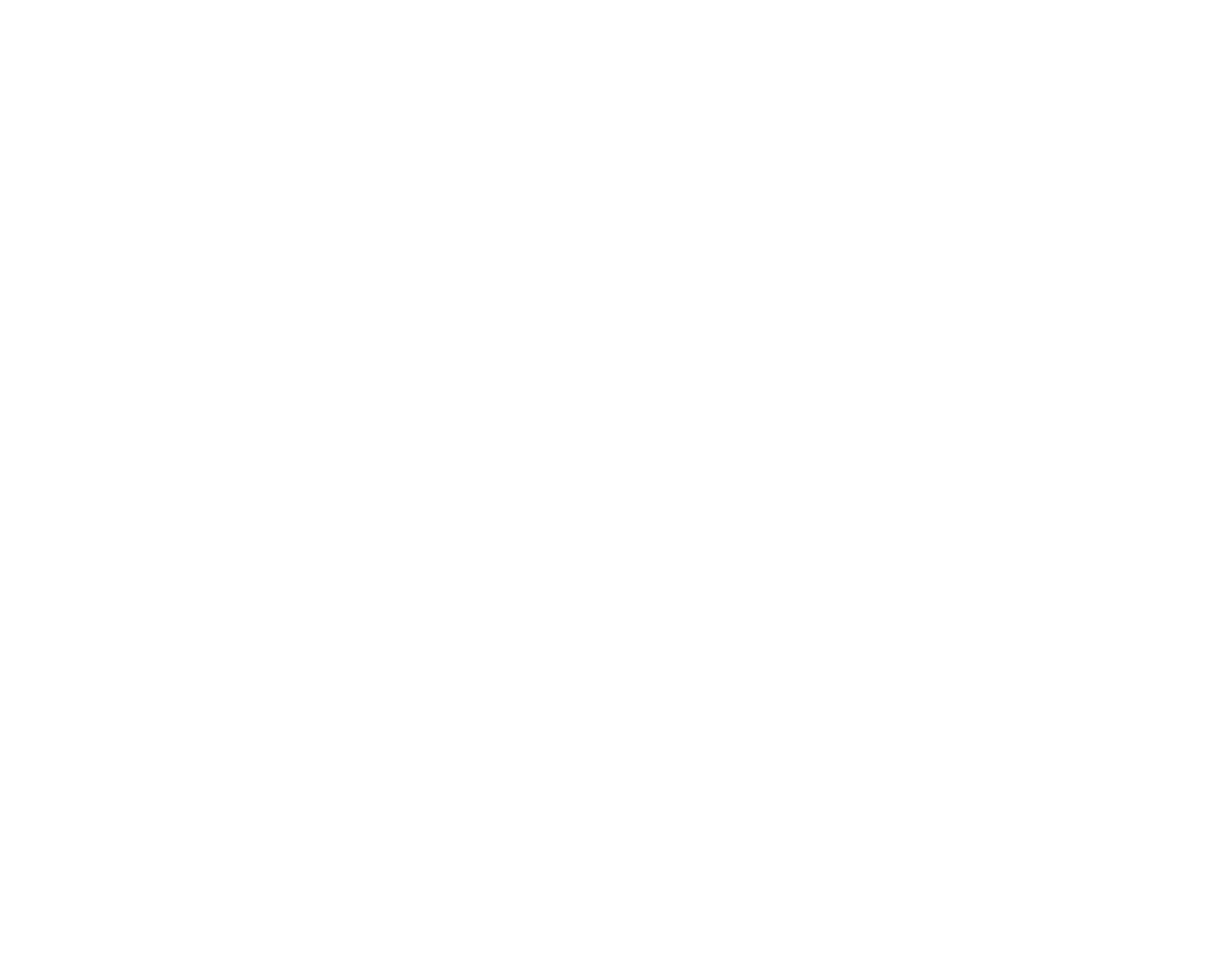|                    | <b>Licence Business Name</b>                  | <b>Address</b>                                         | <b>Licence Type/Sub</b> |                              | <b>Phone</b>     | Fax                       |     |
|--------------------|-----------------------------------------------|--------------------------------------------------------|-------------------------|------------------------------|------------------|---------------------------|-----|
| <b>Issue Date:</b> |                                               | 21-Apr-10                                              |                         |                              |                  |                           |     |
| 08 013221          | <b>Realistically Fictional Productions</b>    | 12815 Clarke PI Unit 110 Richmond BC V6V 2H9           | Service Use             |                              | (604) 273-8033   | Work                      | Hom |
| 09 013 648         | Olympic Store International                   | 3880 Grant McConachie Way Richmond BC V7B 0A5          | Mercantile Use          | <b>Retail Trading</b>        | $(604)$ 214-0560 | Work (604) 214-9626 Fax   |     |
| 10 526933          | Discover BC/Crafthouse                        | 3880 Grant McConachie Way Richmond BC V7B 0A5          | Mercantile Use          | <b>Retail Trading</b>        | (604) 214-0560   | Work (604) 214-9626 Fax   |     |
| <b>Issue Date:</b> |                                               | 22-Apr-10                                              |                         |                              |                  |                           |     |
| 10 527089          | Rikki Lee Office Clean                        | 8068 120A ST UNIT 210 SURREY BC V3W 3P3                | Service Use             |                              | (778) 999-4723   | Work (604) 533-1928 Fax   |     |
| 10 526604          | <b>Lynnson Construction Ltd</b>               | 9520 Granville Ave Richmond BC V6Y 1R2                 | Service Use             | <b>General Contractor</b>    | (604) 771-2333   | Work (604) 288-5252 Fax   |     |
| 10 527195          | Howard L Construction Ltd                     | 8300 General Currie Rd Unit 337 Richmond BC V6Y 3X1    | Service Use             | <b>General Contractor</b>    | (778) 996-3533   | Work                      | Hom |
| 10 526729          | <b>HL</b> Electric                            | 8460 Lansdowne Rd Unit 236 Richmond BC V6X 3G8         | Service Use             | <b>Electrical Contractor</b> | (604) 278-6639   | Work (778) 868-8743 Cellu |     |
| 10 526547          | Swanson & Swanson Installations               | 1190 160TH ST SURREY BC V4A 4W7                        | Service Use             | <b>General Contractor</b>    | (604) 531-1147   | Work                      | Hom |
| 10 526929          | <b>Baoly Construction Ltd</b>                 | 6571 Lynas Lane Richmond BC V7C 3K8                    | Service Use             | <b>General Contractor</b>    | (604) 725-9303   | Work (604) 241-7467 Fax   |     |
| 10 527075          | Danico Construction Ltd                       | 8905 MITCHELL WAY DELTA BC V4C 7G7                     | Service Use             | <b>General Contractor</b>    | (604) 313-8050   | Work (604) 351-1374 Cellu |     |
| 10 527091          | EJ Tiles & Stone                              | 694 PENDER PL PORT COQUITLAM BC V3B 7M2                | Service Use             | <b>General Contractor</b>    | (778) 321-5640   | Work                      | Hom |
| 10 527098          | <b>Beard Papa</b>                             | 8711 Delaware Rd Richmond BC V7C 4X6                   | Service Use             | Home Occupation              | (604) 304-4410   | Work                      | Hom |
| 10 527099          | <b>Cliffton Lam Construction</b>              | 5052 CHAMBERS ST VANCOUVER BC V5R 3L9                  | Service Use             | <b>General Contractor</b>    | (604) 782-0362   | Work (604) 301-1828 Fax   |     |
| 10 527111          | Langley Handyman Services Ltd                 | 2677 192ND ST UNIT 114 LANGLEY BC V3S 3X1              | Service Use             | <b>General Contractor</b>    | (604) 535-1632   | Work (604) 535-1692 Fax   |     |
| 10 527074          | Piedmont Sheet Metal (1997) Ltd               | 7439 LOWLAND DR BURNABY BC V5J 5A8                     | Service Use             | <b>General Contractor</b>    | (604) 430-1911   | Work (604) 430-1535 Fax   |     |
| 10 526533          | Best In Home Care Service                     | 6360 Clematis Dr Richmond BC V7C 2J8                   | Service Use             | Home Occupation              | (604) 277-1426   | Work                      | Hom |
| 10 527101          | <b>Golden Leaf Electrical Services</b><br>Ltd | 8400 FOREST GROVE DR UNIT 84 BURNABY BC V5A<br>4B7     | Service Use             | <b>Electrical Contractor</b> | (778) 329-7439   | Work (604) 420-0031 Fax   |     |
| 10 508018          | Ulferts Furniture (Canada) Inc                | 12800 Bathgate Way Unit 9 Richmond BC V6V 1Z4          | Service Use             |                              | (604) 272-6637   | Work (604) 272-6637 Fax   |     |
| 10 527076          | Otek-Property Management Inc                  | 15467 112A AVE SURREY BC V3R 0K5                       | Service Use             | <b>General Contractor</b>    | (604) 565-1988   | Work                      | Hom |
| 09 502345          | Chinamericana Travel Corp Inc                 | 8700 McKim Way Unit 3198 Richmond BC V6X 4A5           | Service Use             | <b>Travel Agency</b>         | (604) 270-6001   | Work (604) 270-4968 Fax   |     |
| 10 508840          | Ora Wedding Photography Ltd                   | 8368 Capstan Way Unit 1313 Richmond BC V6X 4B4         | Mercantile Use          | Retail Trading               | (604) 781-3311   | Work                      | Hom |
| 10 508841          | Ora Wedding Photography Ltd                   | 8368 Capstan Way Unit 1313 Richmond BC V6X 4B4         | Service Use             |                              | (604) 781-3311   | Work                      | Hom |
| 10 509242          | Dad's Garage Company Inc                      | 16268 River Rd Richmond BC V6V 1L6                     | Service Use             |                              | (604) 233-1022   | Work (604) 233-1202 Fax   |     |
| 10 510747          | 0832892 BC Ltd                                | 8833 Odlin Cr Unit 100 Richmond BC V6X 3Z7             | Service Use             | <b>General Contractor</b>    | (604) 328-9789   | Work                      | Fax |
| 10 516007          | PBEL Wholesale Ltd                            | 8888 Odlin Cr Unit 1265 Richmond BC V6X 3Z8            | Mercantile Use          | <b>Wholesale Trading</b>     | $(604)$ 288-1836 | Work (604) 676-2292 Fax   |     |
| 09 48 69 25        | Jiali Enterprises Ltd                         | 12500 Horseshoe Way Unit 156 Richmond BC V7A 5K2       | Mercantile Use          | <b>Wholesale Trading</b>     | (778) 862-7126   | Work                      | Hom |
| 10 520034          | Meng's Art Studio Co                          | 8888 Odlin Cr Unit 1125 Richmond BC V6X 3Z8            | Assembly Use Group 3    | <b>Education Institution</b> | (604) 780-3803   | Work (604) 267-9535 Fax   |     |
| 10 522045          | Cosmo Computer & Photo<br>Imaging             | 8788 McKim Way Unit 3230 Richmond BC V6X 4E2           | Service Use             |                              | (604) 278-7755   | Work                      | Hom |
| 10 524774          | Dynamic Performance Auto<br>Centre Ltd        | 11451 Bridgeport Rd Unit 150 Richmond BC V6X 1T4       | Service Use             |                              | $(604)$ 821-0881 | Work (604) 821-0802 Fax   |     |
| 10 522149          | Portside Customs Brokers Ltd                  | 8888 Odlin Cr Unit 1215 Richmond BC V6X 3Z8            | Service Use             |                              | (604) 270-8090   | Work (604) 270-8097 Fax   |     |
| 10 526269          | Primus Packaging Inc                          | 12031 Horseshoe Way Unit 125 Richmond BC V7A 4V4       | Mercantile Use          | Wholesale Trading            | (604) 261-6580   | Work (604) 261-6508 Fax   |     |
| 09 49 5526         | NovaWest Electrical Services Ltd              | 825 MCBRIDE BLVD UNIT 20 NEW WESTMINSTER BC<br>V4S 1J4 | Service Use             | <b>Electrical Contractor</b> | (778) 397-0805   | Work (778) 397-0806 Fax   |     |
| <b>Issue Date:</b> |                                               | 26-Apr-10                                              |                         |                              |                  |                           |     |
| 10 509082          | Fine Choice Foods Ltd                         | 23000 Fraserwood Way Unit 135 Richmond BC V6V 3C7      | Service Use             |                              | (604) 522-3110   | Work (604) 372-7744 Fax   |     |
| 10 527454          | Mira Floors And Interiors                     | 5498 267TH ST UNIT 102 LANGLEY BC V4W 2S8              | Service Use             | <b>General Contractor</b>    | (604) 856-4799   | Work (604) 856-4792 Fax   |     |
| 10 527437          | <b>Emotive Ideas Consultions</b>              | 5988 Blanshard Dr Unit 14 Richmond BC V7C 5W6          | Service Use             | Home Occupation              | (778) 991-0680   | Work                      | Hom |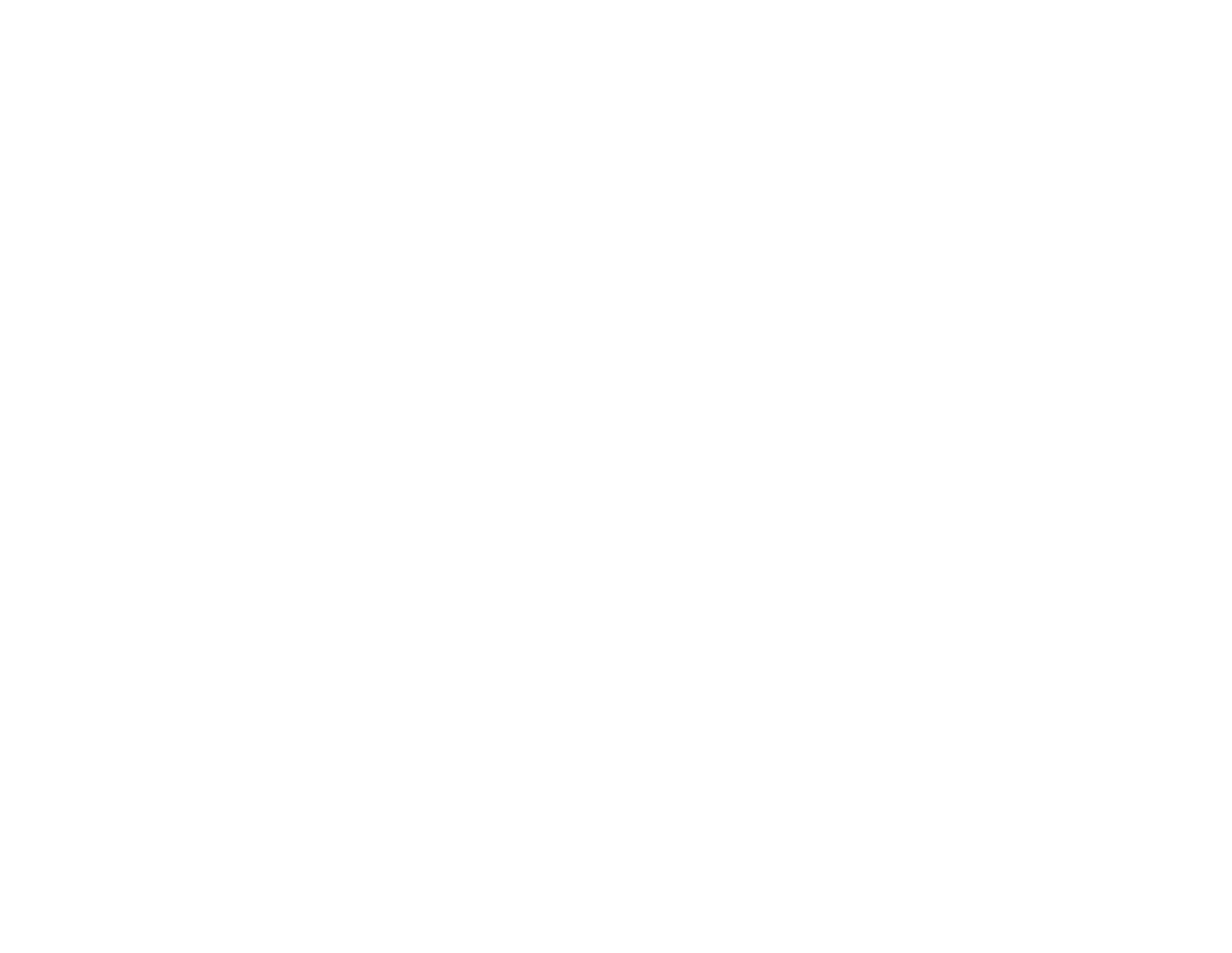|                     | Licence Business Name                        | <b>Address</b>                                     | <b>Licence Type/Sub</b>         |                                            | <b>Phone</b>     |      | Fax                       |            |
|---------------------|----------------------------------------------|----------------------------------------------------|---------------------------------|--------------------------------------------|------------------|------|---------------------------|------------|
| 10 527404           | <b>Hallmark Painting</b>                     | 1822 FRANKLIN ST VANCOUVER BC V5N 4R1              | Service Use                     | <b>General Contractor</b>                  | (778) 737-7374   |      | Work (778) 737-7375 Fax   |            |
| 10 527419           | <b>Gain Counselling Services</b>             | 7291 Moffatt Rd Unit 104 Richmond BC V6Y 1X9       | Service Use                     | Home Occupation                            | (778) 297-6066   | Work |                           | <b>Hom</b> |
| <b>Issue Date:</b>  |                                              | 27-Apr-10                                          |                                 |                                            |                  |      |                           |            |
| 10 527529           | Alvin S K Leung                              | 7575 Alderbridge Way Unit 1103 Richmond BC V6X 4L3 | Service Use                     | Home Occupation                            | $(604)$ 448-8771 | Work |                           | Hom        |
| 10 524592           | <b>Focus Learning Centre</b>                 | 7260 Westminster Hwy Unit 210 Richmond BC V6X 1A1  | Assembly Use Group 3            | <b>Education Institution</b>               | (604) 808-8219   | Work |                           | <b>Hom</b> |
| 10 527600           | Avionics Design Services Ltd                 | 4360 Agar Dr Richmond BC V7B 1A3                   | Service Use                     |                                            | (705) 527-6095   |      | Work (705) 527-6028 Fax   |            |
| 10 527541           | Maxtra Trading Ltd                           | 6191 Buswell St Unit 1501 Richmond BC V6Y 4C4      | Service Use                     | Home Occupation                            | (778) 389-5821   | Work |                           | <b>Hom</b> |
| 10 527531           | Fit Body Athletics                           | 7315 112TH ST NORTH DELTA BC V4C 4V6               | Service Use                     |                                            | (604) 710-7314   |      | Work (778) 218-3166 Fax   |            |
| 10 527530           | Urban Finishing Ltd                          | 1106 AUSTIN AVE UNIT 201 COQUITLAM BC V3K 3P5      | Service Use                     | <b>General Contractor</b>                  | (604) 931-3347   |      | Work (604) 931-4027 Fax   |            |
| 10 527474           | Onnio Technologies                           | 9288 Keefer Ave Unit 9 Richmond BC V6Y 4K9         | Service Use                     | Home Occupation                            | (604) 447-3382   | Work |                           | Hom        |
| 10 527434           | New Design Homes Ltd                         | 13035 84TH AVE UNIT 111 SURREY BC V3V 1B3          | Service Use                     | <b>General Contractor</b>                  | (604) 721-9060   |      | Work (604) 594-1307 Fax   |            |
| 10 527370           | <b>Mercury Contracting Ltd</b>               | 885 GEORGIA ST UNIT 1500 VANCOUVER BC V6G 3E8      | Service Use                     | <b>General Contractor</b>                  | (604) 722-4517   |      | Work 60460879831          | Fax        |
| 09 467107           | 3E Glass Ltd                                 | 3850 Jacombs Rd Unit 105 Richmond BC V6V 1Y6       | Industrial/Manufacturing<br>Use |                                            | (604) 277-2929   |      | Work (604) 277-8900 Fax   |            |
| 10 527478           | 0802666 BC Ltd                               | 6850 DOMAN ST VANCOUVER BC V5S 3H7                 | Service Use                     | <b>General Contractor</b>                  | (604) 657-7390   |      | Work (604) 439-7670 Fax   |            |
| 10 527429 K9 Hikers |                                              | 3817 Garry St Richmond BC V7E 2T6                  | Service Use                     | Home Occupation                            | (604) 866-2050   | Work |                           | Hom        |
| <b>Issue Date:</b>  |                                              | 30-Apr-10                                          |                                 |                                            |                  |      |                           |            |
| 10 528801           | King Buffet Contracting                      | 11033 168TH ST SURREY BC V4N 5G5                   | Service Use                     | <b>General Contractor</b>                  | (778) 297-6558   |      | Work (604) 583-7568 Fax   |            |
| 10 528294           | Amazing Grace Health Services                | 7580 Minoru Blvd Unit 208 Richmond BC V6Y 1Z5      | Service Use                     | Home Occupation                            | (778) 297-1219   | Work |                           |            |
| 10 528312           | <b>Keerat Enterprises Ltd</b>                | 4800 Dumont St Richmond BC V6X 2Z5                 | Service Use                     | <b>General Contractor</b>                  | (604) 258-8819   | Work |                           | Hom        |
| 10 528350           | Cesar's Moving                               | 14031 GROSVENOR RD SURREY BC V3R 5G6               | Service Use                     |                                            | (604) 230-9494   | Work |                           | Hom        |
| 10 528499           | Vibe Health and Wellness                     | 10440 Southgate Rd Richmond BC V7A 2X6             | Service Use                     | Home Occupation                            | (604) 783-6063   | Work |                           | Hom        |
| 10 528652           | <b>Tatsuki Services Ltd</b>                  | 5331 Steveston Hwy Richmond BC V7E 2K5             | Service Use                     | <b>General Contractor</b>                  | (778) 386-6668   | Work |                           | Hom        |
| 10 528653           | <b>Tatsuki Services Ltd</b>                  | 5331 Steveston Hwy Richmond BC V7E 2K5             | Service Use                     |                                            | (778) 386-6668   | Work |                           | Hom        |
| 10 528770           | <b>Fixcall IT Services</b>                   | 8591 Westminster Hwy Unit 122 Richmond BC V6X 3E2  | Service Use                     | Home Occupation                            | (604) 447-4426   | Work |                           | Hom        |
| 10 528774           | Wheelsmart Driving School Ltd                | 9171 Ferndale Rd Unit 818 Richmond BC V6Y 0A5      | Vehicle for Hire                | Class K -<br><b>DriverTraining Vehicle</b> | (604) 276-8711   | Work |                           | Hom        |
| 10 528773           | Wheelsmart Driving School Ltd                | 9171 Ferndale Rd Unit 818 Richmond BC V6Y 0A5      | Vehicle for Hire                | Vehicle For Hire<br>Office                 | (604) 276-8711   | Work |                           | Hom        |
| 10 528229           | OCS Canada Trading Ltd                       | 5980 Miller Rd Unit 175 Richmond BC V7B 1K2        | Service Use                     |                                            | (604) 247-2141   |      | Work (604) 247-2140 Fax   |            |
| 10 528703           | Fresh Slice Pizza                            | 11709 77TH AVE DELTA BC V4C 7T6                    | Service Use                     | <b>General Contractor</b>                  | $(604)$ 304-8200 |      | Work (604) 304-8300 Fax   |            |
| 10 527510           | PIEG Moving Ltd                              | 6559 FLEMING ST VANCOUVER BC V5P 3H3               | Service Use                     | <b>General Contractor</b>                  | (604) 277-9617   |      | Work (604) 277-9676 Fax   |            |
| 10 526671           | Seppo's Automotive Ltd                       | 3611 Moncton St Richmond BC V7E 3A5                | Service Use                     |                                            | (604) 204-0415   |      | Work (604) 716-1507 Cellu |            |
| 10 525550           | <b>Blueberry Heaven Nutrition</b><br>Limited | 11780 Hammersmith Way Unit 150 Richmond BC V7A 5E9 | Service Use                     |                                            | (604) 723-5059   |      | Work (866) 896-4298 Fax   |            |
| 10 525211           | Lai Ting Yung Herb Store                     | 8700 McKim Way Unit 1193 Richmond BC V6X 4A5       | Mercantile Use                  | <b>Retail Trading</b>                      | (778) 858-3683   | Work |                           | Hom        |
| 10 523645           | <b>Steveston Gifts &amp; Souvenirs</b>       | 12240 2nd Ave Unit 130 Richmond BC V7E 3L8         | Mercantile Use                  | <b>Retail Trading</b>                      | (604) 275-0558   |      | Work (604) 275-0558 Fax   |            |
| 10 523552           | <b>Benchmark Graphics</b>                    | 8140 Garden City Rd Unit 100 Richmond BC V6Y 2N9   | Mercantile Use                  | <b>Retail Trading</b>                      | (604) 782-5868   | Work |                           | Hom        |
| 10 521540           | Top Notch Bathrooms Ltd                      | 13988 Maycrest Way Unit 165 Richmond BC V6V 3C3    | Mercantile Use                  | <b>Wholesale Trading</b>                   | (604) 710-7601   |      | Work (604) 247-0663 Fax   |            |
| 10 520211           | Nature Therapy & Acupuncture<br>Clinic       | 8140 Cook Rd Unit 211 Richmond BC V6Y 1V1          | Service Use                     |                                            | (604) 270-4667   |      | Work (604) 270-4667 Fax   |            |
| 10 509140           | Sea To Sky Furniture Inc                     | 12040 Vulcan Way Richmond BC V6V 1J8               | Mercantile Use                  | <b>Wholesale Trading</b>                   | (604) 270-0880   |      | Work (604) 694-2337 Fax   |            |
| 09 502555           | Yanke Supply Chain Services Ltd              | 9200 Van Horne Way Unit 100 Richmond BC V6X 1W3    | Service Use                     |                                            | (604) 821-1811   |      | Work (604) 821-1816 Fax   |            |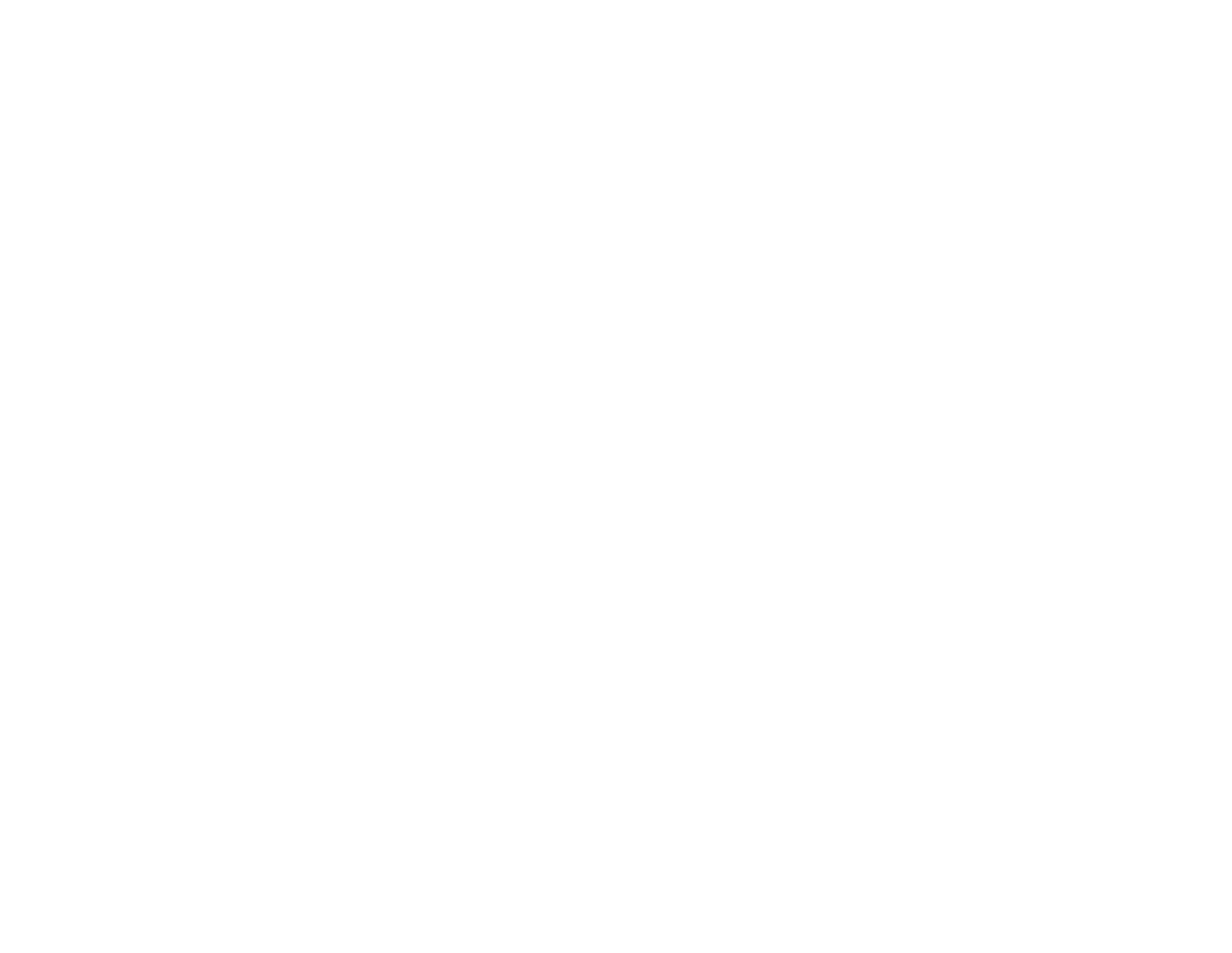|                    | Licence Business Name                          | <b>Address</b>                                     | <b>Licence Type/Sub</b>         |                                        | <b>Phone</b>                           |      | Fax                     |            |
|--------------------|------------------------------------------------|----------------------------------------------------|---------------------------------|----------------------------------------|----------------------------------------|------|-------------------------|------------|
| 09 49 1467         | V-Best Construction Co Ltd                     | 2088 No 5 Rd Unit 250 Richmond BC V6X 2T1          | Mercantile Use                  | <b>Wholesale Trading</b>               | (604) 279-0707                         |      | Work (604) 273-8446 Fax |            |
| 10 528775          | Richard Martyn Westerman -<br>Notary Public    | 10800 Bamberton Dr Richmond BC V7A 4J1             | Service Use                     |                                        | (604) 204-0265                         |      | Work (604) 204-0289 Fax |            |
| 10 527552          | H & T Renovation                               | 14693 ASHFORD PL SURREY BC V3R 6P5                 | Service Use                     | <b>General Contractor</b>              | (604) 828-0819                         | Work |                         | <b>Hom</b> |
| <b>Issue Date:</b> |                                                | $3$ -May-10                                        |                                 |                                        |                                        |      |                         |            |
| 10 528809          | Northwest BC Plumbing &<br><b>Heating Ltd</b>  | 4026 1ST AVE BURNABY BC V5C 3W4                    | Service Use                     | <b>Plumbing Contractor</b>             | (604) 961-7684                         | Work |                         | Hom        |
| 10 528811          | Northwest BC Plumbing &<br><b>Heating Ltd</b>  | 4026 1ST AVE BURNABY BC V5C 3W4                    | Service Use                     | <b>Gas Contractor</b>                  | (604) 961-7684                         | Work |                         | Hom        |
| 10 523470          | Sunproject Toro Inc                            | 21331 Gordon Way Unit 1160 Richmond BC V6W 1J9     | Mercantile Use                  | <b>Wholesale Trading</b>               | (604) 980-9899                         |      | Work (604) 980-4707     | Fax        |
| 10 528843          | <b>Smart Touch Mechanical Ltd</b>              | 9298 CINNAMON DR SURREY BC V3V 1V2                 | Service Use                     | <b>Plumbing Contractor</b>             | (778) 882-2942                         | Work |                         | Hom        |
| <b>Issue Date:</b> |                                                | 4-May-10                                           |                                 |                                        |                                        |      |                         |            |
| 09 499986          | J J Transport Incorporated                     | 9200 Van Horne Way Unit 100 Richmond BC V6X 1W3    | Service Use                     |                                        | (604) 821-1105                         |      | Work (604) 821-1106 Fax |            |
| 09 500642          | C & L Accounting Co                            | 8700 McKim Way Unit 3038 Richmond BC V6X 4A5       | Service Use                     |                                        | (604) 273-3843                         |      | Work (604) 273-3870 Fax |            |
| 10 509933          | Youneed                                        | 4380 No 3 Rd Unit 1285 Richmond BC V6X 3V7         | Mercantile Use                  | <b>Retail Trading</b>                  | (604) 233-1896                         | Work | (604) 998-6610 Fax      |            |
| 10 521981          | Ninja Technology                               | 4311 Hazelbridge Way Unit 1645 Richmond BC V6X 3L7 | Mercantile Use                  | <b>Retail Trading</b>                  | (604) 304-2757                         | Work |                         | Hom        |
| 10 521985          | Dream Factory                                  | 4231 Hazelbridge Way Unit 133 Richmond BC V6X 3L7  | Mercantile Use                  | <b>Retail Trading</b>                  | (778) 848-4777                         | Work |                         | Hom        |
| 10 525153          | Z & Y Craft Studio                             | 8181 Cambie Rd Unit 120 Richmond BC V6X 3X9        | Mercantile Use                  | Retail Trading                         | (604) 273-4030                         |      | Work (604) 273-4030     | Fax        |
| 10 528902          | Van Solar Inc                                  | 6880 Miller Rd Richmond BC V7B 1L3                 | Service Use                     | <b>Plumbing Contractor</b>             | $(604)$ 551-5685                       | Work |                         | Hom        |
| 10 528940          | Van Express Moving Company<br>Ltd              | 3051 Springfield Dr Unit 1 Richmond BC V7E 1Y9     | Service Use                     | <b>Delivery Services</b>               | (778) 862-2559                         | Work |                         | Hom        |
| 10 528942          | <b>Coastal Mechanical</b>                      | 4180 Lancelot Dr Richmond BC V7C 4S3               | Service Use                     | <b>Plumbing Contractor</b>             | (604) 448-8082                         | Work |                         | <b>Hom</b> |
| 10 529004          | Diamond Parking/DPS Parking<br>#4740           | 8211 Ackroyd Rd Richmond BC V6X 3K8                | Service Use                     | Parking Enforcement<br><b>Business</b> | (604) 681-8797                         |      | Work (604) 684-0329 Fax |            |
| <b>Issue Date:</b> |                                                | $6$ -May-10                                        |                                 |                                        |                                        |      |                         |            |
| 10 527112          | Westin International Trading Inc               | 21331 Gordon Way Unit 3140 Richmond BC V6W 1J9     | Industrial/Manufacturing<br>Use |                                        | (604) 303-0113                         |      | Work (604) 303-0114 Fax |            |
| 10 529667          | MJ Sunshine Carpet & Furnace<br>Cleaning       | 6688 WILLINGDON AVE UNIT 112 BURNABY BC V%H<br>2V8 | Service Use                     | <b>Gas Contractor</b>                  | (604) 299-3959                         | Work |                         | Hom        |
| 10 528290          | <b>Blessed Bee Farm</b>                        | 11131 No 1 Rd Unit 9 Richmond BC V7E 1S6           | Service Use                     | Home Occupation                        | (778) 554-6421                         | Work |                         | <b>Hom</b> |
| 10 521418          | Chibo Capital Holdings Inc.                    | 8181 Cambie Rd Unit 5500 Richmond BC V6X 3X9       | Service Use                     |                                        | (604) 278-8122                         |      | Work (604) 278-2120 Fax |            |
| 10 521412          | Audlin Venture Capital Ltd                     | 8181 Cambie Rd Unit 5500 Richmond BC V6X 3X9       | Service Use                     | <b>General Contractor</b>              | (604) 278-8122                         |      | Work (604) 278-8120 Fax |            |
| 10 521035          | Sonus Developments Ferndale<br>Ltd             | 8191 Westminster Hwy Unit 268 Richmond BC V6X 1A7  | Service Use                     | <b>General Contractor</b>              | (778) 297-7680                         |      | Work (778) 297-7681 Fax |            |
| 10 529362          | Metronix Services Inc                          | 10320 Shell Rd Richmond BC V7A 3X3                 | Service Use                     | General Contractor                     | (604) 271-0178 Work (604) 271-7898 Fax |      |                         |            |
|                    | 10 521519 The True's                           | 4380 No 3 Rd Unit 1400 Richmond BC V6X 3V7         | Mercantile Use                  | Retail Trading                         | (778) 889-5871 Work                    |      |                         | Hom        |
| <b>Issue Date:</b> |                                                | 10-May-10                                          |                                 |                                        |                                        |      |                         |            |
| 10 529923          | <b>JNT Universal Cleaning</b>                  | 8333 Jones Rd Unit 161 Richmond BC V6Y 3W9         | Service Use                     | Home Occupation                        | (604) 233-0825                         | Work |                         | Hom        |
| 10 530014          | North American Pile Driving Inc                | 404A SALTER ST NEW WESTMINSTER BC V3M 0A4          | Service Use                     | <b>General Contractor</b>              | (604) 540-0317                         |      | Work (604) 526-5676 Fax |            |
| 10 529993          | CEJ Home Improvement                           | 15671 107A AVE SURREY BC V4N 3H9                   | Service Use                     | <b>General Contractor</b>              | (778) 317-5094                         | Work |                         | Hom        |
| 10 529977          | NYTA Contracting Ltd                           | 6459 128 ST SURREY BC V3W 4C5                      | Service Use                     | <b>General Contractor</b>              | (604) 789-7889                         |      | Work (604) 596-3578 Fax |            |
| 10 529906          | <b>Excavating Site Servicing</b><br>Demolition | 7360 137 ST UNIT 620 SURREY BC V3W 1A3             | Service Use                     | <b>General Contractor</b>              | (604) 537-5791                         |      | Work (604) 598-3073 Fax |            |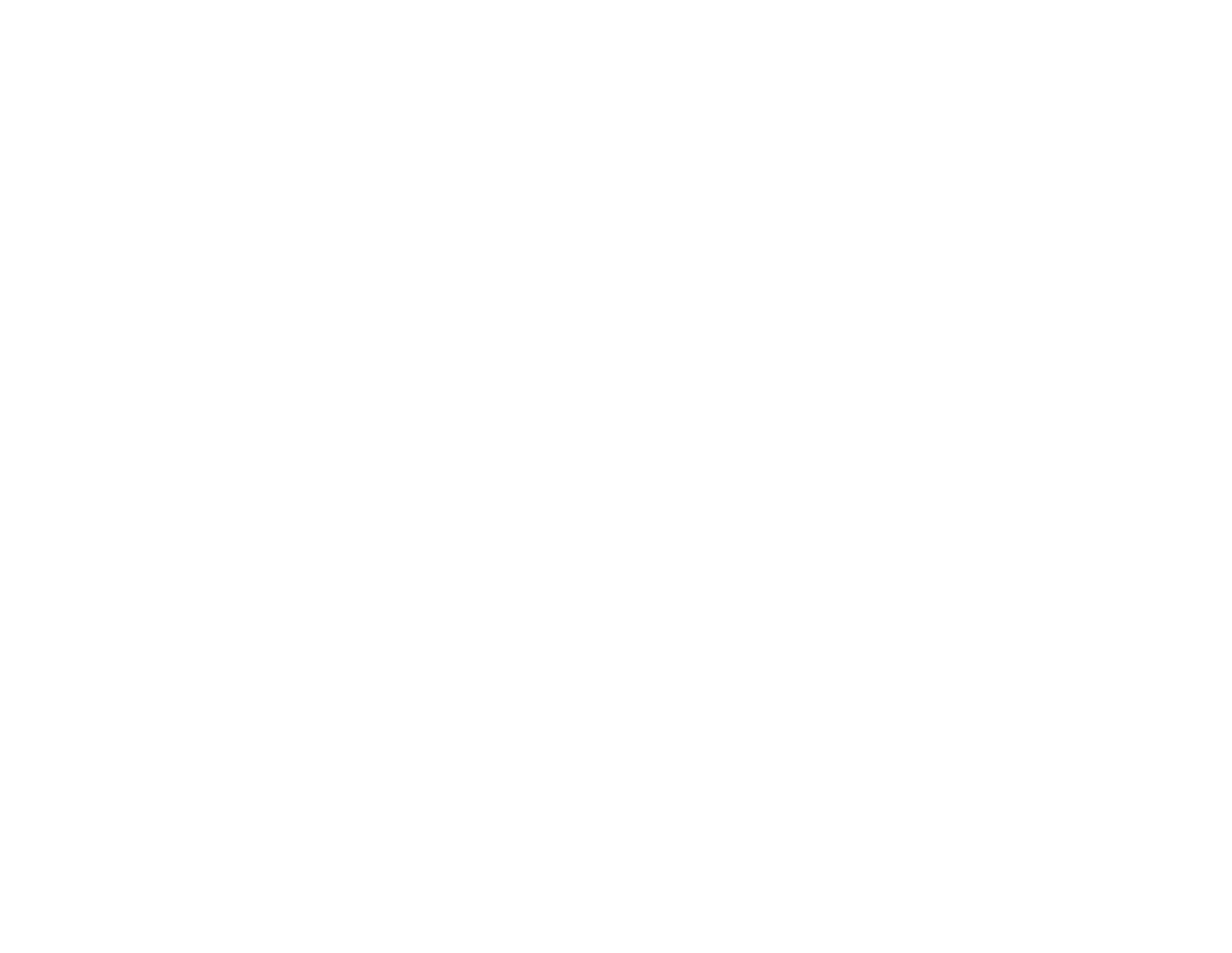|                    | Licence Business Name                                      | <b>Address</b>                                                | <b>Licence Type/Sub</b>         |                                                    | <b>Phone</b>       |      | Fax                       |            |
|--------------------|------------------------------------------------------------|---------------------------------------------------------------|---------------------------------|----------------------------------------------------|--------------------|------|---------------------------|------------|
| 10 529825          | <b>Maxum Construction</b>                                  | PO BOX 21009 MAPLE RIDGE BC V2X 1P7                           | Service Use                     | <b>General Contractor</b>                          | (604) 467-8120     | Work | (604) 467-8101 Fax        |            |
| 10 529603          | Vancouver Excavating and<br><b>Contracting Ltd</b>         | 3328 WELLINGTON AVE VANCOUVER BC V5R 4Y2                      | Service Use                     | <b>General Contractor</b>                          | (604) 433-1941     |      | Work (604) 438-2056 Fax   |            |
| 10 529522          | <b>TQ Construction Ltd</b>                                 | 8988 FRASERTON CRT UNIT 106 BURNABY BC V5J<br>5H8             | Service Use                     | <b>General Contractor</b>                          | (604) 430-9900     |      | Work (604) 648-8637 Fax   |            |
| 10 529469          | Active Living Home<br>Physiotherapy                        | 6511 GRANVILLE ST VANCOUVER BC V6P 4X1                        | Service Use                     | <b>Therapeutic Touch</b><br>Treatments             | (888) 585-3156     |      | Work (888) 585-3156 Fax   |            |
| 10 527131          | Nordicspeed                                                | 12180 Horseshoe Way Unit 7 Richmond BC V7A 4V5                | Mercantile Use                  | <b>Wholesale Trading</b>                           | (604) 277-0084     |      | Work (604) 277-0041 Fax   |            |
| 10 526833          | H & M Kitchen Cabinet Ltd                                  | 12100 Vulcan Way Richmond BC V6V 1J8                          | Industrial/Manufacturing<br>Use |                                                    | (604) 278-8033     |      | Work (604) 278-8002 Fax   |            |
| 10 524293          | Hai Na Acupuncture & TCM<br>Center                         | 8120 Park Rd Richmond BC V6Y 1T1                              | Service Use                     |                                                    | (778) 317-7928     | Work |                           | Hom        |
| 09 503208          | M & W Food Kitchen Ltd                                     | 8700 McKim Way Unit 2188 Richmond BC V6X 4A5                  | Assembly Use Group 1            | <b>Food Service</b><br>Establishment, Take-<br>Out | (604) 233-1162     |      | Work (604) 233-1162 Fax   |            |
| 09 500766          | Zhang Guo Xuan Chinese<br><b>Medical Clinic</b>            | 8100 Ackroyd Rd Unit 165 Richmond BC V6X 3K2                  | Service Use                     |                                                    | (604) 304-9520     |      | Work (604) 649-8054 Cellu |            |
| 10 529990          | 0824129 BC Ltd                                             | 5711 Emerald PI Richmond BC V7C 5E3                           | Service Use                     | Home Occupation                                    | (604) 275-8022     | Work |                           | Hom        |
| 10 529602          | <b>DJC</b> Interiors Ltd                                   | 11612 COMMONWEALTH CR DELTA BC V4E 2N1                        | Service Use                     | <b>General Contractor</b>                          | (604) 992-9958     |      | Work (604) 590-9299 Fax   |            |
| <b>Issue Date:</b> |                                                            | 11-May-10                                                     |                                 |                                                    |                    |      |                           |            |
| 10529989           | Wah Shun Moving Ltd                                        | 10571 Algonquin Dr Richmond BC V7A 3A5                        | Service Use                     | <b>Delivery Services</b>                           | (604) 783-7939     |      | Work (604) 783-7939 Cellu |            |
| 10 530148          | <b>Positively Fit</b>                                      | 5380 Smith Dr Unit 63 Richmond BC V6V 2K8                     | Service Use                     | Home Occupation                                    | (778) 231-1363     | Work |                           | Hom        |
| 10 529997          | Grace In-Design                                            | 1652 DUNCAN DR DELTA BC V4L 1S2                               | Service Use                     | <b>General Contractor</b>                          | (604) 789-0373     | Work |                           | <b>Hom</b> |
| 10 529968          | Elafon Mechanical Ltd                                      | 12523 COLEMORE PL MAPLE RIDGE BC V2X 9H7                      | Service Use                     | <b>Plumbing Contractor</b>                         | (778) 886-6502     | Work | (604) 466-0375            | Fax        |
| 10 530061          | Sally Trading Ltd                                          | 10591 Algonquin Dr Richmond BC V7A 3A5                        | Service Use                     | Home Occupation                                    | (778) 855-9098     | Work |                           | <b>Hom</b> |
| <b>Issue Date:</b> |                                                            | 12-May-10                                                     |                                 |                                                    |                    |      |                           |            |
| 10 530137          | <b>Flora Enterprises Ltd</b>                               | 7688 WHEATER CRT BURNABY BC V5E 4P3                           | Service Use                     | <b>General Contractor</b>                          | (778) 318-0510     |      | Work (604) 777-1438 Fax   |            |
| 10 530303          | Diamond Parking/DPS Parking<br>#4343                       | 11188 Featherstone Way Richmond BC V6W 1K9                    | Service Use                     | <b>Parking Enforcement</b><br><b>Business</b>      | (604) 681-8797     |      | Work (604) 684-0329 Fax   |            |
| 10 530285          | Sawatzky Contracting Ltd                                   | 3047 BURNS RD PORT COQUITLAM BC V3C 3V4                       | Service Use                     | <b>General Contractor</b>                          | (604) 942-4575     |      | Work (604) 944-4597 Fax   |            |
| 10 525471          | Kian Jafarian                                              | 11111 Horseshoe Way Richmond BC V7A 4Y1                       | Service Use                     | <b>Therapeutic Touch</b><br>Treatments             | (778) 829-7520     | Work |                           | Hom        |
| 10 530283          | Smith & Millar Interior Design &<br><b>Contracting Ltd</b> | 3388 ROSEMARY HEIGHTS CR UNIT 223 SURREY BC<br><b>V3S 0K7</b> | Service Use                     | <b>General Contractor</b>                          | (604) 542-5772     |      | Work (604) 542-5773 Fax   |            |
| 10 530311          | <b>Progression Fitness</b>                                 | 10240 Craig Crt Richmond BC V6X 3J8                           | Service Use                     | Home Occupation                                    | (778) 996-4053     | Work |                           | <b>Hom</b> |
| 10 530247          | Aluma-Glass Ltd                                            | 9775 188TH ST UNIT 406 SURREY BC V4N 3N2                      | Service Use                     | <b>General Contractor</b>                          | $(604) 888 - 6615$ |      | Work (604) 888-6617 Fax   |            |
| 10 530228          | Nuhaus Homes Ltd                                           | 3260 Regent St Richmond BC V7E 2M9                            | Service Use                     | <b>General Contractor</b>                          | (604) 760-4294     |      | Work (604) 277-7021 Fax   |            |
| 10 530095          | Convergint Technologies Ltd                                | 2677 192ND ST UNIT 101 SURREY BC V3S 3X1                      | Service Use                     | <b>General Contractor</b>                          | (604) 536-8979     |      | Work (604) 536-8809 Fax   |            |
| 10 530093          | <b>LFD Homes Development Ltd</b>                           | 10451 Shellbridge Way Unit 150 Richmond BC V6X 2W8            | Service Use                     |                                                    | (604) 249-2802     |      | Work (604) 278-5760 Hom   |            |
| 10 528802          | Style In Shades                                            | 6060 Minoru Blvd Space 1747 Richmond BC V6Y 2V7               | Mercantile Use                  | <b>Retail Trading</b>                              | (604) 278-0349     | Work |                           | Hom        |
| 10 527197          | Great China Tour Inc                                       | 8580 Alexandra Rd Unit 1180 Richmond BC V6X 4B3               | Service Use                     |                                                    | (604) 303-0336     |      | Work (604) 303-0061 Fax   |            |
| 10 523513          | Ace Badminton Centre Ltd                                   | 9151 Van Horne Way Richmond BC                                | Assembly Use Group 3            | <b>Health Studio</b>                               | (604) 233-0077     | Work |                           | Hom        |
| 09 503821          | Toyotomi Washuku Japanese<br>Restaurant                    | 8111 Anderson Rd Unit 110 Richmond BC V6Y 3Z8                 | Assembly Use Group 1            | <b>Food Service</b><br>Establishment               | (604) 726-8366     |      | Work (604) 320-1512 Fax   |            |
| 10 530131          | <b>YCW Contracting Inc</b>                                 | 5011 CLAUDE AVE BURNABY BC V5E 2M3                            | Service Use                     | <b>General Contractor</b>                          | (778) 829-0927     |      | Work (604) 569-5562 Fax   |            |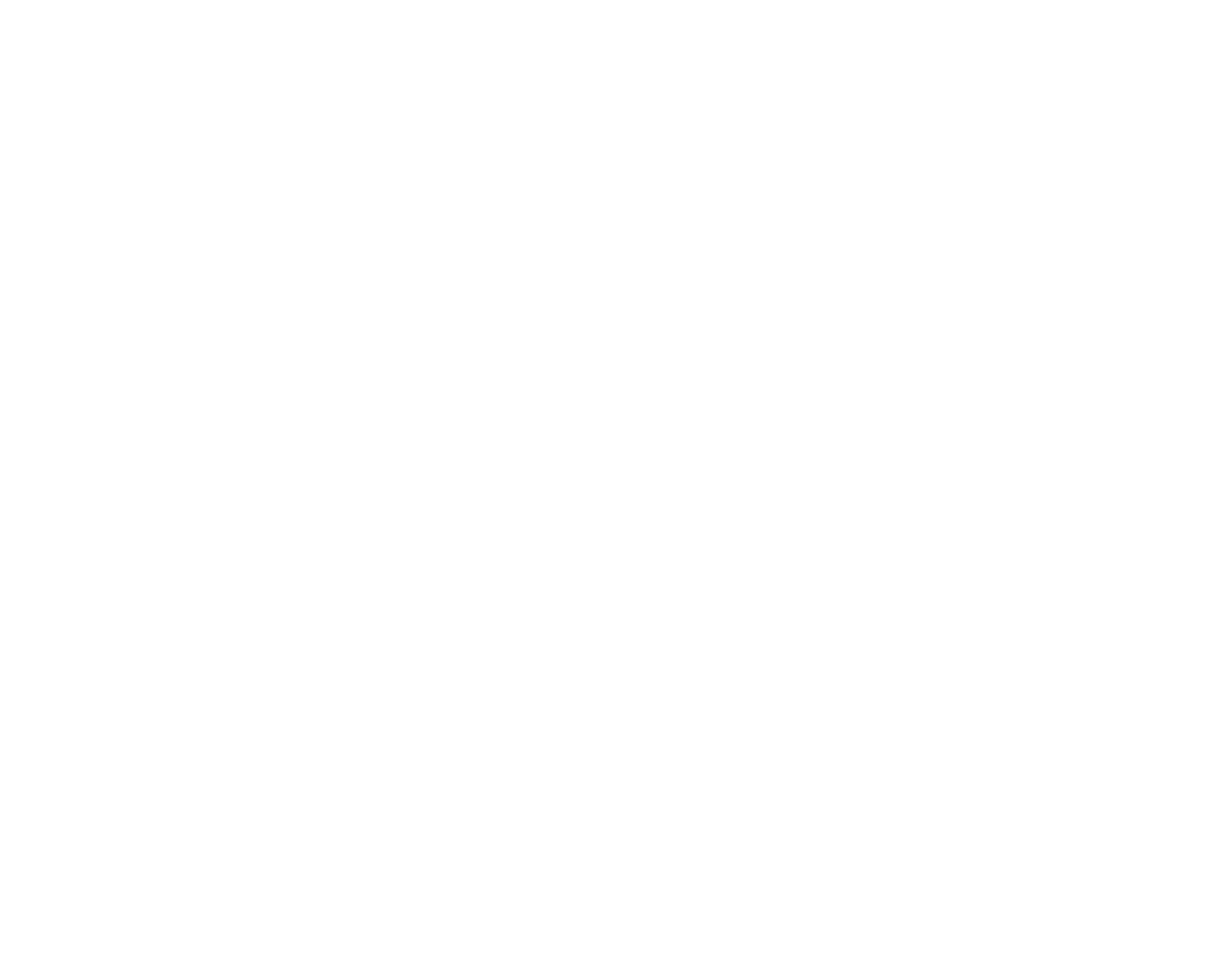| 4540 No 3 Rd Unit 1345 Richmond BC V6X 4E4<br>Heidi Japan Skin Products &<br>Mercantile Use<br><b>Retail Trading</b><br>(778) 881-8181<br>Hom<br>10 527412<br>Work<br>Beauty Co Ltd<br><b>Issue Date:</b><br>13-May-10<br>1797 HARBOUR DR COQUITLAM BC V3J 5W4<br>10 530461<br>Razor Plumbing & Heating Ltd<br><b>Gas Contractor</b><br>(778) 866-7534<br>Service Use<br>Work<br>Hom<br><b>Issue Date:</b><br>14-May-10<br>10 528927<br><b>Metro Marine Corp</b><br>11280 Twigg PI Unit 165 Richmond BC V6V 0A6<br>Mercantile Use<br>(604) 254-1800<br>Work (604) 254-1802 Fax<br><b>Wholesale Trading</b><br>6411 Gilbert Rd Unit 117 Richmond BC V7C 3V8<br>10 530709<br>OCanada Outlets Group Corp Ltd<br>Service Use<br>Home Occupation<br>$(604)$ 635-1166<br>Work<br>Hom<br>6333 No 1 Rd Unit 9 Richmond BC V7C 1T4<br>10 530667<br>Sunday International Trading<br>Service Use<br>Home Occupation<br>(604) 916-6779<br>Hom<br>Hom<br>Company<br>Westwood Topsoil Ltd<br>6604 62B ST DELTA BC V4K 5A8<br>Service Use<br><b>General Contractor</b><br>10 530665<br>(604) 946-6122<br>Work (604) 946-2400 Fax<br>Service Use<br>A-Lan Real Estate Consulting Inc<br>5691 Blundell Rd Richmond BC V7C 1H3<br>Home Occupation<br>(778) 898-3353<br>Work<br>10 530656<br>Hom<br>10 530654<br>Eltex Enterprises 2002 Ltd<br>14770 64TH AVE UNIT 211 SURREY BC V3S 1X7<br>Service Use<br><b>General Contractor</b><br>(604) 599-5088<br>Work (604) 599-5065 Fax<br>10 530585<br><b>Milic Construction</b><br>6371 Nanika Cr Richmond BC V7C 2W6<br>Service Use<br><b>General Contractor</b><br>(604) 220-2755<br>Work (604) 275-2222 Fax<br>(604) 270-4771<br>10 530438<br><b>Unifine Creative</b><br>8620 Jones Rd Unit 312 Richmond BC V6Y 3Z4<br>Service Use<br>Home Occupation<br>Work<br>Hom<br>10 528880<br>Verka Food Products Ltd<br>12080 Horseshoe Way Richmond BC V7A 4V5<br>Industrial/Manufacturing<br>(604) 214-0005<br>Work (604) 214-0004 Fax<br>Use<br><b>Unifine Creative</b><br>10000 Fisher Gate Unit 117 Richmond BC V6X 3W8<br>Service Use<br>Home Occupation<br>10 530443<br>(604) 716-1893<br>Work<br>Cellu<br><b>Issue Date:</b><br>17-May-10<br>13136 84TH AVE SURREY BC V3W 1B3<br>10 530724<br>Evershine Fire Places Ltd<br>Service Use<br><b>Gas Contractor</b><br>Work (778) 578-0131 Fax<br>(778) 578-0130<br>10 530523<br>5811 Cooney Rd Unit 305 Richmond BC V6X 3M1<br>Service Use<br>(604) 527-0744<br>Work (604) 540-1273 Fax<br>Medigas<br>10 530754<br><b>EAG Dental Services</b><br>6040 Otter PI Richmond BC V7C 4A9<br>Service Use<br>Home Occupation<br>(604) 272-3674<br>Work<br>Hom<br>Balbir Chung and Terjinder Chung<br>9940 Gilhurst Cr Richmond BC V7A 1P2<br>Service Use<br><b>General Contractor</b><br>(778) 865-1367<br>Work (778) 865-1367<br>Cellu<br>10 530741<br><b>BioScript Pharmacy Ltd</b><br>10518956<br>8171 Ackroyd Rd Unit 4050 Richmond BC V6X 3K1<br>Mercantile Use<br><b>Retail Trading</b><br>(778) 386-9830<br>Work<br>Hom<br>10 530016<br>IJK Designer Closets Ltd<br>11860 Hammersmith Way Unit 158 Richmond BC V7A 5G1<br>Industrial/Manufacturing<br>(604) 216-0078<br>Work<br>Hom<br>Use<br>8171 Ackroyd Rd Unit 4050 Richmond BC V6X 3K1<br>Service Use<br>10 525377<br>Coverdale Infusion Clinics<br>(604) 214-3784<br>Work<br>Hom<br>5900 No 3 Rd Unit 550 Richmond BC V6X 3P7<br>Webster-Evans Law Corporation<br>Service Use<br>(250) 589-8030<br>Work<br>10 530671<br>Hom |
|-----------------------------------------------------------------------------------------------------------------------------------------------------------------------------------------------------------------------------------------------------------------------------------------------------------------------------------------------------------------------------------------------------------------------------------------------------------------------------------------------------------------------------------------------------------------------------------------------------------------------------------------------------------------------------------------------------------------------------------------------------------------------------------------------------------------------------------------------------------------------------------------------------------------------------------------------------------------------------------------------------------------------------------------------------------------------------------------------------------------------------------------------------------------------------------------------------------------------------------------------------------------------------------------------------------------------------------------------------------------------------------------------------------------------------------------------------------------------------------------------------------------------------------------------------------------------------------------------------------------------------------------------------------------------------------------------------------------------------------------------------------------------------------------------------------------------------------------------------------------------------------------------------------------------------------------------------------------------------------------------------------------------------------------------------------------------------------------------------------------------------------------------------------------------------------------------------------------------------------------------------------------------------------------------------------------------------------------------------------------------------------------------------------------------------------------------------------------------------------------------------------------------------------------------------------------------------------------------------------------------------------------------------------------------------------------------------------------------------------------------------------------------------------------------------------------------------------------------------------------------------------------------------------------------------------------------------------------------------------------------------------------------------------------------------------------------------------------------------------------------------------------------------------------------------------------------------------------------------------------------------------------------------------------------------------------------------------------------------------------------------------------------------------------------------------------------------------|
|                                                                                                                                                                                                                                                                                                                                                                                                                                                                                                                                                                                                                                                                                                                                                                                                                                                                                                                                                                                                                                                                                                                                                                                                                                                                                                                                                                                                                                                                                                                                                                                                                                                                                                                                                                                                                                                                                                                                                                                                                                                                                                                                                                                                                                                                                                                                                                                                                                                                                                                                                                                                                                                                                                                                                                                                                                                                                                                                                                                                                                                                                                                                                                                                                                                                                                                                                                                                                                                           |
|                                                                                                                                                                                                                                                                                                                                                                                                                                                                                                                                                                                                                                                                                                                                                                                                                                                                                                                                                                                                                                                                                                                                                                                                                                                                                                                                                                                                                                                                                                                                                                                                                                                                                                                                                                                                                                                                                                                                                                                                                                                                                                                                                                                                                                                                                                                                                                                                                                                                                                                                                                                                                                                                                                                                                                                                                                                                                                                                                                                                                                                                                                                                                                                                                                                                                                                                                                                                                                                           |
|                                                                                                                                                                                                                                                                                                                                                                                                                                                                                                                                                                                                                                                                                                                                                                                                                                                                                                                                                                                                                                                                                                                                                                                                                                                                                                                                                                                                                                                                                                                                                                                                                                                                                                                                                                                                                                                                                                                                                                                                                                                                                                                                                                                                                                                                                                                                                                                                                                                                                                                                                                                                                                                                                                                                                                                                                                                                                                                                                                                                                                                                                                                                                                                                                                                                                                                                                                                                                                                           |
|                                                                                                                                                                                                                                                                                                                                                                                                                                                                                                                                                                                                                                                                                                                                                                                                                                                                                                                                                                                                                                                                                                                                                                                                                                                                                                                                                                                                                                                                                                                                                                                                                                                                                                                                                                                                                                                                                                                                                                                                                                                                                                                                                                                                                                                                                                                                                                                                                                                                                                                                                                                                                                                                                                                                                                                                                                                                                                                                                                                                                                                                                                                                                                                                                                                                                                                                                                                                                                                           |
|                                                                                                                                                                                                                                                                                                                                                                                                                                                                                                                                                                                                                                                                                                                                                                                                                                                                                                                                                                                                                                                                                                                                                                                                                                                                                                                                                                                                                                                                                                                                                                                                                                                                                                                                                                                                                                                                                                                                                                                                                                                                                                                                                                                                                                                                                                                                                                                                                                                                                                                                                                                                                                                                                                                                                                                                                                                                                                                                                                                                                                                                                                                                                                                                                                                                                                                                                                                                                                                           |
|                                                                                                                                                                                                                                                                                                                                                                                                                                                                                                                                                                                                                                                                                                                                                                                                                                                                                                                                                                                                                                                                                                                                                                                                                                                                                                                                                                                                                                                                                                                                                                                                                                                                                                                                                                                                                                                                                                                                                                                                                                                                                                                                                                                                                                                                                                                                                                                                                                                                                                                                                                                                                                                                                                                                                                                                                                                                                                                                                                                                                                                                                                                                                                                                                                                                                                                                                                                                                                                           |
|                                                                                                                                                                                                                                                                                                                                                                                                                                                                                                                                                                                                                                                                                                                                                                                                                                                                                                                                                                                                                                                                                                                                                                                                                                                                                                                                                                                                                                                                                                                                                                                                                                                                                                                                                                                                                                                                                                                                                                                                                                                                                                                                                                                                                                                                                                                                                                                                                                                                                                                                                                                                                                                                                                                                                                                                                                                                                                                                                                                                                                                                                                                                                                                                                                                                                                                                                                                                                                                           |
|                                                                                                                                                                                                                                                                                                                                                                                                                                                                                                                                                                                                                                                                                                                                                                                                                                                                                                                                                                                                                                                                                                                                                                                                                                                                                                                                                                                                                                                                                                                                                                                                                                                                                                                                                                                                                                                                                                                                                                                                                                                                                                                                                                                                                                                                                                                                                                                                                                                                                                                                                                                                                                                                                                                                                                                                                                                                                                                                                                                                                                                                                                                                                                                                                                                                                                                                                                                                                                                           |
|                                                                                                                                                                                                                                                                                                                                                                                                                                                                                                                                                                                                                                                                                                                                                                                                                                                                                                                                                                                                                                                                                                                                                                                                                                                                                                                                                                                                                                                                                                                                                                                                                                                                                                                                                                                                                                                                                                                                                                                                                                                                                                                                                                                                                                                                                                                                                                                                                                                                                                                                                                                                                                                                                                                                                                                                                                                                                                                                                                                                                                                                                                                                                                                                                                                                                                                                                                                                                                                           |
|                                                                                                                                                                                                                                                                                                                                                                                                                                                                                                                                                                                                                                                                                                                                                                                                                                                                                                                                                                                                                                                                                                                                                                                                                                                                                                                                                                                                                                                                                                                                                                                                                                                                                                                                                                                                                                                                                                                                                                                                                                                                                                                                                                                                                                                                                                                                                                                                                                                                                                                                                                                                                                                                                                                                                                                                                                                                                                                                                                                                                                                                                                                                                                                                                                                                                                                                                                                                                                                           |
|                                                                                                                                                                                                                                                                                                                                                                                                                                                                                                                                                                                                                                                                                                                                                                                                                                                                                                                                                                                                                                                                                                                                                                                                                                                                                                                                                                                                                                                                                                                                                                                                                                                                                                                                                                                                                                                                                                                                                                                                                                                                                                                                                                                                                                                                                                                                                                                                                                                                                                                                                                                                                                                                                                                                                                                                                                                                                                                                                                                                                                                                                                                                                                                                                                                                                                                                                                                                                                                           |
|                                                                                                                                                                                                                                                                                                                                                                                                                                                                                                                                                                                                                                                                                                                                                                                                                                                                                                                                                                                                                                                                                                                                                                                                                                                                                                                                                                                                                                                                                                                                                                                                                                                                                                                                                                                                                                                                                                                                                                                                                                                                                                                                                                                                                                                                                                                                                                                                                                                                                                                                                                                                                                                                                                                                                                                                                                                                                                                                                                                                                                                                                                                                                                                                                                                                                                                                                                                                                                                           |
|                                                                                                                                                                                                                                                                                                                                                                                                                                                                                                                                                                                                                                                                                                                                                                                                                                                                                                                                                                                                                                                                                                                                                                                                                                                                                                                                                                                                                                                                                                                                                                                                                                                                                                                                                                                                                                                                                                                                                                                                                                                                                                                                                                                                                                                                                                                                                                                                                                                                                                                                                                                                                                                                                                                                                                                                                                                                                                                                                                                                                                                                                                                                                                                                                                                                                                                                                                                                                                                           |
|                                                                                                                                                                                                                                                                                                                                                                                                                                                                                                                                                                                                                                                                                                                                                                                                                                                                                                                                                                                                                                                                                                                                                                                                                                                                                                                                                                                                                                                                                                                                                                                                                                                                                                                                                                                                                                                                                                                                                                                                                                                                                                                                                                                                                                                                                                                                                                                                                                                                                                                                                                                                                                                                                                                                                                                                                                                                                                                                                                                                                                                                                                                                                                                                                                                                                                                                                                                                                                                           |
|                                                                                                                                                                                                                                                                                                                                                                                                                                                                                                                                                                                                                                                                                                                                                                                                                                                                                                                                                                                                                                                                                                                                                                                                                                                                                                                                                                                                                                                                                                                                                                                                                                                                                                                                                                                                                                                                                                                                                                                                                                                                                                                                                                                                                                                                                                                                                                                                                                                                                                                                                                                                                                                                                                                                                                                                                                                                                                                                                                                                                                                                                                                                                                                                                                                                                                                                                                                                                                                           |
|                                                                                                                                                                                                                                                                                                                                                                                                                                                                                                                                                                                                                                                                                                                                                                                                                                                                                                                                                                                                                                                                                                                                                                                                                                                                                                                                                                                                                                                                                                                                                                                                                                                                                                                                                                                                                                                                                                                                                                                                                                                                                                                                                                                                                                                                                                                                                                                                                                                                                                                                                                                                                                                                                                                                                                                                                                                                                                                                                                                                                                                                                                                                                                                                                                                                                                                                                                                                                                                           |
|                                                                                                                                                                                                                                                                                                                                                                                                                                                                                                                                                                                                                                                                                                                                                                                                                                                                                                                                                                                                                                                                                                                                                                                                                                                                                                                                                                                                                                                                                                                                                                                                                                                                                                                                                                                                                                                                                                                                                                                                                                                                                                                                                                                                                                                                                                                                                                                                                                                                                                                                                                                                                                                                                                                                                                                                                                                                                                                                                                                                                                                                                                                                                                                                                                                                                                                                                                                                                                                           |
|                                                                                                                                                                                                                                                                                                                                                                                                                                                                                                                                                                                                                                                                                                                                                                                                                                                                                                                                                                                                                                                                                                                                                                                                                                                                                                                                                                                                                                                                                                                                                                                                                                                                                                                                                                                                                                                                                                                                                                                                                                                                                                                                                                                                                                                                                                                                                                                                                                                                                                                                                                                                                                                                                                                                                                                                                                                                                                                                                                                                                                                                                                                                                                                                                                                                                                                                                                                                                                                           |
|                                                                                                                                                                                                                                                                                                                                                                                                                                                                                                                                                                                                                                                                                                                                                                                                                                                                                                                                                                                                                                                                                                                                                                                                                                                                                                                                                                                                                                                                                                                                                                                                                                                                                                                                                                                                                                                                                                                                                                                                                                                                                                                                                                                                                                                                                                                                                                                                                                                                                                                                                                                                                                                                                                                                                                                                                                                                                                                                                                                                                                                                                                                                                                                                                                                                                                                                                                                                                                                           |
|                                                                                                                                                                                                                                                                                                                                                                                                                                                                                                                                                                                                                                                                                                                                                                                                                                                                                                                                                                                                                                                                                                                                                                                                                                                                                                                                                                                                                                                                                                                                                                                                                                                                                                                                                                                                                                                                                                                                                                                                                                                                                                                                                                                                                                                                                                                                                                                                                                                                                                                                                                                                                                                                                                                                                                                                                                                                                                                                                                                                                                                                                                                                                                                                                                                                                                                                                                                                                                                           |
|                                                                                                                                                                                                                                                                                                                                                                                                                                                                                                                                                                                                                                                                                                                                                                                                                                                                                                                                                                                                                                                                                                                                                                                                                                                                                                                                                                                                                                                                                                                                                                                                                                                                                                                                                                                                                                                                                                                                                                                                                                                                                                                                                                                                                                                                                                                                                                                                                                                                                                                                                                                                                                                                                                                                                                                                                                                                                                                                                                                                                                                                                                                                                                                                                                                                                                                                                                                                                                                           |
|                                                                                                                                                                                                                                                                                                                                                                                                                                                                                                                                                                                                                                                                                                                                                                                                                                                                                                                                                                                                                                                                                                                                                                                                                                                                                                                                                                                                                                                                                                                                                                                                                                                                                                                                                                                                                                                                                                                                                                                                                                                                                                                                                                                                                                                                                                                                                                                                                                                                                                                                                                                                                                                                                                                                                                                                                                                                                                                                                                                                                                                                                                                                                                                                                                                                                                                                                                                                                                                           |
|                                                                                                                                                                                                                                                                                                                                                                                                                                                                                                                                                                                                                                                                                                                                                                                                                                                                                                                                                                                                                                                                                                                                                                                                                                                                                                                                                                                                                                                                                                                                                                                                                                                                                                                                                                                                                                                                                                                                                                                                                                                                                                                                                                                                                                                                                                                                                                                                                                                                                                                                                                                                                                                                                                                                                                                                                                                                                                                                                                                                                                                                                                                                                                                                                                                                                                                                                                                                                                                           |
| Daniel Corrin Law Corporation<br>5900 No 3 Rd Unit 550 Richmond BC V6X 3P7<br>Service Use<br>(604) 999-8030<br>Work<br>10 530672<br>Hom                                                                                                                                                                                                                                                                                                                                                                                                                                                                                                                                                                                                                                                                                                                                                                                                                                                                                                                                                                                                                                                                                                                                                                                                                                                                                                                                                                                                                                                                                                                                                                                                                                                                                                                                                                                                                                                                                                                                                                                                                                                                                                                                                                                                                                                                                                                                                                                                                                                                                                                                                                                                                                                                                                                                                                                                                                                                                                                                                                                                                                                                                                                                                                                                                                                                                                                   |
| <b>Issue Date:</b><br>18-May-10                                                                                                                                                                                                                                                                                                                                                                                                                                                                                                                                                                                                                                                                                                                                                                                                                                                                                                                                                                                                                                                                                                                                                                                                                                                                                                                                                                                                                                                                                                                                                                                                                                                                                                                                                                                                                                                                                                                                                                                                                                                                                                                                                                                                                                                                                                                                                                                                                                                                                                                                                                                                                                                                                                                                                                                                                                                                                                                                                                                                                                                                                                                                                                                                                                                                                                                                                                                                                           |
| 10 518722 Scanteak Furniture<br>7976 Alderbridge Way Richmond BC V6X 2A6<br>Mercantile Use<br><b>Retail Trading</b><br>(778) 322-6637<br>Work<br>Hom                                                                                                                                                                                                                                                                                                                                                                                                                                                                                                                                                                                                                                                                                                                                                                                                                                                                                                                                                                                                                                                                                                                                                                                                                                                                                                                                                                                                                                                                                                                                                                                                                                                                                                                                                                                                                                                                                                                                                                                                                                                                                                                                                                                                                                                                                                                                                                                                                                                                                                                                                                                                                                                                                                                                                                                                                                                                                                                                                                                                                                                                                                                                                                                                                                                                                                      |
| <b>Issue Date:</b><br>20-May-10                                                                                                                                                                                                                                                                                                                                                                                                                                                                                                                                                                                                                                                                                                                                                                                                                                                                                                                                                                                                                                                                                                                                                                                                                                                                                                                                                                                                                                                                                                                                                                                                                                                                                                                                                                                                                                                                                                                                                                                                                                                                                                                                                                                                                                                                                                                                                                                                                                                                                                                                                                                                                                                                                                                                                                                                                                                                                                                                                                                                                                                                                                                                                                                                                                                                                                                                                                                                                           |
| 10 526666 Papa's Bakery and Cafe Ltd<br>8580 Alexandra Rd Unit 1100 Richmond BC V6X 4B3<br>Assembly Use Group 1<br>(778) 895-1561 Work<br><b>Food Service</b><br>Hom<br>Establishment, Take-<br>Out                                                                                                                                                                                                                                                                                                                                                                                                                                                                                                                                                                                                                                                                                                                                                                                                                                                                                                                                                                                                                                                                                                                                                                                                                                                                                                                                                                                                                                                                                                                                                                                                                                                                                                                                                                                                                                                                                                                                                                                                                                                                                                                                                                                                                                                                                                                                                                                                                                                                                                                                                                                                                                                                                                                                                                                                                                                                                                                                                                                                                                                                                                                                                                                                                                                       |
| Pelican Management Corp<br>Service Use<br>Home Occupation<br>Work (604) 909-5199 Fax<br>10 531443<br>9651 Dayton Ave Unit 19 Richmond BC V6Y 3C3<br>(604) 763-7748                                                                                                                                                                                                                                                                                                                                                                                                                                                                                                                                                                                                                                                                                                                                                                                                                                                                                                                                                                                                                                                                                                                                                                                                                                                                                                                                                                                                                                                                                                                                                                                                                                                                                                                                                                                                                                                                                                                                                                                                                                                                                                                                                                                                                                                                                                                                                                                                                                                                                                                                                                                                                                                                                                                                                                                                                                                                                                                                                                                                                                                                                                                                                                                                                                                                                        |
| Power Plus Electric Ltd<br>Service Use<br>10 531415<br>22948 128TH AVE APLE RIDGE BC V2X 4R8<br><b>Electrical Contractor</b><br>(604) 341-8739<br>Work (604) 463-0910 Fax                                                                                                                                                                                                                                                                                                                                                                                                                                                                                                                                                                                                                                                                                                                                                                                                                                                                                                                                                                                                                                                                                                                                                                                                                                                                                                                                                                                                                                                                                                                                                                                                                                                                                                                                                                                                                                                                                                                                                                                                                                                                                                                                                                                                                                                                                                                                                                                                                                                                                                                                                                                                                                                                                                                                                                                                                                                                                                                                                                                                                                                                                                                                                                                                                                                                                 |
| 10 531364<br>Dalia Loves Doggies<br>6880 Lucas Rd Unit 78 Richmond BC V7C 4T8<br>Service Use<br>Home Occupation<br>(604) 376-7101<br>Work<br>Hom                                                                                                                                                                                                                                                                                                                                                                                                                                                                                                                                                                                                                                                                                                                                                                                                                                                                                                                                                                                                                                                                                                                                                                                                                                                                                                                                                                                                                                                                                                                                                                                                                                                                                                                                                                                                                                                                                                                                                                                                                                                                                                                                                                                                                                                                                                                                                                                                                                                                                                                                                                                                                                                                                                                                                                                                                                                                                                                                                                                                                                                                                                                                                                                                                                                                                                          |
| 10 531362<br>CEJ Home Improvement<br>15671 107A AVE SURREY BC V4N 3H9<br>Service Use<br><b>General Contractor</b><br>(778) 317-5094<br>Work<br>Hom                                                                                                                                                                                                                                                                                                                                                                                                                                                                                                                                                                                                                                                                                                                                                                                                                                                                                                                                                                                                                                                                                                                                                                                                                                                                                                                                                                                                                                                                                                                                                                                                                                                                                                                                                                                                                                                                                                                                                                                                                                                                                                                                                                                                                                                                                                                                                                                                                                                                                                                                                                                                                                                                                                                                                                                                                                                                                                                                                                                                                                                                                                                                                                                                                                                                                                        |
| 10 530785<br>Sandlewood Ent Ltd<br>17992 98 AVE SURREY BC V4N 4V9<br>Service Use<br><b>General Contractor</b><br>(604) 589-9551<br>Work (604) 589-9541<br>Fax                                                                                                                                                                                                                                                                                                                                                                                                                                                                                                                                                                                                                                                                                                                                                                                                                                                                                                                                                                                                                                                                                                                                                                                                                                                                                                                                                                                                                                                                                                                                                                                                                                                                                                                                                                                                                                                                                                                                                                                                                                                                                                                                                                                                                                                                                                                                                                                                                                                                                                                                                                                                                                                                                                                                                                                                                                                                                                                                                                                                                                                                                                                                                                                                                                                                                             |
| Subaru Canada Inc<br>Service Use<br>10 529104<br>10551 Shellbridge Way Unit 30 Richmond BC V6X 2W9<br>(778) 373-9296<br>Work<br>Hom                                                                                                                                                                                                                                                                                                                                                                                                                                                                                                                                                                                                                                                                                                                                                                                                                                                                                                                                                                                                                                                                                                                                                                                                                                                                                                                                                                                                                                                                                                                                                                                                                                                                                                                                                                                                                                                                                                                                                                                                                                                                                                                                                                                                                                                                                                                                                                                                                                                                                                                                                                                                                                                                                                                                                                                                                                                                                                                                                                                                                                                                                                                                                                                                                                                                                                                       |
| <b>Retail Trading</b><br>10 525850<br>Yuen Ngai Jade and Crafts<br>4540 No 3 Rd Unit 1330 Richmond BC V6X 4E4<br>Mercantile Use<br>(604) 231-9952<br>Work<br>Hom                                                                                                                                                                                                                                                                                                                                                                                                                                                                                                                                                                                                                                                                                                                                                                                                                                                                                                                                                                                                                                                                                                                                                                                                                                                                                                                                                                                                                                                                                                                                                                                                                                                                                                                                                                                                                                                                                                                                                                                                                                                                                                                                                                                                                                                                                                                                                                                                                                                                                                                                                                                                                                                                                                                                                                                                                                                                                                                                                                                                                                                                                                                                                                                                                                                                                          |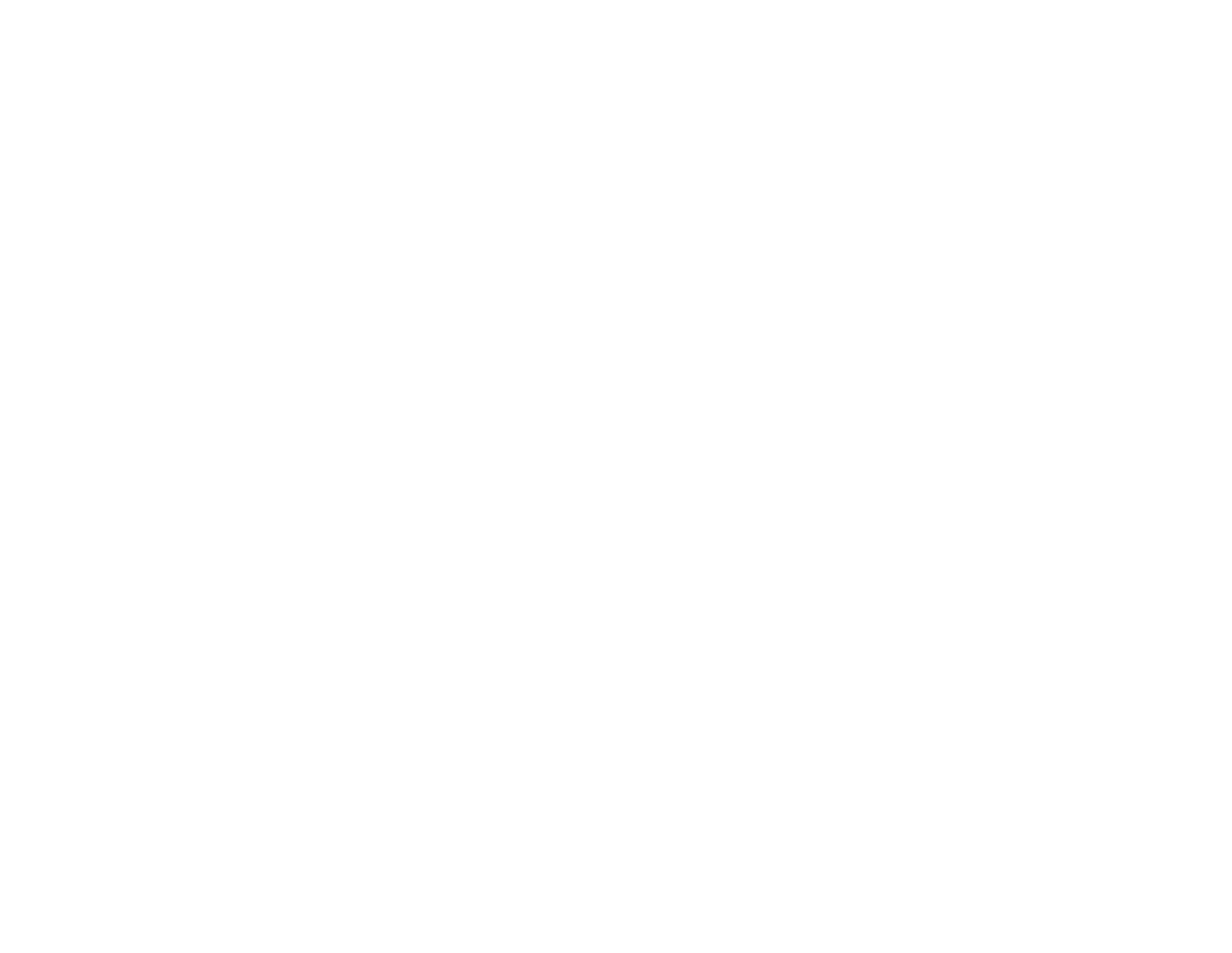|                    | Licence Business Name                          | <b>Address</b>                                                    | <b>Licence Type/Sub</b> |                                               | <b>Phone</b>       |      | Fax                     |            |
|--------------------|------------------------------------------------|-------------------------------------------------------------------|-------------------------|-----------------------------------------------|--------------------|------|-------------------------|------------|
| 10 521980          | E & H Biotech Company Inc                      | 4451 No 3 Rd Unit 218 Richmond BC V6X 3A7                         | Mercantile Use          | <b>Wholesale Trading</b>                      | (604) 304-8419     | Work | (604) 303-6442 Fax      |            |
| 10 521979          | City One Distribution (Canada)<br>Ltd          | 4451 No 3 Rd Unit 218 Richmond BC V6X 3A7                         | Service Use             |                                               | (604) 303-6442     |      | Work (604) 303-6442 Fax |            |
| 10 520111          | Paesano's                                      | 12240 2nd Ave Unit 250 Richmond BC V7E 3L8                        | Assembly Use Group 1    | <b>Food Service</b><br>Establishment          | (778) 858-8511     | Work |                         | Hom        |
| 10 530652          | New Bridge Consulting Ltd                      | 6081 No 3 Rd Unit 908 Richmond BC V6Y 2B2                         | Service Use             |                                               | $(604)$ 249-8037   |      | Work (604) 272-3078 Hom |            |
| <b>Issue Date:</b> |                                                | 25-May-10                                                         |                         |                                               |                    |      |                         |            |
| 10 531110          | Lion International Travel Service<br>Co Ltd    | 4140 No 3 Rd Unit 110 Richmond BC V6X 2C2                         | Service Use             | <b>Travel Agency</b>                          | (604) 231-7331     |      | Work (604) 231-8158 Fax |            |
| 10 531847          | <b>Vantec Irrigation Services</b>              | #299 - 151 32500 SOUTH FRASER WAY ABBOTSFORD<br><b>BC V2T 4W1</b> | Service Use             | <b>General Contractor</b>                     | (604) 309-0852     |      | Work (604) 852-2569 Fax |            |
| 10 531841          | Raylec Power Ltd                               | PO BOX 22 UNION BAY BC V0R 3B0                                    | Service Use             | <b>General Contractor</b>                     | (250) 338-6323     |      | Work (250) 338-7974 Fax |            |
| 10 530925          | Andrea Currie                                  | 11711 4th Ave Richmond BC V7E 3H5                                 | Service Use             | Private Investigation<br>Agency               | (604) 710-3747     |      | Work (604) 274-4646 Fax |            |
| 10 531524          | Canada West Plumbing and<br><b>Heating Ltd</b> | 1078 EUPHRATES CR PORT COQUITLAM BC V3B 8B8                       | Service Use             | <b>Plumbing Contractor</b>                    | (604) 720-4817     |      | Work (604) 945-9521 Fax |            |
| 10 530911          | Sunrise Metal Recycling Ltd<br>(Xiao Zeng)     | 4391 Cabot Dr Richmond BC V7C 4J5                                 | Service Use             | Home Occupation                               | (604) 271-9368     |      | Work (604) 608-9364 Fax |            |
| 10 530924          | <b>Monkeywrench Solutions</b>                  | 6431 Goldsmith Dr Richmond BC V7E 4G6                             | Service Use             | Home Occupation                               | (604) 277-3220     | Work |                         | Hom        |
| 10 530888          | Abe Enterprises                                | 8751 General Currie Rd Unit 308 Richmond BC V6Y 1M3               | Service Use             | Home Occupation                               | (778) 386-9747     | Work |                         | <b>Hom</b> |
| 10 521768          | <b>Excel International Trading Inc</b>         | 11780 Hammersmith Way Unit 280 Richmond BC V7A 5E9                | Service Use             |                                               | (604) 278-6781     |      | Work (604) 276-0272 Fax |            |
| 10 518965          | Ayeon Enterprises Inc.                         | 13431 Maycrest Way Unit 145 Richmond BC V6V 2M3                   | Mercantile Use          | <b>Wholesale Trading</b>                      | (604) 304-4900     | Work | (604) 304-4901          | Fax        |
| 08 439270          | Artistic Auto Collision Ltd                    | 2920 Simpson Rd Unit 100 Richmond BC V6X 2P9                      | Service Use             |                                               | (604) 715-6086     | Work |                         | Hom        |
| 10531819           | Rack'm And Stack'm                             | 6464 BERESFORD ST BURNABY BC V5E 1B6                              | Service Use             | <b>General Contractor</b>                     | $(604) 568 - 6042$ | Work |                         | Hom        |
| <b>Issue Date:</b> |                                                | 26-May-10                                                         |                         |                                               |                    |      |                         |            |
| 10 531803          | <b>GMR Construction</b>                        | 425 12TH ST UNIT 309 NEW WESTMINSTER BC V3M<br>4H7                | Service Use             | <b>General Contractor</b>                     | (778) 397-1057     |      | Work (778) 397-1057 Fax |            |
| 10 532682          | Kelownas Commerce Co Ltd                       | 6099 Alder St Unit 17 Richmond BC V6Y 0A8                         | Service Use             | Home Occupation                               | (604) 278-9226     | Work |                         | Hom        |
| 10531783           | Canadian Apparel                               | 3031 Williams Rd Unit 37 Richmond BC V7E 1H9                      | Service Use             | Home Occupation                               | (604) 277-1307     |      | Work (778) 219-9836     | Fax        |
| 10 531724          | <b>Walker Mechanical</b>                       | 8775 161 ST UNIT 50 SURREY BC V4N 5G3                             | Service Use             | <b>Plumbing Contractor</b>                    | (778) 319-6599     | Work |                         | Hom        |
| 10 529106          | Diamond Empire Jewellers                       | 4380 No 3 Rd Unit 1275 Richmond BC V6X 3V7                        | Mercantile Use          | <b>Retail Trading</b>                         | (604) 303-9883     | Work |                         | Hom        |
| 10 524429          | U Can Do Science                               | 8291 Alexandra Rd Unit 215 Richmond BC V6X 1C3                    | Assembly Use Group 3    | <b>Education Institution</b>                  | (604) 813-8136     | Work |                         | Hom        |
| 09 503245          | Kam Do Restaurant & Bakery Ltd                 | 13986 Cambie Rd Unit 228 Richmond BC V6V 2K3                      | Service Use             |                                               | (604) 231-9216     |      | Work (604) 231-9216     | Fax        |
| 10 532684          | <b>Ability Enterprises Ltd</b>                 | 22888 Windsor Crt Unit 55 Richmond BC V6V 2W6                     | Service Use             | Home Occupation                               | (604) 515-1822     | Work |                         | Hom        |
| 10 531545          | <b>AVJ Teklacadexpress</b>                     | 8251 General Currie Rd Unit 7 Richmond BC V6Y 1L9                 | Service Use             | Home Occupation                               | (604) 274-4849     | Work |                         | Hom        |
| <b>Issue Date:</b> |                                                | 27-May-10                                                         |                         |                                               |                    |      |                         |            |
| 10 532723          | Imperial Parking Canada<br>Corporation         | 4011 Viking Way Richmond BC V6V 2K9                               | Service Use             | <b>Parking Enforcement</b><br><b>Business</b> | (604) 420-6446     |      | Work (604) 420-6620 Fax |            |
| 10 532926          | Coverall                                       | 5671 Lancing Rd Richmond BC V7C 3A5                               | Service Use             | Home Occupation                               | (778) 855-7777     | Work |                         | Hom        |
| 10 532765          | Imperial Parking Canada<br>Corporation         | 3600 Lysander Lane Richmond BC V7B 1C3                            | Service Use             | <b>Parking Enforcement</b><br><b>Business</b> | (604) 420-6446     |      | Work (604) 420-6620 Fax |            |
| 10 532762          | Imperial Parking Canada<br>Corporation         | 10451 Shellbridge Way Richmond BC V6X 2W8                         | Service Use             | <b>Parking Enforcement</b><br><b>Business</b> | (604) 420-6446     |      | Work (604) 420-6620 Fax |            |
| 10 532702          | Imperial Parking Canada<br>Corporation         | 8311 Cambie Rd Richmond BC V6X 1J8                                | Service Use             | <b>Parking Enforcement</b><br><b>Business</b> | (604) 420-6446     |      | Work (604) 420-6620 Fax |            |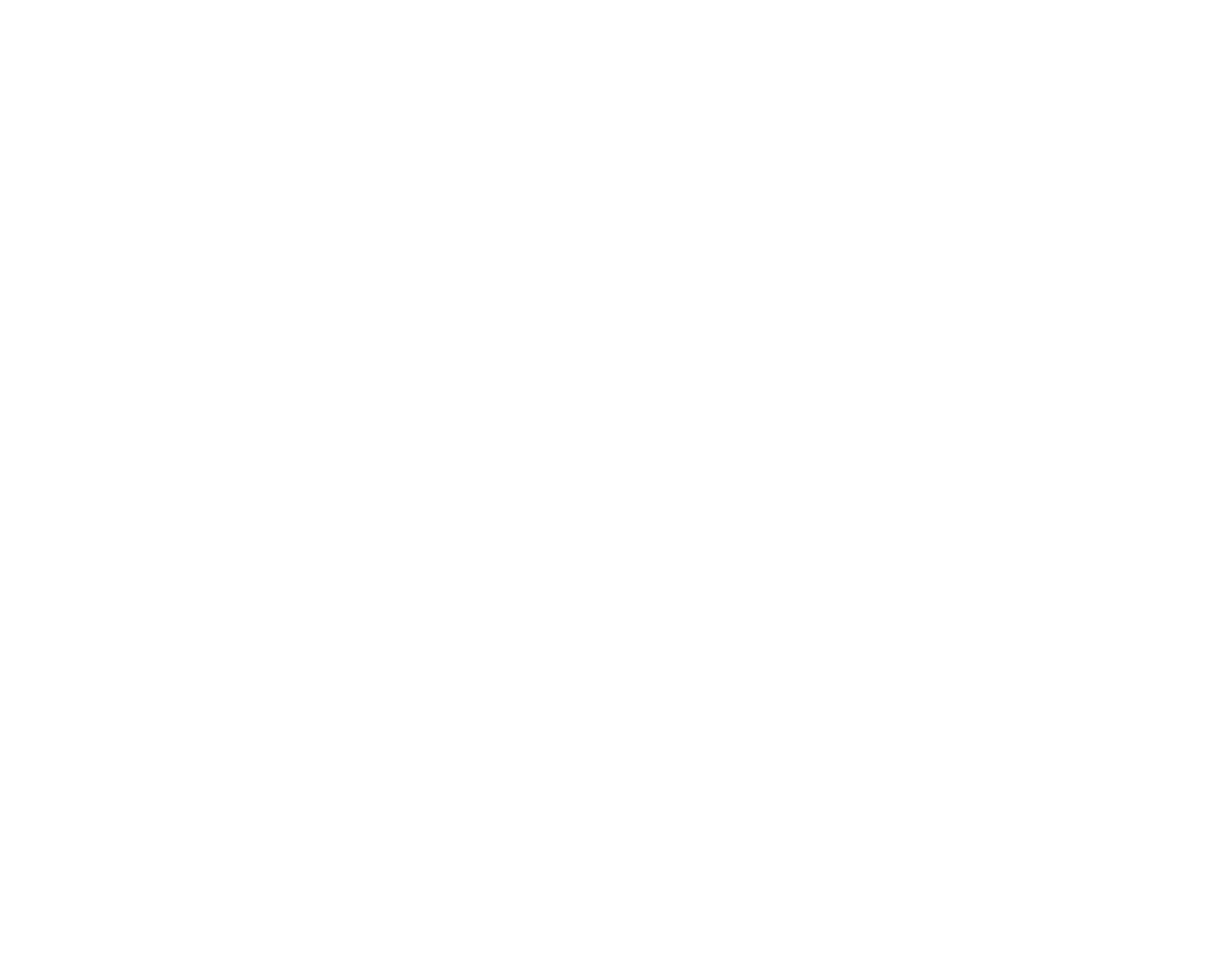|                    | <b>Licence Business Name</b>                             | <b>Address</b>                                     | <b>Licence Type/Sub</b> |                                                       | Phone          |      | Fax                       |     |
|--------------------|----------------------------------------------------------|----------------------------------------------------|-------------------------|-------------------------------------------------------|----------------|------|---------------------------|-----|
| 10 516687          | Me Cafe                                                  | 6360 No 3 Rd Unit 8 Richmond BC V6Y 2B3            | Assembly Use Group 1    | <b>Food Service</b><br>Establishment                  | (778) 322-1700 | Work |                           | Hom |
| 10 532763          | Imperial Parking Canada<br>Corporation                   | 8771 Lansdowne Rd Richmond BC V6X 3V8              | Service Use             | Parking Enforcement<br><b>Business</b>                | (604) 420-6446 |      | Work (604) 420-6620 Fax   |     |
| <b>Issue Date:</b> |                                                          | 28-May-10                                          |                         |                                                       |                |      |                           |     |
| 10 532589          | Living Life Fully with Bipolar                           | 7100 Lynnwood Dr Unit 5 Richmond BC V7C 5S8        | Service Use             | Home Occupation                                       | (604) 537-8693 | Work |                           | Hom |
| 10 533071          | <b>Crimson Falcon Capital</b><br>Corporation             | 9651 Dayton Ave Unit 19 Richmond BC V6Y 3C3        | Service Use             | Home Occupation                                       | (604) 288-2756 |      | Work (604) 909-5199 Fax   |     |
| 10 533069          | AML Consulting Group Inc                                 | 9651 Dayton Ave Unit 19 Richmond BC V6Y 3C3        | Service Use             | Home Occupation                                       | (778) 999-7748 |      | Work (604) 909-5199 Fax   |     |
| 10 533104          | Super Roof                                               | 34630 LABUMUM AVE ABBOTSFORD BC V2S 5J2            | Service Use             | <b>General Contractor</b>                             | (604) 807-8078 |      | Work (604) 864-3940 Fax   |     |
| 10 533065          | Globe Solar Energy (Western) Inc                         | #141 6200 MCKAY AVE UNIT 569 BURNABY BC V5H<br>4M9 | Service Use             | <b>General Contractor</b>                             | (604) 282-4709 | Work |                           | Hom |
| 10 532848          | <b>Fancy World Enterprises</b><br>Company                | 7171 Blundell Rd Unit 11 Richmond BC V6Y 1J5       | Service Use             | Home Occupation                                       | (778) 628-5841 | Work |                           | Hom |
| 10 522031          | Softcubic Incorporated                                   | 8711 Beckwith Rd Unit 180 Richmond BC V6X 1V4      | Service Use             |                                                       | (888) 413-7446 |      | Work (778) 223-7446 Hom   |     |
| 10 515670          | Can-West Distribution Ltd                                | 4471 No 6 Rd Unit 135 Richmond BC V6V 1P8          | Mercantile Use          | <b>Wholesale Trading</b>                              | (604) 303-5766 |      | Work (604) 303-0704 Fax   |     |
| 10 533044          | Roots Cart                                               | 3880 Grant McConachie Way Richmond BC V7B 0A5      | Mercantile Use          | <b>Retail Trading</b>                                 | (604) 214-0560 |      | Work (604) 214-9626 Fax   |     |
| 10 533063          | <b>JSC Earthworks</b>                                    | 10233 Fundy Dr Richmond BC V7E 5N6                 | Service Use             | <b>General Contractor</b>                             | (604) 241-5958 | Work |                           | Hom |
| <b>Issue Date:</b> |                                                          | $31$ -May-10                                       |                         |                                                       |                |      |                           |     |
| 10 533084          | T A K Plumbing & Heating Ltd                             | 3500 Newmore Ave Richmond BC V7C 1M6               | Service Use             | <b>Plumbing Contractor</b>                            | (778) 997-8143 | Work |                           | Hom |
| 10 533153          | ASG Investment Management Inc.                           | 8831 Minler Rd Richmond BC V7C 3V1                 | Service Use             | Home Occupation                                       | (604) 720-6558 |      | Work (604) 720-6558 Cellu |     |
| 10 533177          | <b>Corview Construction Ltd</b>                          | 1188 QUEBEC ST UNIT 1705 VANCOUVER BC 6A 4B3       | Service Use             | <b>General Contractor</b>                             |                | Work |                           | Hom |
| 10 533182          | Sanamai Crafts & Jewelry Inc                             | 8540 Citation Dr Unit 107 Richmond BC V6Y 3A3      | Service Use             | Home Occupation                                       | (604) 270-7261 |      | Work (604) 270-7267 Fax   |     |
| 10 533190          | Greensense Landscaping                                   | 6135 Maple Rd Richmond BC V7E 1G4                  | Service Use             | <b>General Contractor</b>                             | (778) 317-0279 | Work |                           | Hom |
| <b>Issue Date:</b> |                                                          | $1$ -Jun-10                                        |                         |                                                       |                |      |                           |     |
| 10 526991          | Canyon Equipment                                         | 12371 Horseshoe Way Unit 130 Richmond BC V7A 4X6   | Service Use             |                                                       | (604) 299-1123 |      | Work (604) 299-1130 Fax   |     |
| <b>Issue Date:</b> |                                                          | $2$ -Jun-10                                        |                         |                                                       |                |      |                           |     |
| 08 431977          | <b>Proline Aquatics Inc.</b>                             | 6900 Graybar Rd Unit 1115 Richmond BC V6W 0A5      | Mercantile Use          | <b>Wholesale Trading</b>                              | (604) 278-1474 |      | Work (604) 279-1474 Fax   |     |
| 10 519356          | Morgan Furniture Inc                                     | 7811 Alderbridge Way Richmond BC V6X 2A4           | Mercantile Use          | <b>Retail Trading</b>                                 | (604) 233-0080 |      | Work (604) 233-0088 Fax   |     |
| 10 533191          | All Visions Technology Services                          | 4500 Fisher Dr Richmond BC V6X 3V6                 | Service Use             | Home Occupation                                       | (604) 278-6282 |      | Work (604) 278-6282 Fax   |     |
| <b>Issue Date:</b> |                                                          | $3 - Jun-10$                                       |                         |                                                       |                |      |                           |     |
| 10 533708          | Bells Horticultural Ltd                                  | 35682 MOORE AVE MISSION BC V2V 7L6                 | Service Use             | <b>General Contractor</b>                             | (604) 826-8457 |      | Work (604) 826-8457 Fax   |     |
|                    | 10 533808 Nature Pure Chemical<br><b>Technology Corp</b> | 9188 Hemlock Dr Unit 302 Richmond BC V6Y 4J5       | Service Use             | Home Occupation                                       | (778) 986-8808 | Work |                           | Hom |
| 10 533795          | Imperial Parking Canada<br>Corporation                   | 7100 Elmbridge Way Richmond BC V6X 1B7             | Service Use             | Parking Enforcement<br><b>Business</b>                | (604) 420-6446 |      | Work (604) 420-6620 Fax   |     |
| 10 533794          | Imperial Parking Canada<br>Corporation                   | 4111 Bayview St Unit 101 Richmond BC V7E 6T5       | Service Use             | <b>Parking Enforcement</b><br><b>Business</b>         | (604) 420-6446 |      | Work (604) 420-6620 Fax   |     |
| 10 533792          | Imperial Parking Canada<br>Corporation                   | 3500 Cessna Dr Richmond BC V7B 1C7                 | Service Use             | Parking Enforcement<br><b>Business</b>                | (604) 420-6446 |      | Work (604) 420-6620 Fax   |     |
| 10 533791          | Imperial Parking Canada<br>Corporation                   | 5400 Airport Rd Richmond BC V7B 1B4                | Service Use             | Parking Enforcement (604) 420-6446<br><b>Business</b> |                |      | Work (604) 420-6620 Fax   |     |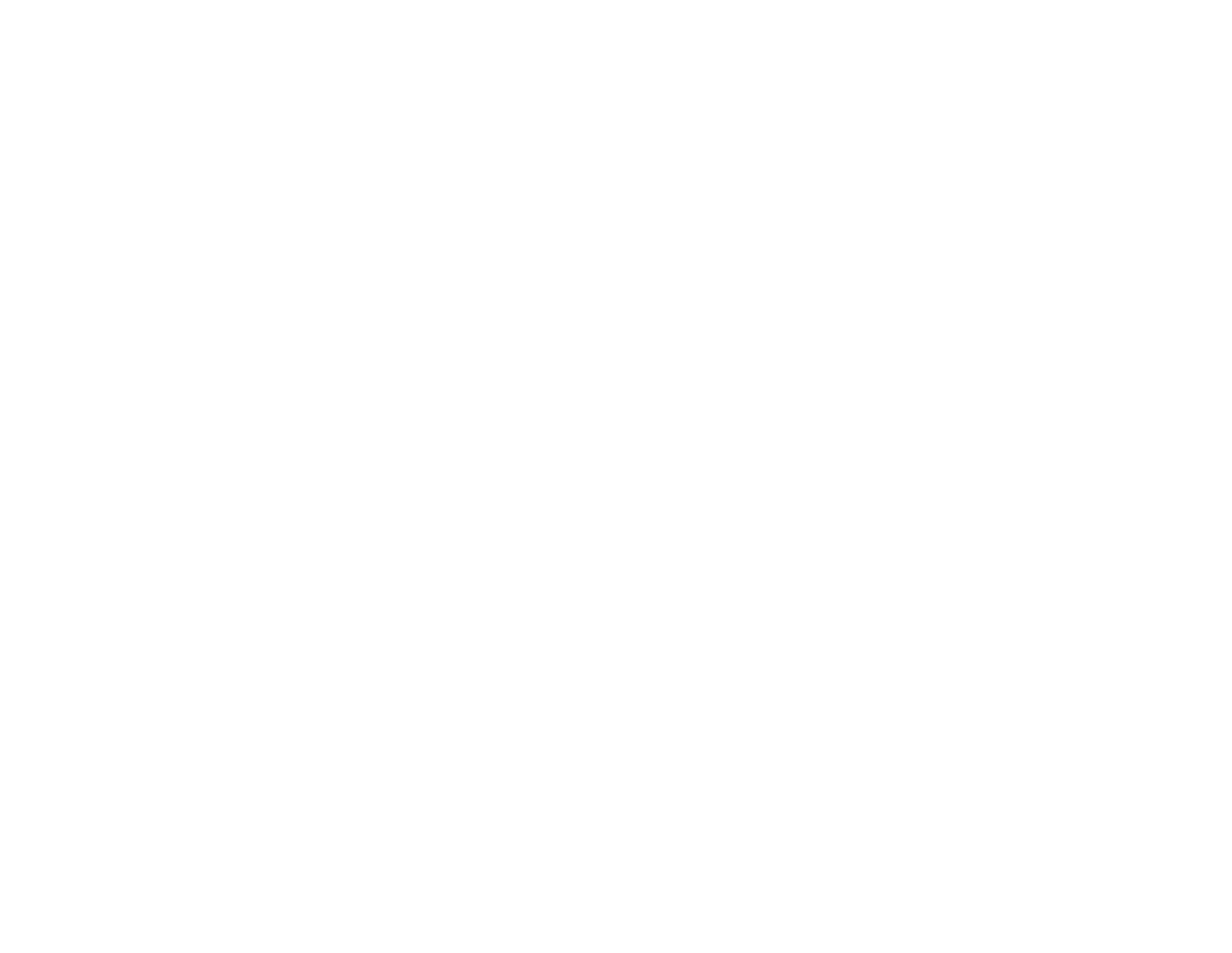|                    | Licence Business Name                                    | <b>Address</b>                                     | <b>Licence Type/Sub</b>         |                                               | <b>Phone</b>     |      | Fax                       |
|--------------------|----------------------------------------------------------|----------------------------------------------------|---------------------------------|-----------------------------------------------|------------------|------|---------------------------|
| 10 533790          | Imperial Parking Canada<br>Corporation                   | 5900 Minoru Blvd Richmond BC V6X 2A9               | Service Use                     | <b>Parking Enforcement</b><br><b>Business</b> | (604) 420-6446   |      | Work (604) 420-6620 Fax   |
| 10 533789          | <b>Totoro Distribution Ltd</b>                           | 9233 Ferndale Rd Unit 115 Richmond BC V6Y 0B8      | Service Use                     | Home Occupation                               | (778) 866-0405   | Work | Hom                       |
| 10 533788          | <b>Bryan Drawings</b>                                    | 7382 Williams Rd Richmond BC V7A 1G1               | Service Use                     | Home Occupation                               | (778) 319-9738   | Work | Hom                       |
| 10 533889          | <b>Highwealth Construction Ltd</b>                       | 6251 Dunsmuir Cr Richmond BC V7C 5R6               | Service Use                     | <b>General Contractor</b>                     | (778) 998-2282   | Work | Hom                       |
| 10 533787          | Peter D Interiors                                        | 323 CHEMAINUS RD LADYSMITH BC V9G 1X9              | Service Use                     | <b>General Contractor</b>                     | (604) 839-8657   | Work | Hom                       |
| 10 524370          | My Wedding Studio                                        | 6068 No 3 Rd Unit 120 Richmond BC V6Y 4M7          | Mercantile Use                  | <b>Retail Trading</b>                         | (778) 882-5691   | Work | Hom                       |
| 10 533756          | Zheng Han International<br><b>Education Services Ltd</b> | 4871 Tilton Rd Richmond BC V7C 1K6                 | Service Use                     | Home Occupation                               | (604) 232-0818   |      | Work (604) 232-0818 Fax   |
| 10 533767          | <b>Skymark Contracting Inc</b>                           | 7700 Eperson Rd Richmond BC V7C 2K6                | Service Use                     | <b>General Contractor</b>                     | (604) 773-6954   |      | Work (604) 275-0666 Fax   |
| 10 519157          | Homelive Technology Ltd                                  | 11180 Bridgeport Rd Unit 260 Richmond BC V6X 1T2   | Mercantile Use                  | <b>Retail Trading</b>                         | (604) 231-0033   |      | Work (604) 231-0033 Fax   |
| 10 533285          | Sam Construction                                         | 5885 BATTISON ST VANCOUVER BC V5R 4M7              | Service Use                     | <b>General Contractor</b>                     | (778) 891-3266   |      | Work (778) 891-3266 Cellu |
| 10 533495          | Pro - Image Painting                                     | 7415 141 A ST SURREY BC V3W 7L3                    | Service Use                     | <b>General Contractor</b>                     | (604) 595-5710   |      | Work (604) 351-9877 Cellu |
| 10 533509          | <b>Fluid Motion Mechnical</b>                            | PO BOX 1955 SQUAMISH BC V8B 0B4                    | Service Use                     | <b>Plumbing Contractor</b>                    | (604) 807-7019   | Work | Hom                       |
| 10 533514          | <b>SIRLtd</b>                                            | 3960 Blundell Rd Richmond BC V7C 1G4               | Service Use                     | <b>General Contractor</b>                     | (778) 552-1453   | Work | Hom                       |
| 10 533647          | Guard4You Bodyquard Services<br>Inc                      | 6511 Granville Cr Richmond BC V7C 2V5              | Service Use                     | Home Occupation                               | (604) 447-1284   | Work | Hom                       |
| 10 533728          | Allen Industries                                         | 7158 HALIFAX ST BURNABY BC V5A 1L8                 | Service Use                     |                                               | (778) 888-8933   | Work | Hom                       |
| 09 502925          | Shun Zhi Yuan Herbs Co Ltd                               | 8700 McKim Way Unit 3008 Richmond BC V6X 4A5       | Mercantile Use                  | <b>Retail Trading</b>                         | (778) 898-5695   | Work | Hom                       |
| <b>Issue Date:</b> |                                                          | 7-Jun-10                                           |                                 |                                               |                  |      |                           |
| 09 49 9547         | Tri-Star Consulting Inc                                  | 4871 Shell Rd Unit 1205 Richmond BC V6X 3Z6        | Service Use                     |                                               | (604) 767-3919   | Work | Hom                       |
| 10 533988          | T J Finishing Carpentry                                  | 8271 119 A ST DELTA BC V4C 6M2                     | Service Use                     | <b>General Contractor</b>                     | (778) 858-4560   | Work | Hom                       |
| 10 534052          | Fine Drywall Ltd                                         | 6304 129 ST SURREY BC V3X 1S6                      | Service Use                     | <b>General Contractor</b>                     | (778) 388-2100   |      | Work (778) 578-9521 Fax   |
| 10 534051          | Bryan's                                                  | 5300 No 3 Rd Unit 932 Richmond BC V6X 2X9          | Mercantile Use                  | <b>Retail Trading</b>                         | (604) 270-2019   | Work | Hom                       |
| 10 534048          | Moon Graphics Inc                                        | 4811 Blair Dr Unit 23 Richmond BC V6X 4E3          | Service Use                     | Home Occupation                               | (604) 270-2558   |      | Work (604) 644-6275 Cellu |
| 10 534012          | Corra Masonry                                            | 9077 123A ST SURREY BC V3V 4P6                     | Service Use                     | <b>General Contractor</b>                     | (604) 341-9359   |      | Work (604) 341-9359 Cellu |
| 10 533947          | <b>KBH Ventures</b>                                      | 8840 210TH ST UNIT 505 LANGLEY BC V1M 2Y2          | Service Use                     | <b>General Contractor</b>                     | (778) 323-4004   | Work | Hom                       |
| 10 533937          | <b>Best Quality Painting Ltd</b>                         | 13019 OLD YALE RD SURREY BC V3T 3C3                | Service Use                     | <b>General Contractor</b>                     | (604) 724-3841   |      | Work (604) 724-3841 Cellu |
| 10 533935          | B & B Brothers Developments Ltd                          | 9480 Diamond Rd Richmond BC V7E 1P6                | Service Use                     | <b>General Contractor</b>                     | (604) 618-2565   |      | Work (604) 395-7206 Fax   |
| 10 515892          | Tulsi Enterprise Ltd                                     | 12815 Clarke PI Unit 140 Richmond BC V6V 2H9       | Industrial/Manufacturing<br>Use |                                               | (604) 270-7877   |      | Work (604) 214-9955 Fax   |
| 10 534055          | Sun Consulting Engineers Ltd                             | 6880 Camsell Cr Richmond BC V7C 2M8                | Service Use                     | Home Occupation                               | (604) 304-2582   | Work | Hom                       |
| 10 533577          | <b>TY Consulting</b>                                     | 6151 Azure Rd Richmond BC V7C 2N8                  | Service Use                     | Home Occupation                               | (604) 283-6645   | Work | Hom                       |
| <b>Issue Date:</b> |                                                          | 8-Jun-10                                           |                                 |                                               |                  |      |                           |
|                    | 10 533910 Can Botanicals Inc                             | 10451 Shellbridge Way Unit 150 Richmond BC V6X 2W8 | Service Use                     |                                               | (604) 249-2890   |      | Work (604) 278-5760 Fax   |
| 10 533895          | Vivid East Network Enterprises<br>Ltd                    | 10451 Shellbridge Way Unit 150 Richmond BC V6X 2W8 | Service Use                     |                                               | (604) 248-8024   |      | Work (604) 278-5760 Fax   |
| 10 533907          | <b>Ecosson Enterprises Inc</b>                           | 10451 Shellbridge Way Unit 150 Richmond BC V6X 2W8 | Service Use                     |                                               | (604) 249-2883   |      | Work (604) 278-5760 Fax   |
| <b>Issue Date:</b> |                                                          | $9 - Jun-10$                                       |                                 |                                               |                  |      |                           |
| 10 534064          | West Coast Signature Homes Ltd                           | 8680 Saunders Rd Richmond BC V7A 2A7               | Service Use                     | <b>General Contractor</b>                     | (604) 720-6001   |      | Work (604) 274-6001 Fax   |
| 10 534118          | Westrim Projects Ltd                                     | 2350 BETA AVE UNIT 3C BURNABY BC V5C 5M8           | Service Use                     | <b>General Contractor</b>                     | $(604)$ 251-9663 |      | Work (604) 339-1835 Cellu |
| 10 534308          | Natt Roofing Ltd                                         | 9357 133 ST SURREY BC V3V 6P2                      | Service Use                     | <b>General Contractor</b>                     | (604) 671-9736   |      | Work (604) 589-2403 Fax   |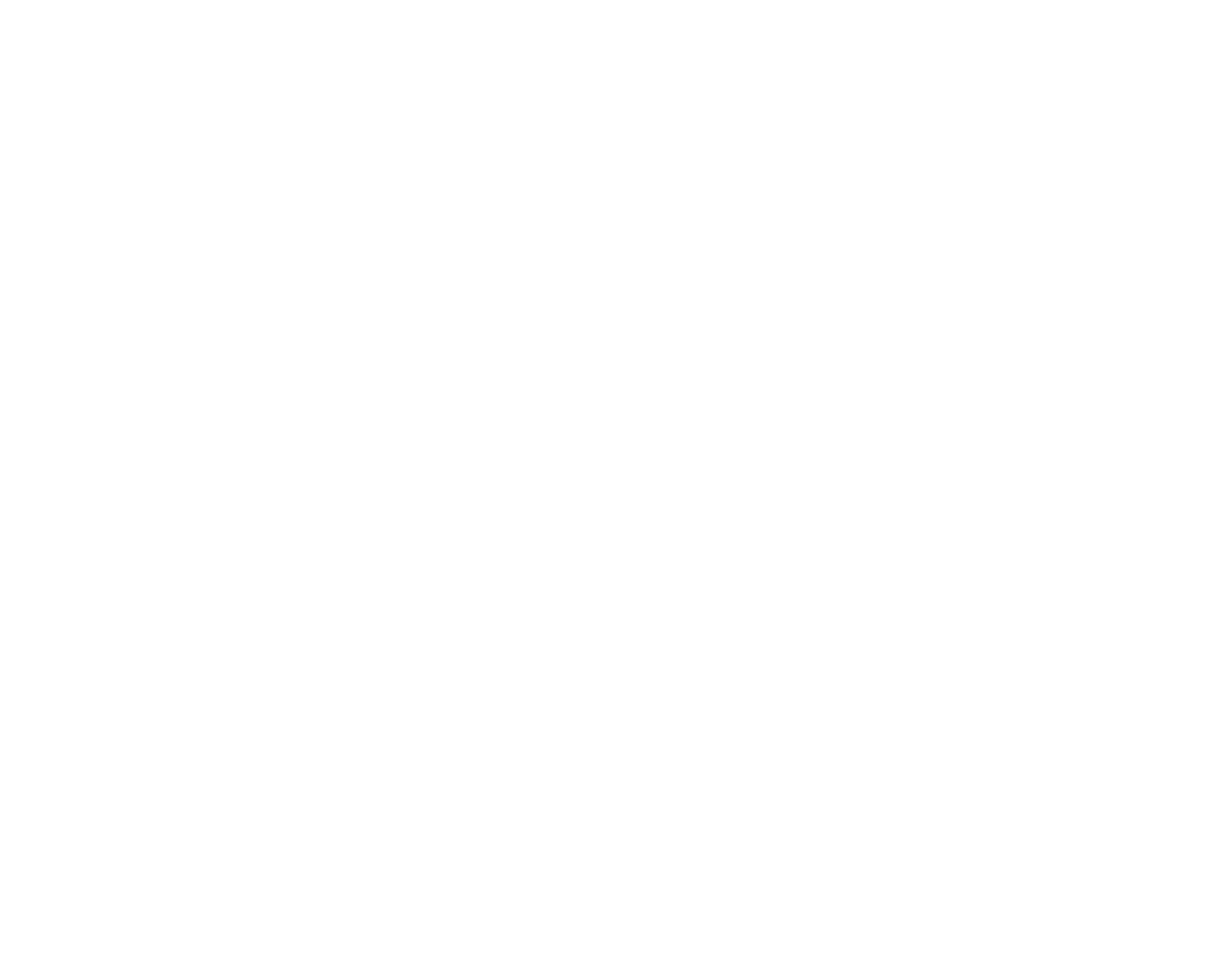|                    | Licence Business Name                                       | <b>Address</b>                                                | <b>Licence Type/Sub</b>         |                           | <b>Phone</b>     |      | Fax                       |     |
|--------------------|-------------------------------------------------------------|---------------------------------------------------------------|---------------------------------|---------------------------|------------------|------|---------------------------|-----|
| <b>Issue Date:</b> |                                                             | 10-Jun-10                                                     |                                 |                           |                  |      |                           |     |
| 10 534028          | Synergy International Precision<br>Manufacture Inc.         | 11951 Hammersmith Way Unit 108 Richmond BC V7A 5H9            | Service Use                     |                           | (778) 822-0880   | Work |                           | Hom |
| 10 534707          | Alpha Carpet Cleaning Ltd                                   | 7728 128TH ST UNIT 205 SURREY BC V3W 1L3                      | Service Use                     |                           | (604) 939-6029   |      | Work (604) 595-1474 Fax   |     |
| 10 534649          | Kingston Flooring                                           | 31550 SOUTH FRASER HWY UNIT 7 ABBOTSFORD BC<br><b>V2T 4C6</b> | Service Use                     | <b>General Contractor</b> | (604) 852-0951   |      | Work (604) 852-0941 Fax   |     |
| 10 534573          | C-It-All Home Inspection                                    | 9844 Ashwood Dr Richmond BC V6Y 2Z6                           | Service Use                     | Home Occupation           | (604) 277-3999   |      | Work (604) 277-3999 Fax   |     |
| 10 534210          | Lemon Pie                                                   | 12275 Greenland Dr Richmond BC V6V 2A7                        | Service Use                     | Home Occupation           | (778) 288-6096   | Work | (604) 551-8068 Cellu      |     |
| 10 529003          | Victoria Pulse                                              | 14600 River Rd Richmond BC V6V 1L4                            | Service Use                     |                           | (604) 773-9892   |      | Work (778) 895-7733 Cellu |     |
| 10 510776          | Blundell Coin Laundromat Ltd                                | 4775 Blundell Rd Unit 150 Richmond BC V7C 1H2                 | Service Use                     |                           | (778) 297-7874   | Work |                           | Hom |
| 10 510775          | Blundell Coin Laundromat Ltd                                | 4775 Blundell Rd Unit 150 Richmond BC V7C 1H2                 | Service Use                     |                           | (778) 297-7874   | Work |                           | Hom |
| 10 510774          | Blundell Coin Laundromat Ltd                                | 4775 Blundell Rd Unit 150 Richmond BC V7C 1H2                 | Vending Machine Use             | \$.25 or More             | (778) 297-7874   | Work |                           | Hom |
| 10 510760          | Blundell Coin Laundromat Ltd                                | 4775 Blundell Rd Unit 150 Richmond BC V7C 1H2                 | Service Use                     |                           | (778) 297-7874   | Work |                           | Hom |
| 10 534447          | Kalirai Insulation Ltd                                      | 15015 95TH AVE SURREY BC V3R 7S3                              | Service Use                     | <b>General Contractor</b> | (604) 841-3953   | Work |                           | Hom |
| <b>Issue Date:</b> |                                                             | 11-Jun-10                                                     |                                 |                           |                  |      |                           |     |
| 10 534763          | Golden Five Star (North America)<br>International Trade Ltd | 7733 Heather St Unit 59 Richmond BC V6Y 4J1                   | Service Use                     | Home Occupation           | (778) 297-1118   |      | Work (778) 297-1118 Fax   |     |
| 10 534788          | Jimmy Pest Control Ltd                                      | 6099 Alder St Unit 45 Richmond BC V6Y 0A8                     | Service Use                     | Home Occupation           | (604) 998-8472   |      | Work (604) 998-8472 Fax   |     |
| 10 534782          | H Paras Roofing Ltd                                         | 8746 AUGUST DR SURREY BC V3S SA2                              | Service Use                     | <b>General Contractor</b> | (604) 319-1312   |      | Work (604) 319-1312 Cellu |     |
| 10 534764          | <b>Central West Project</b><br>Management Inc               | 5800 Kartner Rd Richmond BC V6V 1R9                           | Service Use                     | <b>General Contractor</b> | (604) 273-0505   |      | Work (604) 273-0512 Fax   |     |
| 10 534767          | <b>Trilight Consulting Services</b>                         | 39 SIXTH ST UNIT 601 NEW WESTMINSTER BC V3L<br>0B3            | Service Use                     |                           | (604) 537-1390   | Work |                           | Hom |
| 10 534791          | Donghui Home Repair<br>Maintenance Inc                      | 10471 No 2 Rd Richmond BC V7E 2E3                             | Service Use                     | <b>General Contractor</b> | $(604)$ 283-1955 | Work |                           | Hom |
| 10 534756          | T & D Super Cleaning Services<br>Ltd                        | 8880 Citadel Cr Richmond BC V7C 4T3                           | Service Use                     | Home Occupation           | (778) 869-7921   | Work |                           | Hom |
| 10 534735          | <b>TPI Silkway</b>                                          | 8899 Odlin Cr Richmond BC V6X 3Z7                             | Service Use                     | <b>Travel Agency</b>      | (604) 276-2221   |      | Work (604) 276-2262 Fax   |     |
| 10 534528          | Ashoka Investment Group Ltd                                 | 7260 Lindsay Rd Unit 209 Richmond BC V7C 3M6                  | Service Use                     | Home Occupation           | (604) 807-6718   |      | Work (604) 279-9668 Fax   |     |
| 10 534127          | Kakadu Camping Inc                                          | 12300 Horseshoe Way Unit 128 Richmond BC V7A 4Z1              | Mercantile Use                  | Wholesale Trading         | (604) 277-5252   |      | Work (604) 800-0498 Fax   |     |
| 06 333452          | True Screen Graphics Ltd                                    | 2631 Viking Way Unit 138 Richmond BC V6V 3B5                  | Industrial/Manufacturing<br>Use |                           | (604) 322-6654   |      | Work (604) 325-6279 Fax   |     |
| 10 534771          | Gemini Consulting Ltd                                       | 10335 McLeod Crt Richmond BC V6X 3L3                          | Service Use                     | Home Occupation           | (778) 990-3672   | Work |                           | Hom |
| 10 534757          | Alyss Keefer Development Ltd                                | 9671 Haddon Crt Richmond BC V7E 6H5                           | Service Use                     | <b>General Contractor</b> | (604) 277-8200   | Work | (604) 277-9200 Fax        |     |
| <b>Issue Date:</b> |                                                             | 14-Jun-10                                                     |                                 |                           |                  |      |                           |     |
| 10 534569          | <b>Ethical Champ Network</b>                                | 11756 Kingsbridge Dr Richmond BC V7A 4S1                      | Service Use                     | Home Occupation           | (604) 274-1824   | Work |                           | Hom |
| 10 534866          | <b>Fastsigns Burnaby</b>                                    | 5589 BYRNE RD UNIT 135 BURNABY BC V5J 3J1                     | Service Use                     | <b>General Contractor</b> | $(604)$ 438-1155 |      | Work (604) 439-1160 Fax   |     |
| 10 534849          | Jill Wright Garden Design                                   | 8660 Allison St Richmond BC V6Y 3J4                           | Service Use                     | <b>General Contractor</b> | (604) 649-7428   |      | Work (604) 277-4493 Fax   |     |
| 10 534833          | <b>Turnbull Construction Services</b><br>Ltd                | 15087 VICTORIA AVE WHITE ROCK BC V4B 1G4                      | Service Use                     | <b>General Contractor</b> | (604) 626-1068   |      | Work (604) 541-1779 Fax   |     |
| 10 526992          | Macro-Diamond Travel Corp                                   | 8888 Odlin Cr Unit 3280 Richmond BC V6X 3Z8                   | Service Use                     |                           | (604) 273-1955   |      | Work (604) 273-1955 Fax   |     |
| 06 353739          | Euro-Craft Millwork Ltd                                     | 6660 Graybar Rd Unit 135 Richmond BC V6W 1H9                  | Industrial/Manufacturing<br>Use |                           | (604) 214-7755   |      | Work (604) 214-7757 Fax   |     |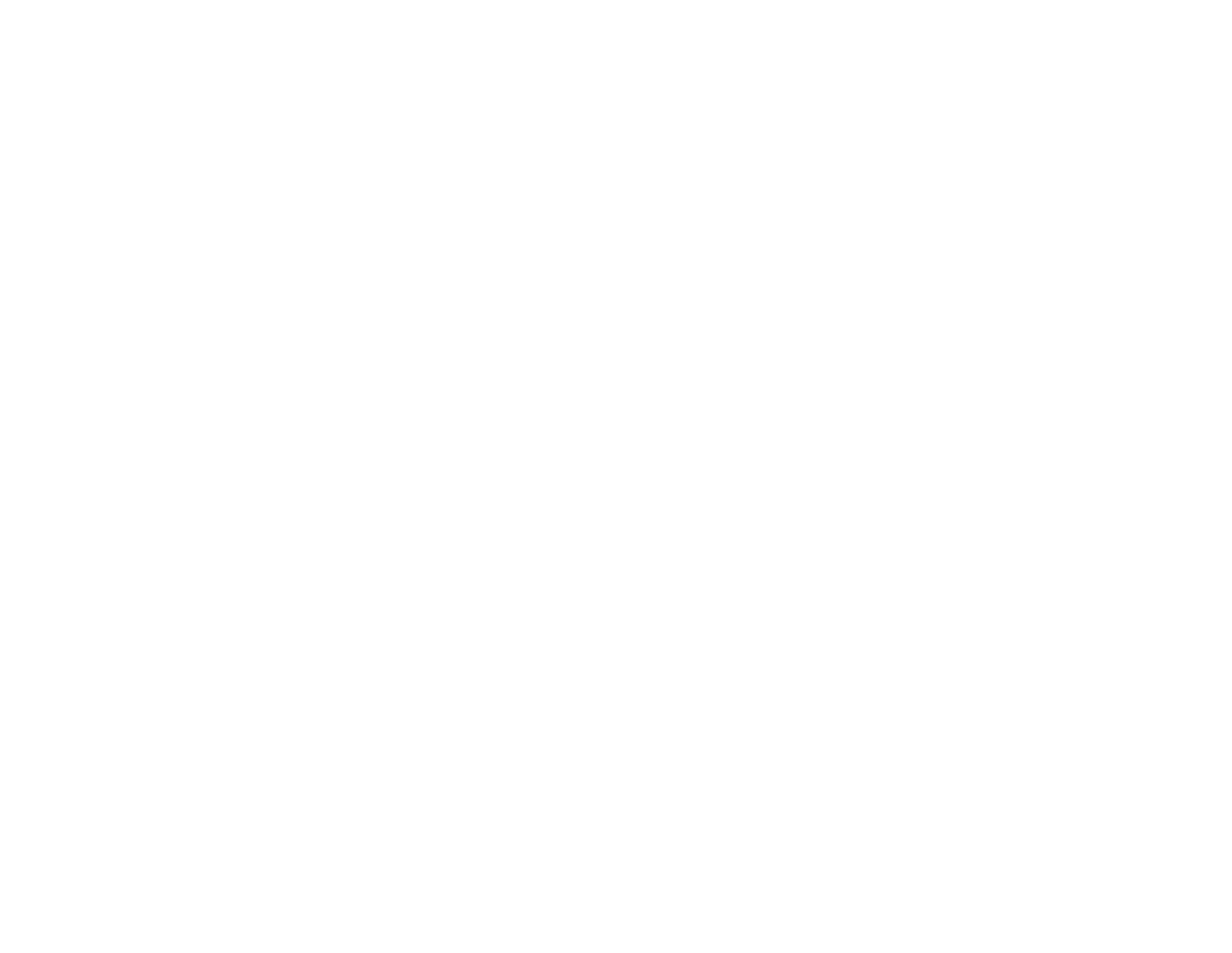|                    | Licence Business Name                                | <b>Address</b>                                     | <b>Licence Type/Sub</b>         |                                               | Phone          |        | Fax                       |     |
|--------------------|------------------------------------------------------|----------------------------------------------------|---------------------------------|-----------------------------------------------|----------------|--------|---------------------------|-----|
| 06 333453          | Tri Gold Enterprises Ltd                             | 2631 Viking Way Unit 143 Richmond BC V6V 3B5       | Industrial/Manufacturing<br>Use |                                               | (604) 325-5469 |        | Work (604) 325-6279 Fax   |     |
| 10 534844          | <b>Kanron Construction</b>                           | 7269 TENTH AVE BURNABY BC V3N 2R8                  | Service Use                     | <b>General Contractor</b>                     | (604) 841-2347 |        | Work (778) 863-4248 Cellu |     |
| <b>Issue Date:</b> |                                                      | 15-Jun-10                                          |                                 |                                               |                |        |                           |     |
| 10 522003          | Urban Mail Services Inc                              | 8580 Cambie Rd Unit 103 Richmond BC V6X 4J8        | Service Use                     |                                               | (604) 802-9808 | Cellul |                           | Hom |
| 10 524849          | Movidia Components Inc                               | 2560 Shell Rd Unit 2013 Richmond BC V6X 0B8        | Mercantile Use                  | <b>Wholesale Trading</b>                      | (604) 278-8363 | Work   |                           | Hom |
| 10 534952          | Diamond Parking/DPS Parking<br>#4734                 | 5900 No 3 Rd Richmond BC V6X 3P7                   | Service Use                     | <b>Parking Enforcement</b><br><b>Business</b> | (604) 681-8797 |        | Work (604) 684-0329 Fax   |     |
| 10 534956          | Octiscape Landscaping Ltd                            | 2756 WOODLAND DR VANCOUVER BC V5N 3P8              | Service Use                     | <b>General Contractor</b>                     | (604) 705-5790 |        | Work (604) 708-5791 Fax   |     |
| <b>Issue Date:</b> |                                                      | 16-Jun-10                                          |                                 |                                               |                |        |                           |     |
| 10 535107          | Lyons Den Publishing                                 | 3511 Jesmond Ave Richmond BC V7E 1C2               | Service Use                     | Home Occupation                               | (604) 837-9519 | Work   |                           | Hom |
| 10 534853          | OTA Design Consultant Ltd                            | 10451 Shellbridge Way Unit 150 Richmond BC V6X 2W8 | Service Use                     | <b>General Contractor</b>                     | (778) 384-0926 |        | Work (604) 278-5760 Fax   |     |
| 10 535130          | Sam Tang's Cabinets And<br>Woodworks                 | 1595 E 37TH AVE VANCOUVER BC V5P 1E4               | Service Use                     | <b>General Contractor</b>                     | (604) 803-9039 | home   |                           | Hom |
| 10 531143          | Nooch Snack & Chill                                  | 3757 Jacombs Rd Unit 105 Richmond BC V6V 2R3       | Assembly Use Group 1            | <b>Food Service</b><br>Establishment          | (778) 297-4757 | Work   |                           |     |
| 10 529849          | Vancouver Yaheng International<br><b>Travel Ltd</b>  | 5900 No 3 Rd Unit 300 Richmond BC V6X 3P7          | Service Use                     | <b>Travel Agency</b>                          | (604) 276-2930 |        | Work (604) 276-2930 Fax   |     |
| 10 527149          | <b>Ucool Glass Ltd</b>                               | 12571 Bridgeport Rd Unit 170 Richmond BC V6V 1J4   | Mercantile Use                  | <b>Retail Trading</b>                         | (604) 868-6833 | Work   |                           | Hom |
| 10 531564          | Lang Yi Investments Corp                             | 8111 Anderson Rd Unit 500 Richmond BC V6Y 3Z8      | Service Use                     |                                               | (778) 297-6772 |        | Work (778) 297-6773 Fax   |     |
| 10 535207          | Peter Guo Construction                               | 4671 Cabot Dr Richmond BC V7C 4J5                  | Service Use                     | <b>General Contractor</b>                     | (778) 320-8689 | Work   |                           | Hom |
| <b>Issue Date:</b> |                                                      | 17-Jun-10                                          |                                 |                                               |                |        |                           |     |
| 10 535348          | Charm Mobile Aesthetics and<br><b>Couture Lashes</b> | 12671 Jack Bell Dr Richmond BC V6V 2R9             | Service Use                     | Home Occupation                               | (604) 802-8388 |        | Work (604) 802-8388 Cellu |     |
| 08 434306          | Castle Innovations                                   | 2981 Simpson Rd Unit 140 Richmond BC V6X 2R2       | Mercantile Use                  | <b>Retail Trading</b>                         | (604) 304-2833 |        | Work (604) 304-3395 Fax   |     |
| 09 506659          | CCC - Trip Solutions<br>(International) Group        | 5631 No 3 Rd Unit 204 Richmond BC V6X 2C7          | Service Use                     | <b>Travel Agency</b>                          | (778) 297-6038 |        | Work (778) 297-6036 Fax   |     |
| 10 521236          | <b>Gardewine Group Limited</b><br>Partnership        | 18111 Blundell Rd Richmond BC V6W 1L8              | Service Use                     |                                               | (604) 214-8200 |        | Work (604) 214-8205 Fax   |     |
| 10 532628          | Omiyage Box Inc                                      | 3700 No 3 Rd Unit 2120 Richmond BC V6X 3X2         | Mercantile Use                  | <b>Retail Trading</b>                         | (778) 863-7522 | Work   |                           | Hom |
| 10 534647          | <b>GL Stone Ltd</b>                                  | 13431 Maycrest Way Unit 110 Richmond BC V6V 2M3    | Mercantile Use                  | <b>Wholesale Trading</b>                      | (778) 995-4936 |        | Work (604) 357-1622 Fax   |     |
| 10 534834          | M A Concrete Ltd                                     | 7080 River Rd Unit 221 Richmond BC V6X 1X5         | Service Use                     | <b>General Contractor</b>                     | (604) 244-7066 |        | Work (604) 214-0024 Fax   |     |
| 10 535212          | Platinum Mechanical Systems Ltd                      | 3995 SOLCAN ST VANCOUVER BC V5R 1Y7                | Service Use                     | <b>Plumbing Contractor</b>                    | (604) 638-7126 |        | Work (604) 299-8329 Fax   |     |
| 10 535317          | <b>B</b> M Reno                                      | 8100 Rosewell Ave Richmond BC V7A 2J5              | Service Use                     | <b>General Contractor</b>                     | (604) 617-8867 | Work   |                           | Hom |
| <b>Issue Date:</b> |                                                      | 21-Jun-10                                          |                                 |                                               |                |        |                           |     |
| 10 535576          | Tianfu Renovation Company Ltd                        | 6431 Coltsfoot Dr Richmond BC V7C 2J5              | Service Use                     | <b>General Contractor</b>                     | (604) 284-3166 | Work   |                           | Hom |
| 09 013650          | <b>Eyestar Optical</b>                               | 6060 Minoru Blvd Unit 2180 Richmond BC V6Y 2V7     | Mercantile Use                  | <b>Retail Trading</b>                         | (604) 278-6233 |        | Work (604) 278-6283 Fax   |     |
| 09 506561          | The Carboy Auto Sales                                | 3411 No 3 Rd Unit 120 Richmond BC V6X 2B8          | Mercantile Use                  | Automobile Dealer                             | (604) 628-8722 |        | Work (604) 437-1587 Fax   |     |
| <b>Issue Date:</b> |                                                      | $22$ -Jun-10                                       |                                 |                                               |                |        |                           |     |
| 10 535621          | <b>Maple Green Solutions</b>                         | 9780 Brandys PI Richmond BC V6V 3E9                | Service Use                     | Home Occupation                               | (778) 388-5618 | Work   |                           | Hom |
| 10 535667          | Royal Landscaping                                    | 11740 Mellis Dr Richmond BC V6X 1M1                | Service Use                     | <b>General Contractor</b>                     | (778) 999-8053 | Work   |                           | Hom |
|                    |                                                      |                                                    |                                 |                                               |                |        |                           |     |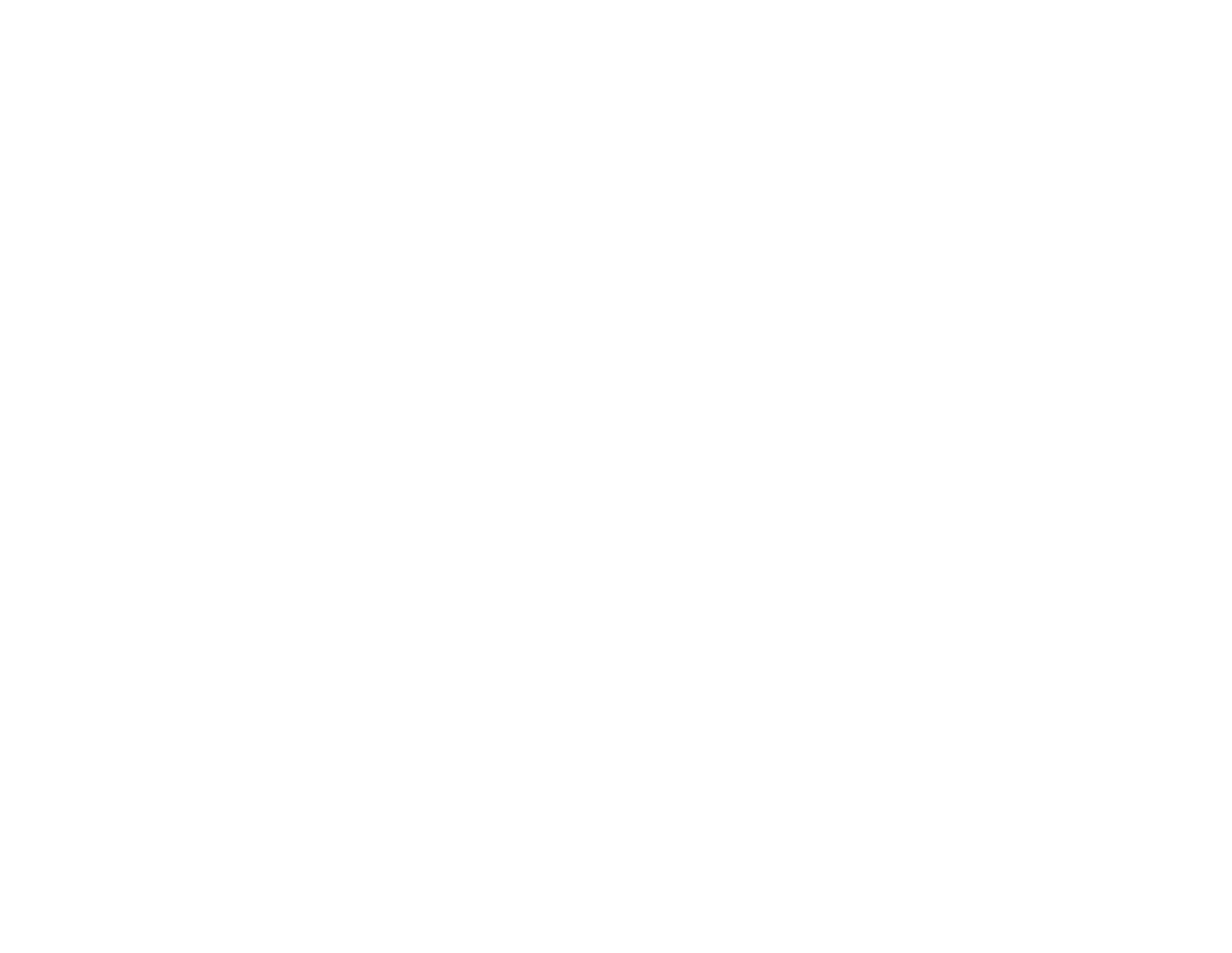|                    | <b>Licence Business Name</b>                             | <b>Address</b>                                                  | <b>Licence Type/Sub</b>         |                                             | <b>Phone</b>   |      | Fax                       |            |
|--------------------|----------------------------------------------------------|-----------------------------------------------------------------|---------------------------------|---------------------------------------------|----------------|------|---------------------------|------------|
| 10 535718          | Simply Plumbing Heating and<br><b>Gas Fitting</b>        | 12889 CARLUKE CR SURREY BC V3V 6Y9                              | Service Use                     | <b>Gas Contractor</b>                       | (604) 725-7949 |      | Work (604) 725-7949 Cellu |            |
| 10 535721          | Life Helper Service Ltd                                  | 8031 Colonial Dr Unit 8 Richmond BC V7C 5B7                     | Service Use                     | <b>General Contractor</b>                   | (778) 239-8117 |      | Work (778) 588-2798 Fax   |            |
| 10 535768          | Ricko Euro Designs Ltd                                   | 7100 Gilbert Rd Unit 606 Richmond BC V7C 5C3                    | Service Use                     | <b>General Contractor</b>                   | (604) 782-6253 | Work |                           | Hom        |
| <b>Issue Date:</b> |                                                          | 23-Jun-10                                                       |                                 |                                             |                |      |                           |            |
| 10 535892          | <b>G E P Productions Inc</b>                             | 555 BROOKSBANK AVE 9-240 NORTH VANCOUVER<br>BC V7J 3S5          | Service Use                     |                                             | (604) 983-5888 | Work |                           | Hom        |
| <b>Issue Date:</b> |                                                          | 24-Jun-10                                                       |                                 |                                             |                |      |                           |            |
| 10 535974          | Best Heating Inc                                         | 111 W BROADWAY UNIT 207 VANCOUVER BC V5Y<br>1P <sub>4</sub>     | Service Use                     | <b>Gas Contractor</b>                       | (604) 568-9044 |      | Work (604) 568-1426 Fax   |            |
| 09 503572          | XD Holdings                                              | 2088 No 5 Rd Unit 160 Richmond BC V6X 2T1                       | Mercantile Use                  | <b>Wholesale Trading</b>                    | (604) 349-8800 | Work |                           | Hom        |
| 10 534130          | Grub on Huz                                              | 8740 152ND ST SURREY BC V35 3N2                                 | Assembly Use Group 1            | <b>Food Catering</b>                        | (778) 241-5864 | Work |                           | Hom        |
| 10 534927          | <b>Valacey Nailart</b>                                   | 6551 No 3 Rd Richmond BC V6Y 2B6                                | Mercantile Use                  | <b>Retail Trading</b>                       | (604) 734-0647 | Work |                           | <b>Hom</b> |
| 10 535880          | <b>Miller Collision Service</b>                          | 22386 Sharpe Ave Unit 12 Richmond BC V6V 0A1                    | Service Use                     | Home Occupation                             | (778) 241-3221 | Work |                           | Hom        |
| 10 535919          | <b>Gold Paving Ltd</b>                                   | 12893 106A AVE SURREY BC V3T 2C9                                | Service Use                     | <b>General Contractor</b>                   | (604) 584-0655 |      | Work (604) 588-6901 Fax   |            |
| 10 536160          | Ronald William Simpson<br><b>Construction Consultant</b> | 9440 Piermond Rd Richmond BC V7E 1M9                            | Service Use                     | <b>General Contractor</b>                   | (604) 313-2658 |      | Work (604) 274-2778 Fax   |            |
| 10 535933          | A M A Light & Sound                                      | 10980 No 2 Rd Unit 4 Richmond BC V7E 2E3                        | Service Use                     | Home Occupation                             | (604) 241-7586 |      | Work (604) 999-7586 Cellu |            |
| <b>Issue Date:</b> |                                                          | 25-Jun-10                                                       |                                 |                                             |                |      |                           |            |
| 10 536958          | N & T General Painting                                   | 10720 Aintree Cr Richmond BC V7A 3V1                            | Service Use                     | <b>General Contractor</b>                   | (778) 855-8906 | Work |                           | <b>Hom</b> |
| 10 536996          | LVI Electrical & Data                                    | 3099 SHANNON LAKE RD UNIT 105 WEST KELOWNA<br><b>BC V4T 2M2</b> | Service Use                     | <b>Electrical Contractor</b>                | (250) 768-7055 |      | Work (250) 768-7019 Fax   |            |
| 10 536989          | FiFi Clay                                                | 9628 Ferndale Rd Unit 42 Richmond BC V6Y 1X3                    | Service Use                     | Home Occupation                             | (604) 719-2631 | Work |                           | Hom        |
| 10 536963          | <b>General CFD Consulting</b>                            | 10490 Hollybank Dr Richmond BC V7E 4S5                          | Service Use                     | Home Occupation                             | (604) 277-8865 | Work | (604) 277-8865 Fax        |            |
| 10 536931          | Civa International Trading                               | 9079 Jones Rd Unit 16 Richmond BC V6Y 4G9                       | Service Use                     | Home Occupation                             | (604) 715-5591 | Work | (604) 275-8148 Fax        |            |
| 10 536930          | Great Tan Enterprise Ltd                                 | 8740 Citation Dr Unit 313 Richmond BC V6Y 3A3                   | Service Use                     | <b>General Contractor</b>                   | (604) 728-5818 | Work | (604) 630-2468 Fax        |            |
| 10 536088          | Pusonic International Wine Co<br>Ltd                     | 10451 Shellbridge Way Unit 150 Richmond BC V6X 2W8              | Service Use                     |                                             | (604) 249-2891 |      | Work (604) 278-5760 Fax   |            |
| 10 536027          | John Hildebrand's Plumbing                               | 13361 112A AVE SURREY BC V3R 2G6                                | Service Use                     | <b>Plumbing Contractor</b>                  | (604) 720-4694 | Work |                           | Hom        |
| 10 525670          | H & J Blinds Mfg Ltd                                     | 1211 Valmont Way Unit 120 Richmond BC V6V 1Y3                   | Industrial/Manufacturing<br>Use |                                             | (604) 307-2777 | Work |                           | Hom        |
| 10 536014          | Page Plumbing Inc                                        | 1715 130TH ST UNIT 102 SURREY BC V4A 4A2                        | Service Use                     | <b>Plumbing Contractor</b>                  | (604) 313-7612 | Work |                           | Hom        |
| 10 533750          | Pacific Ring Health Ltd                                  | 6133 Buswell St Unit 100 Richmond BC V6Y 0B2                    | Mercantile Use                  | <b>Retail Trading</b>                       | (604) 273-2000 |      | Work 18773904670          | Hom        |
| 10 530606          | Maple International Travel Ltd                           | 8380 Lansdowne Rd Unit 140 Richmond BC V6X 3M6                  | Service Use                     | <b>Travel Agency</b>                        | (778) 297-4111 |      | Work (778) 297-4110 Fax   |            |
| 10 536927          | Great Tan Enterprise Ltd                                 | 8740 Citation Dr Unit 313 Richmond BC V6Y 3A3                   | Service Use                     | Home Occupation                             | (604) 728-5818 |      | Work (604) 630-2468 Fax   |            |
| 10 536970          | Rapid Rebar Ltd                                          | 22255 122ND AVE UNIT 316 MAPLE RIDGE BC V2X<br>3X8              | Service Use                     | <b>General Contractor</b>                   | (778) 240-6770 |      | Work (604) 476-0099 Fax   |            |
| <b>Issue Date:</b> |                                                          | 29-Jun-10                                                       |                                 |                                             |                |      |                           |            |
| 10 528330          | Extreme Eagle Auto Repair Inc                            | 2777 Olafsen Ave Unit 155 Richmond BC V6X 2R4                   | Service Use                     |                                             | (778) 297-5162 |      | Work (778) 297-5163 Fax   |            |
| 10 537156          | Armaan Insulation Flooring &<br>Rebar Ltd                | 15745 81A AVE SURREY BC V4N 0S5                                 | Service Use                     | <b>General Contractor</b>                   | (604) 525-4219 | Work |                           | Hom        |
| 10 537155          | Vu Le Massage Therapy                                    | 7560 Minoru Gate Richmond BC V6Y 1R9                            | Service Use                     | <b>Registered Massage</b><br>Therapy Clinic | (604) 278-6108 | Work |                           | Hom        |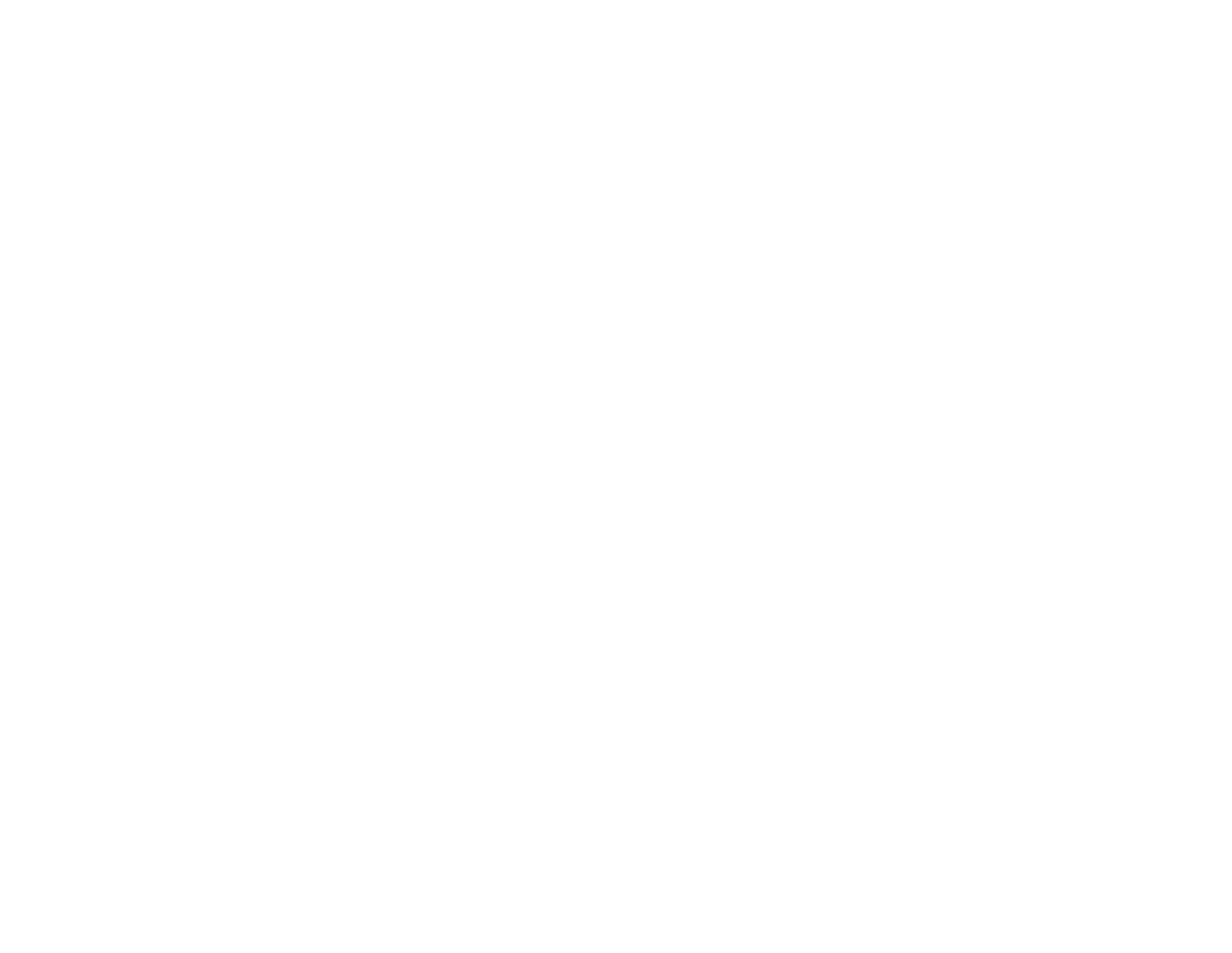|                    | <b>Licence Business Name</b>                          | <b>Address</b>                                | <b>Licence Type/Sub</b>         |                                                    | <b>Phone</b>     |      | Fax                       |            |
|--------------------|-------------------------------------------------------|-----------------------------------------------|---------------------------------|----------------------------------------------------|------------------|------|---------------------------|------------|
| 10 537143          | Skylark Plumbing, Heating & Gas<br><b>Fitting Ltd</b> | 14274 90 AVE SURREY BC V3V 7W2                | Service Use                     | <b>Plumbing Contractor</b>                         | (604) 807-2730   | Work |                           | Hom        |
| 10 537108          | <b>Cedar Healing</b>                                  | 1080 GILFORD ST UNIT 108 VANCOUVER BC V6G 2P4 | Service Use                     | <b>Therapeutic Touch</b><br>Treatments             | (604) 249-7411   | Work |                           | Hom        |
| 10 537045          | Lulu Island Landscaping & Yard<br>Maintenance         | 9531 Odlin Rd Richmond BC V6X 1E1             | Service Use                     | <b>General Contractor</b>                          | (778) 223-6687   | Work |                           | Hom        |
| 10 537157          | <b>Blue Marble Energy Alternatives</b>                | 5615 Hankin Dr Richmond BC V7C 5N5            | Service Use                     | Home Occupation                                    | (604) 812-8350   | Work |                           | Hom        |
| 10 537107          | <b>Traditional Kung Fu Training</b><br>Centre         | 11353 74TH AVE DELTA BC V4C 1E2               | Service Use                     | <b>General Contractor</b>                          | (604) 970-1028   | Work |                           | Hom        |
| <b>Issue Date:</b> |                                                       | 30-Jun-10                                     |                                 |                                                    |                  |      |                           |            |
| 10 537340          | <b>WHS Trading Ltd</b>                                | 9591 Francis Rd Richmond BC V6X 3A6           | Service Use                     | Home Occupation                                    | (604) 719-3282   |      | Work (604) 241-9962 Fax   |            |
| 10 537371          | Anna Lung                                             | 8751 Citation Dr Unit 107 Richmond BC V6Y 2Y5 | Service Use                     | Home Occupation                                    | (778) 881-7705   | Work |                           | Hom        |
| 10 537288          | 114 Vancouver Chinese Info<br>Service Corp            | 9820 Seaton Crt Richmond BC V7A 4B8           | Service Use                     | Home Occupation                                    | (778) 861-9558   |      | Work (604) 232-0648 Fax   |            |
| 10 509023          | Split Second Imaging Ltd                              | 2771 Simpson Rd Richmond BC V6X 3H6           | Industrial/Manufacturing<br>Use |                                                    | (604) 790-4052   | Work |                           | Hom        |
| 10 537329          | Rob Gillon                                            | 19252 70 AVE SURREY BC V4N 1V3                | Service Use                     | <b>Plumbing Contractor</b>                         | (604) 219-1916   | Work |                           | Hom        |
| <b>Issue Date:</b> |                                                       | $5 -$ Jul $-10$                               |                                 |                                                    |                  |      |                           |            |
| 10 537528          | <b>Maverick Construction Ltd</b>                      | 11680 Dewsbury Dr Richmond BC V6X 2Y7         | Service Use                     | <b>General Contractor</b>                          | (604) 771-0299   | Work |                           | Hom        |
| 10 537596          | Canadawg                                              | 3611 Moncton St Richmond BC V7E 3A5           | Assembly Use Group 1            | <b>Food Service</b><br>Establishment, Take-<br>Out | (604) 722-2731   | Work |                           | Hom        |
| 10 537548          | Elegant Edge Jewelry Design                           | 4231 Tyson PI Richmond BC V7C 4T5             | Service Use                     | Home Occupation                                    | (604) 813-6280   | Work |                           | <b>Hom</b> |
| 10 537610          | <b>Teamwood Kitchen Cabinets</b><br>(2009) Ltd        | 8365 124 ST UNIT 3 SURREY BC V3W 9G2          | Service Use                     | <b>General Contractor</b>                          | (778) 565-4496   |      | Work (778) 565-4497 Fax   |            |
| 10 537527          | Palla Media                                           | 11839 Dunford Rd Richmond BC V7E 3M6          | Service Use                     | Home Occupation                                    | (604) 812-5658   | Work |                           | Hom        |
| 10 537515          | Green Fortune Production Inc                          | 5680 Cornwall PI Richmond BC V7C 5M7          | Service Use                     | <b>General Contractor</b>                          | (604) 277-9879   | Work |                           | Hom        |
| 10 537488          | <b>Pixel Source</b>                                   | 8460 Ackroyd Rd Unit 205 Richmond BC V6X 3E9  | Service Use                     | <b>General Contractor</b>                          | (604) 551-8327   |      | Work (604) 551-8327 Cellu |            |
| 10 533073          | Steve's Board Shop                                    | 12240 2nd Ave Unit 150 Richmond BC V7E 3L8    | Mercantile Use                  | <b>Retail Trading</b>                              | (778) 297-7422   |      | Work (604) 288-5058 Fax   |            |
| 10 537591          | <b>HY Electrical Company</b>                          | 7474 18TH AVE BURNABY BC V3N 1H7              | Service Use                     | <b>Electrical Contractor</b>                       | (778) 318-6028   | Work |                           | Hom        |
| <b>Issue Date:</b> |                                                       | $6$ -Jul-10                                   |                                 |                                                    |                  |      |                           |            |
| 10 537634          | Imax Trading                                          | 7293 Moffatt Rd Unit 360 Richmond BC V6Y 3E4  | Service Use                     | Home Occupation                                    | (604) 227-0833   |      | Work (604) 273-1971 Hom   |            |
| 10 537673          | Ken Wong Glass & Construction                         | 9591 Gilbert Cr Richmond BC V7E 1H7           | Service Use                     | <b>General Contractor</b>                          | (604) 272-0203   |      | Work (604) 861-8889 Cellu |            |
| 10 537688          | Q H Enterprise Ltd                                    | 3345 E 24TH AVE VANCOUVER BC V5R 1G3          | Service Use                     | <b>General Contractor</b>                          | (604) 562-2218   | Work |                           | Hom        |
| 10 537653          | Metropolitan Building<br>Maintenance Ltd              | 8333 130TH ST UNIT 28 SURREY BC V3W 7X4       | Service Use                     | <b>General Contractor</b>                          | (778) 565-5435   |      | Work (778) 565-5436 Fax   |            |
| 10 537638          | Gold Key Projects                                     | 6700 No 1 Rd Richmond BC V7C 1T5              | Service Use                     | <b>General Contractor</b>                          | (604) 447-2646   | Work |                           | Hom        |
| 10 537626          | Consumers Choice Roofing &<br>Drainage Ltd            | 9611 Pinewell Cr Richmond BC V7A 2C7          | Service Use                     | <b>General Contractor</b>                          | $(604)$ 204-0300 |      | Work (604) 447-2102 Fax   |            |
| 10 537624          | <b>Conforz Construction Ltd</b>                       | 7325 ARCOLA ST UNIT 907 BURNABY BC V5E 0A8    | Service Use                     | <b>General Contractor</b>                          | (604) 570-0042   |      | Work (604) 570-0052 Fax   |            |
| 10 537623          | Hong An Investment Ltd                                | 10651 Anahim Dr Richmond BC V7A 3C6           | Service Use                     | <b>General Contractor</b>                          | (604) 447-0667   |      | Work (604) 447-0667 Fax   |            |
| 10 537621          | <b>Khokhar Renovations</b>                            | 10200 4th Ave Unit 77 Richmond BC V7E 1V3     | Service Use                     | <b>General Contractor</b>                          | (604) 274-6134   | Hom  |                           | Hom        |
| 10 537622          | Hong An Investment Ltd                                | 10651 Anahim Dr Richmond BC V7A 3C6           | Service Use                     | <b>General Contractor</b>                          | $(604)$ 447-0667 |      | Work (604) 447-0667 Fax   |            |
| <b>Issue Date:</b> |                                                       | $7$ -Jul-10                                   |                                 |                                                    |                  |      |                           |            |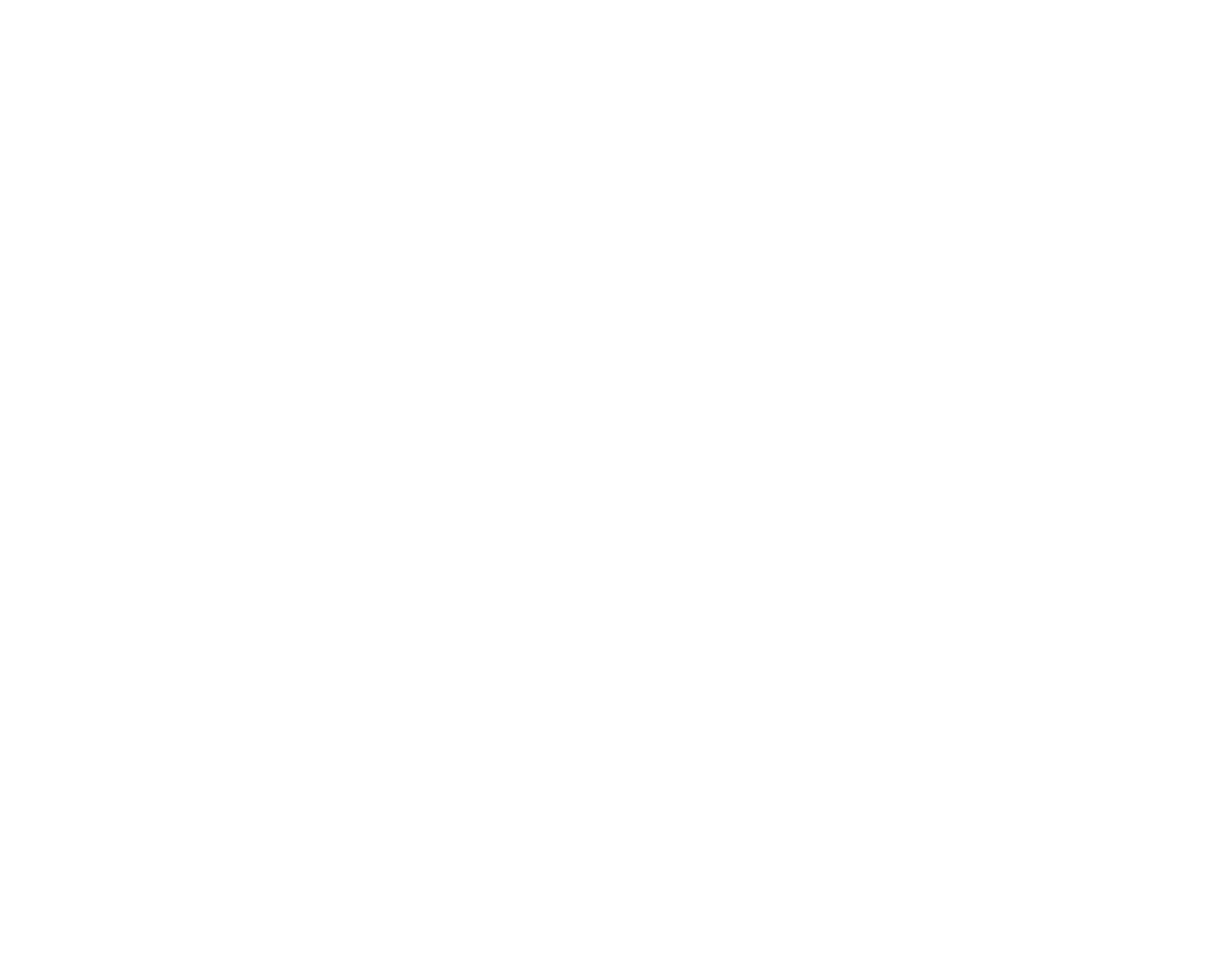|                    | <b>Licence Business Name</b>                | <b>Address</b>                                              | <b>Licence Type/Sub</b> |                                                    | <b>Phone</b>     | Fax                                    |
|--------------------|---------------------------------------------|-------------------------------------------------------------|-------------------------|----------------------------------------------------|------------------|----------------------------------------|
| 10 537783          | <b>Tang Sheet Metal</b>                     | 8240 Williams Rd Richmond BC V7A 1G6                        | Service Use             | <b>General Contractor</b>                          | (778) 238-2843   | Work<br><b>Hom</b>                     |
| 10 537850          | <b>Waki Construction Company</b>            | 2458 BROCK ST VANCOUVER BC V5R 2R4                          | Service Use             | <b>General Contractor</b>                          | (778) 668-1234   | Work (778) 668-1234<br>Cellu           |
| 10 537687          | Burke Mountain Plumbing &<br>Heating        | 2975 PRINCESS CR UNIT 305 COQUITLAM BC V3B<br>7N3           | Service Use             | <b>Plumbing Contractor</b>                         | (778) 848-1456   | Work<br>Hom                            |
| 10 521951          | Fresh Slice Pizza                           | 8010 Saba Rd Unit 120 Richmond BC V6Y 4B2                   | Assembly Use Group 1    | <b>Food Service</b><br>Establishment               | $(604)$ 304-8200 | Work (604) 304-8300 Fax                |
| 10 537703          | Kooner Electrical Ltd                       | 7806 PRINCE ALBERT ST VANCOUVER BC V5X 3Z7                  | Service Use             | <b>Electrical Contractor</b>                       | (604) 765-9274   | Work (604) 321-9435 Fax                |
| <b>Issue Date:</b> |                                             | $8$ -Jul-10                                                 |                         |                                                    |                  |                                        |
| 10 537990          | <b>Black Hat Distribution</b>               | 11291 7th Ave Unit 51 Richmond BC V7E 4J3                   | Service Use             | Home Occupation                                    | (604) 808-2109   | Hom<br>Work                            |
| 10 537715          | Fukuyama HVPC Services Ltd                  | 5811 Cooney Rd Unit 305 Richmond BC V6X 3M1                 | Service Use             | <b>General Contractor</b>                          | (778) 846-3980   | Work<br>Hom                            |
| 10 537789          | <b>Overseas Container Forwarding</b><br>Inc | 10451 Shellbridge Way Unit 100 Richmond BC V6X 2W8          | Service Use             |                                                    | (604) 734-8155   | Work (604) 734-0929 Fax                |
| 10 537928          | Teksystems Canada Inc                       | 13575 Commerce Pkwy Unit 150 Richmond BC V6V 2L1            | Service Use             |                                                    | (604) 232-2589   | Work<br>Hom                            |
| 10 537941          | Dean Arsene Design                          | 7380 Minoru Blvd Unit 1 Richmond BC V6Y 1Z5                 | Service Use             | Home Occupation                                    | (604) 273-8698   | Work (604) 273-8698 Fax                |
| <b>Issue Date:</b> |                                             | $9$ -Jul-10                                                 |                         |                                                    |                  |                                        |
| 10 538136          | <b>Best Price Express</b>                   | 7471 Blundell Rd Unit 107 Richmond BC V6Y 1J6               | Service Use             | Home Occupation                                    | (604) 282-7778   | Work (604) 288-5088 Fax                |
| 10 537975          | Sean Moss Home Inspection<br>Services       | 9088 Jones Rd Unit 14 Richmond BC V6Y 4G8                   | Service Use             | <b>General Contractor</b>                          | (604) 729-4261   | Work<br>Hom                            |
| 10 538108          | Projekt By Design                           | 241 W BALMORAL RD NORTH VANCOUVER BC V7N<br>2T <sub>9</sub> | Service Use             | <b>General Contractor</b>                          | (778) 928-0216   | Work<br>Hom                            |
| <b>Issue Date:</b> |                                             | 12-Jul-10                                                   |                         |                                                    |                  |                                        |
| 10 524589          | Anastasia's Canine Grooming                 | 6120 No 5 Rd Richmond BC V6Y 2T9                            | Service Use             | Kennels                                            | (778) 868-7299   | Work (778) 868-7299 Cellu              |
| 10 535508          | <b>Rivercrest Resources Inc.</b>            | 8171 Cook Rd Unit 308 Richmond BC V6Y 3T8                   | Service Use             |                                                    | (778) 960-2122   | Work (604) 677-6092 Fax                |
| <b>Issue Date:</b> |                                             | 13-Jul-10                                                   |                         |                                                    |                  |                                        |
| 10 538250          | Fresh Slice Pizza                           | 8211 Ackroyd Rd Unit 140 Richmond BC V6X 3K8                | Assembly Use Group 1    | <b>Food Service</b><br>Establishment, Take-<br>Out | (778) 297-5920   | Work<br>Hom                            |
| 10 538317          | Athoula Management Ltd                      | 1348 E 60 AVE VANCOUVER BC V5X 2A9                          | Service Use             | <b>General Contractor</b>                          | (604) 226-9000   | Work (604) 725-8171 Cellu              |
| 10 538269          | Fang Electric Ltd                           | 10600 Odlin Rd Richmond BC V6X 4J6                          | Service Use             | <b>Electrical Contractor</b>                       | (604) 773-8398   | Work (604) 216-2682 Fax                |
| 10 538246          | <b>Good Choice Enterpriss</b>               | 8220 13TH AVE BURNABY BC V3N 2G5                            | Service Use             | <b>General Contractor</b>                          | (604) 614-9649   | Work (604) 522-6542 Fax                |
| 10 538234          | <b>Hanson Decoration</b>                    | 7040 Williams Rd Unit 5 Richmond BC V7A 5B4                 | Service Use             | <b>General Contractor</b>                          | (604) 275-2548   | Work<br>Hom                            |
| 10 534933          | Canada International Trophy<br>Trading      | 8766 McKim Way Unit 1005 Richmond BC V6X 4G4                | Mercantile Use          | <b>Retail Trading</b>                              | (778) 998-5868   | Work (604) 998-8458 Fax                |
| 10 537649          | Edward Jones                                | 11331 Coppersmith Way Unit 130 Richmond BC V7A 5J9          | Service Use             |                                                    |                  | (604) 273-1026 Work (604) 274-1081 Fax |
| <b>Issue Date:</b> |                                             | 14-Jul-10                                                   |                         |                                                    |                  |                                        |
| 10 538516          | Heatex Furnace & Carpet<br>Services         | 4290 MAYWOOD ST UNIT 203 BURNABY BC V5H 2J3                 | Service Use             | <b>Gas Contractor</b>                              | $(604)$ 568-0077 | Work (604) 568-0077 Fax                |
| 10 538547          | Alpine West Systems Electrical              | 10856 MILLAR CREEK RD UNIT 3 WHISTLER BC VON<br>1B1         | Service Use             | <b>Electrical Contractor</b>                       | $(604)$ 938-1661 | Work (604) 938-1662 Fax                |
| 10 538536          | Cenpac Consulting Co                        | 7800 Heather St Unit 5 Richmond BC V6Y 2P9                  | Service Use             | Home Occupation                                    | (604) 209-9208   | Work (604) 232-9763 Fax                |
| 10 538300          | <b>Avtar Enterprises Ltd</b>                | 3626 E 47 AVE VANCOUVER BC V5S 1E4                          | Service Use             | <b>General Contractor</b>                          | (604) 339-6395   | Work (604) 435-7223 Fax                |
| 10 538532          | Angel Restoration Inc                       | 1484 RUPER ST NORTH VANCOUVER BC V7J 1E9                    | Service Use             | <b>General Contractor</b>                          | (604) 984-7575   | Work (604) 984-8646 Fax                |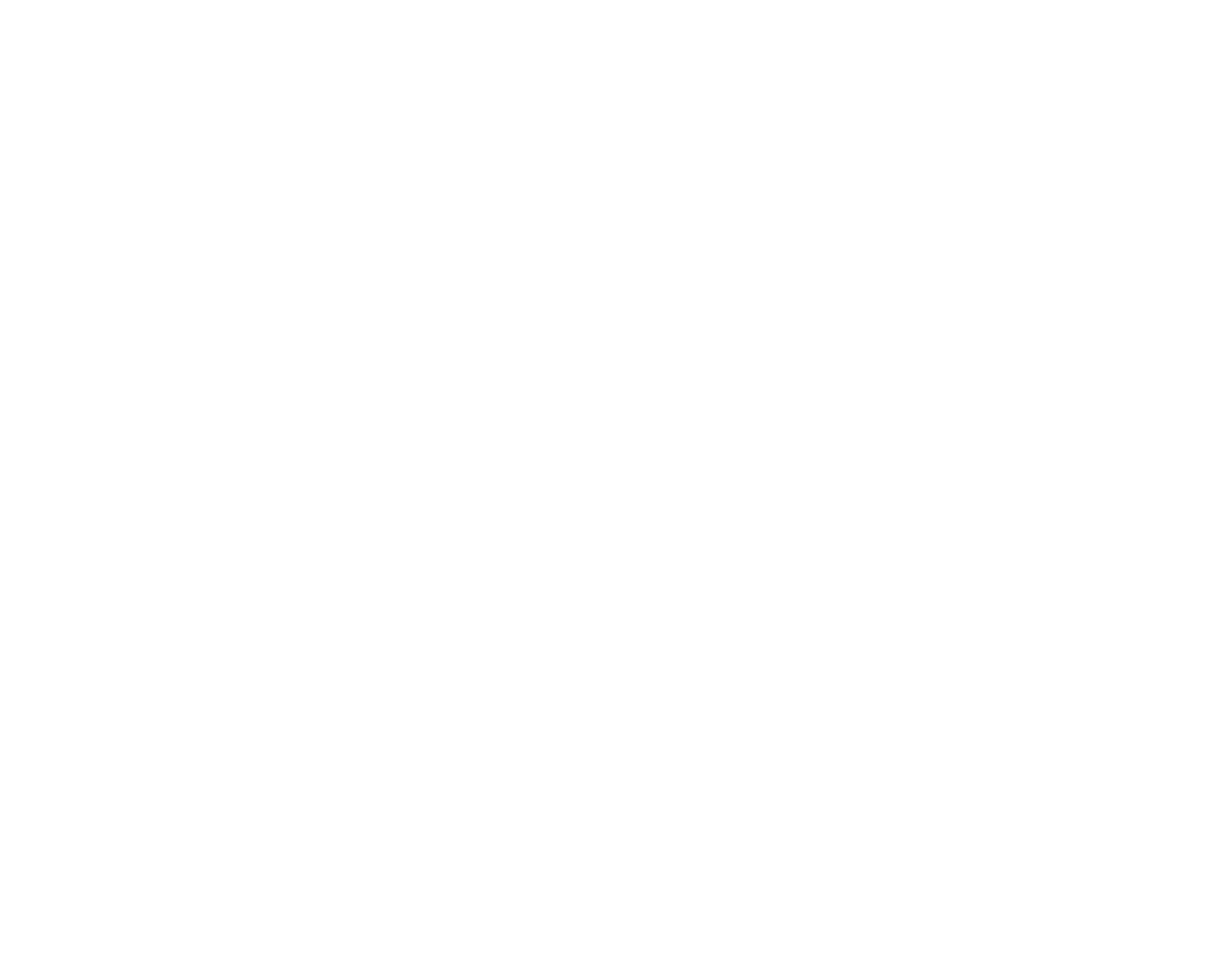| Licence            | <b>Business Name</b>                                    | <b>Address</b>                                    | <b>Licence Type/Sub</b> |                                               | <b>Phone</b>    |      | Fax                       |            |
|--------------------|---------------------------------------------------------|---------------------------------------------------|-------------------------|-----------------------------------------------|-----------------|------|---------------------------|------------|
| 10 538549          | Diamond Parking Ltd                                     | 9440 Ferndale Rd Richmond BC V6Y 0A7              | Service Use             | <b>Parking Enforcement</b><br><b>Business</b> | (604) 681-8797  |      | Work (604) 684-0329 Fax   |            |
| 10 538331          | <b>RMR General Engineering</b><br>Services              | 3600 Cunningham Dr Unit 2 Richmond BC V6X 3P9     | Service Use             | Home Occupation                               | (778) 839-4563  | Work |                           | Hom        |
| 10 538287          | Bonjona Enterprises Inc.                                | 8340 Rideau Dr Richmond BC V7A 4M7                | Service Use             | Home Occupation                               | (604) 802-1791  | Work |                           | Hom        |
| 10 530648          | Leeza Distribution Inc                                  | 13331 Vulcan Way Unit 14 Richmond BC V6V 1K4      | Mercantile Use          | <b>Wholesale Trading</b>                      | (604) 247-1412  |      | Work (604) 247-1343 Fax   |            |
| 10 538447          | Fashionottica International                             | 6180 Comstock Rd Richmond BC V7C 2X4              | Service Use             | Home Occupation                               | (604) 783-5617  |      | Work (604) 288-5098 Fax   |            |
| 10 538512          | Forest Landscaping                                      | 2821 E 1ST AVE VANCOUVER BC V5M 1A9               | Service Use             | <b>General Contractor</b>                     | (604) 780-9268  |      | Work (604) 780-9268 Cellu |            |
| <b>Issue Date:</b> |                                                         | 15-Jul-10                                         |                         |                                               |                 |      |                           |            |
| 10 538707          | <b>Emry Trading Company</b>                             | 13251 Princess St Unit 101 Richmond BC V7E 3S1    | Service Use             | Home Occupation                               | (360) 296-1855  | Work |                           |            |
| 10 538877          | <b>TDH Enterprises</b>                                  | 17930 ROAN PL UNIT 1 SURREY BC V3S 5K1            | Service Use             | <b>General Contractor</b>                     | (604) 574-7070  |      | Work 18775134172          | Fax        |
| 10 538831          | Paladin Developments Ltd                                | 9640 Deagle Rd Richmond BC V7A 1R1                | Service Use             | <b>General Contractor</b>                     | (604) 783-7987  |      | Work (604) 783-7987 Cellu |            |
| 10 538748          | Vancouver Samples Sales                                 | 7551 Westminster Hwy Richmond BC V6X 1A3          | Mercantile Use          | Retail Trading                                | (647) 505-9337  | Work |                           | Hom        |
| 10 538735          | Rite-Way Metals Ltd                                     | 20058 92A AVE LANGLEY BC V1M 3A4                  | Service Use             | <b>General Contractor</b>                     | (604) 882-7557  |      | Work (604) 882-7566 Fax   |            |
| 10 538699          | Mainland Machinery Ltd                                  | 2255 TOWNLINE RD ABBOTSFORD BC V2T 6H1            | Service Use             | <b>General Contractor</b>                     | (604) 854-4244  |      | Work (604) 854-4270 Fax   |            |
| 10 538634          | Jasmit Johal                                            | 3411 Catalina Cr Richmond BC V7B 1E3              | Service Use             | <b>General Contractor</b>                     | (604) 241-7670  | Work |                           | Hom        |
| 10 538587          | Emax Hobby Distributions                                | 6291 Goldsmith Dr Richmond BC V7E 4G6             | Service Use             | Home Occupation                               | (604) 657-8945  |      | Work (604) 272-0020 Fax   |            |
| 10 528869          | Urban Menace bikes                                      | 8328 Capstan Way Unit 1126 Richmond BC V6X 4B6    | Mercantile Use          | <b>Retail Trading</b>                         | (604) 284-5009  | Work |                           | Hom        |
| 10 538747          | Contour Landscaping Ltd                                 | 4663 BYRNE RD UNIT 112 BURNABY BC V5J 3H6         | Service Use             | <b>General Contractor</b>                     | (604) 436-1189  |      | Work (604) 436-4151 Fax   |            |
| <b>Issue Date:</b> |                                                         | 19-Jul-10                                         |                         |                                               |                 |      |                           |            |
| 10 539122          | <b>Rocky Mountain Production</b><br>Services Ltd        | 1040 PARKER ST VANCOUVER BC V6A 4B9               | Service Use             | <b>Electrical Contractor</b>                  | (604) 255-5787  |      | Work (604) 255-9899 Fax   |            |
| <b>Issue Date:</b> |                                                         | $23$ -Jul-10                                      |                         |                                               |                 |      |                           |            |
| 10 539181          | PC Design Living Interiors                              | 2171 McLennan Ave Richmond BC V6X 2N4             | Service Use             | Home Occupation                               | (604) 783-6502  | Work |                           | <b>Hom</b> |
| 10 539179          | Hemy Transport                                          | 12331 McNeely Dr Unit 17 Richmond BC V6V 2S3      | Service Use             | <b>Delivery Services</b>                      | (604) 339-9626  |      | Work (604) 909-1737 Fax   |            |
| 10 539647          | Wellmax Trading Ltd                                     | 11020 Williams Rd Unit 13 Richmond BC V7A 1J1     | Service Use             | <b>General Contractor</b>                     | (604) 231-5880  | Work |                           | Fax        |
| 10 539595          | A All Plumbing & Heating                                | 7790 KING GEORGE HWY UNIT 42 SURREY BC V3W<br>5Y4 | Service Use             | Gas Contractor                                | (604) 671-4624  |      | Work (604) 572-6333 Fax   |            |
| 10 539550          | Lyric Construction Ltd                                  | 6063 IONA DR UNIT 17 VANCOUVER BC V6T 0B1         | Service Use             | <b>General Contractor</b>                     | (604) 224-6660  |      | Work (604) 224-6660 Fax   |            |
| 10 538913          | Coastline Sales Inc.                                    | 20230 48 AVE LANGLEY BC V3A 5L1                   | Service Use             | <b>Gas Contractor</b>                         | (778) 809-1733  |      | Work (778) 278-2285 Fax   |            |
| 10 539172          | Percon Construction Ltd                                 | 7088 VENTURE ST UNIT 106 DELTA BC V4G 1H5         | Service Use             | <b>General Contractor</b>                     | (604) 946-7745  |      | Work (604) 946-7785 Fax   |            |
| 10 539188          | Regal Fire & Safety Services Ltd                        | 2783 EAST 2ND AVE VANCOUVER BC V5M 1E2            | Service Use             | <b>General Contractor</b>                     | (604) 725-2368  | Work |                           | Cellu      |
| 10 539099          | <b>Prodigi Business Solutions</b>                       | 6571 No 2 Rd Richmond BC V7C 3L4                  | Service Use             | Home Occupation                               | (778) 230-8982  |      | Work (778) 230-8982 Cellu |            |
| 10 539047          | <b>Britco Installation Ltd</b>                          | 24172 56TH AVE LANGLEY BC V2Z 2N9                 | Service Use             | <b>General Contractor</b>                     | (604) 534-9337  |      | Work (604) 534-9337 Fax   |            |
| 10 538947          | Crescent Plumbing Heating &<br>Drainage Ltd             | 13949 92 AVE SURREY BC V3V 1J3                    | Service Use             | <b>Plumbing Contractor</b>                    | (778) 862-0560  | Work |                           | Hom        |
| 10 539175          | Superior Signs & Graphics<br>Incorporated               | 2225 COQUITLAM AVE PORT COQUITLAM BC V3B 1J6      | Service Use             | <b>General Contractor</b>                     | (604) 942-6636  |      | Work (604) 942-1217 Fax   |            |
| <b>Issue Date:</b> |                                                         | $26$ -Jul-10                                      |                         |                                               |                 |      |                           |            |
| 10 534931          | <b>Expert Hearing Solution Greater</b><br>Vancouver Ltd | 8180 No 2 Rd Unit 164 Richmond BC V7C 5K1         | Service Use             |                                               | $(60)$ 471-4327 |      | Work (604) 271-4387 Fax   |            |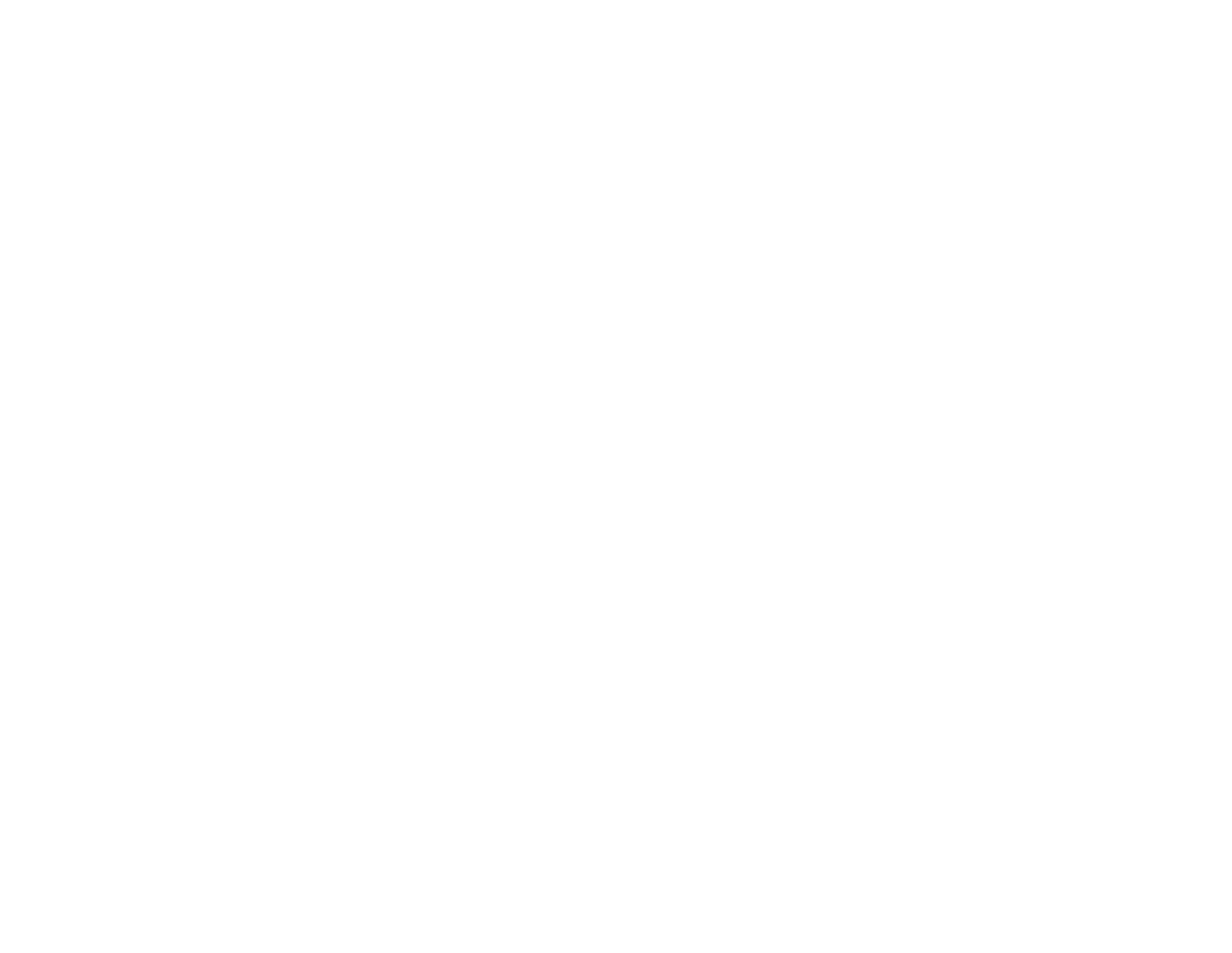|                    | Licence Business Name                                       | <b>Address</b>                                              | <b>Licence Type/Sub</b>         |                             | Phone            |      | Fax                       |            |
|--------------------|-------------------------------------------------------------|-------------------------------------------------------------|---------------------------------|-----------------------------|------------------|------|---------------------------|------------|
| <b>Issue Date:</b> |                                                             | $27$ -Jul-10                                                |                                 |                             |                  |      |                           |            |
| 10 540048          | <b>Rectenwald Brothers</b><br>Construction Incorporated     | 16 LEONBERG RD CRANBERRY TOWNSHIP PA 16066<br>USA           | Service Use                     | <b>General Contractor</b>   | (724) 772-8282   |      | Work (724) 772-8281 Fax   |            |
| 10 540055          | UPA Construction Group (BC) Ltd                             | 1000 W 3RD ST UNIT 300 NORTH VANCOUVER BC<br><b>V7P 3J6</b> | Service Use                     | <b>General Contractor</b>   | (604) 987-5500   |      | Work (604) 988-4424 Fax   |            |
| 10 539858          | <b>Federal Auction Service</b>                              | 4360 Agar Dr Richmond BC V7B 1A3                            | Service Use                     |                             | $(604)$ 276-0868 |      | Work (604) 276-0878 Fax   |            |
| 10 539806          | <b>Covert Security Solutions Inc</b>                        | 7673 6TH ST UNIT 7 BURNABY BC V3N 3M8                       | Service Use                     |                             | (604) 638-2676   |      | Work (604) 638-7050 Fax   |            |
| <b>Issue Date:</b> |                                                             | $29$ -Jul-10                                                |                                 |                             |                  |      |                           |            |
| 10 540847          | Nova Bookkeeping and Tax<br>Services Ltd                    | 8871 Lansdowne Rd Unit 1402 Richmond BC V6X 3X8             | Service Use                     | Home Occupation             | (604) 676-6568   |      | Work (778) 288-9729 Cellu |            |
| 10 539947          | <b>Bennett Trades</b>                                       | 20716 GOLF LANE MAPLE RIDGE BC V2X 1M9                      | Service Use                     | <b>General Contractor</b>   | (778) 668-4873   |      | Work (604) 460-1857 Fax   |            |
| <b>Issue Date:</b> |                                                             | $30 -$ Jul-10                                               |                                 |                             |                  |      |                           |            |
| 10 541027          | <b>Blackthorne Construction</b>                             | 10891 Bird Rd Richmond BC V6X 1N4                           | Service Use                     | <b>General Contractor</b>   | (604) 374-4457   | Work |                           | Cellu      |
| 10 539111          | <b>Townline Construction Inc.</b>                           | 13575 Commerce Pkwy Unit 120 Richmond BC V6V 2L1            | Service Use                     | <b>General Contractor</b>   | (604) 276-8823   |      | Work (604) 248-1100 Fax   |            |
| 10 541049          | Van Graphic                                                 | 1038 CLARK DR VANCOUVER BC V5L 3J9                          | Service Use                     |                             | (604) 723-6655   | Work |                           | <b>Hom</b> |
| 10 541007          | <b>Goodluck Building Services</b><br>Company                | 6651 Minoru Blvd Unit 1202 Richmond BC V6Y 1Z2              | Service Use                     |                             | (778) 297-8886   |      | Work (604) 218-8256 Cellu |            |
| 10 540830          | Caps Cargo Covers                                           | 19545 71A AVE SURREY BC V4N 5Z5                             | Service Use                     |                             | (778) 574-5597   |      | Work (778) 237-4710 Cellu |            |
| 10 539871          | <b>Artistic Bliss</b>                                       | 6060 Minoru Blvd Richmond BC V6Y 2V7                        | Mercantile Use                  | <b>Retail Trading</b>       | (204) 775-0200   |      | Work (204) 779-7424 Fax   |            |
| 10 539614          | Rocky Mountain Rooter                                       | 3193 FROMME RD NORTH VANCOUVER BC V7K 2E1                   | Service Use                     | <b>Gas Contractor</b>       | (604) 908-9887   | Work |                           | <b>Hom</b> |
| 10 539287          | Carboy Auto Rental                                          | 3411 No 3 Rd Unit 120 Richmond BC V6X 2B8                   | Service Use                     |                             | (604) 233-9299   |      | Work (604) 716-6373 Hom   |            |
| 10 539271          | Carboy Auto Rental                                          | 3411 No 3 Rd Unit 120 Richmond BC V6X 2B8                   | Vehicle for Hire                | Class J - Rental<br>Vehicle | (604) 233-9299   |      | Work (604) 716-6373 Hom   |            |
| 10 535831          | Lunar Homedeco Inc                                          | 13680 Bridgeport Rd Unit 9 Richmond BC V6V 1V3              | Service Use                     |                             | (778) 994-8850   |      | Work (604) 277-6618 Fax   |            |
| 10 534765          | Ronsons Rack                                                | 5300 No 3 Rd Unit 956 Richmond BC V6X 2X9                   | Mercantile Use                  | <b>Retail Trading</b>       | (604) 270-9974   |      | Work (604) 279-0915 Fax   |            |
| 10 534758          | Phil's Professional Aluminum Ltd                            | 11568 Eburne Way Unit 131 Richmond BC V6V 2G7               | Service Use                     | <b>General Contractor</b>   | (604) 417-5938   |      | Work (604) 708-6192 Fax   |            |
| 10 530889          | Portrait Homes Realty Ltd                                   | 6660 Graybar Rd Unit 100 Richmond BC V6W 1H9                | Service Use                     |                             | (604) 270-1889   |      | Work (604) 270-1841 Fax   |            |
| 10 525390          | Barroco Fine Furniture Ltd                                  | 12551 Bridgeport Rd Unit 150 Richmond BC V6V 1J4            | Mercantile Use                  | <b>Retail Trading</b>       | (604) 232-2496   |      | Work (604) 232-2497 Fax   |            |
| 10 523810          | Stoikoff Coffee Company Inc                                 | 11880 Hammersmith Way Unit 190 Richmond BC V7A 5C8          | Mercantile Use                  | <b>Wholesale Trading</b>    | (778) 918-8498   |      | Work (604) 274-1227 Fax   |            |
| 10 515027          | <b>G</b> Entertainment                                      | 4611 No 6 Rd Unit 130 Richmond BC V6V 2L3                   | Service Use                     |                             | (604) 339-9977   | Work |                           | <b>Hom</b> |
| 10 521732          | <b>Printhink Solutions Inc.</b>                             | 10691 Shellbridge Way Unit 130 Richmond BC V6X 2W8          | Service Use                     |                             | (604) 295-3449   |      | Work (604) 270-3644 Fax   |            |
| 10 537134          | Canadian Manu Immigration And<br>Financial Investments Inc. | 5900 No 3 Rd Unit 710 Richmond BC V6X 3P7                   | Service Use                     |                             | $(604)$ 304-8383 |      | Work 77827776848          | Fax        |
| <b>Issue Date:</b> |                                                             | 4-Aug-10                                                    |                                 |                             |                  |      |                           |            |
| 10 540852          | Verico RealMortgage Services                                | 6086 Russ Baker Way Unit 110 Richmond BC V7B 1B4            | Service Use                     |                             | (604) 279-8090   |      | Work (604) 279-8004 Fax   |            |
| 10 539737          | EJ Study Canada                                             | 7555 Alderbridge Way Unit 508 Richmond BC V6X 4L3           | Service Use                     | Home Occupation             | (778) 891-7896   |      | Work (604) 284-2213 Hom   |            |
| <b>Issue Date:</b> |                                                             | 5-Aug-10                                                    |                                 |                             |                  |      |                           |            |
| 10 541458          | <b>Cornad Contracting Inc</b>                               | 603 28 ST NE CALGARY AB T2A 4L6                             | Service Use                     | <b>General Contractor</b>   | (403) 285-5987   |      | Work (403) 285-7919 Fax   |            |
| 10 537628          | New Way Laser Skin Care Centre                              | 6858 No 3 Rd Richmond BC V6Y 2C4                            | Service Use                     |                             | (604) 284-5011   |      | Work (604) 284-5011 Fax   |            |
| 10 537605          | North America Sanitas Health<br><b>Products Corp</b>        | 12233 Riverside Way Richmond BC V6W 1K8                     | Industrial/Manufacturing<br>Use |                             | (604) 633-1188   | Work |                           | Hom        |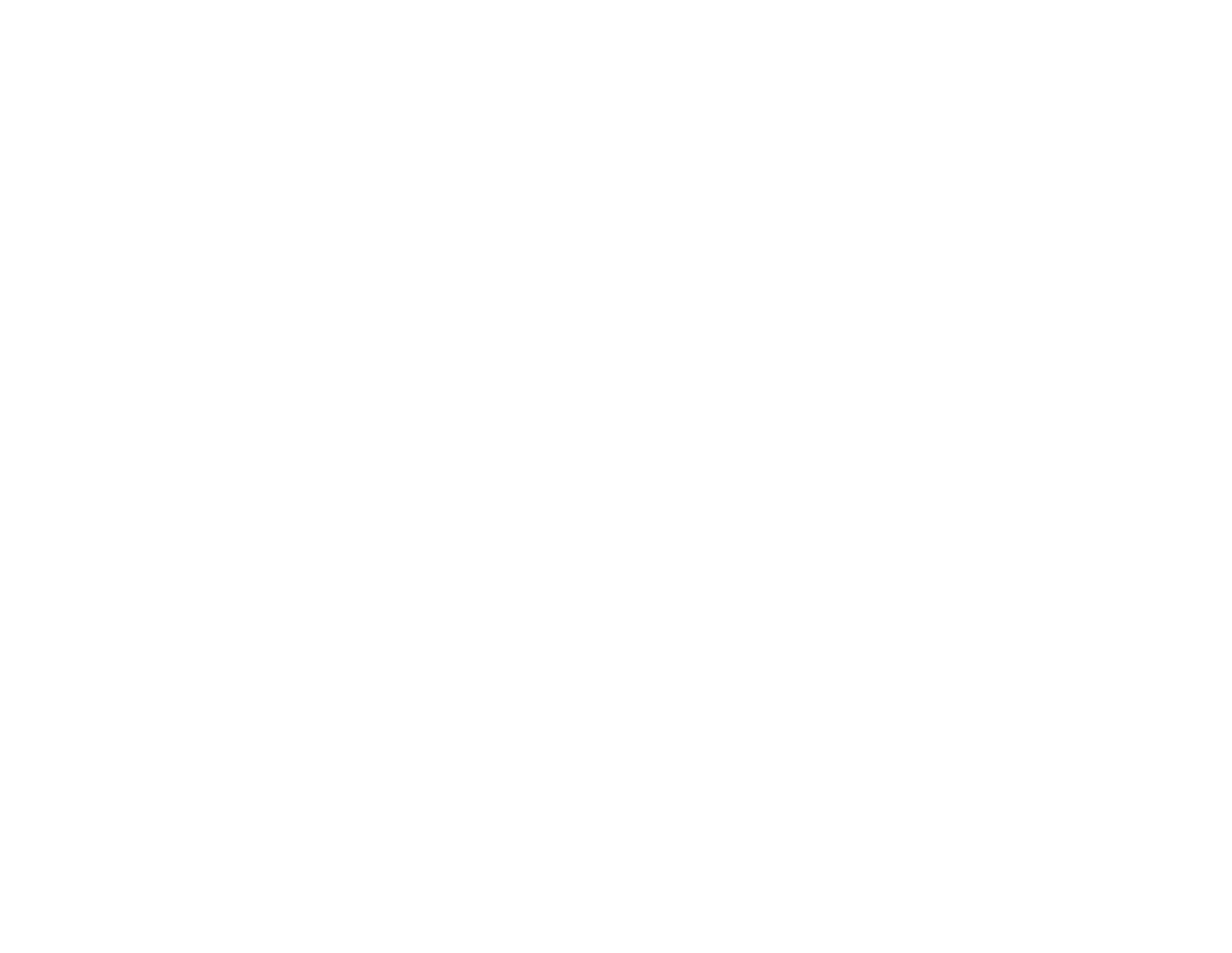|                    | <b>Licence Business Name</b>                           | <b>Address</b>                                     | <b>Licence Type/Sub</b> |                                                    | <b>Phone</b>        |      | Fax                       |            |
|--------------------|--------------------------------------------------------|----------------------------------------------------|-------------------------|----------------------------------------------------|---------------------|------|---------------------------|------------|
| 10 537149          | V9 Sport Bikes                                         | 12551 Vickers Way Unit 140 Richmond BC V6V 2N4     | Mercantile Use          | <b>Wholesale Trading</b>                           | (604) 214-0707      | Work |                           | <b>Hom</b> |
| 10 526000          | Guo & Company                                          | 5951 Minoru Blvd Unit 143 Richmond BC V6X 4B1      | Service Use             |                                                    | (778) 388-5888      | Work |                           | <b>Hom</b> |
| 10 525551          | Shanghai Wave Pavilion<br><b>Restaurant Ltd</b>        | 4151 Hazelbridge Way Unit 3010 Richmond BC V6X 4J7 | Assembly Use Group 1    | <b>Food Service</b><br>Establishment, Take-<br>Out | (604) 255-2169      |      | Work (604) 255-2169 Fax   |            |
| 10 514930          | D'Light Hair Art Inc                                   | 7280 Westminster Hwy Richmond BC V6X 1A1           | Service Use             |                                                    | $(604)$ 328-1818    | Work |                           | Hom        |
| 10 541524          | Sam's Plumbing & Heating                               | 11751 King Rd Unit 46 Richmond BC V7A 3B5          | Service Use             | <b>Plumbing Contractor</b>                         | $(604)$ 218-1085    | Work | (604) 218-1085            | Cellu      |
| 10 522495          | Lacquer Beauty Bar Inc                                 | 3900 Moncton St Unit 110 Richmond BC V7E 3A6       | Service Use             |                                                    | (604) 313-4688      | Work |                           | Hom        |
| <b>Issue Date:</b> |                                                        | $6 - Aug-10$                                       |                         |                                                    |                     |      |                           |            |
| 10 539708          | Andy Suen                                              | 9530 Capstan Way Richmond BC V6X 3N1               | Service Use             | Home Occupation                                    | (604) 505-0755      | Work |                           | Hom        |
| 10 539738          | MX Inspection & Consulting<br>Services Ltd             | 8580 CUMBERLAND PL UNIT B4 BURNABY BC V3N<br>5A8   | Service Use             | <b>General Contractor</b>                          | (604) 837-1322      |      | Work (604) 520-6389 Fax   |            |
| 10 539740          | Yearly Wealth Consultancy Ltd                          | 11342 Kingcome Ave Richmond BC V7A 4W3             | Service Use             | <b>General Contractor</b>                          | (604) 779-8868      | Work |                           | Hom        |
| 10 53 6157         | 4Cats Arts Studio - Steveston                          | 12031 1st Ave Unit 110 Richmond BC V7E 3M1         | Mercantile Use          | <b>Retail Trading</b>                              | (604) 220-1378      | Work |                           | Hom        |
| 10 531588          | RVCBoy Roofing & Construction<br><b>Inc</b>            | 8580 Alexandra Rd Unit 1110 Richmond BC V6X 4B3    | Service Use             | <b>General Contractor</b>                          | (778) 297-6608      |      | Work (778) 297-5922 Fax   |            |
| 10 539752          | <b>East West Excavating Ltd</b>                        | 968 E 53RD AVE VANCOUVER BC V5X 1J6                | Service Use             | <b>General Contractor</b>                          | $(604)$ 763-5301    |      | Work (604) 725-3516 Cellu |            |
| 10 539671          | Fangyuan International<br><b>Construction Ltd</b>      | 10591 No 4 Rd Richmond BC V7A 2Z5                  | Service Use             | <b>General Contractor</b>                          | (604) 277-9186      |      | Work (778) 297-7963 Fax   |            |
| 10 531590          | <b>RVCBoy Roofing &amp; Construction</b><br><b>Inc</b> | 8580 Alexandra Rd Unit 1110 Richmond BC V6X 4B3    | Service Use             | <b>General Contractor</b>                          | (778) 297-6608      |      | Work (778) 297-5922 Fax   |            |
| <b>Issue Date:</b> |                                                        | $9-Aug-10$                                         |                         |                                                    |                     |      |                           |            |
| 10 541697          | Sensis Plumbing Heating & Gas<br>Fitting               | 12319 57A AVE SURREY BC V3X 3H3                    | Service Use             | <b>Plumbing Contractor</b>                         | (604) 657-2444      |      | Work (604) 597-0611 Fax   |            |
| 10 541476          | Vancity Contracting Services Ltd                       | 2216 W 16TH AVE VANCOUVER BC V6K 3B3               | Service Use             | <b>Plumbing Contractor</b>                         | (778) 895-1711      | Work |                           | Hom        |
| 10 541540          | Dost Software Inc                                      | 11280 Granville Ave Richmond BC V6Y 1R6            | Service Use             | Home Occupation                                    | (604) 270-4647      | Work |                           | Hom        |
| 10 541594          | <b>Affinity Sheet Metal</b>                            | 7700 St Albans Rd Unit 317 Richmond BC V6Y 3Y4     | Service Use             | <b>General Contractor</b>                          | (778) 327-8904      | Work |                           | <b>Hom</b> |
| 10 541631          | Papa AJ's Pizza Ltd                                    | 45695 HOCKING AVE UNIT 2B CHILLIWACK BC V2P<br>6Z6 | Service Use             | <b>General Contractor</b>                          | (604) 392-2227      |      | Work (604) 217-7959       | Cellu      |
| 10 541634          | Royal Canadian Security Unit                           | 10991 Granville Ave Richmond BC V6Y 1R5            | Service Use             | Home Occupation                                    | (778) 883-1969      | Work |                           | Hom        |
| 10 541640          | Aibi 2 Film Enterprise                                 | 6439 Azure Rd Richmond BC V7C 2R8                  | Service Use             | Home Occupation                                    | (604) 760-8998      | Work |                           | Hom        |
| 10 541677          | Luxor Homes & Developments<br>Ltd                      | 8480 Sunnywood Dr Richmond BC V6Y 3G5              | Service Use             | <b>General Contractor</b>                          | (604) 649-1099      | Work |                           | Hom        |
| 10 541763          | Clear Development Ltd                                  | 3663 W 16TH AVE UNIT 311 VANCOUVER BC V6N 3C4      | Service Use             | <b>General Contractor</b>                          | (778) 996-9031      |      | Work (604) 263-3142 Fax   |            |
|                    | 10 541730 Studio Impossible Photography                | 9480 McBurney Dr Richmond BC V6Y 3C6               | Service Use             | Home Occupation                                    | (604) 817-6278      | Work |                           | Hom        |
|                    | 10 541396 Parm Landscaping Ltd                         | 8191 No 5 Rd Richmond BC V6Y 2V5                   | Service Use             | General Contractor                                 | (604) 271-5319 Work |      |                           | Hom        |
| 10 541651          | E Gao Home Renovation<br>Company                       | 7900 Eperson Rd Richmond BC V7C 2K6                | Service Use             | <b>General Contractor</b>                          | (778) 991-0066      | Work |                           | Hom        |
| 10 533268          | Su Hui Da Money Exchange Ltd                           | 5461 No 3 Rd Richmond BC V6X 2C7                   | Service Use             |                                                    | (778) 231-1567      |      | Work (778) 321-3766 Cellu |            |
| 10 527418          | <b>Gift Universal</b>                                  | 4380 No 3 Rd Unit 1370 Richmond BC V6X 3V7         | Mercantile Use          | <b>Retail Trading</b>                              | (604) 273-9988      |      | Work (604) 232-9984 Fax   |            |
| 10 541271          | <b>Generation West Homebuilders</b>                    | 6684 LADNER TRUNK RD DELTA BC V4K 5C8              | Service Use             | <b>Plumbing Contractor</b>                         | (604) 940-3371      |      | Work (604) 802-3538 Cellu |            |
| 08 411489          | Pacific Sherpa Trading Ltd                             | 12831 Clarke PI Unit 120 Richmond BC V6V 2H9       | Mercantile Use          | <b>Wholesale Trading</b>                           | (604) 247-1670      |      | Work (604) 247-1671 Fax   |            |
| 10 540850          | Camargo Investments Ltd                                | 1550 26TH AVE UNIT 117 SURREY BC V4P 1C6           | Service Use             | <b>General Contractor</b>                          | (604) 536-7326      | Work |                           | Hom        |
| 10 541152          | LTS Infrastructure Services LP                         | 1067 W CORDOVA ST VANCOUVER BC V6C 1C7             | Service Use             | <b>General Contractor</b>                          | (604) 699-2888      |      | Work (604) 699-2784 Fax   |            |
| 10 541154          | Super Strong Roofing Ltd                               | 12468 82 AVE UNIT 16 SURREY BC V3W 3E9             | Service Use             | <b>General Contractor</b>                          | $(604)$ 596-6263    |      | Work (604) 501-6219 Fax   |            |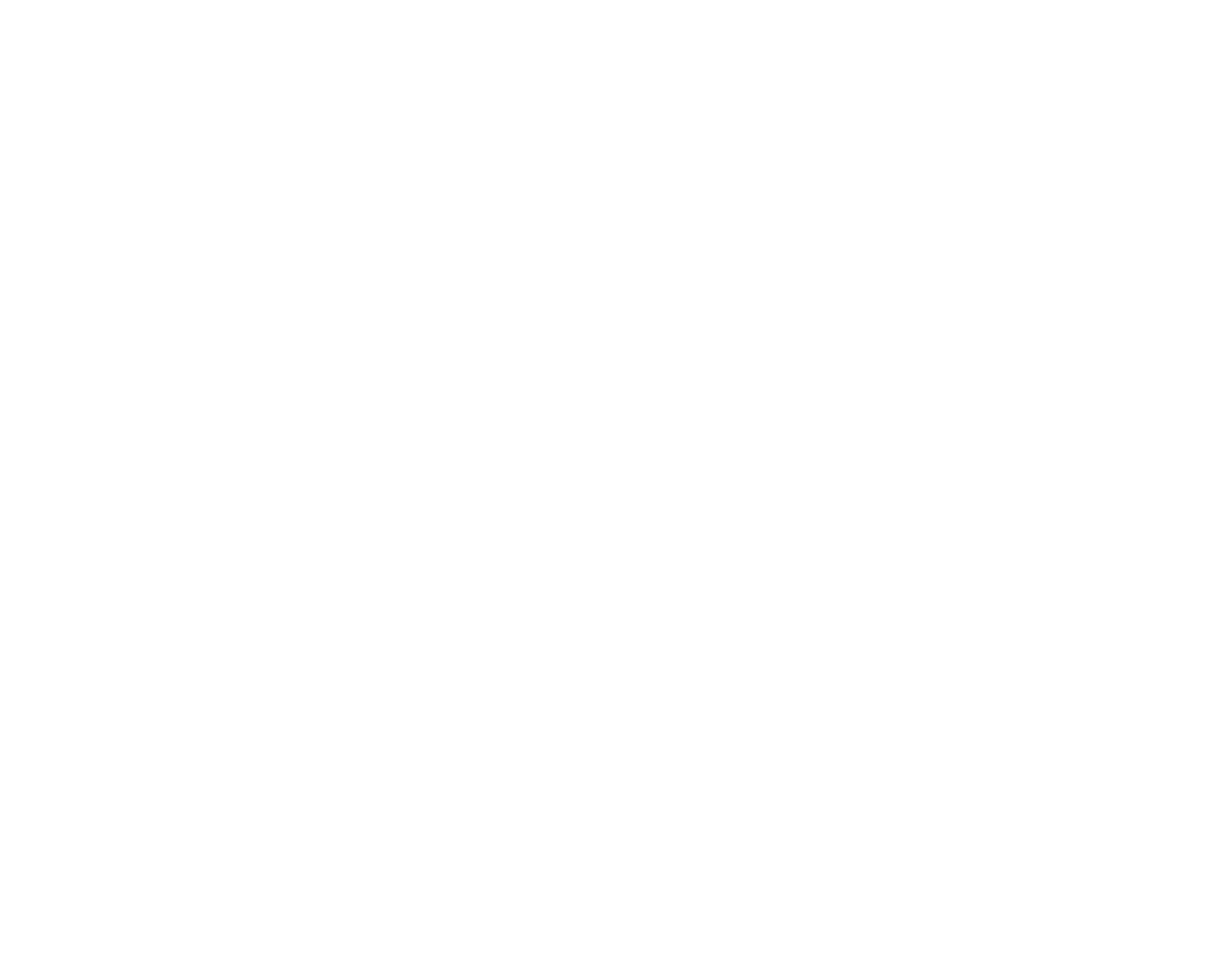| Licence            | <b>Business Name</b>                                         | <b>Address</b>                                     | <b>Licence Type/Sub</b> |                                               | <b>Phone</b>   |      | Fax                       |     |
|--------------------|--------------------------------------------------------------|----------------------------------------------------|-------------------------|-----------------------------------------------|----------------|------|---------------------------|-----|
| 10 541187          | A A Insulation Depot Ltd                                     | 9666 116TH ST SURREY BC V3V 3Z6                    | Service Use             | <b>General Contractor</b>                     | (604) 596-0200 | Work |                           | Hom |
| 10 541188          | John Daniel Mechanical                                       | 3111 ST GEORGES ST PORT MOODY BC V3H 2H6           | Service Use             | <b>Plumbing Contractor</b>                    | (604) 318-2494 | Work |                           |     |
| 10 541196          | Bondy Install & Dismantle                                    | 7591 Moffatt Rd Unit 108 Richmond BC V6Y 3N2       | Service Use             | Home Occupation                               | (778) 881-5827 | Work |                           | Hom |
| 10 541210          | Waverlyn Advertising Group Inc                               | 7431 Blundell Rd Unit 206 Richmond BC V6Y 3G8      | Service Use             | Home Occupation                               | (604) 274-3219 | Work |                           | Hom |
| 10 541241          | E & G Contractors                                            | 6930 KITCHENER ST BURNABY BC V5B 2J9               | Service Use             | <b>General Contractor</b>                     | (604) 825-7420 | Work |                           | Hom |
| <b>Issue Date:</b> |                                                              | 10-Aug-10                                          |                         |                                               |                |      |                           |     |
| 10 541715          | Macracon Contracting Ltd                                     | 9171 Ferndale Rd Unit 901 Richmond BC V6Y 0A5      | Service Use             | <b>General Contractor</b>                     | (604) 284-5094 |      | Work (604) 284-5096 Fax   |     |
| 10 541776          | Picnicology Lifestyle Products                               | 5999 Andrews Rd Unit 38 Richmond BC V7E 6V1        | Service Use             | Home Occupation                               | (778) 994-7397 | Work |                           | Hom |
| 10 541823          | <b>LSE Construction Group</b>                                | 7180 Ash St Richmond BC V6Y 2S1                    | Service Use             | <b>General Contractor</b>                     | (604) 805-0787 |      | Work (604) 805-0787 Fax   |     |
| 10 541834          | Diamond Parking/DPS Parking<br>#4761                         | 8131 Westminster Hwy Richmond BC V6X 1A7           | Service Use             | <b>Parking Enforcement</b><br><b>Business</b> | (604) 681-8797 |      | Work (604) 684-0329 Fax   |     |
| <b>Issue Date:</b> |                                                              | 11-Aug-10                                          |                         |                                               |                |      |                           |     |
| 10 541875          | <b>Hollico Construction Inc.</b>                             | 11491 No 2 Rd Richmond BC V7E 2E6                  | Service Use             | <b>General Contractor</b>                     | (604) 789-7599 |      | Work (604) 789-7599 Cellu |     |
| 10 541914          | Century Plumbing & Heating Ltd                               | 8055 EVANS RD CHILLLIWACK BC V2R 5R7               | Service Use             | <b>Plumbing Contractor</b>                    | (604) 795-9171 | Work | (604) 795-6472 Fax        |     |
| 10 541894          | <b>Best Buy Enterprises Ltd</b>                              | 11300 Seafield Cr Richmond BC V7A 3H8              | Service Use             | <b>General Contractor</b>                     | (604) 304-2521 | Work | (604) 304-2521 Fax        |     |
| 10 542016          | <b>Nufloors Coquitlam</b>                                    | 1100 LANSDOWNE DR COQUITLAM BC V3V 5E2             | Service Use             | <b>General Contractor</b>                     | (604) 942-4109 | Work | (604) 942-4800 Fax        |     |
| 10 541856          | 526747 BC Ltd                                                | 9080 Parksville Dr Unit 4 Richmond BC V7E 4N9      | Service Use             | Home Occupation                               | (604) 272-3085 | Work |                           | Hom |
| 10 523678          | Rebecca's Nail Spa                                           | 12051 2nd Ave Unit 110 Richmond BC V7E 3L6         | Service Use             |                                               | (604) 537-9133 | Work |                           | Hom |
| 10 541857          | <b>Starby Cleaning</b>                                       | 10220 Gilmore Cr Richmond BC V6X 1X3               | Service Use             | Home Occupation                               | (604) 447-1880 | Work |                           | Hom |
| 10 541897          | On Studio                                                    | 8500 Ackroyd Rd Unit 328 Richmond BC V6X 3H8       | Service Use             |                                               | (778) 688-9976 |      | Work (778) 996-2960 Cellu |     |
| <b>Issue Date:</b> |                                                              | 12-Aug-10                                          |                         |                                               |                |      |                           |     |
| 09 504954          | www.serenitylivingstores.com                                 | 13480 Crestwood PI Unit 120 Richmond BC V6V 2K1    | Service Use             |                                               | 18773858950    |      | Work 18772958222          | Hom |
| 10 541995          | Home Squad Installs                                          | 5900 Muir Dr Unit 54 Richmond BC V6V 2Y8           | Service Use             | <b>General Contractor</b>                     | (778) 397-3277 | Work |                           | Hom |
| <b>Issue Date:</b> |                                                              | 16-Aug-10                                          |                         |                                               |                |      |                           |     |
| 10 537711          | <b>Andy Furniture</b>                                        | 12020 Bridgeport Rd Unit 130 Richmond BC V6V 1J3   | Mercantile Use          | Retail Trading                                | (604) 328-4802 | Work |                           | Hom |
| 10 542459          | A Touch of Green Wedding Inc.                                | 6331 No 1 Rd Unit 8 Richmond BC V7C 1T4            | Service Use             | Home Occupation                               | (604) 828-3918 | Work |                           | Hom |
| 10 542400          | S & B Elite Enterprises Ltd                                  | 10180 Thirlmere Dr Richmond BC V7A 1R6             | Service Use             | <b>General Contractor</b>                     | (604) 773-4725 | Work |                           | Hom |
| 10 542394          | Aish Gems International                                      | 6780 Buswell St Unit 213 Richmond BC V6Y 2Y7       | Service Use             | Home Occupation                               | (604) 244-8907 | Work |                           | Hom |
| 10 542294          | Seafood Imports                                              | 8711 General Currie Rd Unit 10 Richmond BC V6Y 1M3 | Service Use             | Home Occupation                               | (604) 338-3180 | Work | (604) 447-2885 Fax        |     |
| 10 537717          | Kids & Company Ltd                                           | 3851 Shell Rd Unit 200 Richmond BC V6X 2W2         | Service Use             |                                               | (905) 771-1153 | Work | (905) 771-1173 Fax        |     |
| 10 528872          | Good Luck (Canada) Wood<br>Industry Co Ltd                   | 11600 Bridgeport Rd Unit 8 Richmond BC V6X 1T2     | Service Use             |                                               | (778) 998-6908 | Work |                           | Hom |
| 10 527173          | <b>Energykeys Alternative</b><br>Treatment & Anti-age Center | 3871 No 3 Rd Unit 100 Richmond BC V6X 2B8          | Service Use             |                                               | (604) 278-0321 | Work |                           | Hom |
| 10 522530          | <b>TDP</b> Installer Inc                                     | 11600 Bridgeport Rd Unit 5 Richmond BC V6X 1T2     | Service Use             |                                               | (604) 303-0230 |      | Work (604) 303-0240 Fax   |     |
| 10 542197          | <b>Bob Stewart Contracting</b>                               | 6481 Sheridan Rd Richmond BC V7E 4W5               | Service Use             | <b>General Contractor</b>                     | (604) 218-1726 | Work |                           | Hom |
| <b>Issue Date:</b> |                                                              | 17-Aug-10                                          |                         |                                               |                |      |                           |     |
| 10 542589          | Oak Harbour Systems Ltd                                      | 5836 FAIR WYND LADNER BC V4K 5H1                   | Service Use             | <b>Gas Contractor</b>                         | (604) 961-7354 | Work |                           | Hom |
| 10 542507          | <b>Ruilida Construction Ltd</b>                              | 10931 Ryan Rd Richmond BC V7A 2G5                  | Service Use             | <b>General Contractor</b>                     | (778) 859-5015 |      | Work (604) 272-1666 Fax   |     |
| 10 542606          | DV International Trading                                     | 8211 Osgoode Dr Richmond BC V7A 4M3                | Service Use             | Home Occupation                               | (778) 322-9793 | Work |                           | Hom |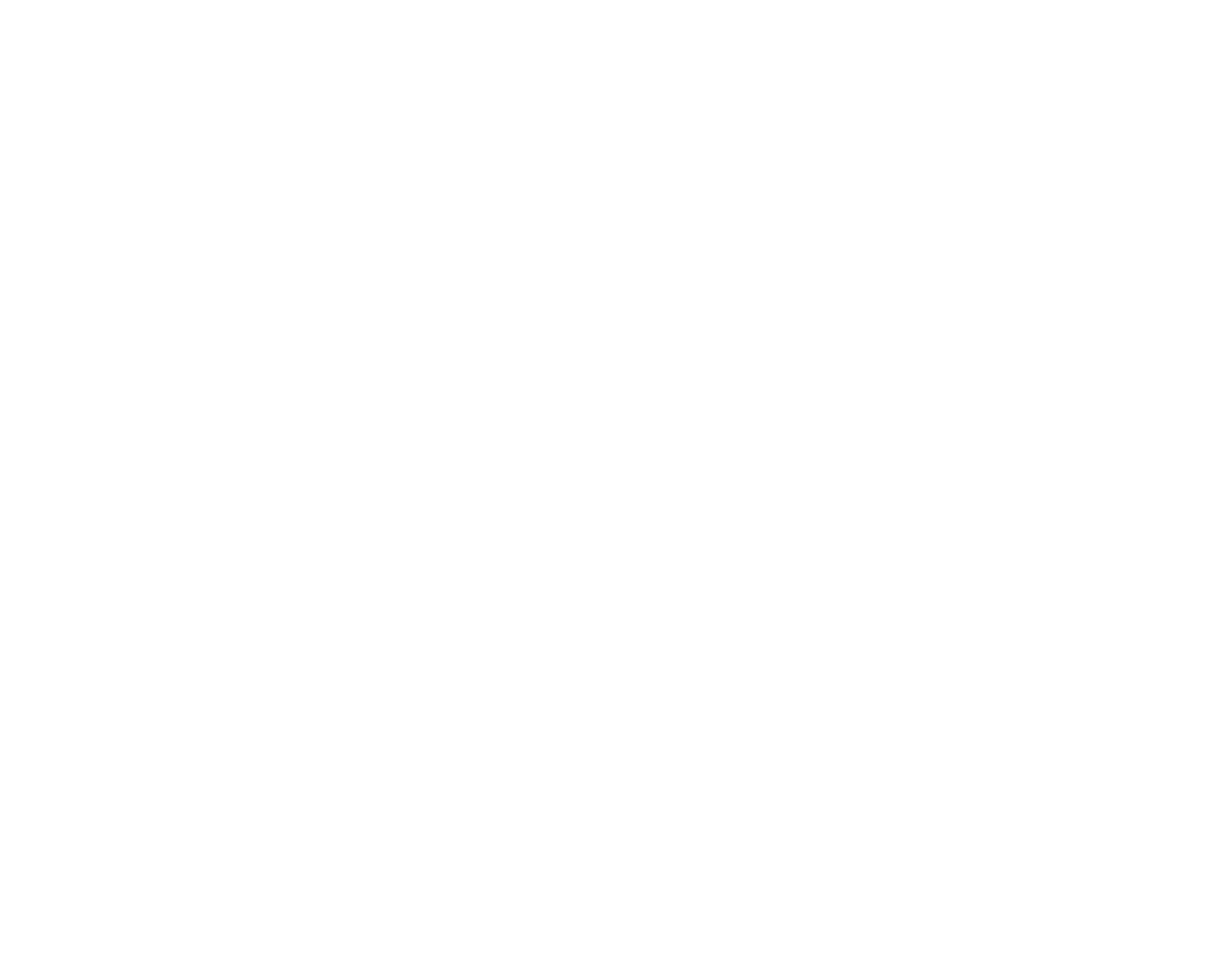|                    | Licence Business Name                                            | <b>Address</b>                                                    | <b>Licence Type/Sub</b> |                                             | <b>Phone</b>        | Fax                        |     |
|--------------------|------------------------------------------------------------------|-------------------------------------------------------------------|-------------------------|---------------------------------------------|---------------------|----------------------------|-----|
| 10 542602          | <b>Topsfx Holdings Ltd</b>                                       | 7760 Granville Ave Unit 802 Richmond BC V6Y 1P1                   | Service Use             | Home Occupation                             | (604) 282-6253      | Work                       | Hom |
| 10 527573          | Brinkworth Custom Auto Salon                                     | 12840 Bathgate Way Unit 16 Richmond BC V6V 1Z4                    | Service Use             |                                             | (604) 603-8296      | Work                       | Hom |
| 10 542588          | Oak Harbour Systems Ltd                                          | 5836 FAIR WYND LADNER BC V4K 5H1                                  | Service Use             | <b>Plumbing Contractor</b>                  | (604) 961-7354      | Work                       | Hom |
| 10 541826          | Chikara Trading Inc                                              | 1999 Savage Rd Unit 111 Richmond BC V6V 0A5                       | Service Use             |                                             | (604) 278-5272      | Work                       | Hom |
| 10 539801          | Movidia Intelligence Inc                                         | 2560 Shell Rd Unit 2013 Richmond BC V6X 0B8                       | Service Use             |                                             | (604) 278-2773      | Work (604) 278-8363 Fax    |     |
| 10 542562          | Wayland Sports Ltd                                               | 10451 Palmberg Rd Richmond BC V6W 1C5                             | Service Use             | <b>General Contractor</b>                   | (604) 275-2888      | Work (604) 275-3888 fax    |     |
| <b>Issue Date:</b> |                                                                  | 18-Aug-10                                                         |                         |                                             |                     |                            |     |
| 10 515228          | Domini Coffee Shop                                               | 4540 No 3 Rd Unit 1020 Richmond BC V6X 4E4                        | Assembly Use Group 1    | Food Service<br>Establishment. Take-<br>Out | (604) 232-9888      | Work                       | Hom |
| 10 542376          | <b>Bruce Patterson</b>                                           | 33870 FERN ST UNIT 304 ABBOTTSFORD BC V2S 6C3                     | Service Use             | <b>Plumbing Contractor</b>                  | $(604)$ 755-1688    | Work (604) 755-1688 Cellu  |     |
| 10 542673          | <b>MGL Construction Inc</b>                                      | 9140 Glenallan Dr Richmond BC V7A 2S7                             | Service Use             | <b>General Contractor</b>                   | (604) 715-5037      | Work (604) 285-3386 Fax    |     |
| <b>Issue Date:</b> |                                                                  | 19-Aug-10                                                         |                         |                                             |                     |                            |     |
| 10 542776          | <b>TLD Design and Build</b>                                      | 5428 46TH AVE DELTA BC V4K 3S8                                    | Service Use             |                                             | $(604)$ 230-1979    | Work                       | Hom |
| 10 542966          | Rose Lover Club                                                  | 8211 Luton Rd Richmond BC V6Y 2H1                                 | Service Use             | Home Occupation                             | (778) 898-5989      | Work                       | Hom |
| 10 542763          | <b>TANDM</b>                                                     | 8068 Westminster Hwy Unit 1602 Richmond BC V6Y 0C6                | Service Use             | Home Occupation                             | (604) 447-0273      | Work (604) 447-0273 Fax    |     |
| 10 542628          | <b>Doodledish Creations</b>                                      | 6200 Doulton Ave Richmond BC V7C 4Y4                              | Service Use             | Home Occupation                             | (604) 722-0181      | Work                       | Hom |
| 10 542627          | Kingtech Trading                                                 | 8600 Ackroyd Rd Unit 319 Richmond BC V6X 3G1                      | Service Use             | Home Occupation                             | (604) 285-3985      | Work                       | Hom |
| 10 542215          | Integral Sense Brands Inc                                        | 11871 Horseshoe Way Unit 1129 Richmond BC V7A 5H5                 | Mercantile Use          | <b>Wholesale Trading</b>                    | (604) 277-7887      | (604) 873-9059 Fax<br>Work |     |
| 10 543002          | Kuehne & Nagel Ltd                                               | 16131 Blundell Rd Richmond BC V6W 0A3                             | Service Use             |                                             | (905) 501-3520      | Work (289) 374-1000 Fax    |     |
| <b>Issue Date:</b> |                                                                  | 20-Aug-10                                                         |                         |                                             |                     |                            |     |
| 10 538277          | <b>Endless Possibilities Art Gallery</b><br>And Home Accessories | 5726 Minoru Blvd Unit 140 Richmond BC V6X 2A9                     | Mercantile Use          | <b>Retail Trading</b>                       | (604) 276-8685      | Work (604) 279-7048 Fax    |     |
| 10 540992          | Room to Learn                                                    | 8766 McKim Way Unit 2155 Richmond BC V6X 4G4                      | Assembly Use Group 3    | <b>Education Institution</b>                | (604) 790-9293      | Work                       | Hom |
| 10 542900          | <b>Super Power Electric Contracting</b><br>Inc                   | 22000 Sharpe Ave Unit 53 Richmond BC V6V 2V5                      | Service Use             | <b>Electrical Contractor</b>                | (604) 726-6764      | Work (604) 726-6764 Cellu  |     |
| 10 542963          | <b>TANDM</b>                                                     | 6671 Cooney Rd Richmond BC V6Y 2J7                                | Service Use             | <b>General Contractor</b>                   | (604) 447-0273      | Work (604) 447-0273 Fax    |     |
| 10 542983          | J & S Insulation & Rebar Ltd                                     | 7112 VIVIAN DR VANCOUVER BC V5S 2V1                               | Service Use             | <b>General Contractor</b>                   | (604) 841-9849      | Work                       | Hom |
| 10 543083          | <b>PHY Construction Ltd</b>                                      | 8120 Jones Rd Unit 417 Richmond BC V6Y 4K7                        | Service Use             | <b>General Contractor</b>                   | (604) 716-1528      | (604) 231-8738 Fax<br>Work |     |
| 10 543144          | Summit Sheet Metal Ltd                                           | 1833 COAST MERIDAN RD UNIT 68 PORT COQUITLAM<br><b>BC V3C 6G5</b> | Service Use             | <b>General Contractor</b>                   | $(60)$ 494-1939     | Work (604) 941-9350 Fax    |     |
| <b>Issue Date:</b> |                                                                  | 23-Aug-10                                                         |                         |                                             |                     |                            |     |
| 10 543114          | K 2 Roofing Ltd                                                  | 708 20TH ST NEW WESTMINSTER BC V3M 4W3                            | Service Use             | <b>General Contractor</b>                   | (604) 317-0004 Work |                            | Hom |
| 10 543227          | Howard Harowitz Consulting Ltd                                   | 10400 Hollywell Dr Richmond BC V7E 5C9                            | Service Use             | Home Occupation                             | (604) 764-7610      | Work                       | Hom |
| 10 543291          | Akamai Technologies Corporation                                  | 9620 Seameadow Crt Richmond BC V7A 4B9                            | Service Use             | Home Occupation                             | (778) 230-0632      | Work                       | Hom |
| 10 543230          | <b>Upstyle Renovations Ltd</b>                                   | 3555 Westminster Hwy Unit 99 Richmond BC V7C 5P6                  | Service Use             | <b>General Contractor</b>                   | (604) 817-9557      | Work (604) 273-0413 Fax    |     |
| 10 527032          | <b>Busque Engineering Ltd</b>                                    | 11331 Coppersmith Way Unit 150 Richmond BC V7A 5J9                | Service Use             |                                             | (778) 785-5981      | Work (604) 676-2473 Fax    |     |
| 10 542991          | Laygo Leisure                                                    | 6233 London Rd Unit 403 Richmond BC V7E 3S3                       | Service Use             | Home Occupation                             | (604) 447-4009      | Work (778) 892-8885 Cellu  |     |
| 10 539668          | TreasuryView Software Ltd                                        | 11331 Coppersmith Way Unit 150 Richmond BC V7A 5J9                | Service Use             |                                             | (604) 284-5090      | Work (604) 676-2225 Fax    |     |
| 10 543136          | Sourcestar Ingredients                                           | 11571 Thorpe Rd Unit 60 Richmond BC V6X 1J5                       | Service Use             | Home Occupation                             | (778) 588-1196      | Work (604) 339-6381 Cellu  |     |
| 10 543162          | Jeffwash                                                         | 9360 Francis Rd Richmond BC V6Y 1B1                               | Service Use             | Home Occupation                             | (604) 277-7333      | Work                       | Hom |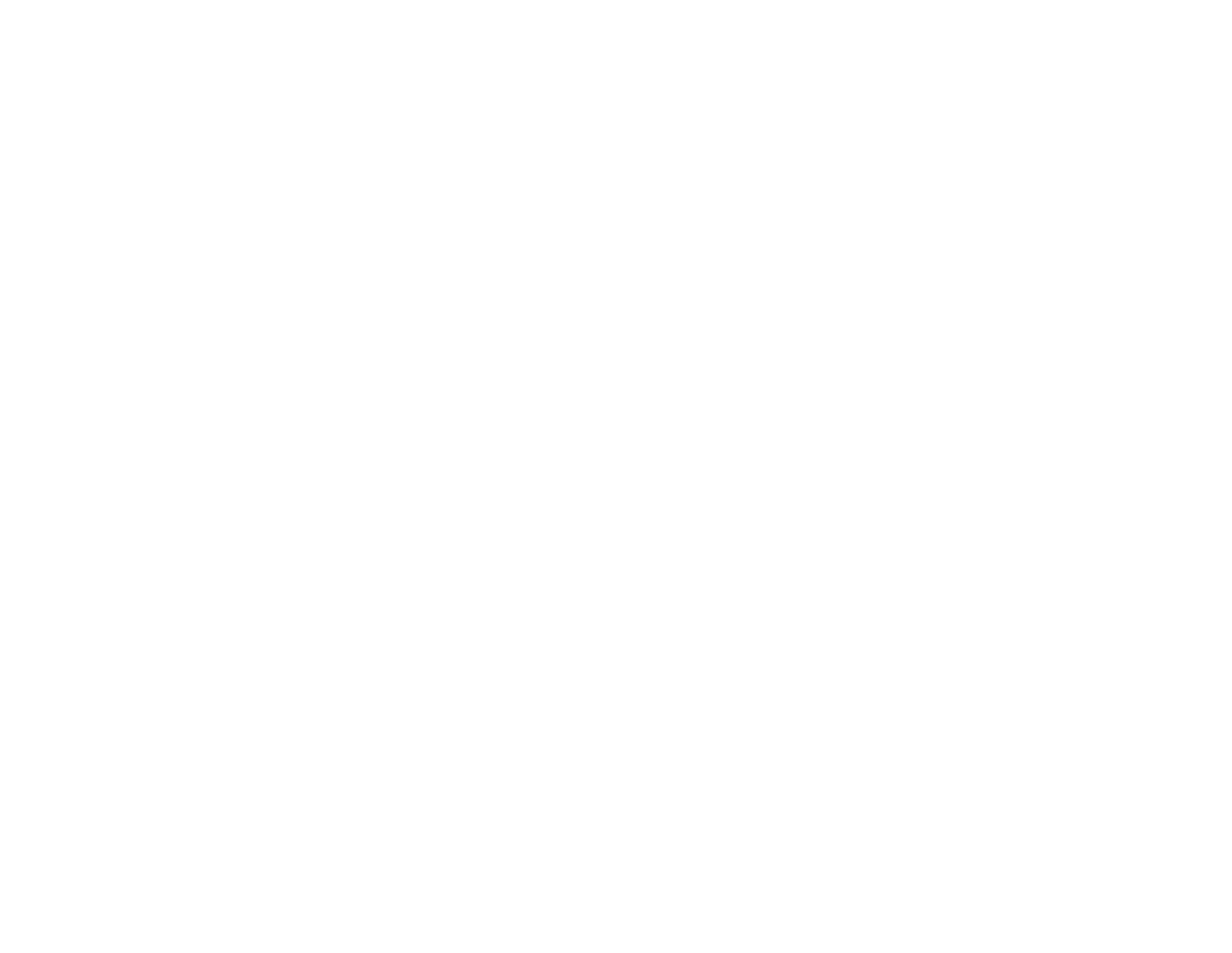|                    | Licence Business Name                                | <b>Address</b>                                               | <b>Licence Type/Sub</b> |                                      | <b>Phone</b>     | Fax                        |     |
|--------------------|------------------------------------------------------|--------------------------------------------------------------|-------------------------|--------------------------------------|------------------|----------------------------|-----|
| <b>Issue Date:</b> |                                                      | 24-Aug-10                                                    |                         |                                      |                  |                            |     |
| 10 543462          | Pahl Trucking Ltd                                    | 11720 Thorpe Rd Richmond BC V6X 1J6                          | Service Use             | Home Occupation                      | (604) 649-5437   | Work (604) 207-0038 Fax    |     |
| 10 543231          | Topsong Industries Inc                               | 10260 Bryson Dr Richmond BC V6X 3S7                          | Service Use             | <b>General Contractor</b>            | (778) 383-2299   | Work (778) 297-1223 Fax    |     |
| 10 543243          | Craftstman Contracting Ltd                           | PO 31576 MEADOWVALE SC PITT MEADOWS BC V3Y<br>2G7            | Service Use             | <b>General Contractor</b>            | (778) 989-7252   | Work                       | Hom |
| 10 543293          | Guang Hui Lin Construction                           | 4488 VENABLES ST BURNABY BC V5C 3A4                          | Service Use             | <b>General Contractor</b>            | (778) 881-7028   | Work                       | Hom |
| 10 543385          | Canadian Dana Construction<br>Landscape Design       | 8280 Westminster Hwy Unit 102 Richmond BC V6X 3W3            | Service Use             | Home Occupation                      | (778) 886-0887   | Work                       | Hom |
| 10 543402          | <b>CNG Sales &amp; Service</b>                       | 10033 Deagle Rd Richmond BC V7A 1R3                          | Service Use             | Home Occupation                      | (778) 883-0688   | Work                       | Hom |
| 10 543419          | CJ Heating Ltd                                       | 20111 INDUSTRIAL AVE UNIT 104 LANGLEY BC V3A<br>4K6          | Service Use             | <b>Gas Contractor</b>                | (604) 539-7244   | Work (604) 539-7234 Fax    |     |
| 10 543432          | Rocky Ledge Pictures                                 | 4625 EVERGREEN LANE UNIT 105 DELTA BC V4K<br>2W <sub>6</sub> | Service Use             | <b>General Contractor</b>            | (604) 817-3200   | Work                       | Hom |
| <b>Issue Date:</b> |                                                      | 25-Aug-10                                                    |                         |                                      |                  |                            |     |
| 10 543443          | <b>Excellent Construction Ltd</b>                    | 12331 Flury Dr Richmond BC V6V 1H6                           | Service Use             | <b>General Contractor</b>            | (604) 760-4711   | Work (604) 303-0504 Fax    |     |
| 10 530910          | <b>Framework Computer Services</b>                   | 8700 McKim Way Unit 1033 Richmond BC V6X 4A5                 | Mercantile Use          | <b>Retail Trading</b>                | (604) 715-5000   | Work                       | Hom |
| 10 543120          | Kokko                                                | 4151 Hazelbridge Way Unit 2570 Richmond BC V6X 4J7           | Mercantile Use          | <b>Retail Trading</b>                | (604) 233-1116   | Work                       | Hom |
| <b>Issue Date:</b> |                                                      | 26-Aug-10                                                    |                         |                                      |                  |                            |     |
| 10 527435          | CanApprove Immigration<br><b>Consulting Services</b> | 5951 No 3 Rd Unit 118 Richmond BC V6X 2E3                    | Service Use             |                                      | $(604)$ 304-1162 | Work (604) 304-1163 Fax    |     |
| 10 538295          | Kang Ning Healthcare Clinic                          | 6860 No 3 Rd Richmond BC V6Y 2C4                             | Service Use             |                                      | (778) 865-6866   | Work                       | Hom |
| 10 543405          | English Bay Batter Inc                               | 11280 Twigg PI Unit 123 Richmond BC V6V 0A6                  | Service Use             |                                      | (604) 540-0622   | Work<br>(604) 540-5523 Fax |     |
| 10 543502          | <b>Star Face Natural Beauty</b>                      | 6211 No 3 Rd Unit 120 Richmond BC V6Y 2B4                    | Service Use             |                                      | (604) 303-8884   | Work                       | Hom |
| 10 544246          | Lisi Mechanical Contractors                          | 7167B GILLEY AVE UNIT B BURNABY BC V5S 4W9                   | Service Use             | <b>Plumbing Contractor</b>           | (604) 456-0306   | Work (604) 456-0626 Fax    |     |
| 10 544346          | Crescent Plumbing Heating &<br>Drainage Ltd          | 13949 92 AVE SURREY BC V3V 1J3                               | Service Use             | <b>Gas Contractor</b>                | (778) 862-0560   | Work                       | Hom |
| 10 544422          | KKBL No 430 Ventures Ltd                             | 1900-885 Georgia St W Flr 19th VANCOUVER BC V6C<br>3H4       | Service Use             | <b>General Contractor</b>            | $(604)$ 891-3688 | Work (604) 891-3788 Fax    |     |
| 10 544449          | JN Floors Ltd                                        | 19777 WILLOWBROOK DR UNIT 404 LANGLEY BC V2Y<br>3A3          | Service Use             | <b>General Contractor</b>            | (604) 614-9178   | Work (604) 510-1238 Fax    |     |
| <b>Issue Date:</b> |                                                      | 30-Aug-10                                                    |                         |                                      |                  |                            |     |
| 10 544402          | Kikom Kleaning                                       | 10780 Roselea Cr Richmond BC V7A 2R4                         | Service Use             | Home Occupation                      | (778) 549-0660   | Work (604) 275-9105 Fax    |     |
| 10 544565          | <b>CUBS Contractors</b>                              | 31884 ROYAL CR ABBORTSFORD BC V2T 2J3                        | Service Use             | <b>General Contractor</b>            | (604) 852-3344   | Work (604) 852-3344 Fax    |     |
|                    | 10 544199 Bread Garden Urban Cafe YVR                | 3880 Grant McConachie Way Richmond BC V7B 0A5                | Assembly Use Group 1    | Food Service<br>Establishment        | (604) 303-6017   | Work (604) 303-0071 Fax    |     |
| 10 536971          | <b>MGM Resorts International</b><br>Marketing Inc    | 5811 No 3 Rd Unit 138 Richmond BC V6X 4L7                    | Service Use             |                                      | (604) 270-6262   | Work (604) 270-1840 Fax    |     |
| 10 544575          | Charles Yuan Medical Healthcare                      | 8300 General Currie Rd Unit 352 Richmond BC V6Y 3X1          | Service Use             | Home Occupation                      | (604) 454-0628   | Work                       | Hom |
| <b>Issue Date:</b> |                                                      | $31 - Aug-10$                                                |                         |                                      |                  |                            |     |
| 10 533198          | Cahk Beauty & Medical<br>Equipment Co Ltd            | 11782 River Rd Unit 154 Richmond BC V6X 1Z7                  | Mercantile Use          | <b>Wholesale Trading</b>             | (778) 829-9578   | Work (778) 829-9578 Cellu  |     |
| 10 537730          | JC Kitchen Ltd                                       | 11782 Hammersmith Way Unit 103 Richmond BC V7A 5E2           | Assembly Use Group 1    | <b>Food Service</b><br>Establishment | (604) 339-3231   | Work (604) 276-2622 Fax    |     |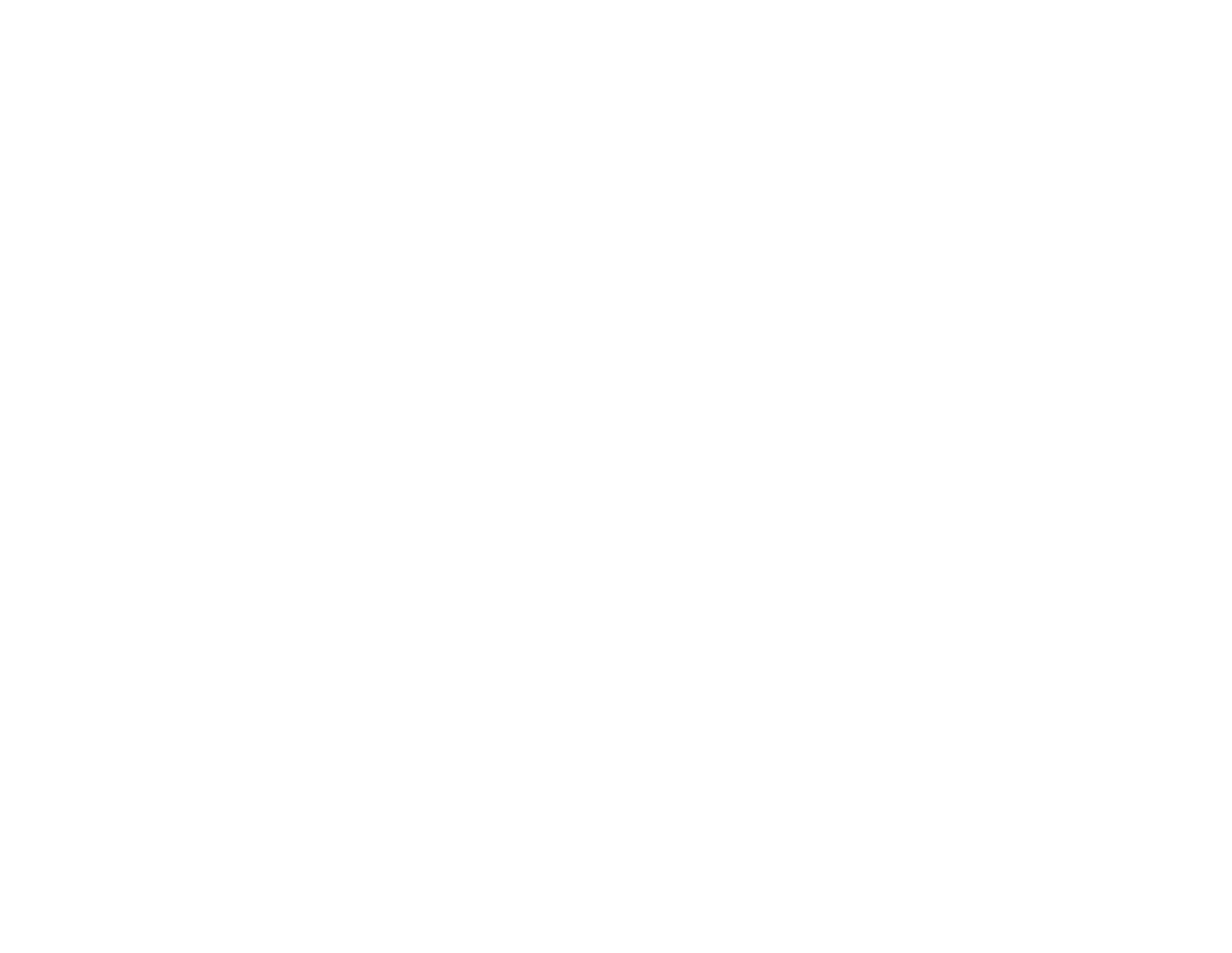|                    | Licence Business Name                            | <b>Address</b>                                     | <b>Licence Type/Sub</b> |                                            | <b>Phone</b>     |      | Fax                       |            |
|--------------------|--------------------------------------------------|----------------------------------------------------|-------------------------|--------------------------------------------|------------------|------|---------------------------|------------|
| 10 543163          | Amara Wedding                                    | 4231 Hazelbridge Way Unit 250 Richmond BC V6X 3L7  | Mercantile Use          | Retail Trading                             | (604) 270-6053   | Work | (604) 608-4844 Fax        |            |
| 10 544384          | Maple Leaf Driving School                        | 11820 Seaton Rd Richmond BC V7A 3G6                | Vehicle for Hire        | Vehicle For Hire<br>Office                 | (604) 346-7475   | Work |                           | Hom        |
| 10 544386          | Maple Leaf Driving School                        | 11820 Seaton Rd Richmond BC V7A 3G6                | Vehicle for Hire        | Class K -<br><b>DriverTraining Vehicle</b> | (604) 346-7475   | Work |                           | Hom        |
| 10 544662          | Argyll Minor Works                               | 10051 Swinton Cr Unit 43 Richmond BC V7A 3S9       | Service Use             | <b>General Contractor</b>                  | (778) 869-4542   | Work |                           | Hom        |
| 10 544695          | Integral Massage Therapy                         | 10300 Aragon Rd Richmond BC V7E 3A7                | Service Use             | Home Occupation                            | (778) 848-5842   | Work |                           | Hom        |
| 10 544803          | Pan - Pacific Global Trading Firm                | 10631 Bridgeport Rd Richmond BC V6X 1S9            | Service Use             | Home Occupation                            | (604) 715-0668   | Work |                           | Hom        |
| 10 544875          | <b>Golden Field Construction Ltd</b>             | 7680 Granville Ave Unit 702 Richmond BC V6Y 4B9    | Service Use             | <b>General Contractor</b>                  | (604) 889-9811   | Work |                           | Hom        |
| <b>Issue Date:</b> |                                                  | $1-Sep-10$                                         |                         |                                            |                  |      |                           |            |
| 10 528870          | Good Luck (Canada)<br>International Trade Co Ltd | 11600 Bridgeport Rd Unit 8 Richmond BC V6X 1T2     | Service Use             |                                            | (778) 998-6908   | Work |                           | Hom        |
| <b>Issue Date:</b> |                                                  | $2-Sep-10$                                         |                         |                                            |                  |      |                           |            |
| 10 545269          | City View Drywall Ltd                            | 9987 132ND ST SURREY BC V3T 3S9                    | Service Use             | <b>General Contractor</b>                  | $(604)$ 957-9500 |      | Work (604) 957-9501 Fax   |            |
| 10 531363          | Silver Bell Fashion                              | 4540 No 3 Rd Unit 1340 Richmond BC V6X 4E4         | Mercantile Use          | <b>Retail Trading</b>                      | (604) 729-5199   | Work |                           | Hom        |
| 10 545145          | One to One Home Health                           | 11091 Chickadee Crt Richmond BC V7E 5Z5            | Service Use             | Home Occupation                            | (604) 786-6165   | Work |                           | Hom        |
| <b>Issue Date:</b> |                                                  | $3-Sep-10$                                         |                         |                                            |                  |      |                           |            |
| 10 534037          | Brother Pawn Shop Inc                            | 7984 Alderbridge Way Richmond BC V6X 2A6           | Mercantile Use          | Second-Hand<br>Dealer/Pawnbroker           | (604) 961-8758   | Work |                           | <b>Hom</b> |
| 10 541275          | <b>Alispot Electronic Accessories</b>            | 6910 No 3 Rd Unit 6 Richmond BC V6Y 2C5            | Mercantile Use          | Retail Trading                             | $(604)$ 283-8989 | Work |                           | <b>Hom</b> |
| 10 544264          | <b>DFG Blueberries</b>                           | 11071 Blundell Rd Richmond BC V6Y 1L4              | Mercantile Use          | Roadside Stand                             | (604) 273-5829   | Work | (604) 649-8019 Cellu      |            |
| 10 545411          | Millenium 2000 Painting &<br>Decorating Ltd      | 1706 SUGARPINE CRT COQUITLAM BC V3E 3E4            | Service Use             | <b>General Contractor</b>                  | (604) 715-9551   |      | Work (604) 468-9797 Fax   |            |
| <b>Issue Date:</b> |                                                  | 7-Sep-10                                           |                         |                                            |                  |      |                           |            |
| 10 542506          | <b>Stacey Green Catering</b>                     | 6600 Williams Rd Richmond BC V7E 1K5               | Assembly Use Group 1    | <b>Food Service</b><br>Establishment       | (778) 895-0091   | Work |                           | Hom        |
| 10 545523          | White Spot                                       | 3880 Grant McConachie Way Richmond BC V7B 0A5      | Assembly Use Group 2    |                                            | (604) 248-7226   |      | Work (604) 231-3732 Fax   |            |
| 10 545499          | Stephen Lindberg                                 | 4722 217A ST LANGLEY BC V3A 2N7                    | Service Use             | <b>General Contractor</b>                  | (604) 377-9307   |      | Work (604) 533-7305 Fax   |            |
| 10 545445          | In Root Massage                                  | 3191 Springford Ave Richmond BC V7E 1T8            | Service Use             | Home Occupation                            | (604) 710-4259   |      | Work (604) 710-4259 Cellu |            |
| 10 545443          | <b>Greyhound Drywall</b>                         | 3395 176TH ST SURREY BC V3S OL5                    | Service Use             | <b>General Contractor</b>                  | (604) 551-3636   | Work |                           | Hom        |
| 10 545442          | <b>White Spot</b>                                | 3880 Grant McConachie Way Richmond BC V7B 0A5      | Assembly Use Group 1    | <b>Food Service</b><br>Establishment       | (604) 248-7226   |      | Work (604) 231-3732 Fax   |            |
|                    | 10 541703 Tobei College Inc                      | 8291 Alexandra Rd Unit 230 Richmond BC V6X 1C3     | Assembly Use Group 3    | <b>Education Institution</b>               | $(604)$ 341-0017 | Work |                           | Hom        |
| 10 539851          | Star Labour Supply Ltd                           | 10231 Granville Ave Richmond BC V6Y 1R5            | Mercantile Use          | Roadside Stand                             | (604) 325-1027   |      | Work (604) 325-1026 Fax   |            |
| 10 539729          | <b>Linkcan Immigration Consultancy</b>           | 8080 Park Rd Richmond BC V6Y 1T1                   | Service Use             |                                            | (604) 782-9882   | Work |                           | Hom        |
| 10 519159          | Gold Concept Merchandise Ltd                     | 11511 Bridgeport Rd Unit 111 Richmond BC V6X 1T4   | Service Use             |                                            | (778) 893-2888   | Work |                           | Hom        |
| 10 51 5735         | JM Vogue Trading Company Ltd                     | 4151 Hazelbridge Way Unit 2850 Richmond BC V6X 4J7 | Mercantile Use          | <b>Retail Trading</b>                      | (778) 863-3380   | Work |                           | Hom        |
| 10 511405          | 4 Stones Vegetarian Cuisine Ltd                  | 7771 Westminster Hwy Unit 150 Richmond BC V6X 1A4  | Assembly Use Group 1    | <b>Food Service</b><br>Establishment       | (778) 388-7048   | Work |                           | Hom        |
| 09 48 18 30        | Orchard Farm                                     | 8260 Westminster Hwy Unit 1500 Richmond BC V6X 3Y2 | Mercantile Use          | <b>Retail Trading</b>                      | (604) 233-1855   |      | Work (778) 297-5001 Fax   |            |
| 10 544960          | Sublime Registered Massage<br>Therapy            | 7560 Minoru Gate Richmond BC V6Y 1R9               | Service Use             | <b>Therapeutic Touch</b><br>Treatments     | $(604)$ 278-6108 | Work |                           | Hom        |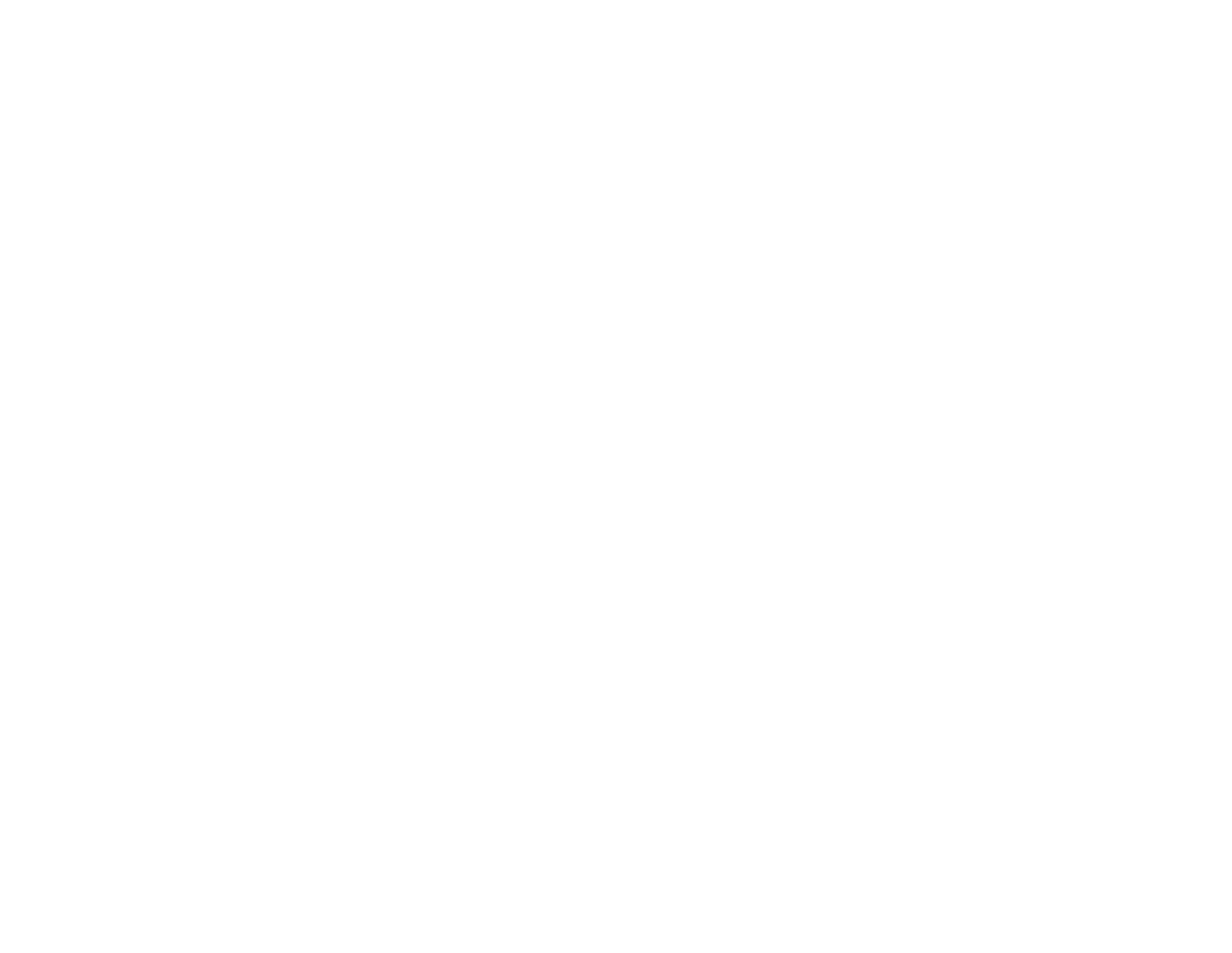|                    | Licence Business Name                      | <b>Address</b>                                      | <b>Licence Type/Sub</b> |                                               | <b>Phone</b>     |      | Fax                       |            |
|--------------------|--------------------------------------------|-----------------------------------------------------|-------------------------|-----------------------------------------------|------------------|------|---------------------------|------------|
| <b>Issue Date:</b> |                                            | 8-Sep-10                                            |                         |                                               |                  |      |                           |            |
| 10 545446          | <b>Tricia Vanier Interiors</b>             | 8600 General Currie Rd Unit 109 Richmond BC V6Y 3V6 | Service Use             | Home Occupation                               | (604) 644-9586   | Work |                           | Hom        |
| 10 545497          | <b>Boss Electric Ltd</b>                   | 9053 139TH ST SURREY BC V3V 6Z8                     | Service Use             | <b>Electrical Contractor</b>                  | (778) 878-7798   | Work |                           | Hom        |
| 10 545530          | <b>BayMur Flooring</b>                     | 7151 Moffatt Rd Unit 204 Richmond BC V6Y 3G9        | Service Use             | <b>General Contractor</b>                     | (778) 235-5201   | Work |                           | Hom        |
| 10 545641          | Diamond Parking/DPS Parking<br>#4323       | 4051 No 5 Rd Richmond BC V6X 2T9                    | Service Use             | <b>Parking Enforcement</b><br><b>Business</b> | (604) 681-8797   |      | Work (604) 684-0329 Fax   |            |
| <b>Issue Date:</b> |                                            | $9-Sep-10$                                          |                         |                                               |                  |      |                           |            |
| 10 533758          | Western Star Contracting Ltd               | 24492 56A AVE LANGLEY BC V2Z 1G8                    | Service Use             | <b>Plumbing Contractor</b>                    | (604) 856-6790   |      | Work (604) 857-1422 Fax   |            |
| 10 545922          | NGC Management Ltd                         | 856 HOMER ST UNIT 201 VANCOUVER BC V6B 2W5          | Service Use             | <b>General Contractor</b>                     | (604) 628-8799   |      | Work (604) 628-8790 Fax   |            |
| 10 545917          | Rob Gillon                                 | 19252 70 AVE SURREY BC V4N 1V3                      | Service Use             | <b>Gas Contractor</b>                         | (604) 219-1916   | Work |                           | <b>Hom</b> |
| 10 545823          | Toncan Holding Group (Canada)<br>Ltd       | 5751 Barnard Dr Richmond BC V7C 5N5                 | Service Use             | Home Occupation                               | (604) 231-9788   | Work |                           | Hom        |
| 10 545702          | <b>Symarom Communications</b>              | 8031 General Currie Rd Unit 4 Richmond BC V6Y 1L9   | Service Use             | Home Occupation                               | (604) 282-4625   | Work |                           | Hom        |
| 10 545678          | Ji Cheng Cleaning Service                  | 3291 Garden City Rd Richmond BC V6X 2J5             | Service Use             | Home Occupation                               | $(604)$ 351-9038 | Work |                           | Hom        |
| 10 533755          | Western Star Contracting Ltd               | 24492 56A AVE LANGLEY BC V2Z 1G8                    | Service Use             | <b>General Contractor</b>                     | (604) 856-6790   |      | Work (604) 857-1422 Fax   |            |
| 10 545681          | Kimibox Trading Ltd                        | 5811 Cooney Rd Unit 305 Richmond BC V6X 3M1         | Service Use             |                                               | (604) 249-3378   | Work |                           | Hom        |
| <b>Issue Date:</b> |                                            | 13-Sep-10                                           |                         |                                               |                  |      |                           |            |
| 10 545558          | Kinbok Enterprises Inc                     | 10451 Shellbridge Way Unit 150 Richmond BC V6X 2W8  | Service Use             |                                               | (604) 767-5597   |      | Work (604) 767-5597 Cellu |            |
| 10 54 6125         | Monk's Grill                               | 3880 Grant McConachie Way Richmond BC V7B 0A5       | Assembly Use Group 1    | <b>Food Service</b><br>Establishment          | (604) 278-2755   |      | Work (604) 278-2745 Fax   |            |
| 10 54 6114         | International Cando Logistics Ltd          | 8200 Jones Rd Unit 309 Richmond BC V6Y 3Z2          | Service Use             | Home Occupation                               | (604) 447-3769   |      | Work (604) 447-3769 Fax   |            |
| 10 546038          | Pacific Rim Plumbing & Heating             | 1120 W 24TH ST NORTH VANCOUVER BC V7P 2J2           | Service Use             | <b>Plumbing Contractor</b>                    | (604) 240-1942   | Work |                           | Hom        |
| 10 54 6107         | Davro Project Management Inc               | 335 ADMIRAL BLVD UNIT 7 MISSISSAUGA ON L5T 2N2      | Service Use             | <b>General Contractor</b>                     | (905) 362-1289   |      | Work (905) 362-2317 Fax   |            |
| 10 54 6148         | <b>Gas Reclaimers Systems</b><br>Vancouver | 3457 VINCENT ST PORT COQUITLAM BC V3B 3T6           | Service Use             |                                               | (604) 760-3696   | Work |                           | Hom        |
| 10 54 6089         | Sonatina Residence Ltd                     | 4538 KINGSWAY UNIT 515 BURNABY BC V5H 4T9           | Service Use             | <b>General Contractor</b>                     | (604) 437-9908   |      | Work (604) 437-1155 Fax   |            |
| 10 546088          | <b>ARRB Construction Management</b><br>Inc | 11311 Bird Rd Richmond BC V6X 1N7                   | Service Use             | <b>General Contractor</b>                     | (604) 838-1978   | Work |                           | Hom        |
| 10 54 60 28        | <b>Alltask Contracting Ltd</b>             | 11220 72ND AVE DELTA BC V4E 1Y5                     | Service Use             | <b>General Contractor</b>                     | (778) 988-5910   |      | Work (778) 384-5627 Cellu |            |
| 10 546022          | Mori Plumbing                              | 183 STAR CR NEW WESTMINSTER BC V3M 6X6              | Service Use             | <b>Plumbing Contractor</b>                    | (604) 765-3402   | Work |                           | Cellu      |
| 10 545976          | Waynefro Design                            | 10460 Southridge Rd Richmond BC V7A 2X2             | Service Use             | Home Occupation                               | (778) 320-3754   |      | Work (778) 320-3754 Cellu |            |
| 10 540957          | <b>Super Star Beauty</b>                   | 6630 No 3 Rd Richmond BC V6Y 2C2                    | Mercantile Use          | <b>Retail Trading</b>                         | (778) 588-0886   | Work |                           | Cellu      |
| 10 536163          | <b>Action Tel Solutions</b>                | 10451 Shellbridge Way Unit 150 Richmond BC V6X 2W8  | Service Use             |                                               | (604) 710-9887   |      | Work (604) 648-8643 Fax   |            |
| 10 546031          | <b>Dialectic Productions Inc</b>           | 9597 Francis Rd Richmond BC V6Y 3A6                 | Service Use             | Home Occupation                               | (778) 297-7067   |      | Work (778) 235-6384 Cellu |            |
| 10 546020          | Koa Construction Inc                       | 2498 W 41ST AVE UNIT 203 VANCOUVER BC V7A 5H7       | Service Use             | <b>General Contractor</b>                     | (604) 716-3354   | Work |                           | Hom        |
| <b>Issue Date:</b> |                                            | 14-Sep-10                                           |                         |                                               |                  |      |                           |            |
|                    | 10 516862 Amethyst College                 | 5900 No 3 Rd Unit 200 Richmond BC V6X 3P7           | Assembly Use Group 3    | <b>Education Institution</b>                  | (604) 278-5599   |      | Work (604) 278-1990 Fax   |            |
| <b>Issue Date:</b> |                                            | 16-Sep-10                                           |                         |                                               |                  |      |                           |            |
| 10 543420          | Khan's General Automotive<br>Repair Ltd    | 11880 Hammersmith Way Unit 110 Richmond BC V7A 5C8  | Service Use             |                                               | (604) 277-1155   |      | Work (604) 277-1175 Fax   |            |
| 10 546627          | Homestar Building Corp                     | 23490 RAWLISON CR LANGLEY BC V1M 3R6                | Service Use             | <b>General Contractor</b>                     | (604) 881-1131   |      | Work (604) 881-1175 Fax   |            |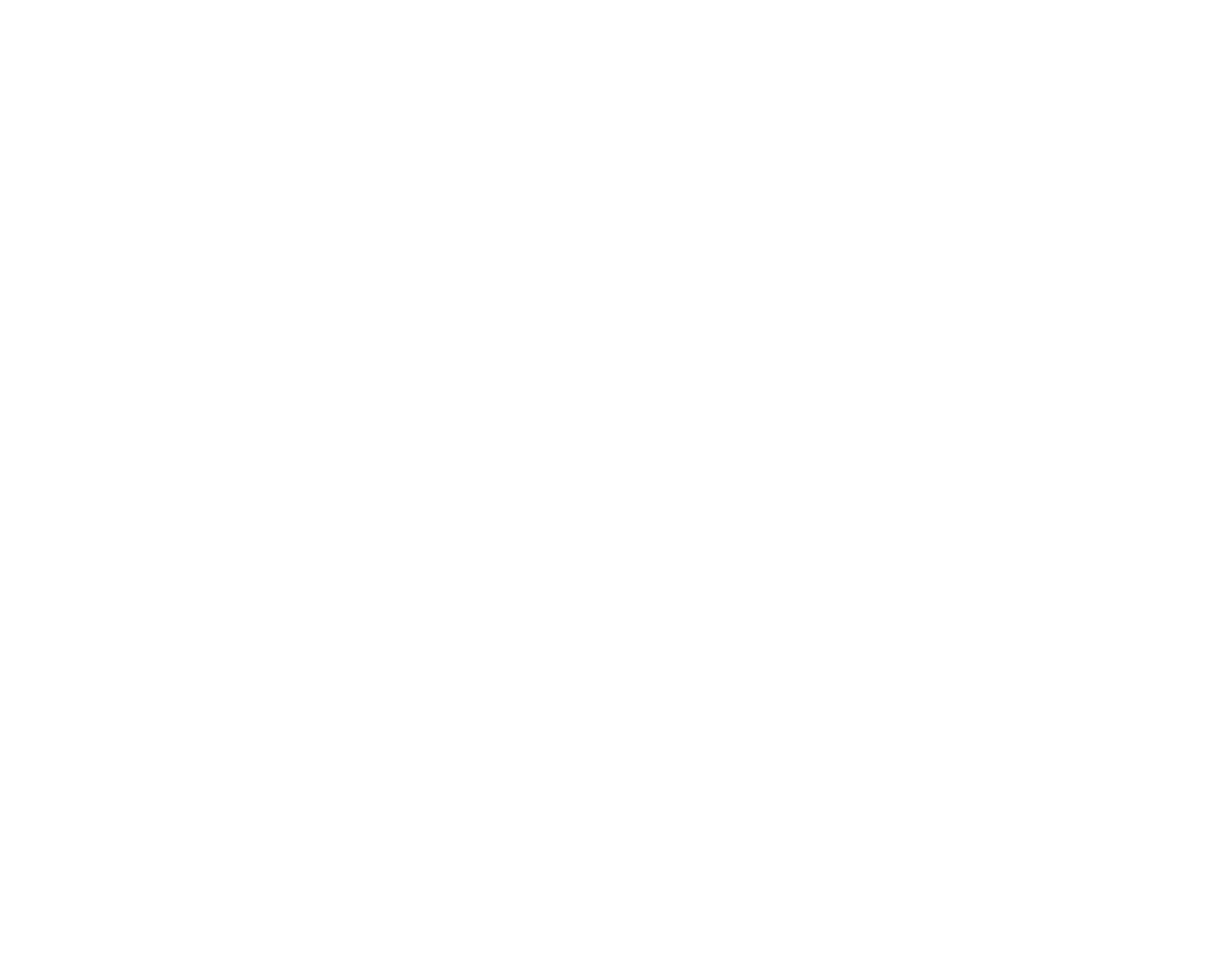|                    | <b>Licence Business Name</b>                    | <b>Address</b>                                                 | <b>Licence Type/Sub</b>         |                                               | <b>Phone</b>     |      | Fax                       |            |
|--------------------|-------------------------------------------------|----------------------------------------------------------------|---------------------------------|-----------------------------------------------|------------------|------|---------------------------|------------|
| 10 546550          | Diamond Parking/DPS Parking<br>#4762            | 8211 River Rd Richmond BC V6X 1X8                              | Service Use                     | Parking Enforcement<br><b>Business</b>        | (604) 681-8797   |      | Work (604) 684-0329 Fax   |            |
| 10 54 6512         | Canadian Heat Installations Inc                 | 6832 KING GEORGE HWY UNIT 325 SURREY BC V3W<br>4Z9             | Service Use                     | <b>Plumbing Contractor</b>                    | (604) 597-9122   |      | Work (604) 597-9134 Fax   |            |
| 10 54 6511         | Canadian Heat Installations Inc                 | 6832 KING GEORGE HWY UNIT 325 SURREY BC V3W<br>4Z9             | Service Use                     | <b>Gas Contractor</b>                         | (604) 597-9122   |      | Work (604) 597-9134 Fax   |            |
| 10 546380          | JVT Excavating & Demolition Ltd                 | 9074 144TH ST SURREY BC V3V 5Z8                                | Service Use                     | <b>General Contractor</b>                     | (778) 893-1643   |      | Work (604) 580-7370 Fax   |            |
| 10 546364          | Y-Reno Renovation Services Ltd                  | 10431 Bissett Dr Richmond BC V7A 4K8                           | Service Use                     | <b>General Contractor</b>                     | (604) 809-0399   |      | Work (604) 809-0399 Cellu |            |
| 10 546203          | <b>Avidark Developments Inc</b>                 | 6262 Jade Crt Richmond BC V7C 5A7                              | Service Use                     | <b>General Contractor</b>                     | (604) 619-9839   |      | Work (604) 312-0643       | Cellu      |
| 10 54 6183         | Paradise Drywall Ltd                            | 597 E 57TH AVE VANCOUVER BC V5X 1T1                            | Service Use                     | <b>General Contractor</b>                     | (778) 869-0839   | Work |                           | <b>Hom</b> |
| 10 541847          | Nongshim Canada                                 | 6691 Elmbridge Way Unit 110 Richmond BC V7C 4N1                | Service Use                     |                                               | (604) 247-0317   |      | Work (604) 249-0327 Fax   |            |
| 10 539028          | Eva Dance & Yoga Studio                         | 5800 Minoru Blvd Unit 130 Richmond BC V6X 2A9                  | Assembly Use Group 3            | <b>Health Studio</b>                          | (778) 318-2996   | Work |                           | <b>Hom</b> |
| 10 537787          | Hap Trans Holdings Ltd                          | 7080 River Rd Unit 106 Richmond BC V6X 1X5                     | Service Use                     |                                               | (778) 862-0618   |      | Work (604) 279-0618 Fax   |            |
| 10 524720          | China Investment (Canada) Corp<br>Ltd           | 4800 No 3 Rd Unit 204 Richmond BC V6X 3A6                      | Service Use                     |                                               | (604) 249-8507   |      | Work (778) 297-7058 Fax   |            |
| 10 546193          | <b>Litster's Plumbing Services</b>              | 31831 PEARDONVILLE RD UNIT 110 ABBOTSFORD BC<br><b>V2T 1L5</b> | Service Use                     | <b>Gas Contractor</b>                         | (778) 808-6609   | Work |                           |            |
| <b>Issue Date:</b> |                                                 | 17-Sep-10                                                      |                                 |                                               |                  |      |                           |            |
| 10 546664          | <b>AOW Construction Ltd</b>                     | 1592 SW MARINE DR UNIT 206 VANCOUVER BC V6P<br>6M1             | Service Use                     | <b>General Contractor</b>                     | (604) 266-9218   |      | Work (604) 266-9218 Fax   |            |
| 10 544562          | <b>Chompers Family Dental</b>                   | 6033 London Rd Unit 108 Richmond BC V7E 0A7                    | Service Use                     |                                               | $(604)$ 284-5005 |      | Work (604) 284-5016 Fax   |            |
| 10 546687          | <b>Centennial Geotechnical</b><br>Engineers Ltd | 2780 BROADWAY ST UNIT 106 VANCOUVER BC V5M<br>1Y8              | Service Use                     |                                               | (604) 255-0828   |      | Work (604) 255-0817 Fax   |            |
| 10 546686          | Diamond Parking/DPS Parking<br>#4765            | 9800 Odlin Rd Richmond BC V6X 0C2                              | Service Use                     | <b>Parking Enforcement</b><br><b>Business</b> | (604) 681-8797   |      | Work (604) 684-0329 Fax   |            |
| 10 546682          | Trust H Enterprises Inc                         | 22234 102 AVE LANGLEY BC V1M 3V3                               | Service Use                     | <b>General Contractor</b>                     | (778) 242-1160   | Work |                           | Hom        |
| 10 546609          | Petluxe Wholesales                              | 10571 McLennan PI Richmond BC V6X 3G6                          | Service Use                     | Home Occupation                               | (778) 318-7057   | Work |                           | Hom        |
| 10 54 6601         | <b>TNT Excavation</b>                           | 11180 72 AVE DELTA BC V4E 1Y3                                  | Service Use                     | <b>General Contractor</b>                     | (604) 619-0354   | Work |                           | Hom        |
| 10 545343          | <b>Star Labour Supply</b>                       | 6440 No 5 Rd Richmond BC V6Y 2T9                               | Mercantile Use                  | Roadside Stand                                | (604) 325-1027   | Work | (604) 325-1027 Fax        |            |
| 10 54 6513         | Ideal Canopy Tent And Structure<br>Ltd          | 8500 RIVER RD UNIT 2 DELTA BC V4G 1B5                          | Service Use                     | <b>General Contractor</b>                     | (604) 946-2410   |      | Work (604) 946-2129 Fax   |            |
| 10 546660          | <b>Silver Hill Personal Services</b>            | 7288 Heather St Unit 85 Richmond BC V6Y 4L4                    | Service Use                     | Home Occupation                               | (604) 551-5414   |      | Work (604) 551-5414 Cellu |            |
| <b>Issue Date:</b> |                                                 | 20-Sep-10                                                      |                                 |                                               |                  |      |                           |            |
| 10 54 6120         | I-PC Computer.com                               | 4540 No 3 Rd Unit 1395 Richmond BC V6X 4E4                     | Mercantile Use                  | <b>Retail Trading</b>                         | (604) 295-4370   | Work |                           | Hom        |
| 10 546761          | <b>1ST Aid Mechanical</b>                       | 189 NATIONAL AVE UNIT 606 VANCOUVER BC V6A<br>4L8              | Service Use                     | <b>Gas Contractor</b>                         | (778) 898-0756   | Work |                           | Hom        |
|                    | 10 546759 1ST Aid Mechanical                    | 189 NATIONAL AVE UNIT 606 VANCOUVER BC V6A<br>4L8              | Service Use                     | <b>Plumbing Contractor</b>                    | (778) 898-0756   | Work |                           | Hom        |
| 10 546743          | Eagle's Wings Data Systems                      | 12231 Barnes Dr Richmond BC V6V 1H7                            | Service Use                     | Home Occupation                               | (604) 295-0519   |      | Work (866) 670-1320 Fax   |            |
| 10 546720          | Mexi-Cana Plumbing Services                     | 16568 32 AVE SURREY BC V3S 1V9                                 | Service Use                     | <b>Plumbing Contractor</b>                    | (778) 858-1427   | Work |                           | Hom        |
| 10 546029          | <b>Benz Driving School</b>                      | 3600 Cunningham Dr Unit 18 Richmond BC V6X 3P9                 | Vehicle for Hire                | Class K -<br><b>DriverTraining Vehicle</b>    | (604) 279-9788   |      | Work (604) 312-8008 Cellu |            |
| 10 546027          | <b>Benz Driving School</b>                      | 3600 Cunningham Dr Unit 18 Richmond BC V6X 3P9                 | Service Use                     | <b>Driver Training</b><br>School              | (604) 279-9788   |      | Work (604) 312-8008 Cellu |            |
| 10 54 16 35        | Tops Aluminum Railings Ltd                      | 2560 Shell Rd Unit 3023 Richmond BC V6X 0B8                    | Industrial/Manufacturing<br>Use |                                               | (604) 525-2896   |      | Work (604) 525-2862 Fax   |            |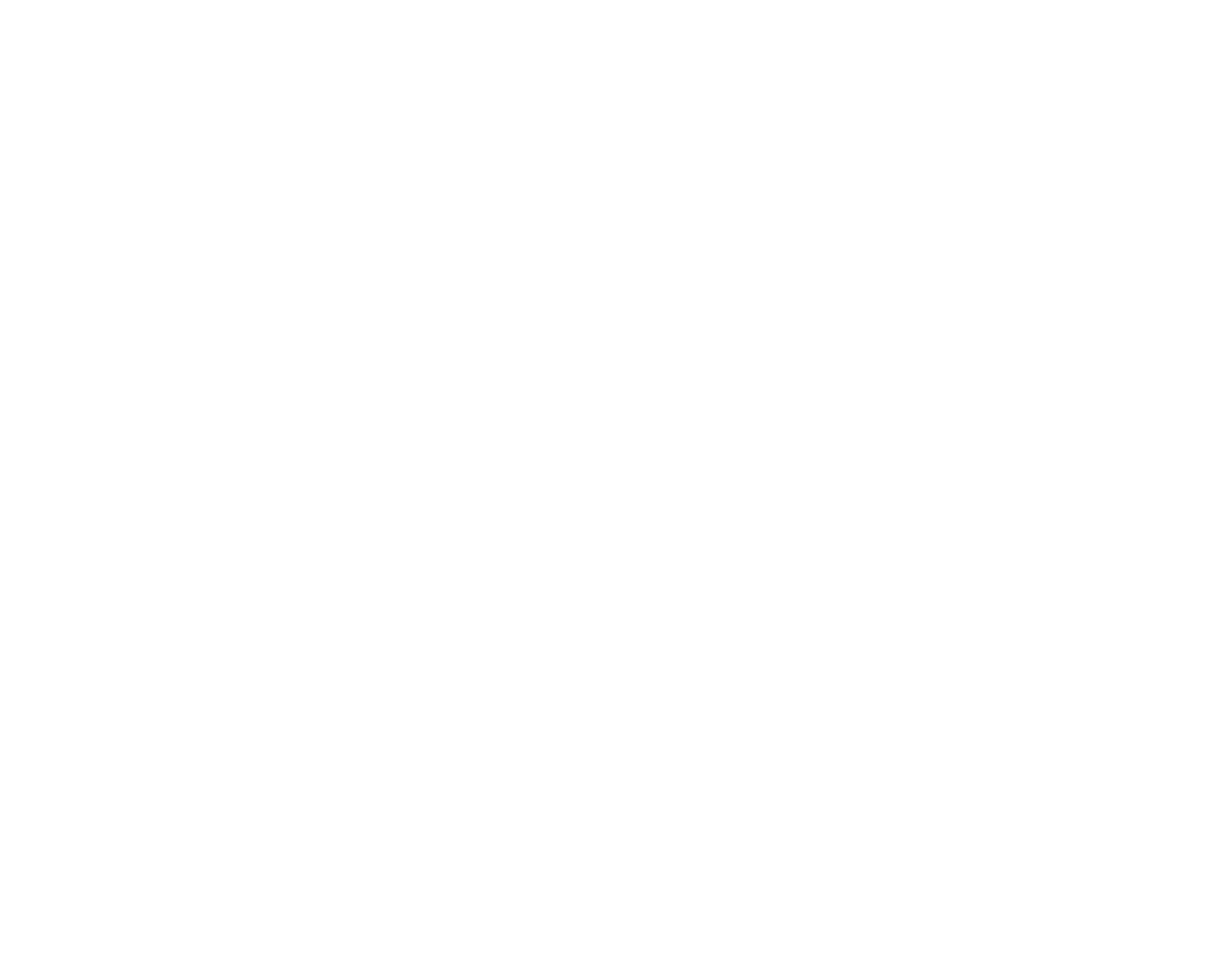|                    | <b>Licence Business Name</b>                                | <b>Address</b>                                     | <b>Licence Type/Sub</b> |                                             | <b>Phone</b>                           |        | Fax                       |     |
|--------------------|-------------------------------------------------------------|----------------------------------------------------|-------------------------|---------------------------------------------|----------------------------------------|--------|---------------------------|-----|
|                    | 10 546727 JA Construction Ltd                               | 9738 129A ST SURREY BC V3P 3J5                     | Service Use             | <b>General Contractor</b>                   | (604) 812-6876                         | Work   |                           | Hom |
| <b>Issue Date:</b> |                                                             | 21-Sep-10                                          |                         |                                             |                                        |        |                           |     |
| 10 546355          | Makm & Mand Information<br>Marketing                        | 10451 Shellbridge Way Unit 150 Richmond BC V6X 2W8 | Service Use             |                                             | (778) 859-9182                         | Work   |                           | Hom |
| 10 546826          | Greenlake Art Gallery                                       | 9199 Tomicki Ave Unit 103 Richmond BC V6X 0C4      | Service Use             | Home Occupation                             | $(604)$ 678-6511                       |        | Work (778) 987-1313 Cellu |     |
| 10 546520          | Beads-N-Flip                                                | 5300 No 3 Rd Richmond BC V6X 2X9                   | Mercantile Use          | <b>Retail Trading</b>                       | (778) 688-8882                         | Work   |                           | Hom |
| 10 546820          | Zuccarello Plumbing & Heating                               | 7278 BRAESIDE DR BURNABY BC V5A 1E8                | Service Use             | <b>Plumbing Contractor</b>                  | (778) 886-5258                         |        | Work (778) 886-5282 Cellu |     |
| 10 54 6880         | <b>Newbury Ventures Limited</b><br>Partnership              | 5893 COVE LINK RD DELTA BC V4K 5G8                 | Service Use             | <b>General Contractor</b>                   | (604) 618-5618                         |        | Work (604) 946-9963 Fax   |     |
| 10 535626          | Peschisolido & Company<br><b>Barristers &amp; Solictors</b> | 5900 No 3 Rd Unit 600 Richmond BC V6X 3P7          | Service Use             |                                             | (604) 231-3788                         |        | Work (604) 278-0022 Fax   |     |
| 10 535620          | Firelor                                                     | 5300 No 3 Rd Space 29 Richmond BC V6X 2X9          | Mercantile Use          | <b>Retail Trading</b>                       | (778) 552-5096                         |        | Work (778) 578-7869 Fax   |     |
| 10 532768          | <b>Times Telecom</b>                                        | 4380 No 3 Rd Unit 1430 Richmond BC V6X 3V7         | Mercantile Use          | <b>Retail Trading</b>                       | 6045519851106                          | Work   |                           | Hom |
| 10 530026          | <b>Elegant Lighting Ltd</b>                                 | 12040 Bridgeport Rd Richmond BC V6V 1J3            | Mercantile Use          | <b>Wholesale Trading</b>                    | (778) 998-0319                         | Work   |                           | Hom |
| 10 54 6822         | Zuccarello Plumbing & Heating                               | 7278 BRAESIDE DR BURNABY BC V5A 1E8                | Service Use             | <b>Gas Contractor</b>                       | (778) 886-5258                         |        | Work (778) 886-5282 Cellu |     |
| 10 546244          | Healing Hands Massage Therapy                               | 7560 Minoru Gate Richmond BC V6Y 1R9               | Service Use             | Registered Massage<br><b>Therapy Clinic</b> | (604) 729-2379                         | Work   |                           | Hom |
| <b>Issue Date:</b> |                                                             | 22-Sep-10                                          |                         |                                             |                                        |        |                           |     |
| 10 547095          | New Primary Colours Art<br>(Canada) Ltd                     | 11822 CASCADE DR DELTA BC V4E 3C2                  | Service Use             | <b>Plumbing Contractor</b>                  | $(604)$ 598-1901                       |        | Work (604) 598-1901 Fax   |     |
| 10 547122          | Tri-West Technologies Inc                                   | 4151 Regent St Unit 18 Richmond BC V7E 4S9         | Service Use             | <b>General Contractor</b>                   | (604) 754-7282                         |        | Work (604) 447-1476 Fax   |     |
| 10 547123          | <b>CWDI Construction</b>                                    | 4321 PRICE CR BURNABY BC V5G 2N3                   | Service Use             | <b>General Contractor</b>                   | (604) 230-1971                         | Work   |                           | Hom |
| 10 547126          | Kingshalom Renovation &<br>Roofing                          | 10871 Mortfield Rd Unit 113 Richmond BC V7A 2W1    | Service Use             | <b>General Contractor</b>                   | (604) 284-0099                         | Work   |                           | Hom |
| <b>Issue Date:</b> |                                                             | 23-Sep-10                                          |                         |                                             |                                        |        |                           |     |
| 10 547263          | Popular Roofing Systems Ltd                                 | 6480 Cook Gate Richmond BC V6Y 3A2                 | Service Use             | <b>General Contractor</b>                   | (778) 859-8822                         |        | Work (604) 273-0827 Fax   |     |
| 10 547313          | Colwin Design Ltd                                           | 20181 115A AVE MAPLE RIDGE BC V2X 0Z3              | Service Use             | <b>General Contractor</b>                   | (604) 460-6620                         |        | Work (604) 460-6621 Fax   |     |
| 10 546828          | West Continent Development Inc                              | 4140 No 3 Rd Unit 250 Richmond BC V6X 2C2          | Service Use             | <b>General Contractor</b>                   | (604) 232-0780                         |        | Work (604) 327-0780 Fax   |     |
| 10 547142          | Balraj Khunkhun                                             | 5496 189 A ST SURREY BC V3S 6W7                    | Service Use             | <b>General Contractor</b>                   | (604) 562-9293                         |        | Work (778) 571-1525 Fax   |     |
| 10 547189          | <b>I-Cleaner Cleaning Service</b>                           | 7611 Moffatt Rd Unit 9 Richmond BC V6Y 1X9         | Service Use             | Home Occupation                             | (604) 276-8862                         |        | Work (604) 719-6200 Cellu |     |
| <b>Issue Date:</b> |                                                             | 27-Sep-10                                          |                         |                                             |                                        |        |                           |     |
| 10 547443          | Roy Ho Personal Real Estate<br>Corporation                  | 6926 DOW AVE BURNABY BC V5J 3W9                    | Service Use             |                                             | (604) 518-0438                         | Work   |                           | Hom |
| 10 535449          | US BeerSAVER Systems Inc                                    | 6411 Buswell St Unit 201 Richmond BC V6Y 2G5       | Service Use             |                                             | (604) 233-0001 Work (604) 233-0002 Fax |        |                           |     |
| 10 547480          | <b>Denise Gittins Fitness</b>                               | 3751 Steveston Hwy Richmond BC V7E 2J9             | Service Use             | Home Occupation                             | (778) 628-0198                         |        | Work (778) 628-0198 Cellu |     |
| 10 547410          | 0881716 BC Ltd                                              | 4151 Dallyn Rd Richmond BC V6X 2S5                 | Service Use             | <b>General Contractor</b>                   | (778) 317-8383                         |        | Work (778) 297-3836 Fax   |     |
| 10 54 6980         | <b>Bliss Equine Massage</b>                                 | 7351 Montana Rd Richmond BC V7C 2K7                | Service Use             | Home Occupation                             | (778) 838-3966                         | Cellul |                           | Hom |
| 10 539102          | Ultra-Chem Industries Ltd                                   | 5811 Cooney Rd Unit 305 Richmond BC V6X 3M1        | Service Use             |                                             | (604) 207-9241                         |        | Work (604) 207-0566 Fax   |     |
| 10 547485          | Thomas A Steeves Consulting                                 | 4440 Waller Dr Richmond BC V7E 5J5                 | Service Use             | Home Occupation                             | (604) 304-2786                         |        | Work (778) 238-9300 Cellu |     |
| <b>Issue Date:</b> |                                                             | 28-Sep-10                                          |                         |                                             |                                        |        |                           |     |
| 10 547329          | Spatial Technologies Parnership<br>Group                    | 3671 Viking Way Unit 10 Richmond BC V6V 2J5        | Mercantile Use          | <b>Wholesale Trading</b>                    | (614) 214-9453                         |        | Work (614) 214-9455 Fax   |     |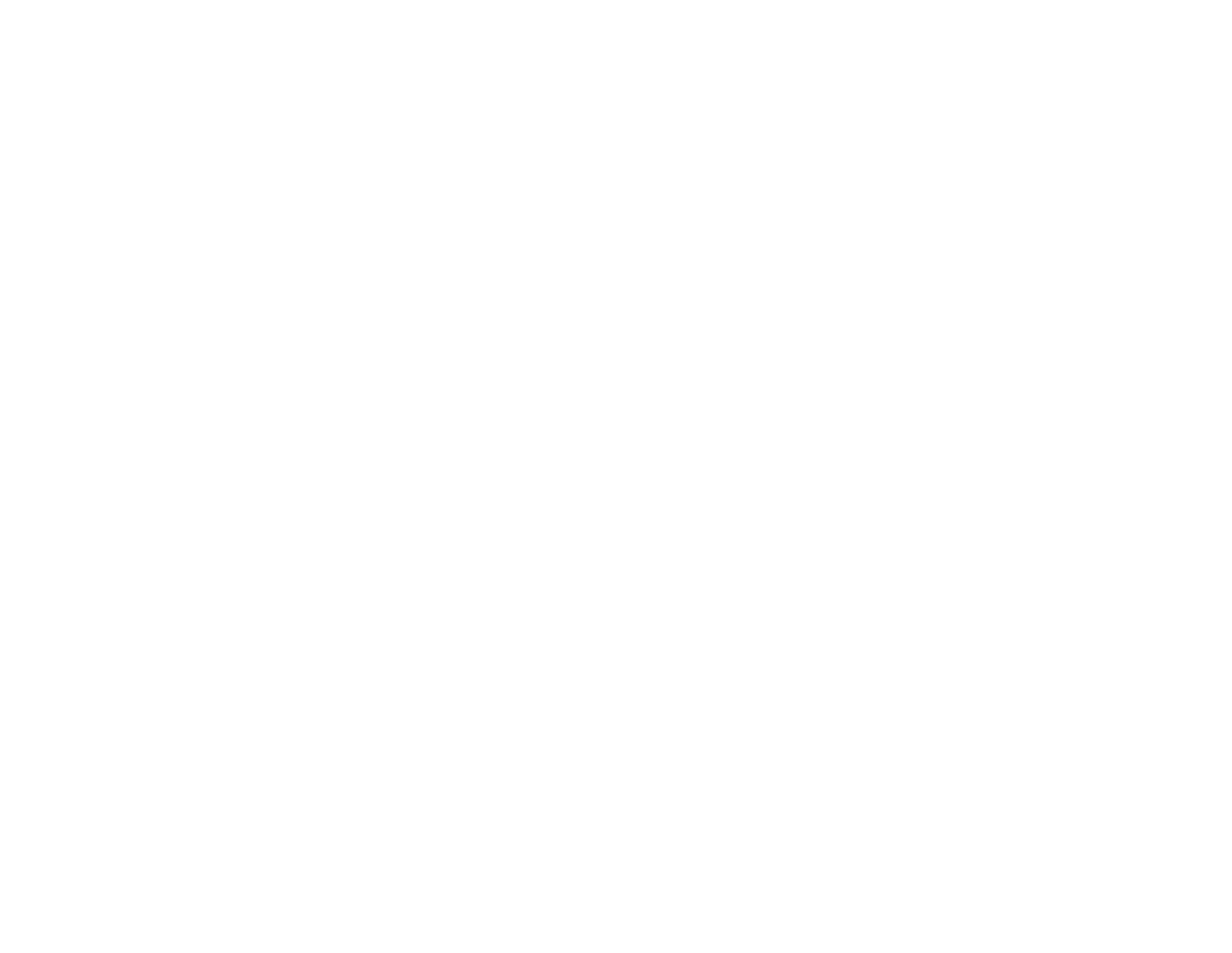|                    | Licence Business Name                                | <b>Address</b>                                      | <b>Licence Type/Sub</b> |                                                    | <b>Phone</b>   |        | Fax                       |     |
|--------------------|------------------------------------------------------|-----------------------------------------------------|-------------------------|----------------------------------------------------|----------------|--------|---------------------------|-----|
| 10 547701          | <b>Mings Contracting</b>                             | 2883 E 43RD AVE VANCOUVER BC V5R 2Z1                | Service Use             | <b>General Contractor</b>                          | (604) 284-5100 |        | Work (604) 284-5101 Fax   |     |
| 10 547663          | Boffo Building Inc                                   | 1391 VENABLES ST VANCOUVER BC V5L 2G1               | Service Use             | <b>General Contractor</b>                          | (604) 648-0594 |        | Work (604) 697-9100 Fax   |     |
| 10 542501          | Cashbox KTV Karaoke Ltd                              | 4160 No 3 Rd Unit 110 Richmond BC V6X 2C2           | Assembly Use Group 1    | <b>Food Service</b><br>Establishment               | (604) 278-3268 | Work   |                           | Hom |
| 10 547660          | <b>Guildford Freon Recovery</b>                      | 17253 JERSEY DR SURREY BC V3S 4X3                   | Service Use             | <b>General Contractor</b>                          | (604) 329-9752 |        | Work (604) 575-7803 Fax   |     |
| 10 547706          | Save The Oceans Inc                                  | 4380 Agar Dr Richmond V7B 1A3                       | Service Use             |                                                    | (604) 279-9994 |        | Work (604) 279-9934 Fax   |     |
| 10 547620          | Aquatec Plumbing & Heating                           | 3389 UPTON RD NORTH VANCOUVER BC VV7K 2V3           | Service Use             | <b>Plumbing Contractor</b>                         | (604) 984-1822 |        | Work (778) 839-1822 Hom   |     |
| 10 546758          | Dr Kazem Khazamipour Medical<br>Services Inc         | 8120 Cook Rd Unit 130 Richmond BC V6Y 1T9           | Service Use             |                                                    | (604) 231-1924 | Work   |                           | Hom |
| 10 544444          | Vanbond Commerce Inc                                 | 4140 No 3 Rd Unit 250 Richmond BC V6X 2C2           | Service Use             |                                                    | (778) 918-1079 | Work   |                           | Hom |
| 10 542499          | Cashbox KTV Karaoke Ltd                              | 4160 No 3 Rd Unit 110 Richmond BC V6X 2C2           | Service Use             |                                                    | (604) 278-3268 | Work   |                           | Hom |
| 10 508020          | <b>MSL Connections Inc.</b>                          | 4140 No 3 Rd Unit 250 Richmond BC V6X 2C2           | Service Use             |                                                    | (604) 603-8969 |        | Work (604) 228-8235 Fax   |     |
| 10 547267          | Mobilicity                                           | 5300 No 3 Rd Richmond BC V6X 2X9                    | Mercantile Use          | <b>Retail Trading</b>                              | (604) 562-9230 | Work e |                           | Hom |
| 10 544446          | Vanbond Commerce Inc                                 | 4140 No 3 Rd Unit 250 Richmond BC V6X 2C2           | Service Use             |                                                    | (778) 918-1079 | Work   |                           | Hom |
| <b>Issue Date:</b> |                                                      | 29-Sep-10                                           |                         |                                                    |                |        |                           |     |
| 10 547667          | Everything Under Your Roof                           | 12110 YORK ST MAPLE RIDGE BC V2X 5R9                | Service Use             | <b>Plumbing Contractor</b>                         | (778) 883-8646 |        | Work (778) 883-8646 Cellu |     |
| 10 548319          | Cool Exchange Fashion<br>Accessories                 | 8180 Granville Ave Unit 808 Richmond BC V6Y 4G1     | Service Use             | Home Occupation                                    | (604) 720-8567 | Work   |                           | Hom |
| <b>Issue Date:</b> |                                                      | 30-Sep-10                                           |                         |                                                    |                |        |                           |     |
| 10 541827          | JC Devotion Consulting Services<br>Inc               | 10451 Shellbridge Way Unit 150 Richmond BC V6X 2W8  | Service Use             |                                                    | (604) 248-2882 |        | Work (604) 218-1626 Cellu |     |
| 10 548547          | <b>Glaze Production</b>                              | 5900 Dover Cr Unit 316 Richmond BC V7C 5R4          | Service Use             | Home Occupation                                    | (604) 809-1263 | Work   |                           | Hom |
| 10 548508          | Peninsula Wall & Ceiling Ltd                         | 18663 52ND AVE UNIT 104 SURREY BC V3S 8E5           | Service Use             | <b>General Contractor</b>                          | (604) 576-4503 |        | Work (604) 576-4563 Fax   |     |
| 10 548400          | Premark Finishing & Painting Ltd                     | 9431 Piermond Rd Richmond BC V7E 1N1                | Service Use             | <b>General Contractor</b>                          | (604) 771-4392 | Work   |                           | Hom |
| 10 547762          | True North Entertainment Inc                         | 4380 Agar Dr Richmond V7B 1A3                       | Service Use             |                                                    | (604) 789-2491 | Work   |                           |     |
| 10 547581          | Donnie Loy - Registered<br>Massage Therapist         | 10291 Severn Dr Richmond BC V7A 2V4                 | Service Use             | <b>Registered Massage</b><br><b>Therapy Clinic</b> | (778) 889-2782 | Work   |                           | Hom |
| 10 51 610 8        | 392403 BC Ltd                                        | 3640 No 4 Rd Richmond BC V6X 2L7                    | Service Use             |                                                    | (604) 257-8230 |        | Work (604) 257-8268 Fax   |     |
| 10 547609          | Charter Telecom Inc                                  | 20800 Westminster Hwy Unit 2163 Richmond BC V6V 2W3 | Service Use             |                                                    | (250) 642-2893 |        | Work (888) 441-8199 Fax   |     |
| <b>Issue Date:</b> |                                                      | $1-Oct-10$                                          |                         |                                                    |                |        |                           |     |
| 09 50 6121         | Wesco Produce Limited                                | 14271 Knox Way Unit 115 Richmond BC V6V 2Z4         | Mercantile Use          | <b>Wholesale Trading</b>                           | (604) 216-2826 | Work   |                           | Hom |
| 10 548609          | Kisik Aerial Survey Inc                              | 5180 Airport Rd Richmond BC V7B 1B4                 | Service Use             |                                                    | (604) 244-0636 |        | Work (604) 273-5643 Fax   |     |
| 10 548600          | Avender Light Decor                                  | 14086 17 AVE SURREY BC V4A 8K4                      | Service Use             | <b>General Contractor</b>                          | (604) 818-4370 |        | Work (604) 542-7623 Fax   |     |
| 10 548604          | 884602 BC Ltd                                        | 156 W 47TH AVE VANCOUVER BC V5Y 2X9                 | Service Use             | <b>General Contractor</b>                          | (604) 325-5568 | Work   |                           | Hom |
| 10 548613          | Merican Software Consulting Ltd                      | 6300 London Rd Unit 20 Richmond BC V7E 6V6          | Service Use             | Home Occupation                                    | (604) 295-1540 | Work   |                           | Hom |
| 10 547278          | Canada Orient Parts Suppliers<br>United Group Co Ltd | 10451 Shellbridge Way Unit 150 Richmond BC V6X 2W8  | Service Use             |                                                    | (604) 249-2887 | Work   |                           | Hom |
| 10 547273          | Canada China Arts & Culture<br>Exchange Centre Inc   | 10451 Shellbridge Way Unit 150 Richmond BC V6X 2W8  | Service Use             |                                                    | (778) 855-4533 | Work   |                           | Hom |
| 09 485053          | Harmony Dental Studio                                | 3700 Moncton St Unit 100 Richmond BC V7E 3A4        | Service Use             |                                                    | (604) 277-2223 | Work   |                           | Hom |
| 10 548583          | <b>Ansen Consulting Service</b>                      | 7091 Blundell Rd Unit 15 Richmond BC V6Y 1J5        | Service Use             | Home Occupation                                    | (778) 383-0542 |        | Work (778) 383-0542 Fax   |     |
| 10 547276          | A & L Global Enterprises Inc                         | 10451 Shellbridge Way Unit 150 Richmond BC V6X 2W8  | Service Use             |                                                    | (778) 898-0813 | Work   |                           | Hom |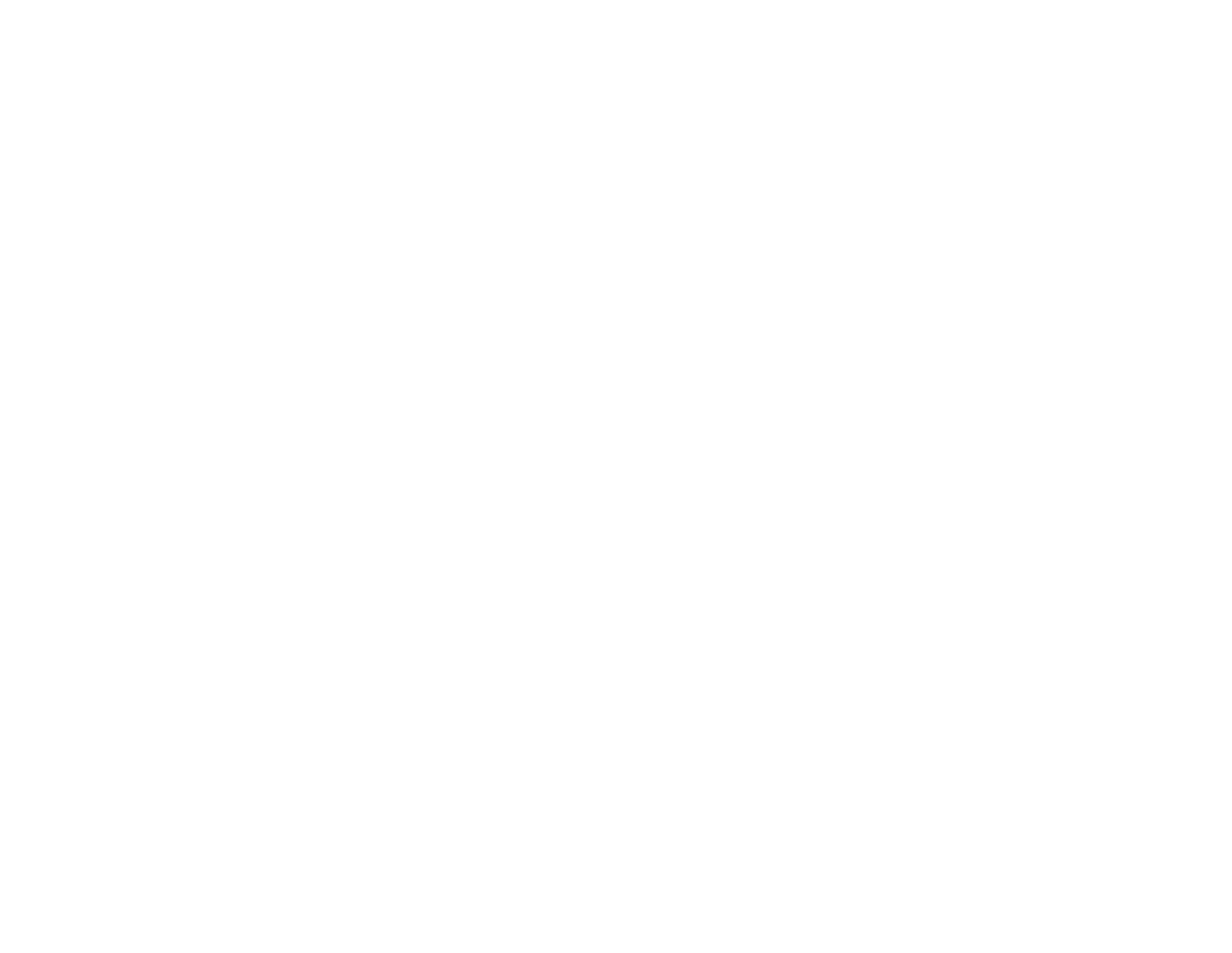|                    | Licence Business Name                           | <b>Address</b>                                               | <b>Licence Type/Sub</b>         |                              | <b>Phone</b>     |      | Fax                       |            |
|--------------------|-------------------------------------------------|--------------------------------------------------------------|---------------------------------|------------------------------|------------------|------|---------------------------|------------|
| <b>Issue Date:</b> |                                                 | 4-Oct-10                                                     |                                 |                              |                  |      |                           |            |
| 09 474719          | Kendee Travel TPI                               | 9833 Greenlees Rd Richmond BC V7A 1V2                        | Service Use                     | <b>Travel Agency</b>         | (604) 288-7619   |      | Work (604) 241-4382 Fax   |            |
| 10 548682          | Picture Your Cake                               | 3600 Kilby Crt Richmond BC V6X 3M9                           | Service Use                     | Home Occupation              | $(604)$ 318-7856 |      | Work (604) 241-2058 Fax   |            |
| 10 548352          | <b>Ryerson Education Group Inc.</b>             | 10451 Shellbridge Way Unit 150 Richmond BC V6X 2W8           | Service Use                     |                              | (604) 249-2805   |      | Work (604) 278-5760 Fax   |            |
| 09 463391          | <b>AWB Travel</b>                               | 7480 Railway Ave Richmond BC V7C 3J9                         | Service Use                     |                              | (604) 781-6428   |      | Work (604) 271-5218 Fax   |            |
| 08 43 6797         | Jeff and Simon Manufacturing<br>Company         | 1999 Savage Rd Unit 103 Richmond BC V6V 0A5                  | Industrial/Manufacturing<br>Use |                              | (604) 291-2725   |      | Work (604) 291-2725 Fax   |            |
| 10 548615          | <b>Sue Wallis</b>                               | 3700 Pacemore Ave Richmond BC V7C 1P2                        | Service Use                     | Home Occupation              | (604) 274-6797   |      | Work (604) 274-6796 Fax   |            |
| <b>Issue Date:</b> |                                                 | 5-Oct-10                                                     |                                 |                              |                  |      |                           |            |
| 10548882           | Omex Stucco Ltd                                 | 5825 KING GEORGE BLVD SURREY BC V3X 1G9                      | Service Use                     | <b>General Contractor</b>    | (604) 374-1604   | Work |                           | <b>Hom</b> |
| 10 548720          | <b>GI Solutions Ltd</b>                         | 6860 Maple Rd Richmond BC V7E 1G5                            | Service Use                     | Home Occupation              | (604) 723-4100   | Work |                           | <b>Hom</b> |
| 10 548887          | <b>Forever Stone Ltd</b>                        | 912 BERKLEY RD UNIT 316 NORTH VANCOUVER BC<br><b>V7H 1Y2</b> | Service Use                     | <b>General Contractor</b>    | (778) 858-1198   |      | Work (604) 904-9915 Fax   |            |
| 10 548854          | CH Design & Mfg Ltd                             | 5113 BYRNE RD UNIT 107 BURNABY BC V5J 3H6                    | Service Use                     | <b>General Contractor</b>    | (604) 433-3095   |      | Work (604) 433-3095 Fax   |            |
| 10 548845          | Hajdo Forbes Architect                          | 6691 Shawnigan PI Richmond BC V7E 4W9                        | Service Use                     | Home Occupation              | (604) 272-1735   |      | Work (604) 721-5172 Cellu |            |
| 10 548800          | Alex Han Contracting Inc                        | 5536 KNIGHT ST VANCOUVER BC V5P 2V2                          | Service Use                     | <b>Plumbing Contractor</b>   | (778) 317-8932   | Work |                           | Hom        |
| 10 547573          | Coonies Enterprise Inc                          | 11880 Hammersmith Way Unit 185 Richmond BC V7A 5C8           | Mercantile Use                  | <b>Wholesale Trading</b>     | (604) 278-5066   | Work | (604) 278-5066 Fax        |            |
| 10 547160          | Kaleidoscope Holding Ltd                        | 8700 McKim Way Unit 1161 Richmond BC V6X 4A5                 | Mercantile Use                  | <b>Retail Trading</b>        | (604) 722-5258   |      | Work (604) 722-5258 Cellu |            |
| 10 541535          | Richmond Shop Trading Ltd                       | 8311 Westminster Hwy Unit 120 Richmond BC V6X 1A7            | Service Use                     |                              | (778) 892-8789   |      | Work (604) 247-1363 Fax   |            |
| 10 541532          | Richmond Shop Trading Ltd                       | 8311 Westminster Hwy Unit 120 Richmond BC V6X 1A7            | Mercantile Use                  | Retail Trading               | (778) 892-8789   |      | Work (604) 247-1363 Fax   |            |
| 10 541533          | Richmond Shop Trading Ltd                       | 8311 Westminster Hwy Unit 120 Richmond BC V6X 1A7            | Service Use                     |                              | (778) 892-8789   |      | Work (604) 247-1363 Fax   |            |
| 10 548706          | Wan's Contracting                               | 16507 GLENWOOD CR N SURREY BC V4N 1W3                        | Service Use                     | <b>General Contractor</b>    | (604) 889-2374   | Work |                           | Hom        |
| <b>Issue Date:</b> |                                                 | 6-Oct-10                                                     |                                 |                              |                  |      |                           |            |
| 10 549041          | Pacific Coast Enterprise                        | 18660 32ND AVE SURREY BC V3S 0L5                             | Service Use                     | <b>General Contractor</b>    | $(604)$ 536-1053 | Work |                           | <b>Hom</b> |
| 10 549123          | Raven Project Inc                               | 2426 176 ST SURREY BC V3S 9W5                                | Service Use                     | <b>General Contractor</b>    | (604) 880-6012   | Work |                           | <b>Hom</b> |
| 10 549088          | Western Canada Rent-A-Fence<br>Limited          | 2166 TOWNLINE RD ABBOTSFORD BC V2T 6E6                       | Service Use                     | <b>General Contractor</b>    | (604) 850-2650   |      | Work (604) 850-7292 Fax   |            |
| 10 549086          | <b>Walker Custom Painting</b>                   | 2388 WEST BROADWAY VANCOUVER BC V6K 2E5                      | Service Use                     | <b>General Contractor</b>    | (778) 881-7358   | Work |                           | <b>Hom</b> |
| 09 502554          | Sunnylife International Trading Co              | 8700 McKim Way Unit 2133 Richmond BC V6X 4A5                 | Mercantile Use                  | <b>Retail Trading</b>        | (604) 247-1198   | Work | (604) 288-5027 Fax        |            |
| 10 549064          | 0761487 BC Ltd                                  | 723 BOWLER ST NEW WESTMINSTER BC V3M 4V6                     | Service Use                     | <b>General Contractor</b>    | $(604)$ 525-8021 |      | Work (604) 618-8019 Cellu |            |
| 10 548981          | TNA Trading Company Ltd                         | 8700 Bennett Rd Unit 16 Richmond BC V6Y 1N7                  | Service Use                     | Home Occupation              | (604) 295-9070   | Work | (778) 858-2821 Cellu      |            |
| 10 548960          | <b>Triahn Enterprises Ltd</b>                   | 45485 KNIGHT RD UNIT 202 CHILLIWACK BC V2R 3G3               | Service Use                     | <b>General Contractor</b>    | (604) 858-7266   |      | Work (604) 824-8454 Fax   |            |
| 10 541490          | New Primary Colours (Canada)<br>Art Ltd         | 8888 Odlin Cr Unit 2365 Richmond BC V6X 3Z8                  | Assembly Use Group 3            | <b>Education Institution</b> | (604) 598-1901   |      | Work (604) 598-1901 Fax   |            |
| 10 534596          | <b>Blossom Tutorial Service Plus</b><br>Company | 8700 McKim Way Unit 3213 Richmond BC V6X 4A5                 | Assembly Use Group 3            | <b>Education Institution</b> | (604) 338-8939   |      | Work (604) 249-8393 Fax   |            |
| 10 529267          | <b>ITC Source Ltd</b>                           | 8700 McKim Way Unit 1023 Richmond BC V6X 4A5                 | Service Use                     |                              | (604) 726-2909   | Work |                           | Hom        |
| 10 549066          | All Mini Machine Services Ltd                   | 8465 BROOKE ST DELTA BC V4C 4E9                              | Service Use                     | <b>General Contractor</b>    | (604) 312-4848   |      | Work (604) 594-8386 Fax   |            |
| <b>Issue Date:</b> |                                                 | 7-Oct-10                                                     |                                 |                              |                  |      |                           |            |
| 10 542523          | The True's                                      | 4151 Hazelbridge Way Unit 2420 Richmond BC V6X 4J7           | Mercantile Use                  | <b>Retail Trading</b>        | (778) 889-5871   | Work |                           | Hom        |
| 10 549265          | Alkarim S Ladha Inc                             | 8700 Jones Rd Unit 124 Richmond BC V6Y 3X7                   | Service Use                     | Home Occupation              | (604) 270-2341   | Work |                           | Hom        |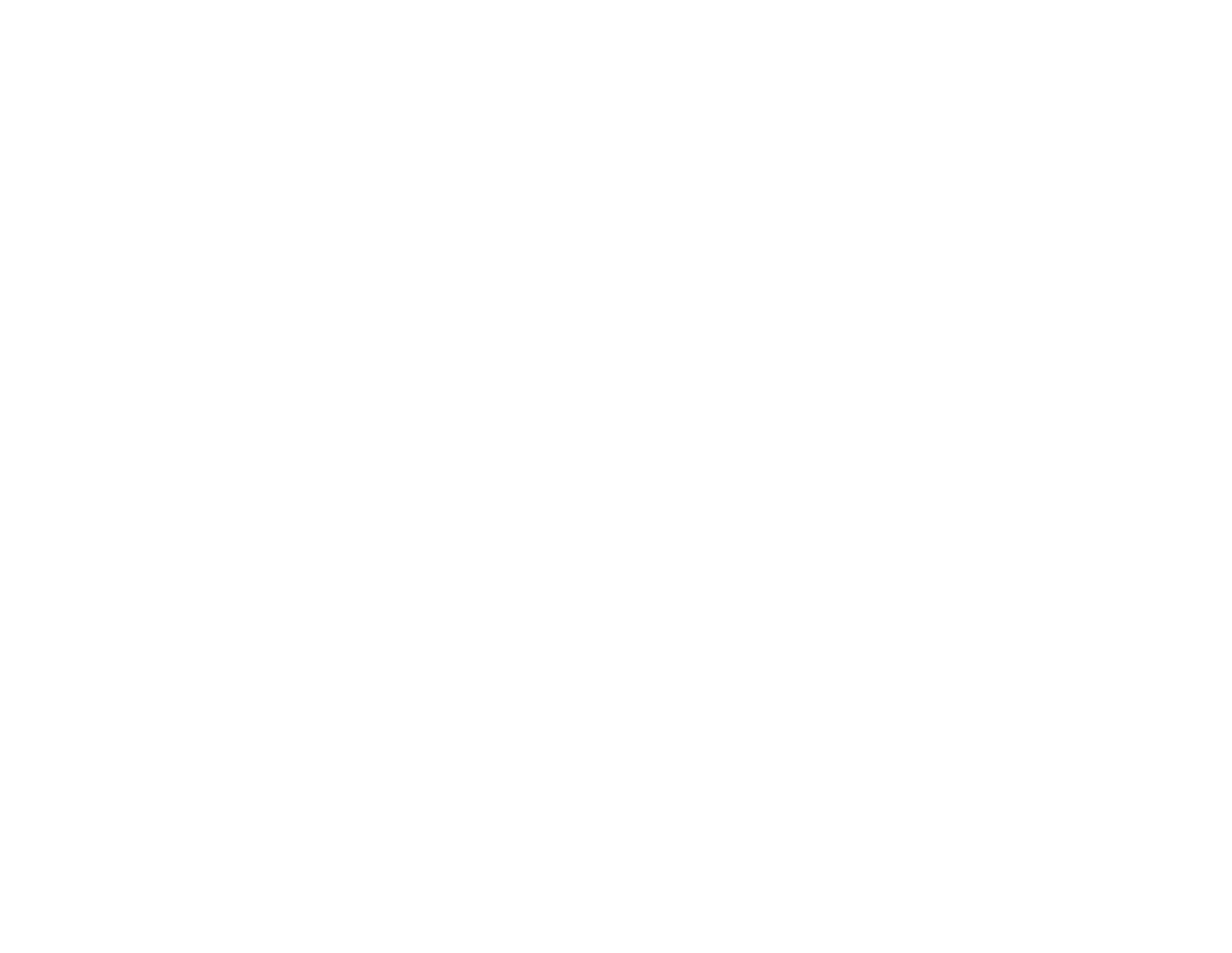|                    | Licence Business Name                            | <b>Address</b>                                                                   | <b>Licence Type/Sub</b> |                                                    | <b>Phone</b>        |      | Fax                       |            |
|--------------------|--------------------------------------------------|----------------------------------------------------------------------------------|-------------------------|----------------------------------------------------|---------------------|------|---------------------------|------------|
| 10 549316          | Golden Era Technolgies Ltd                       | PO BOX 31113 - ST JOHN'S STREET PORT MOODY BC<br><b>V3H 2C0</b>                  | Service Use             |                                                    | (604) 999-9036      |      | Work (604) 936-2789 Fax   |            |
| 10 549315          | AB Home Consultants Ltd                          | 8492 14TH AVE BURNABY BC V3N 2C4                                                 | Service Use             | <b>General Contractor</b>                          | (604) 526-4637      |      | Work 60452664697          | Fax        |
| 10 549302          | Apple Canada Inc                                 | 6551 No 3 Rd Unit 1597 Richmond BC V6Y 2B6                                       | Mercantile Use          | <b>Retail Trading</b>                              | (604) 248-3940      | Work |                           | Hom        |
| 10 548614          | New Concept Hot Pot Restaurant                   | 8131 Westminster Hwy Unit 168 Richmond BC V6X 1A7                                | Assembly Use Group 1    | <b>Food Service</b><br>Establishment               | (604) 303-9555      |      | Work (778) 858-8998 Cellu |            |
| 10 547442          | Canada HC Eco Technology Inc                     | 6081 No 3 Rd Unit 806 Richmond BC V6Y 2B2                                        | Service Use             |                                                    | (604) 767-3677      | Work |                           | Hom        |
| 10 547409          | Monzter Cellular Ltd                             | 4151 Hazelbridge Way Unit 3390 Richmond BC V6X 4J7                               | Mercantile Use          | <b>Retail Trading</b>                              | (778) 668-6666      | Work |                           | Hom        |
| 10 544842          | <b>Memory Collection</b>                         | 4151 Hazelbridge Way Unit 3690 Richmond BC V6X 4J7                               | Mercantile Use          | <b>Retail Trading</b>                              | (604) 273-8874      | Work |                           | Hom        |
| 10 532802          | Kirkman Bus Sales (BC) Ltd                       | 2440 Shell Rd Richmond BC V6X 2P1                                                | Service Use             |                                                    | (604) 888-3866      |      | Work (604) 888-3836 Fax   |            |
| 10 530645          | <b>DSC Dimensional Stone</b><br>Contracting Inc. | 5560 Minoru Blvd Unit 107 Richmond BC V6X 2A9                                    | Service Use             | <b>General Contractor</b>                          | (604) 273-9366      |      | Work (604) 273-9367 Fax   |            |
| 10 541794          | Sandre Health                                    | 8580 Alexandra Rd Unit 1120 Richmond BC V6X 4B3                                  | Service Use             |                                                    | (604) 271-9708      |      | Work (604) 271-9708 Fax   |            |
| 10 549314          | A-Line Cutting And Coring Ltd                    | 4665 LONDON CR DELTA BC V4K 4W8                                                  | Service Use             | <b>General Contractor</b>                          | $(604)$ 946-5635    |      | Work (604) 946-5685 Fax   |            |
| 10 514 617         | Le Petit Patissier                               | 4151 Hazelbridge Way Unit 1968 Richmond BC V6X 4J7                               | Mercantile Use          | <b>Retail Trading</b>                              | 6042881002211       | Work |                           | Hom        |
| 10 532805          | Kirkman Bus Sales (BC) Ltd                       | 2440 Shell Rd Richmond BC V6X 2P1                                                | Mercantile Use          | <b>Wholesale Trading</b>                           | $(604)$ 888-3866    |      | Work (604) 888-3836 Fax   |            |
| 10 534867          | Lavi Fashion Ltd                                 | 4311 Hazelbridge Way Unit 1605 Richmond BC V6X 3L7                               | Mercantile Use          | <b>Retail Trading</b>                              | (604) 725-2488      | Work |                           | Hom        |
| 10 537008          | Magic Beauty Inc                                 | 4151 Hazelbridge Way Unit 3400 Richmond BC V6X 4J7                               | Mercantile Use          | <b>Retail Trading</b>                              | (778) 297-1186      |      | Work (604) 448-8874 Fax   |            |
| 10 541272          | If Clothing Store                                | 4151 Hazelbridge Way Unit 2410 Richmond BC V6X 4J7                               | Mercantile Use          | <b>Retail Trading</b>                              | (604) 715-4886      | Work |                           | Hom        |
| 10 541760          | Wind                                             | 4151 Hazelbridge Way Unit 1295 Richmond BC V6X 4J7                               | Mercantile Use          | <b>Retail Trading</b>                              | (604) 247-8888      | Work |                           | Hom        |
| 10 532767          | <b>Times Telecom</b>                             | 4151 Hazelbridge Way Unit 1230 Richmond BC V6X 4J7                               | Mercantile Use          | <b>Retail Trading</b>                              | 6045519851106 Work  |      |                           | Hom        |
| <b>Issue Date:</b> |                                                  | 12-Oct-10                                                                        |                         |                                                    |                     |      |                           |            |
| 10 533587          | <b>Canada Thousand Miles Trading</b><br>Ltd      | 8888 Odlin Cr Unit 3160 Richmond BC V6X 3Z8                                      | Service Use             |                                                    | $(604)$ 496-0150    | Work |                           | Hom        |
| 10 549428          | <b>HC Green Environmental Ltd</b>                | 6033 Katsura St Unit 320 Richmond BC V6Y 0B3                                     | Service Use             | Home Occupation                                    | (778) 316-5069      | Work |                           | Hom        |
| 10 549420          | 0814983 BC Ltd                                   | 3406 ROSEMARY HEIGHTS DR SURREY BC V3S 2L3                                       | Service Use             | <b>General Contractor</b>                          | (604) 720-6269      | Work |                           | <b>Hom</b> |
| 10 549391          | <b>Bricar Industries Ltd</b>                     | 9785 192 ST UNIT 204 LANGLEY BC V4N 4L2                                          | Service Use             | <b>General Contractor</b>                          | $(604) 888 - 0877$  | Work | (604) 888-0897 Fax        |            |
| 10 548546          | <b>Crew Elements Inc</b>                         | 12155 Riverside Way Richmond BC V6W 1K8                                          | Service Use             |                                                    | (604) 277-8829      | Work |                           |            |
| 10 544963          | Chen & Li Barristers & Solicitors                | 4940 No 3 Rd Unit 223 Richmond BC V6X 3A5                                        | Service Use             |                                                    | (604) 273-7565      |      | Work (604) 273-7568 Fax   |            |
| 10 541473          | Ajijman                                          | 4151 Hazelbridge Way Unit 3050 Richmond BC V6X 4J7                               | Assembly Use Group 1    | <b>Food Service</b><br>Establishment, Take-<br>Out | (604) 518-9083      | Work |                           | Hom        |
| 10 530018          | Bazza                                            | 4380 No 3 Rd Unit 1145 Richmond BC V6X 3V7                                       | Mercantile Use          | <b>Retail Trading</b>                              |                     | Work |                           | <b>Hom</b> |
| 10 519113          | Moneterre Financial Investment<br>Inc            | 4800 No 3 Rd Unit 203 Richmond BC V6X 3A6                                        | Service Use             |                                                    | (604) 821-2888      |      | Work (604) 821-2880 Fax   |            |
|                    | Inc                                              | 10 544913 Womee Japan Food Restaurant 4380 No 3 Rd Unit 1110 Richmond BC V6X 3V7 | Assembly Use Group 1    | Food Service<br>Establishment, Take-<br>Out        | (604) 218-7238 Work |      |                           | Hom        |
| <b>Issue Date:</b> |                                                  | 13-Oct-10                                                                        |                         |                                                    |                     |      |                           |            |
| 10 535588          | North American Natural Medicine<br>Centre        | 8279 Saba Rd Unit 105 Richmond BC V6Y 4B6                                        | Service Use             |                                                    | (778) 858-0907      |      | Work (604) 299-5879 Hom   |            |
| 10 535592          | North American Natural Medicine<br>Centre        | 8279 Saba Rd Unit 105 Richmond BC V6Y 4B6                                        | Service Use             |                                                    | (778) 858-0907      |      | Work (604) 299-5879 Hom   |            |
| 10 537597          | Grazy Dog                                        | 4551 No 3 Rd Richmond BC V6X 2C3                                                 | Assembly Use Group 1    | <b>Food Service</b><br>Establishment, Take-<br>Out | (604) 725-1998      | Work |                           | Hom        |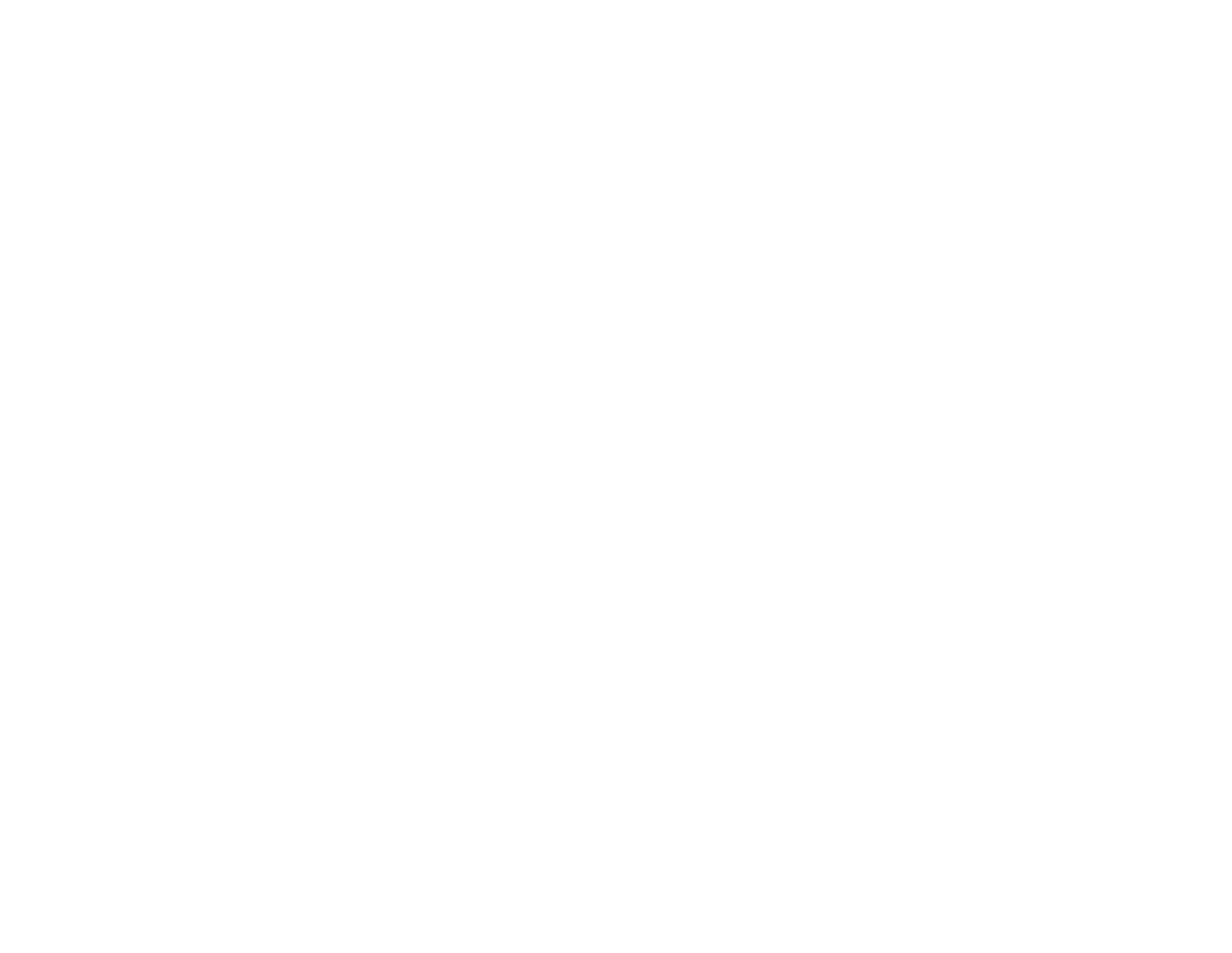|                    | <b>Licence Business Name</b>                          | <b>Address</b>                                      | <b>Licence Type/Sub</b>         |                                                    | <b>Phone</b>     |      | Fax                       |     |
|--------------------|-------------------------------------------------------|-----------------------------------------------------|---------------------------------|----------------------------------------------------|------------------|------|---------------------------|-----|
| 10 541676          | Jack Laptop Repair Ltd                                | 13988 Maycrest Way Unit 130 Richmond BC V6V 3C3     | Service Use                     |                                                    | (604) 630-1144   | Work |                           | Hom |
| 10 544470          | Careseng Naturopathic Medical<br>Centre Inc           | 13260 Delf PI Unit 150 Richmond BC V6V 2A2          | Service Use                     |                                                    | (604) 270-7775   |      | Work (604) 270-7771 Fax   |     |
| 10 545838          | AK Pacific Realty Inc                                 | 8291 Alexandra Rd Unit 205 Richmond BC V6X 1C3      | Service Use                     |                                                    | (778) 297-4622   |      | Work (604) 288-1155 Fax   |     |
| 10 549568          | Kiddo Collective                                      | 7531 Decourcy Cr Richmond BC V7C 4G2                | Service Use                     | Home Occupation                                    | (778) 892-1223   | Work |                           | Hom |
| <b>Issue Date:</b> |                                                       | 14-Oct-10                                           |                                 |                                                    |                  |      |                           |     |
| 10 549807          | Bark N' Fly Petcare Services                          | 9771 Gilhurst Cr Richmond BC V7A 1P4                | Service Use                     | Professional Dog<br>Walker                         | $(604)$ 277-4686 | Work |                           | Hom |
| 10 549847          | WOOF'N-IT (Pet Services)                              | 11900 Osprey Dr Richmond BC V7E 3S6                 | Service Use                     | Professional Dog<br>Walker                         | (604) 275-2165   |      | Work (604) 275-2125 Fax   |     |
| <b>Issue Date:</b> |                                                       | 15-Oct-10                                           |                                 |                                                    |                  |      |                           |     |
| 10 549926          | <b>RR Cleaning Services</b>                           | 11240 Mellis Dr Unit 312 Richmond BC V6X 1L7        | Service Use                     | Home Occupation                                    | (604) 273-6545   |      | Work (604) 273-6545 Fax   |     |
| 10538888           | <b>Blue Duck Cafe</b>                                 | 20800 Westminster Hwy Unit 2118 Richmond BC V6V 2W3 | Assembly Use Group 1            | Food Service<br>Establishment                      | (604) 303-7740   |      | Work (604) 317-7625 Cellu |     |
| 10 549941          | <b>Suzie Sweeps Cleaning Service</b>                  | 9180 No 6 Rd Richmond BC V6W 1E4                    | Service Use                     | Home Occupation                                    | (604) 244-0427   |      | Work (604) 244-0427 Fax   |     |
| 10 549920          | Finisher's Touch                                      | 7180 Lindsay Rd Unit 212 Richmond BC V7C 3M6        | Service Use                     | Home Occupation                                    | (778) 848-6946   | Work |                           | Hom |
| 10 549918          | John Kehayas                                          | 11631 No 1 Rd Richmond BC V7A 2G5                   | Service Use                     | <b>General Contractor</b>                          | (778) 863-1544   | Work |                           | Hom |
| 10 549907          | <b>MWL Demolition Ltd</b>                             | 1720 WINDERMERE AVE PORT COQUITLAM BC V3B<br>2K4    | Service Use                     | <b>General Contractor</b>                          | (604) 944-6727   |      | Work (604) 944-6307 Fax   |     |
| 10 549868          | United Scaffold Supply Company<br>Inc                 | 2350 BETA AVE UNIT C-1 BURNABY BC V5C 5M8           | Service Use                     | <b>General Contractor</b>                          | (604) 294-3400   |      | Work (604) 294-3450 Fax   |     |
| 10 549855          | Gibson & Co Home Services Inc                         | 1248 ELMWOOD PL NORTH VANCOUVER BC V7P 2X7          | Service Use                     | <b>General Contractor</b>                          | (778) 837-8030   |      | Work (604) 984-4640 Fax   |     |
| 10 549711          | Artico Communications Group Inc                       | 9199 Tomicki Ave Unit 408 Richmond BC V6X 0C4       | Service Use                     | Home Occupation                                    | (604) 275-9452   |      | Work (604) 275-9452 Fax   |     |
| 10 549608          | Caregivers R Us Canada                                | 8891 Allison St Richmond BC V6Y 3H4                 | Service Use                     | Home Occupation                                    | (604) 998-4880   |      | Work (604) 765-1038 Cellu |     |
| 10 548901          | Vancouver International School<br>Of Music Corp       | 7911 Alderbridge Way Unit 210 Richmond BC V6X 2A4   | Assembly Use Group 3            | <b>Education Institution</b>                       | (778) 858-0826   | Work |                           | Hom |
| 10 546108          | St Lawrence River Trading Inc                         | 7080 River Rd Unit 201 Richmond BC V6X 1X5          | Mercantile Use                  | <b>Wholesale Trading</b>                           | $(604)$ 551-8789 | Work |                           | Hom |
| 10 545979          | Polytaste Curry Kitchen                               | 8700 McKim Way Unit 2108 Richmond BC V6X 4A5        | Assembly Use Group 1            | <b>Food Service</b><br>Establishment, Take-<br>Out | (604) 338-6770   | Work |                           | Hom |
| 10 549867          | Mainland Exterior Stucco &<br><b>Restoration Inc.</b> | 2350 BETA AVE UNIT C-1 BURNABY BC V5C 5M8           | Service Use                     | <b>General Contractor</b>                          | (604) 205-9989   |      | Work (604) 294-3450 Fax   |     |
| <b>Issue Date:</b> |                                                       | 18-Oct-10                                           |                                 |                                                    |                  |      |                           |     |
| 10 539256          | Sunny Royal Media Group Inc                           | 8351 Alexandra Rd Unit 130 Richmond BC V6X 3P3      | Service Use                     |                                                    | $(604)$ 232-9058 |      | Work (604) 288-2048 Fax   |     |
| 10 549954          | <b>CGE Construction</b>                               | 15355 24 AVE SUITE 656 SURREY BC V4A 2H9            | Service Use                     | <b>General Contractor</b>                          | (604) 484-0379   |      | Work (604) 496-2079 Fax   |     |
|                    | 10 549951 Voices of Change Apparel                    | 10091 Freshwater Dr Richmond BC V7E 4H6             | Service Use                     | Home Occupation                                    | (778) 866-5097   | Work |                           | Hom |
| 10 537612          | Esperanza Homes Ltd                                   | 8181 Cambie Rd Unit 5500 Richmond BC V6X 3X9        | Service Use                     | <b>General Contractor</b>                          | (604) 232-8801   |      | Work (604) 232-8007 Hom   |     |
| 10 539735          | Net Stone Ltd                                         | 1411 Valmont Way Unit 1 Richmond BC V6V 1Y3         | Industrial/Manufacturing<br>Use |                                                    | (604) 273-3775   |      | Work (604) 273-3776 Fax   |     |
| 10 538387          | Metrogrow Soil Products Inc                           | 15111 Williams Rd Richmond BC                       | Industrial/Manufacturing<br>Use |                                                    | (604) 777-9788   |      | Work (604) 777-9791 Fax   |     |
| 10 549569          | <b>Pioneer Distributors Ltd</b>                       | 11280 Twigg PI Unit 163 Richmond BC V6V 0A6         | Mercantile Use                  | <b>Wholesale Trading</b>                           | (604) 291-1477   |      | Work (604) 291-1097 Fax   |     |
| <b>Issue Date:</b> |                                                       | 19-Oct-10                                           |                                 |                                                    |                  |      |                           |     |
|                    | 10 550046 Key Dental Source                           | 8380 Leslie Rd Richmond BC V6X 1E5                  | Service Use                     | Home Occupation                                    | (604) 512-9766   |      | Work (604) 270-3846 Fax   |     |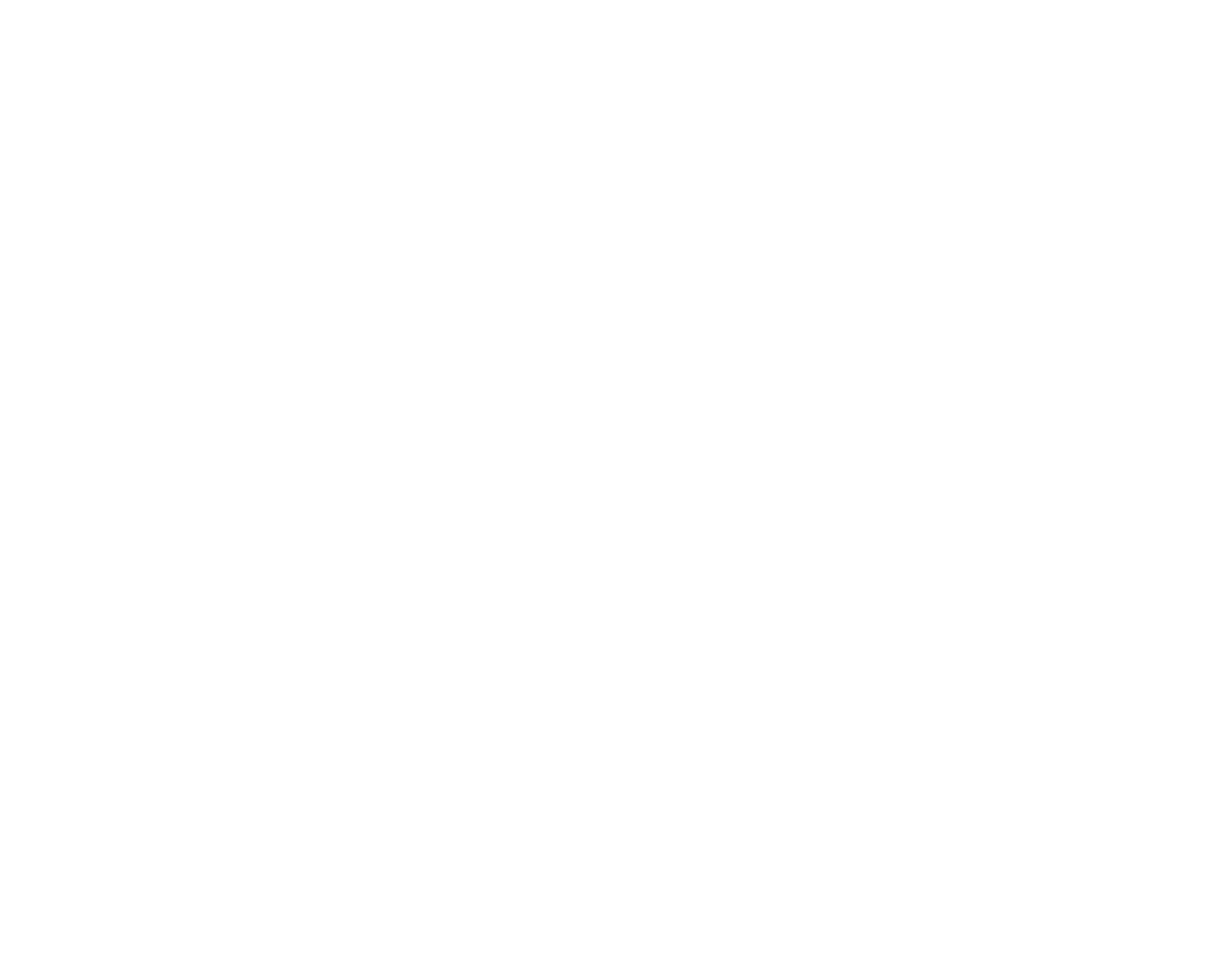|                    | <b>Licence Business Name</b>                                    | <b>Address</b>                                                 | <b>Licence Type/Sub</b> |                                                    | <b>Phone</b>     |      | Fax                       |            |
|--------------------|-----------------------------------------------------------------|----------------------------------------------------------------|-------------------------|----------------------------------------------------|------------------|------|---------------------------|------------|
| 10 547141          | Randhawa Inspections                                            | 16160 Blundell Rd Richmond BC V6W 0A2                          | Service Use             | Vehicle Inspection<br>Facility                     | (604) 537-7083   | Work |                           | <b>Hom</b> |
| 10 550116          | <b>Ruben Construction</b>                                       | 15496 GOGGS AVE WHITE ROCK BC V4B 2N6                          | Service Use             | <b>General Contractor</b>                          | $(604)$ 618-7837 | Work |                           | Hom        |
| 10 550088          | <b>Callcome Electrical Service Ltd</b>                          | 8061 12TH AVE BURNABY BC V3N 2K9                               | Service Use             | <b>Electrical Contractor</b>                       | (604) 638-2718   | Work |                           | Hom        |
| 10 550070          | Kai Ming Ma                                                     | 7700 ABERCROMBIE DR UNIT 22 RICHMOND BC V6Y<br>3X8             | Service Use             | <b>General Contractor</b>                          | (604) 970-6819   |      | Work (604) 876-8231 Fax   |            |
| 10 550069          | Canada Inspiro Education &<br><b>Investment Consulting Corp</b> | 10455 Odlin Rd Richmond BC V6X 1E3                             | Service Use             | Home Occupation                                    | (604) 277-1358   | Work |                           | Hom        |
| 10 550067          | Top Art's Tile Design                                           | 6348 Azure Rd Richmond BC V7C 2N6                              | Service Use             | <b>General Contractor</b>                          | (778) 991-8139   | Work |                           | Hom        |
| 10 550033          | <b>3E Services</b>                                              | 7120 Gilbert Rd Unit 41 Richmond BC V7C 3W2                    | Service Use             | Home Occupation                                    | (604) 271-6159   | Work |                           | Hom        |
| 10 550016          | <b>Mystical General Contracting Ltd</b>                         | 40418 N PARELLEL RD ABBOTSFORD BC V3G 2P9                      | Service Use             | <b>General Contractor</b>                          | (778) 240-1032   | Work |                           | <b>Hom</b> |
| 10 550010          | Opendoor Education &<br>Immigration Ltd                         | 7431 Belair Dr Richmond BC V7A 1B7                             | Service Use             | Home Occupation                                    | (778) 668-5088   | Work |                           | Hom        |
| 10 550008          | 24 Construction Inc                                             | 7431 Belair Dr Richmond BC V7A 1B7                             | Service Use             | <b>General Contractor</b>                          | (778) 668-5088   | Work |                           | Hom        |
| 10 549972          | Briar Design & Construction Ltd                                 | 5415 KINCAID ST BURNABY BC V5G 1W1                             | Service Use             | <b>General Contractor</b>                          | (604) 432-7060   |      | Work (604) 430-6798 Fax   |            |
| 10 549944          | T J Y Furniture Collection Ltd                                  | 12551 Bridgeport Rd Unit 150 Richmond BC V6V 1J4               | Mercantile Use          | <b>Retail Trading</b>                              | (604) 278-2278   |      | Work (604) 278-1189 Fax   |            |
| <b>Issue Date:</b> |                                                                 | 20-Oct-10                                                      |                         |                                                    |                  |      |                           |            |
| 09 501485          | Mega Furniture                                                  | 7731 Alderbridge Way Unit 110 Richmond BC V6X 1Z9              | Mercantile Use          | <b>Retail Trading</b>                              | (604) 279-4242   |      | Work (604) 279-4243 Fax   |            |
| 10 542690          | NAFT Asia (Holdings) Inc                                        | 7731 Alderbridge Way Unit 100 Richmond BC V6X 1Z9              | Service Use             |                                                    | (604) 284-5099   |      | Work (604) 271-2266 Fax   |            |
| <b>Issue Date:</b> |                                                                 | 21-Oct-10                                                      |                         |                                                    |                  |      |                           |            |
| 10 550073          | Kiyomi Spa                                                      | 9671 Seacote Rd Richmond BC V7A 4A3                            | Service Use             | <b>Therapeutic Touch</b><br>Treatments             | (604) 779-0127   | Work |                           | Hom        |
| 10 550237          | The Studio Video Facilities                                     | 10540 Springfield Crt Richmond BC V7E 1Z6                      | Service Use             | Home Occupation                                    | (604) 612-9767   |      | Work (604) 612-9767 Cellu |            |
| 10 550249          | Thai Yoga in the Raw                                            | 950 DRAKE ST UNIT 710 VANCOUVER BC V6Z 2BA                     | Service Use             | <b>Therapeutic Touch</b><br>Treatments             | (778) 928-6330   | Work |                           | Hom        |
| 10 550330          | Masterline Homes Ltd                                            | 34334 FORREST TERRACE UNIT 300 ABBOTSFORD<br><b>BC V4S 1G7</b> | Service Use             | <b>General Contractor</b>                          | (604) 852-8905   |      | Work (604) 852-4690 Fax   |            |
| 10 550373          | <b>RSA Construction</b>                                         | 11519 142ND ST SURREY BC V3R 3L2                               | Service Use             | <b>General Contractor</b>                          | (604) 582-1948   |      | Work (778) 395-3126 Fax   |            |
| 10 550392          | G Voth and Son Construction Ltd                                 | 8011 GRAYSTONE DR COLDSTREAM BC V1B 4A9                        | Service Use             | <b>General Contractor</b>                          | $(250)$ 260-6038 |      | Work (250) 260-6034 Fax   |            |
| 10 548718          | First Class Towing Ltd                                          | 11951 Mitchell Rd Unit 120 Richmond BC V6V 1T5                 | Vehicle for Hire        | Class M - Tow-Truck                                | (604) 771-8612   | Work |                           | Hom        |
| 10 550489          | Wah Cheung Lee General<br>Contractor                            | 2308 EAST GEORGIA ST VANCOUVER BC V5L 2C2                      | Service Use             | <b>General Contractor</b>                          | (604) 255-4490   | Work |                           | Hom        |
| 10 550349          | <b>Canyuan Renovation Services</b>                              | 11280 162A ST SURREY BC V4N 4P8                                | Service Use             | <b>General Contractor</b>                          | (604) 945-8260   | Work |                           | Hom        |
| 10 550430          | <b>Absolute Heating Service</b>                                 | 160 SHORELINE CIRCLE UNIT 112 PORT MOODY BC<br>V3H 0B2         | Service Use             | <b>Gas Contractor</b>                              | (604) 562-7756   | Work |                           | Hom        |
| 10 530923          | Jugo Juice                                                      | 10251 St Edwards Dr Richmond BC V6X 2M9                        | Assembly Use Group 1    | <b>Food Service</b><br>Establishment, Take-<br>Out | (604) 908-1880   |      | Work (604) 908-1880 Cellu |            |
| 10 550389          | <b>MTS Charter Services</b>                                     | 8871 Lansdowne Rd Unit 1404 Richmond BC V6X 3X8                | Service Use             | Home Occupation                                    | (604) 780-6322   | Work |                           | Hom        |
| 10 548717          | First Class Towing Ltd                                          | 11951 Mitchell Rd Unit 120 Richmond BC V6V 1T5                 | Vehicle for Hire        | Vehicle For Hire<br>Office                         | (604) 771-8612   | Work |                           | Hom        |
| 10 530021          | 3E Goldenhouse Cabinet<br>Enterprise Ltd                        | 4631 Shell Rd Unit 180 Richmond BC V6X 3M4                     | Mercantile Use          | <b>Wholesale Trading</b>                           | (604) 304-8688   | Work |                           | Hom        |
| 10 530022          | 3E Goldenhouse Cabinet<br>Enterprise Ltd                        | 4631 Shell Rd Unit 180 Richmond BC V6X 3M4                     | Service Use             | <b>General Contractor</b>                          | (604) 304-8688   | Work |                           | Hom        |
| 10 538356          | <b>Basic Elements Garment Factory</b><br>Ltd                    | 13331 Vulcan Way Unit 8 Richmond BC V6V 1K4                    | Mercantile Use          | <b>Wholesale Trading</b>                           | (604) 252-3963   |      | Work (604) 278-1732 Fax   |            |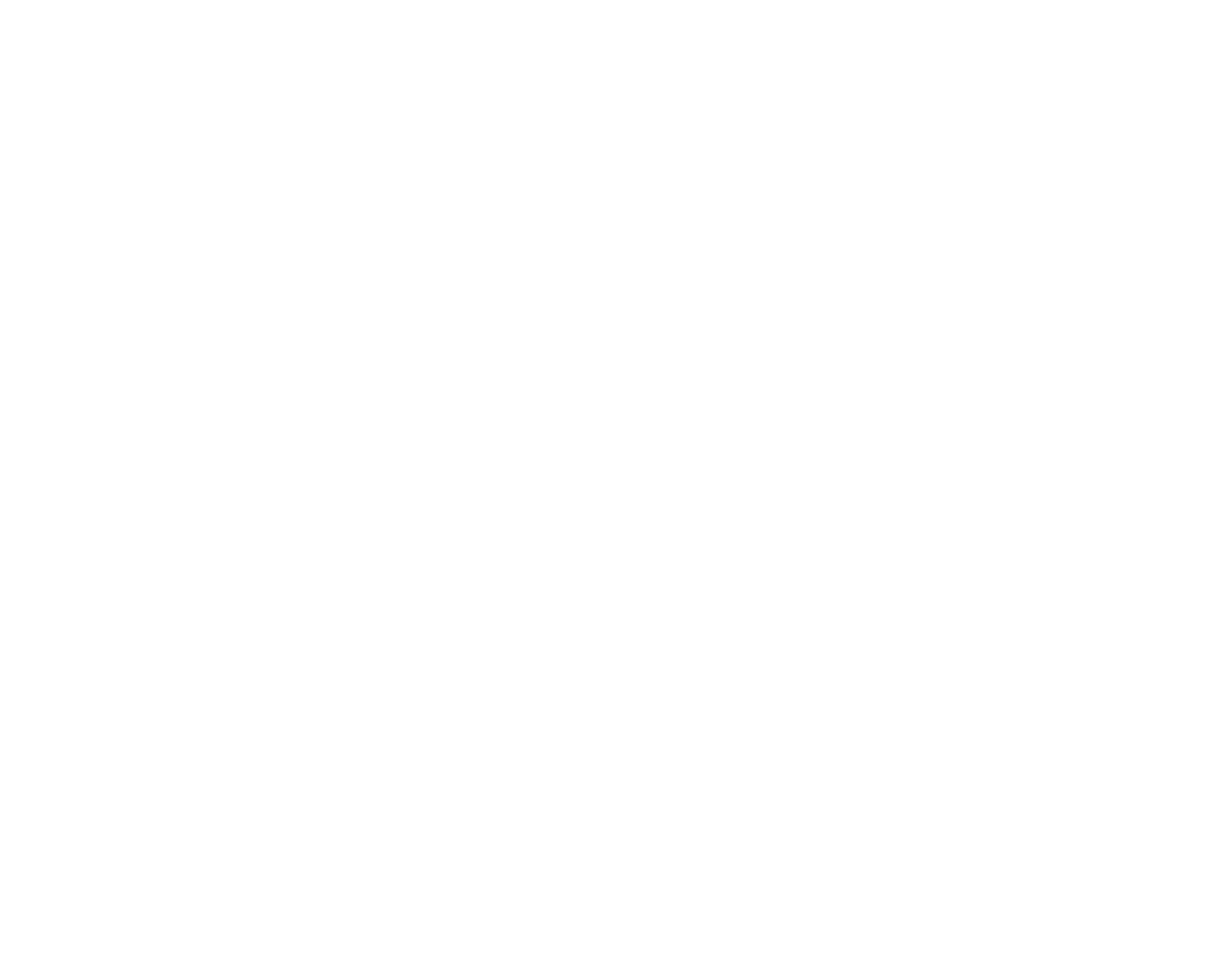|                    | <b>Licence Business Name</b>                     | <b>Address</b>                                     | <b>Licence Type/Sub</b>         |                                        | Phone          | Fax                        |
|--------------------|--------------------------------------------------|----------------------------------------------------|---------------------------------|----------------------------------------|----------------|----------------------------|
| 10 541475          | Kwong Kee Auto Parts                             | 11951 Mitchell Rd Unit 120 Richmond BC V6V 1T5     | Mercantile Use                  | Second-Hand<br>Dealer/Pawnbroker       | (778) 882-0316 | Work (778) 882-0316 Cellu  |
| 10 541489          | Kwong Kee Auto Parts                             | 11951 Mitchell Rd Unit 120 Richmond BC V6V 1T5     | Service Use                     |                                        | (778) 882-0316 | Work (778) 882-0316 Cellu  |
| 10 546506          | Canadian Immigration Law<br>Practitioner         | 4871 Shell Rd Unit 1205 Richmond BC V6X 3Z6        | Service Use                     |                                        | (604) 200-3498 | (866) 800-8957 Fax<br>Work |
| 10 54 6694         | Evgenia Manilova                                 | 5366 MANOR ST BURNABY BC VSG 1B6                   | Service Use                     | <b>Therapeutic Touch</b><br>Treatments | (778) 668-1744 | Work<br>Hom                |
| 10 547143          | Avex Auto Enterprises Ltd                        | 5551 Minoru Blvd Richmond BC V6X 2B1               | Mercantile Use                  | <b>Wholesale Trading</b>               | (604) 722-1220 | Work<br>Hom                |
| <b>Issue Date:</b> |                                                  | $1-Nov-10$                                         |                                 |                                        |                |                            |
| 10 551875          | Everything Under Your Roof                       | 12110 YORK ST MAPLE RIDGE BC V2X 5R9               | Service Use                     | <b>Gas Contractor</b>                  | (778) 883-8646 | Work (778) 883-8646 Cellu  |
| 10 550560          | JJH Development Ltd                              | 8411 Ryan Rd Unit 5 Richmond BC V7A 2E8            | Service Use                     | <b>General Contractor</b>              | (604) 275-3339 | Work<br>Hom                |
| 10 551771          | George Ebbett                                    | 29996 MARSHALL RD ABBOTSFORD BC V4X 2L1            | Service Use                     | <b>Plumbing Contractor</b>             | (778) 880-1102 | Work<br>Hom                |
| 10 550706          | <b>Ruff Stuff Dog Services</b>                   | 2725 W 18TH AVE VANCOUVER BC V6L 1B4               | Service Use                     | Professional Dog<br>Walker             | (604) 733-6483 | Work (604) 715-6639 Hom    |
| 10 550592          | Homeland Mechanical Inc                          | 31857 HOPEDALE AVE ABBAOTSFORD BC V2T 2G6          | Service Use                     | <b>Plumbing Contractor</b>             | (604) 996-5401 | Work (604) 870-4932 Fax    |
| 10 550593          | Sun Ice Heating & Cooling                        | 19567 FRASER HWY UNIT 421 SURREY BC V3S 9A4        | Service Use                     | <b>Gas Contractor</b>                  | (778) 689-5153 | Work<br>Hom                |
| 10 550615          | Rite-Way Fencing (1999) Inc                      | 2166 TOWNLINE RD ABBOTSFORD BC V2T 6E6             | Service Use                     | <b>General Contractor</b>              | (604) 850-9447 | Work (604) 852-8244 Fax    |
| 10 550622          | Frame Of Mind Clothing                           | 12466 Greenland Dr Richmond BC V6V 2A8             | Service Use                     | Home Occupation                        | (604) 614-7432 | Work<br>Hom                |
| 10 550584          | Zippo Stone Ltd                                  | 8731 Beckwith Rd Unit 110 Richmond BC V6X 1V4      | Mercantile Use                  | <b>Wholesale Trading</b>               | (604) 754-3743 | Work<br>Hom                |
| 10 550729          | Diamond Parking/ DPS Parking<br>#4739            | 4651 Garden City Rd Richmond BC V6X 4A9            | Service Use                     | Parking Enforcement<br><b>Business</b> | (604) 681-8797 | Work (604) 684-0329 Fax    |
| 10 550732          | Diamond Parking/DPS #4772                        | 6211 No 3 Rd Richmond BC V6Y 2B4                   | Service Use                     | Parking Enforcement<br><b>Business</b> | (604) 681-8797 | Work (604) 684-0329 Fax    |
| 10 550800          | Voila Party Planner Ltd                          | 12471 Harrison Ave Richmond BC V6V 2R7             | Service Use                     | Home Occupation                        | (604) 278-8849 | Work<br>Hom                |
| 10 550949          | Sean William Designs                             | 11751 King Rd Unit 37 Richmond BC V7A 3B5          | Service Use                     | Home Occupation                        | (604) 644-3691 | Work<br>Hom                |
| 10 551739          | <b>Array Security Systems</b>                    | 13722 90A AVE SURREY BC V3V 7P2                    | Service Use                     | <b>General Contractor</b>              | (604) 720-7760 | Work (604) 543-0411 Fax    |
| 10 551788          | All Seasons Landscaping Ltd                      | 1215 TILSTON CRT COQUITLAM BC V3J 5L6              | Service Use                     | <b>General Contractor</b>              | (604) 219-6764 | Work<br>Hom                |
| 10 551810          | Klondike Contracting Corporation                 | 1375 W 6TH AVE VANCOUVER BC V6H 0B1                | Service Use                     | <b>General Contractor</b>              | (604) 708-3337 | Work (604) 708-3397 Fax    |
| 10 551833          | Swarn Panesar                                    | 11051 Granville Ave Richmond BC V6Y 1R5            | Service Use                     | <b>General Contractor</b>              | (604) 276-0830 | Work<br>Hom                |
| 10 550449          | <b>What8ver Cafe</b>                             | 8328 Capstan Way Unit 1108 Richmond BC V6X 4B6     | Assembly Use Group 1            | Food Service<br>Establishment          | (778) 297-5992 | Work (778) 297-5912 Fax    |
| 10 54 6680         | <b>Royal Traditional Chinese</b><br>Medicine Ltd | 6571 Buswell St Richmond BC V6Y 2G9                | Mercantile Use                  | <b>Retail Trading</b>                  | (604) 803-8187 | Work<br>Hom                |
| 10 551 668         | <b>Golden Sunshine Trading</b>                   | 7960 Bennett Rd Richmond BC V6Y 1N2                | Service Use                     | Home Occupation                        | (778) 322-5818 | Work<br>Hom                |
| 10 544690          | AB Aquatics Ltd                                  | 12320 Trites Rd Unit 16 Richmond BC V7E 3R7        | Mercantile Use                  | <b>Wholesale Trading</b>               | (778) 282-8030 | Work<br>Hom                |
| 10 550097          | DynaV Biomedical & IT Services<br>Lta            | 12500 Horseshoe Way Unit 120 Richmond BC V7A 5K2   | Service Use                     |                                        | (604) 618-2795 | Work<br>Hom                |
| 07 390642          | Fabsign Fab Ltd                                  | 11786 River Rd Unit 144 Richmond BC V6X 3Z3        | Industrial/Manufacturing<br>Use |                                        | (604) 214-6658 | Work (604) 214-6632 Fax    |
| 09 50 5213         | <b>Bonco Trading Inc</b>                         | 4151 Hazelbridge Way Unit 2170 Richmond BC V6X 4J7 | Mercantile Use                  | <b>Retail Trading</b>                  | (604) 272-5108 | Work (604) 275-5107 Fax    |
| 10 524890          | Pacific Stone Supplies Ltd                       | 12400 Vickers Way Richmond BC V6V 1H9              | Mercantile Use                  | <b>Wholesale Trading</b>               | (604) 247-4709 | Work (604) 270-0818 Fax    |
| 10 524891          | Pacific Stone Supplies Ltd                       | 12400 Vickers Way Richmond BC V6V 1H9              | Mercantile Use                  | <b>Retail Trading</b>                  | (604) 247-4709 | Work (604) 270-0818 Fax    |
| 10 528651          | 3336 Investments Ltd                             | 10691 Shellbridge Way Unit 210 Richmond BC V6X 2W8 | Service Use                     |                                        | (778) 297-5809 | Work (778) 297-5810 Fax    |
| 10 535622          | Zippo Stone Ltd                                  | 11031 Bridgeport Rd Unit 110 Richmond BC V6X 3A2   | Industrial/Manufacturing<br>Use |                                        | (604) 754-3743 | Work<br>Hom                |
| 10 547548          | <b>Stitch Square</b>                             | 4580 No 3 Rd Unit 2015 Richmond BC V6X 4E8         | Service Use                     |                                        | (604) 218-8705 | Hom<br>Work                |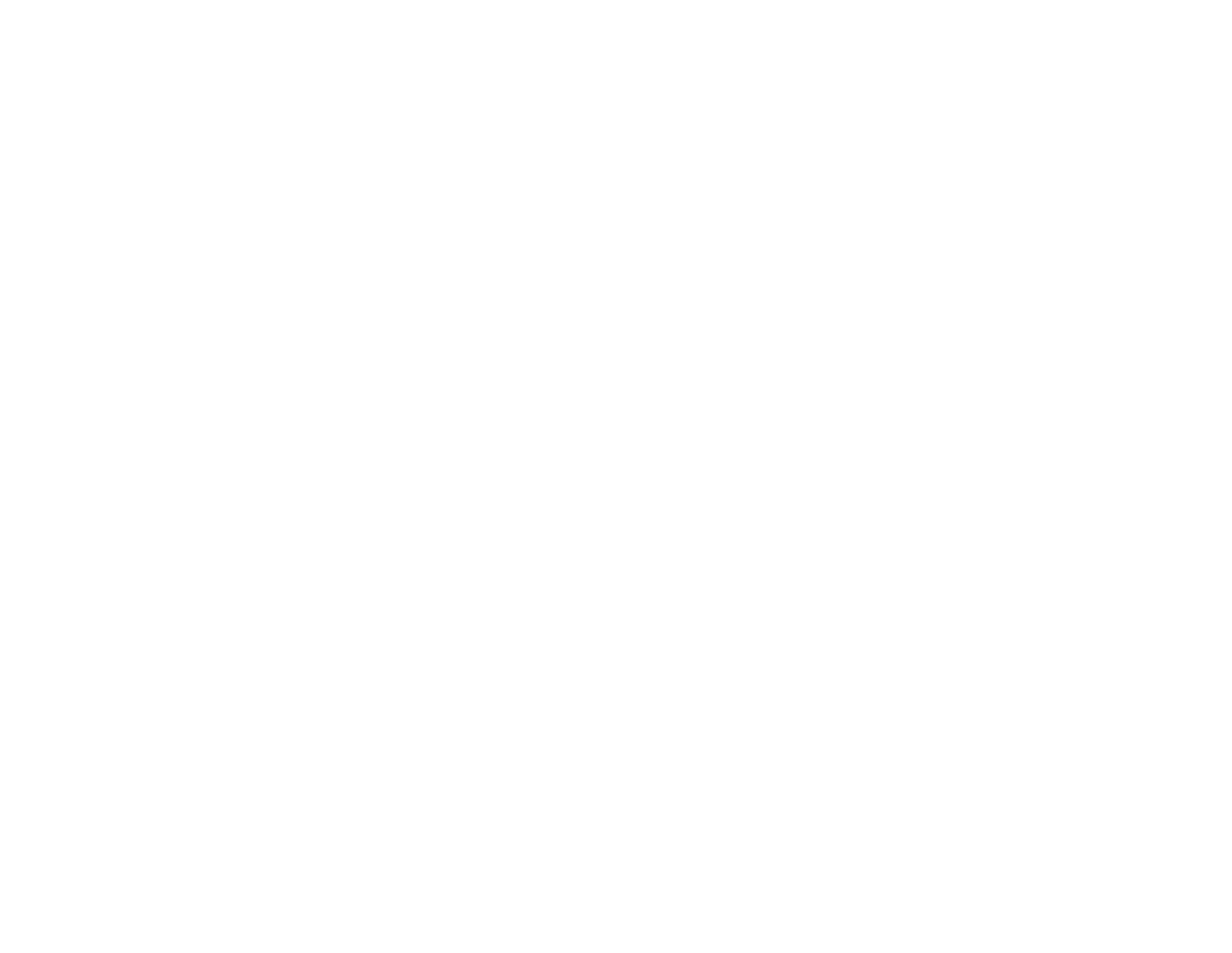|                    | Licence Business Name                                         | <b>Address</b>                                      | <b>Licence Type/Sub</b>         |                                             | <b>Phone</b>     |      | Fax                       |            |
|--------------------|---------------------------------------------------------------|-----------------------------------------------------|---------------------------------|---------------------------------------------|------------------|------|---------------------------|------------|
| 10 541876          | Lexi Nails and Spa Salon                                      | 11688 Steveston Hwy Unit 8030 Richmond BC V7A 1N6   | Service Use                     |                                             | (778) 322-9347   | Work |                           | <b>Hom</b> |
| 10 545272          | Sola Hair Spa                                                 | 8300 Capstan Way Unit 1068 Richmond BC V6X 4B7      | Service Use                     |                                             | (604) 637-9990   | Work |                           | Hom        |
| 10 545542          | <b>JTT Electronics Ltd</b>                                    | 20800 Westminster Hwy Unit 1133 Richmond BC V6V 2W3 | Service Use                     |                                             | (604) 228-8125   |      | Work (778) 628-1836 Cellu |            |
| 10 545812          | Super Bored Clothing Ltd                                      | 4811 Hazelbridge Way Unit 160 Richmond BC V6X 3K7   | Mercantile Use                  | <b>Retail Trading</b>                       | (604) 873-2293   | Work |                           | <b>Hom</b> |
| 10 546207          | <b>JPC Building Services</b>                                  | 11511 Bridgeport Rd Unit 212 Richmond BC V6X 1T4    | Service Use                     |                                             | (778) 297-5808   |      | Work (778) 297-5807 Fax   |            |
| 10 546386          | H Cold Storage Inc                                            | 21771 Fraserwood Way Richmond BC V6W 1J5            | Service Use                     |                                             | (604) 473-9333   |      | Work (604) 473-9383 Fax   |            |
| 10 546663          | <b>Royal Traditional Chinese</b><br>Medicine Ltd              | 6571 Buswell St Richmond BC V6Y 2G9                 | Service Use                     |                                             | (604) 803-8187   | Work |                           | Hom        |
| 10 547368          | <b>Metro Tires Ltd</b>                                        | 13320 Mitchell Rd Richmond BC V6V 1M8               | Service Use                     |                                             | (604) 321-9004   |      | Work (604) 321-9770 Fax   |            |
| 10 549426          | Goldasia Contracting Ltd                                      | 12400 Vickers Way Richmond BC V6V 1H9               | Service Use                     | <b>General Contractor</b>                   | (604) 808-1867   | Work | (604) 270-0818 Fax        |            |
| 10 549572          | Jabez Communication                                           | 8700 McKim Way Unit 1083 Richmond BC V6X 4A5        | Mercantile Use                  | <b>Retail Trading</b>                       | (604) 270-1233   | Work |                           | Hom        |
| 10 538270          | Fortune Wok                                                   | 5300 No 3 Rd Unit 1025 Richmond BC V6X 2X9          | Assembly Use Group 1            | Food Service<br>Establishment, Take-<br>Out | (604) 278-6822   | Work |                           | Hom        |
| <b>Issue Date:</b> |                                                               | 2-Nov-10                                            |                                 |                                             |                  |      |                           |            |
| 10 542603          | JL Canada Trading Limited                                     | 6910 No 3 Rd Unit 205 Richmond BC V6Y 2C5           | Service Use                     |                                             | (778) 863-7832   |      | Work (604) 278-1812 Fax   |            |
| 10 551996          | Oriental Education Group Canada                               | 5351 Lancing Rd Richmond BC V7C 3A2                 | Service Use                     | Home Occupation                             | (604) 285-1280   |      | Work (604) 285-1280 Fax   |            |
| 10 551925          | Vancouver Specialty Produce Inc                               | 5571 Smith Dr Richmond BC V6V 2K8                   | Service Use                     | Home Occupation                             | (604) 544-3678   |      | Work (604) 544-3678 Fax   |            |
| 10 550469          | <b>Equinox International Distributors</b><br>(2010) Ltd       | 12500 Horseshoe Way Unit 120 Richmond BC V7A 5K2    | Industrial/Manufacturing<br>Use |                                             | (604) 244-7449   |      | Work (604) 244-7449 Fax   |            |
| 10 547403          | AJ Boyal Truck Repair Ltd                                     | 13320 Mitchell Rd Richmond BC V6V 1M8               | Service Use                     |                                             | (604) 340-4740   |      | Work (604) 598-1573 Fax   |            |
| <b>Issue Date:</b> |                                                               | $3-Nov-10$                                          |                                 |                                             |                  |      |                           |            |
| 10 552003          | <b>Black Ocean Enterprises Inc</b>                            | 9188 Cook Rd Unit 1503 Richmond BC V6Y 4M1          | Service Use                     | Home Occupation                             | (778) 855-4678   | Work |                           | <b>Hom</b> |
| 10 552138          | <b>Opus Aviation Management</b><br><b>Limited Partnership</b> | 5455 Airport Rd Richmond BC V7B 1B5                 | Service Use                     |                                             | (604) 270-6787   |      | Work (604) 681-9700 Fax   |            |
| 10 552001          | <b>CC</b> Mechanical                                          | 24814 121 AVE MAPLE RIDGE BC V4R 2A5                | Service Use                     | <b>Plumbing Contractor</b>                  | (604) 477-1103   |      | Work (604) 477-1105 Fax   |            |
| 10 551998          | <b>JRM Construction Inc.</b>                                  | 4523 DAWN PL DELTA BC V4K 4S1                       | Service Use                     | <b>General Contractor</b>                   | (778) 908-4819   | Work |                           | Hom        |
| 10 551976          | <b>Citco Construction &amp; Renovation</b><br>Ltd             | 2982 LOTUS CRT COQUITLAM BC V3B 7B2                 | Service Use                     | <b>General Contractor</b>                   | (604) 945-6185   | Work |                           | Hom        |
| 10 551932          | <b>Emily Costa</b>                                            | 5518 14TH AVE UNIT 107 DELTA BC V4M 4E9             | Service Use                     | <b>Registered Massage</b><br>Therapy Clinic | (604) 272-2747   | Work |                           | Hom        |
| 10 551908          | Shopstar Network Inc                                          | 8300 Capstan Way Unit 1063 Richmond BC V6X 4B7      | Mercantile Use                  | <b>Retail Trading</b>                       | (604) 288-8082   | Work | (604) 247-0570 Fax        |            |
| 10 550908          | <b>Canadian Energy Solutions</b>                              | 10451 Shellbridge Way Unit 150 Richmond BC V6X 2W8  | Service Use                     |                                             | (604) 600-4301   |      | Work (604) 278-5760 Fax   |            |
| <b>Issue Date:</b> |                                                               | 4-Nov-10                                            |                                 |                                             |                  |      |                           |            |
| 10 552158          | Daisy Chan Design                                             | 8220 Jones Rd Unit 102 Richmond BC V6Y 3Z7          | Service Use                     | Home Occupation                             | (778) 883-2806   |      | Work (778) 883-2806 Cellu |            |
| 10 552321          | Ritsu Kawazoe General<br>Contractor                           | 4055 LISTER CRT BURNABY BC V5G 2C3                  | Service Use                     | <b>General Contractor</b>                   | (604) 644-8687   | Work |                           | Hom        |
| 10 552339          | <b>Trim General Contracting Ltd</b>                           | PO BOX 514 34 SCANLON AVE BRADFORD ON L3Z<br>2B1    | Service Use                     | <b>General Contractor</b>                   | (905) 775-0360   |      | Work (877) 751-1357 Fax   |            |
| 10 552364          | MT Disposal King Ltd                                          | 10771 Bamberton Dr Richmond BC V7A 1K6              | Service Use                     | Home Occupation                             | $(604)$ 306-8599 |      | Work (604) 275-5559 Fax   |            |
| 10 552292          | <b>Spektrum Esthetics</b>                                     | 2106 SOUTH KENT AVE E VANCOUVER BC V5P 4X2          | Service Use                     |                                             | (604) 329-9537   | Work |                           | Hom        |
| 10 552288          | <b>Waterside Restorations Ltd</b>                             | 11511 Lapwing Cr Richmond BC V7E 4E8                | Service Use                     | <b>General Contractor</b>                   | (604) 830-2092   | Work |                           | Hom        |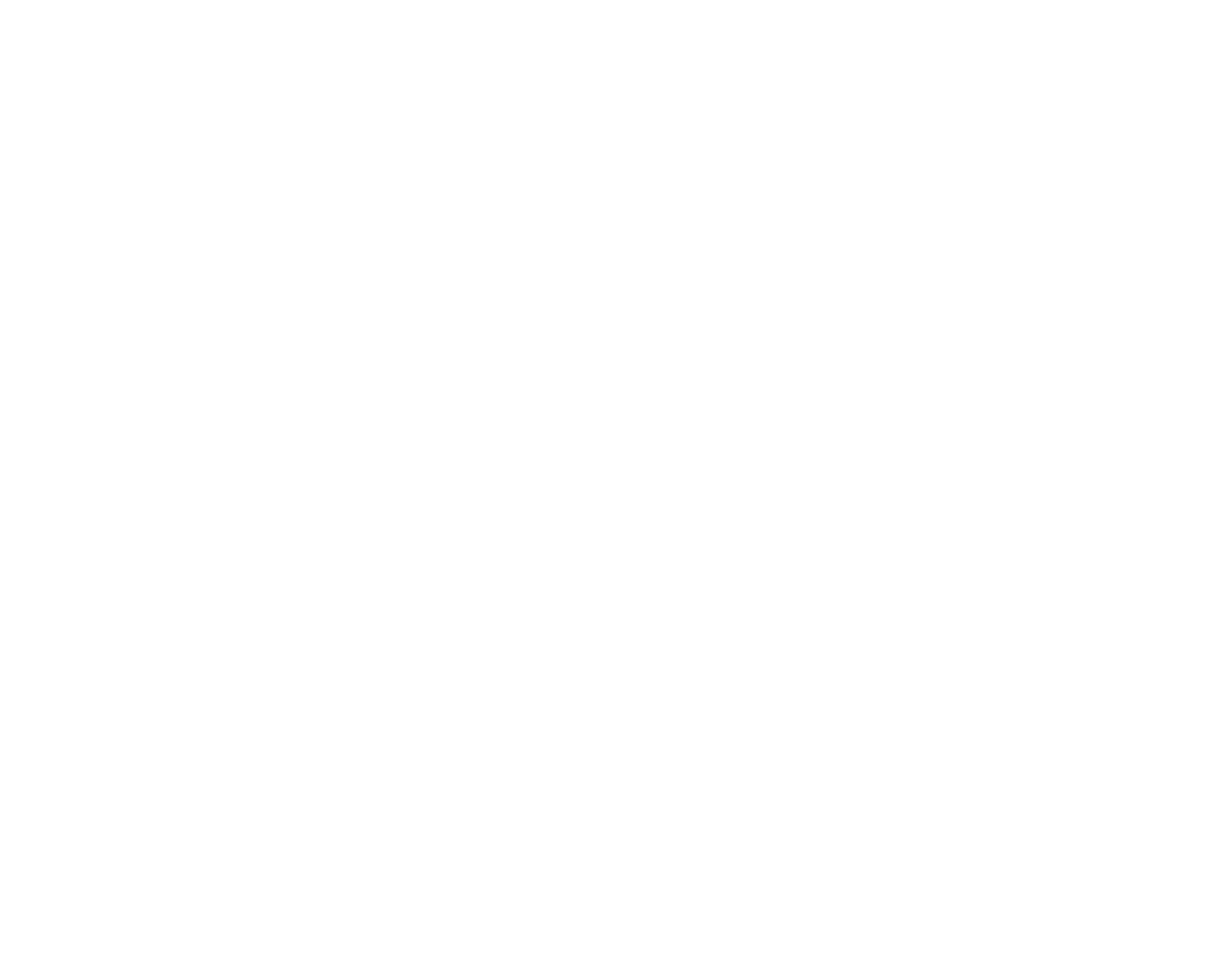|                    | <b>Licence Business Name</b>                                                 | <b>Address</b>                                       | <b>Licence Type/Sub</b> |                                                    | <b>Phone</b>     |      | Fax                     |            |
|--------------------|------------------------------------------------------------------------------|------------------------------------------------------|-------------------------|----------------------------------------------------|------------------|------|-------------------------|------------|
| 10 552286          | Milestone Development,<br><b>Construction &amp; Building Supplies</b><br>Inc | 5928 BIRNEY AVE UNIT 420 VANCOUVER BC V6S 0B5        | Service Use             | <b>General Contractor</b>                          | (604) 628-8677   | Work |                         | Hom        |
| 10 552165          | M Y Cerda Property & Infrared<br>Inspection                                  | 7291 Moffatt Rd Unit 104 Richmond BC V6Y 1X9         | Service Use             | Home Occupation                                    | (778) 987-8615   | Work |                         | Hom        |
| 10 552359          | Blueline Drywall (V) Ltd                                                     | 2866 MT LEHMAN RD UNIT 101B ABBOTSFORD BC<br>V4X 2N6 | Service Use             | <b>General Contractor</b>                          | (604) 557-0223   |      | Work (604) 557-0224 Fax |            |
| 10 552018          | <b>Vise Construction</b>                                                     | 665 MILLWAY AVE UNIT 60 CONCORD ON L4K 3T8           | Service Use             | <b>General Contractor</b>                          | (604) 283-1744   |      | Work (905) 761-7608 Fax |            |
| 10 551924          | The Epoch Times                                                              | 5481 KINGSWAY UNIT 210 BURNABY BC V5H 2G1            | Vending Machine Use     | Newspapers                                         | (604) 438-8183   |      | Work (604) 438-8173 Fax |            |
| 10 550907          | Jason Sandher                                                                | 7560 Minoru Gate Richmond BC V6Y 1R9                 | Service Use             | <b>Registered Massage</b><br><b>Therapy Clinic</b> | (604) 278-6108   | Work |                         | Hom        |
| 10 550731          | <b>Document Systems Direct</b>                                               | 12111 Riverside Way Richmond BC V6W 1K8              | Mercantile Use          | <b>Wholesale Trading</b>                           | $(604)$ 278-6060 |      | Work (604) 204-3202 Fax |            |
| 10 538569          | Star Box Express Inc                                                         | 8860 Beckwith Rd Unit 120 Richmond BC V6X 1V5        | Service Use             | <b>Delivery Services</b>                           | (604) 284-5010   |      | Work (778) 330-5941 Fax |            |
| 10 538274          | Greatview Building Design &<br>Management                                    | 11180 Voyageur Way Unit 250 Richmond BC V6X 3N8      | Service Use             | <b>General Contractor</b>                          | (778) 998-1778   |      | Work (778) 383-2238 Fax |            |
| 10 529202          | Royal Cargo Services (Canada)<br>Ltd                                         | 11180 Voyageur Way Unit 170 Richmond BC V6X 3N8      | Mercantile Use          | <b>Wholesale Trading</b>                           | (604) 248-2639   |      | Work (604) 248-8880 Fax |            |
| 10 528490          | Quad-Ling Systems                                                            | 11180 Voyageur Way Unit 270 Richmond BC V6X 3N8      | Service Use             |                                                    | (604) 278-5119   | Work |                         | Hom        |
| 10 552357          | The Coupon Source                                                            | 9551 Chapmond Cr Richmond BC V7E 1M6                 | Service Use             | Home Occupation                                    | (604) 780-9941   | Work |                         | <b>Hom</b> |
| 10 552156          | Jinsong Fan Consulting                                                       | 6311 Gilbert Rd Unit 315 Richmond BC V7C 3V7         | Service Use             | Home Occupation                                    | (778) 239-0639   | Work |                         | Hom        |
| <b>Issue Date:</b> |                                                                              | 8-Nov-10                                             |                         |                                                    |                  |      |                         |            |
| 10 539825          | <b>BlueOcean Live Fish</b>                                                   | 12831 Clarke PI Unit 120 Richmond BC V6V 2H9         | Mercantile Use          | <b>Wholesale Trading</b>                           | (604) 421-2583   |      | Work (604) 421-2584 Fax |            |
| 10 552497          | <b>Bernard Tam Consultant</b>                                                | 3500 Cunningham Dr Unit 11 Richmond BC V6X 3T3       | Service Use             | Home Occupation                                    | (778) 288-2980   |      | Work (604) 272-2980 Fax |            |
| 10 552487          | <b>Clear Business Solutions</b>                                              | 3162 Francis Rd Richmond BC V7C 1J2                  | Service Use             | <b>General Contractor</b>                          | (604) 690-0731   |      | Work (604) 241-8010 Fax |            |
| 10 552403          | JC Early Intervention Therapy                                                | 4251 Pendlebury Rd Richmond BC V7E 1E4               | Service Use             | Home Occupation                                    | (604) 271-3535   |      | Work (604) 271-3535 Fax |            |
| 10 552183          | <b>Hillebrand Westlink Inc.</b>                                              | 16062 Portside Rd Richmond BC V6W 1M1                | Service Use             | <b>Delivery Services</b>                           | (604) 231-8756   |      | Work (604) 231-9650 Fax |            |
| 10 548821          | Bonco Acupuncture & Wellness<br>Centre Inc                                   | 4151 Hazelbridge Way Unit 2170 Richmond BC V6X 4J7   | Service Use             |                                                    | (604) 272-5108   |      | Work (604) 272-5107 Fax |            |
| 10 541611          | <b>Future Wireless Ltd</b>                                                   | 8181 Cambie Rd Unit 1198 Richmond BC V6X 3X9         | Mercantile Use          | <b>Retail Trading</b>                              | (604) 644-2210   | Work |                         | Hom        |
| 10 514810          | San Marino Furniture                                                         | 4451 No 3 Rd Unit 211 Richmond BC V6X 3A7            | Mercantile Use          | <b>Retail Trading</b>                              | (604) 278-9687   |      | Work (604) 279-9687     | Fax        |
| 10 541649          | Anna International Professional<br><b>Esthetics Centre</b>                   | 8580 Alexandra Rd Unit 1135 Richmond BC V6X 4B3      | Service Use             |                                                    | (604) 821-0896   | Work |                         | Hom        |
| <b>Issue Date:</b> |                                                                              | 9-Nov-10                                             |                         |                                                    |                  |      |                         |            |
| 10 552559          | <b>Salt Spring Coffee</b>                                                    | 206 FERNWOOD RD SALT SPRING ISLAND BC V8K<br>1C4     | Service Use             | <b>General Contractor</b>                          | (250) 537-7659   | Work |                         | Hom        |
| 10 552571          | Reachlocal Inc                                                               | 13777 Commerce Pkwy Unit 205 Richmond BC V6V 2X3     | Service Use             |                                                    | (778) 296-2066   | Work |                         | Hom        |
| 10 552719          | Glenn McKay Utility Consulting                                               | 8811 Rosehill Dr Richmond BC V7A 2K2                 | Service Use             | Home Occupation                                    | $(604)$ 275-5057 | Work |                         | Hom        |
| 10 552659          | Tech On The Go - Store 975                                                   | 3880 Grant McConachie Way Richmond BC V7B 0A5        | Mercantile Use          | <b>Retail Trading</b>                              | (604) 214-0560   | Work |                         | Hom        |
| 10 552586          | Best Value Moving Ltd                                                        | 8471 Jones Rd Richmond BC V6Y 1L7                    | Service Use             | Home Occupation                                    | (778) 861-9166   | Work |                         | Hom        |
| 10 552605          | Peter Jensen General Contractor                                              | 4695 Britannia Dr Richmond BC V7E 6B2                | Service Use             | <b>General Contractor</b>                          | (604) 813-4490   | Work |                         | Hom        |
| 10 552006          | Phileo Development Corp                                                      | 5900 Minoru Blvd Richmond BC V6X 2A9                 | Service Use             | <b>General Contractor</b>                          | (604) 247-1911   |      | Work (604) 247-1944 Fax |            |
| 10 551943          | Ze Power Engineering                                                         | 5920 No 2 Rd Unit 130 Richmond BC V7C 4R9            | Service Use             | <b>General Contractor</b>                          | (604) 244-1654   |      | Work (604) 244-1675 Fax |            |
| 10 550929          | Top Quality Heating & Cooling Inc                                            | 6346 KINGSWAY BURNABY BC V5E 1C5                     | Service Use             | <b>Plumbing Contractor</b>                         | (604) 451-1495   |      | Work (604) 451-1679 Hom |            |
| 10 543042          | Oris Development (Cambie) Corp                                               | 12235 No 1 Rd Unit 100 Richmond BC V7E 1T6           | Service Use             | <b>General Contractor</b>                          | (604) 241-4657   |      | Work (604) 241-4697 Fax |            |
| 10 552176          | Chang Trading Inc                                                            | 7080 River Rd Unit 213 Richmond BC V6X 1X5           | Service Use             |                                                    | (604) 327-9468   | Work |                         | Hom        |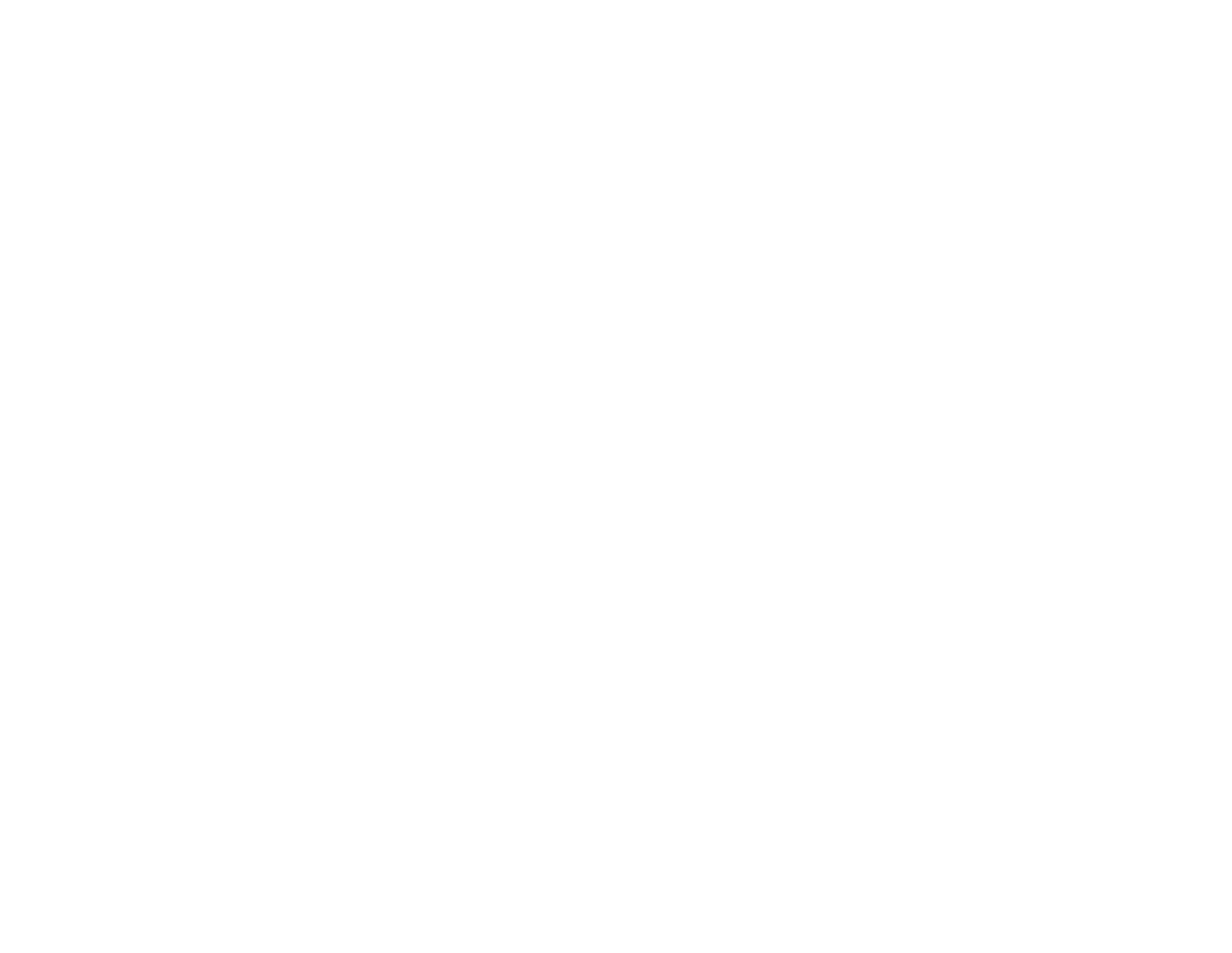|                    | Licence Business Name                                       | <b>Address</b>                                                  | <b>Licence Type/Sub</b> |                                                    | <b>Phone</b>   |      | Fax                       |     |
|--------------------|-------------------------------------------------------------|-----------------------------------------------------------------|-------------------------|----------------------------------------------------|----------------|------|---------------------------|-----|
| <b>Issue Date:</b> |                                                             | 10-Nov-10                                                       |                         |                                                    |                |      |                           |     |
| 10 542494          | West Richmond Massage<br>Therapy & Rehab Clinic             | 3580 Moncton St Unit 268 Richmond BC V7E 3A4                    | Service Use             | <b>Registered Massage</b><br><b>Therapy Clinic</b> | (604) 284-5095 | Work |                           | Hom |
| 10 552639          | Green Scapes Irrigation                                     | 11093 PATRICIA DR DELTA BC V5A 4C3                              | Service Use             | <b>General Contractor</b>                          | (604) 786-2450 | Work |                           | Hom |
| 10 552783          | Arete Homes Inc                                             | 2586 EAST 4TH AVE VANCOUVER BC V5M 1K3                          | Service Use             | <b>General Contractor</b>                          | (604) 716-5688 | Work |                           | Hom |
| 10 552809          | 818 Mechanical Inc                                          | 7758 DAVIES ST BURNABY BC V3N 3H4                               | Service Use             | <b>Gas Contractor</b>                              | (604) 688-8058 |      | Work (604) 688-8058 Cellu |     |
| 10 552812          | Dream Artwork Group Inc                                     | 5806 CULLODEN ST VANCOUVER BC V5W 3S2                           | Service Use             | <b>General Contractor</b>                          | (604) 719-6818 | Work |                           | Hom |
| 10 552839          | Montoya Plumbing                                            | 7040 BALMORAL ST UNIT 105 BURNABY BC V5E 1J5                    | Service Use             | <b>Plumbing Contractor</b>                         | (778) 322-8802 |      | Work (778) 322-8802 Cellu |     |
| <b>Issue Date:</b> |                                                             | 12-Nov-10                                                       |                         |                                                    |                |      |                           |     |
| 10 552927          | <b>Accent Pro Institute</b>                                 | 2397 KING GEORGE HWY 45755 SURREY BC V4A 5A4                    | Service Use             |                                                    | (604) 200-0234 |      | Work (888) 662-1088 Fax   |     |
| 10 552928          | Haigh Mechanical                                            | 10808 157TH AVE SURREY BC V4N 1C4                               | Service Use             | <b>Plumbing Contractor</b>                         | (778) 227-3069 | Work |                           | Hom |
| 10 533192          | Elite Auto Trends Limited                                   | 21000 Westminster Hwy Unit 2160 Richmond BC V6V 2S9             | Mercantile Use          | Automobile Dealer                                  | (604) 726-7429 | Work |                           | Hom |
| <b>Issue Date:</b> |                                                             | 15-Nov-10                                                       |                         |                                                    |                |      |                           |     |
| 10 544864          | <b>Connors Bros Cloverleaf</b><br>Seafoods Company          | 13071 Vanier PI Unit 230 Richmond BC V6V 2J1                    | Service Use             |                                                    | (604) 952-0199 |      | Work (604) 952-0197 Fax   |     |
| 10 552607          | Wisdom Aerospace Ltd                                        | 10451 Shellbridge Way Unit 150 Richmond BC V6X 2W8              | Service Use             |                                                    | (604) 782-1889 | Work |                           | Hom |
| 10 552949          | Booth Camp Photos                                           | 5422 MOLINA CR NORTH VANCOUVER BC V7R 4T5                       | Service Use             |                                                    | (778) 340-1985 |      | Work (778) 340-1985 Fax   |     |
| 10 552970          | Cody Brenteen Construction                                  | 3440 Barmond Ave Richmond BC V7E 1A3                            | Service Use             | <b>General Contractor</b>                          | (778) 862-5901 | Work |                           | Hom |
| 10 552976          | L & L Hanson Const Ltd                                      | 19446 78 AVE SURREY BC V4N 6C7                                  | Service Use             | <b>General Contractor</b>                          | (604) 882-1502 | Work |                           | Hom |
| 10 552987          | Mann Brothers Insulation &<br>Flooring                      | 10756 141A ST SURREY BC V3T 4R7                                 | Service Use             | <b>General Contractor</b>                          | (778) 987-5240 | Work |                           | Hom |
| 10 553012          | Adacom Systems                                              | 6300 Bellflower Dr Richmond BC V7C 2H8                          | Service Use             | Home Occupation                                    | (778) 227-5473 | Work |                           | Hom |
| 10 553013          | Allstar Waterproofing And<br><b>Restoration Systems Ltd</b> | 1420 ADANAC ST VANCOUVER BC V5L 2C3                             | Service Use             | <b>General Contractor</b>                          | (604) 255-1135 |      | Work (604) 255-4420 Fax   |     |
| 10 553014          | Allstar Holdings Inc                                        | 1420 ADANAC ST VANCOUVER BC V5L 2C3                             | Service Use             | <b>General Contractor</b>                          | (604) 255-1135 |      | Work (604) 255-4420 Fax   |     |
| 08 013222          | CDS Group                                                   | 18360 McCartney Way Richmond BC V6W 0A1                         | Service Use             |                                                    | (604) 279-0960 |      | Work (604) 279-0956 Fax   |     |
| <b>Issue Date:</b> |                                                             | 16-Nov-10                                                       |                         |                                                    |                |      |                           |     |
| 10 540834          | So Hot So Pot                                               | 4731 Garden City Rd Unit 150 Richmond BC V6X 3M7                | Assembly Use Group 1    | <b>Food Service</b><br>Establishment               | (604) 270-8892 | Work |                           | Hom |
| 10 553141          | <b>Peak Construction Ltd</b>                                | 2430 KING GEORGE BLVD UNIT 107 SURREY BC V4P<br>1H <sub>5</sub> | Service Use             | <b>General Contractor</b>                          | (604) 531-6998 |      | Work (604) 531-6992 Fax   |     |
| 10 553046          | <b>Stead Installations Ltd</b>                              | 14777 30TH AVE SURREY BC V4P 3E6                                | Service Use             | <b>Electrical Contractor</b>                       | (604) 560-2423 |      | Work (604) 560-2443 Fax   |     |
| 10 553045          | <b>BW Smart Designs Ltd</b>                                 | 1557 GLEN ABBEY DR BURNABY BC V5A 3Y3                           | Service Use             |                                                    | (778) 883-7344 |      | Work (778) 883-7344 Cellu |     |
|                    | 10 553015 Metro Urban Contracting Ltd                       | 11771 Kingfisher Dr Unit 54 Richmond BC V7E 3T1                 | Service Use             | Home Occupation                                    | (604) 274-2505 |      | Work (604) 274-2505 Fax   |     |
| 10 539753          | Rocanini Coffee Roasters                                    | 3900 Moncton St Unit 115 Richmond BC V7E 3A6                    | Assembly Use Group 1    | <b>Food Service</b><br>Establishment               | (778) 919-8602 | Work |                           | Hom |
| 10 552296          | All Weather Refrigeration & A/C<br>Ltd                      | 12180 Horseshoe Way Unit 3 Richmond BC V7A 4V5                  | Service Use             | Refrigeration<br>Contractor                        | (604) 274-2076 |      | Work (604) 274-4440 Fax   |     |
| <b>Issue Date:</b> |                                                             | 17-Nov-10                                                       |                         |                                                    |                |      |                           |     |
| 10 553055          | <b>Total Aviation Consulting</b>                            | 7288 Heather St Unit 115 Richmond BC V6Y 4L4                    | Service Use             | Home Occupation                                    | (604) 821-1951 |      | Work (604) 821-1951 Fax   |     |
| 10 553059          | Royal Fireplaces Ltd                                        | 13025 76 AVE UNIT 107 SURREY BC V3W 2V7                         | Service Use             | <b>Gas Contractor</b>                              | (604) 572-5565 |      | Work (604) 594-5048 Fax   |     |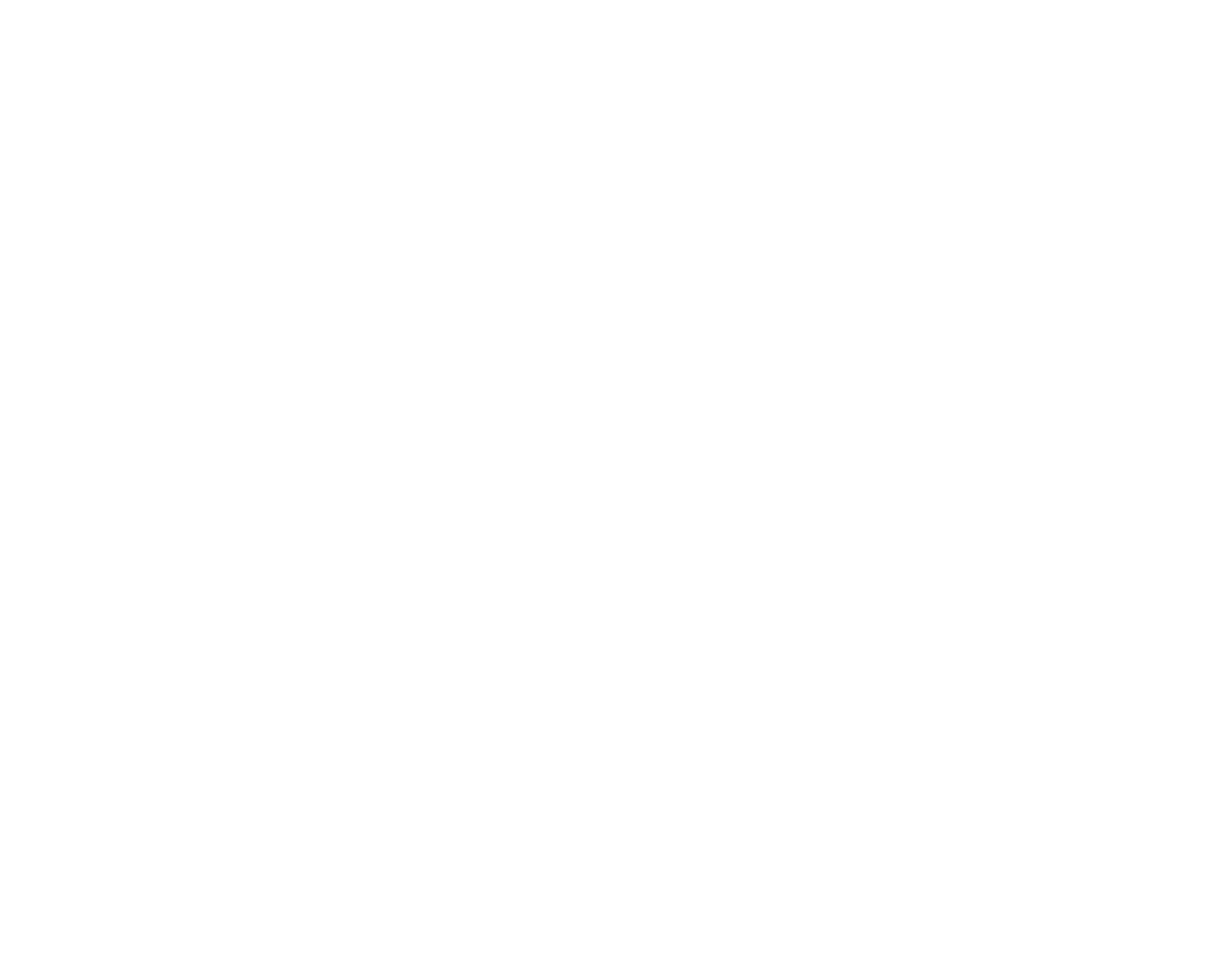|                    | <b>Licence Business Name</b>                                          | <b>Address</b>                                                              | <b>Licence Type/Sub</b> |                                                    | <b>Phone</b>     |      | Fax                       |       |
|--------------------|-----------------------------------------------------------------------|-----------------------------------------------------------------------------|-------------------------|----------------------------------------------------|------------------|------|---------------------------|-------|
| 10 553061          | All Canada Immigration<br>Consultancy & Relocation<br><b>Services</b> | 3031 Williams Rd Unit 159 Richmond BC V7E 4G1                               | Service Use             | Home Occupation                                    | (778) 588-3329   | Work | (604) 448-1255 Fax        |       |
| <b>Issue Date:</b> |                                                                       | 18-Nov-10                                                                   |                         |                                                    |                  |      |                           |       |
| 10 552921          | Stanley's - DBT Level 2                                               | 3880 Grant McConachie Way Richmond BC V7B 0A5                               | Assembly Use Group 2    |                                                    | (604) 278-2755   |      | Work (604) 278-2745 Fax   |       |
| 10 553385          | Radix Tree And Landscape<br>Consulting                                | 718-333 BROOKSBANK AVE UNIT 264 NORTH<br>VANCOUVER BC V7J 3V8               | Service Use             | <b>General Contractor</b>                          | (778) 319-6164   |      | Work (604) 985-8199 Fax   |       |
| 10 553380          | Pacific Projects Holdings Inc                                         | 2760 BAYVIEW ST SURREY BC V4A 2Z4                                           | Service Use             | <b>General Contractor</b>                          | (604) 861-9691   |      | Work (877) 832-6316 Fax   |       |
| 10 553214          | Vancouver First Home<br><b>Contractors Ltd</b>                        | 10440 Railway Ave Richmond BC V7E 2B8                                       | Service Use             | <b>General Contractor</b>                          | (604) 295-0973   | Work |                           | Hom   |
| 10 552991          | <b>Fine Tune Communications Ltd</b>                                   | 4151 Hazelbridge Way Unit 1030 Richmond BC V6X 4J7                          | Mercantile Use          | <b>Retail Trading</b>                              | (604) 718-6688   |      | Work (778) 786-3366 Fax   |       |
| 10 552924          | Harvey's - DTB level 2                                                | 3880 Grant McConachie Way Richmond BC V7B 0A5                               | Assembly Use Group 1    | <b>Food Service</b><br>Establishment, Take-<br>Out | (604) 278-2755   |      | Work (604) 278-2745 Fax   |       |
| 10 551893          | Zo-Shake Bags                                                         | 6060 Minoru Blvd Unit 2258 Richmond BC V6Y 2V7                              | Mercantile Use          | Retail Trading                                     | (604) 501-3932   |      | Work (604) 270-8867 Wor   |       |
| 10 54 6128         | Sephora #548                                                          | 6551 No 3 Rd Unit 1525 Richmond BC V6Y 2B6                                  | Mercantile Use          | <b>Retail Trading</b>                              |                  | Work |                           | Hom   |
| 09 013651          | <b>B3 Communications Inc</b>                                          | 13353 Commerce Pkwy Unit 2233 Richmond BC V6V 3A1                           | Service Use             |                                                    | 18667112333      |      | Work (604) 214-8556 Fax   |       |
| 10 552926          | Tim Horton's - DTB Level 2                                            | 3880 Grant McConachie Way Richmond BC V7B 0A5                               | Assembly Use Group 1    | Food Service<br>Establishment, Take-<br>Out        | (604) 278-2755   |      | Work (604) 278-2745 Fax   |       |
| <b>Issue Date:</b> |                                                                       | 19-Nov-10                                                                   |                         |                                                    |                  |      |                           |       |
| 10 553421          | <b>Excon Excavating &amp; Contracting</b>                             | 12231 1st Ave Unit 202 Richmond BC V7E 3M3                                  | Service Use             | Home Occupation                                    | (604) 319-6953   |      | Work (778) 878-7621 Cellu |       |
| <b>Issue Date:</b> |                                                                       | 22-Nov-10                                                                   |                         |                                                    |                  |      |                           |       |
| 10 553480          | Calendar Club                                                         | 6060 Minoru Blvd Richmond BC V6Y 2V7                                        | Mercantile Use          | <b>Retail Trading</b>                              | (778) 836-1637   |      | Work (604) 596-5583 Fax   |       |
| 10 553499          | Flow Rite Plumbing and Heating                                        | 1238 SEYMOUR ST UNIT 607 VANCOUVER BC<br>V6B<br>6J3                         | Service Use             | <b>Plumbing Contractor</b>                         | (604) 999-7490   |      | Work (604) 417-3148 Cellu |       |
| 10 553543          | Hunt Security Systems Inc                                             | PO 881 - STATION A ABBOTSFORD BC V2T 7A2                                    | Service Use             | <b>General Contractor</b>                          | $(604)$ 504-5663 |      | Work (604) 852-2721 Fax   |       |
| 10 553481          | <b>Devler Consulting</b>                                              | 8640 Citation Dr Unit 313 Richmond BC V6Y 3A3                               | Service Use             | Home Occupation                                    | (604) 447-1103   |      | Work (604) 349-2259 Cellu |       |
| 10 553392          | <b>Brent Hedges</b>                                                   | 12180 189A ST UNIT 34 PITT MEADOWS BC V3Y 1V6                               | Service Use             | <b>Gas Contractor</b>                              | (778) 847-8842   | Work |                           | Hom   |
| 10 553390          | <b>Brent Hedges</b>                                                   | 12180 189A ST UNIT 34 PITT MEADOWS BC V3Y 1V6                               | Service Use             | <b>Plumbing Contractor</b>                         | (778) 847-8842   | Work |                           | Hom   |
| 10 550095          | <b>Grantpex Technology Inc</b>                                        | 4540 No 3 Rd Unit 1455 Richmond BC V6X 4E4                                  | Mercantile Use          | <b>Retail Trading</b>                              | (778) 297-7301   | Work |                           | Hom   |
| 10 553557          | Tag Security Inc                                                      | 9105 149TH ST SURREY BC V3R 3Z5                                             | Service Use             | Private Investigation<br>Agency                    | (604) 790-0579   |      | Work (778) 227-5924       | Cellu |
| 10 553393          |                                                                       | Healing Hands Massage Services 2333 OXFORD ST UNIT 206 VANCOUVER BC V5L 1G5 | Service Use             |                                                    | (778) 385-7738   | Work |                           | Hom   |
| <b>Issue Date:</b> |                                                                       | 23-Nov-10                                                                   |                         |                                                    |                  |      |                           |       |
| 10 553660          | <b>Ghujar Construction Ltd</b>                                        | 7560 Costain Crt Richmond BC V7C 4J4                                        | Service Use             | <b>General Contractor</b>                          | (604) 803-0421   |      | Work (604) 279-9491 Fax   |       |
| 10 553684          | <b>MGS Contracting</b>                                                | 8531 Williams Rd Richmond BC V7A 1G7                                        | Service Use             | <b>Electrical Contractor</b>                       | (604) 808-3950   | Work |                           | Hom   |
| 10 553720          | Angel                                                                 | 9086 McCutcheon PI Richmond BC V7A 4Z2                                      | Service Use             | Home Occupation                                    | (604) 274-0810   | Work |                           | Hom   |
| 10 553724          | Boundary Custom Homes Ltd                                             | 9777 160A ST SURREY BC V4N 5M1                                              | Service Use             | <b>General Contractor</b>                          | (778) 889-1642   |      | Work (778) 395-1342 Fax   |       |
| 10 553760          | Rigs World                                                            | 8380 Robinson Rd Richmond BC V6Y 1B5                                        | Service Use             | Home Occupation                                    | (604) 277-5070   |      | Work (604) 329-3003 Cellu |       |
| <b>Issue Date:</b> |                                                                       | 24-Nov-10                                                                   |                         |                                                    |                  |      |                           |       |
|                    | 10 553819 North Cascades Electric Inc                                 | 3255 BOXWOOD CRT ABBOTSFORD BC V3G 0A6                                      | Service Use             | <b>Electrical Contractor</b>                       | (604) 864-1041   |      | Work (604) 557-1292 Fax   |       |

 $\blacksquare$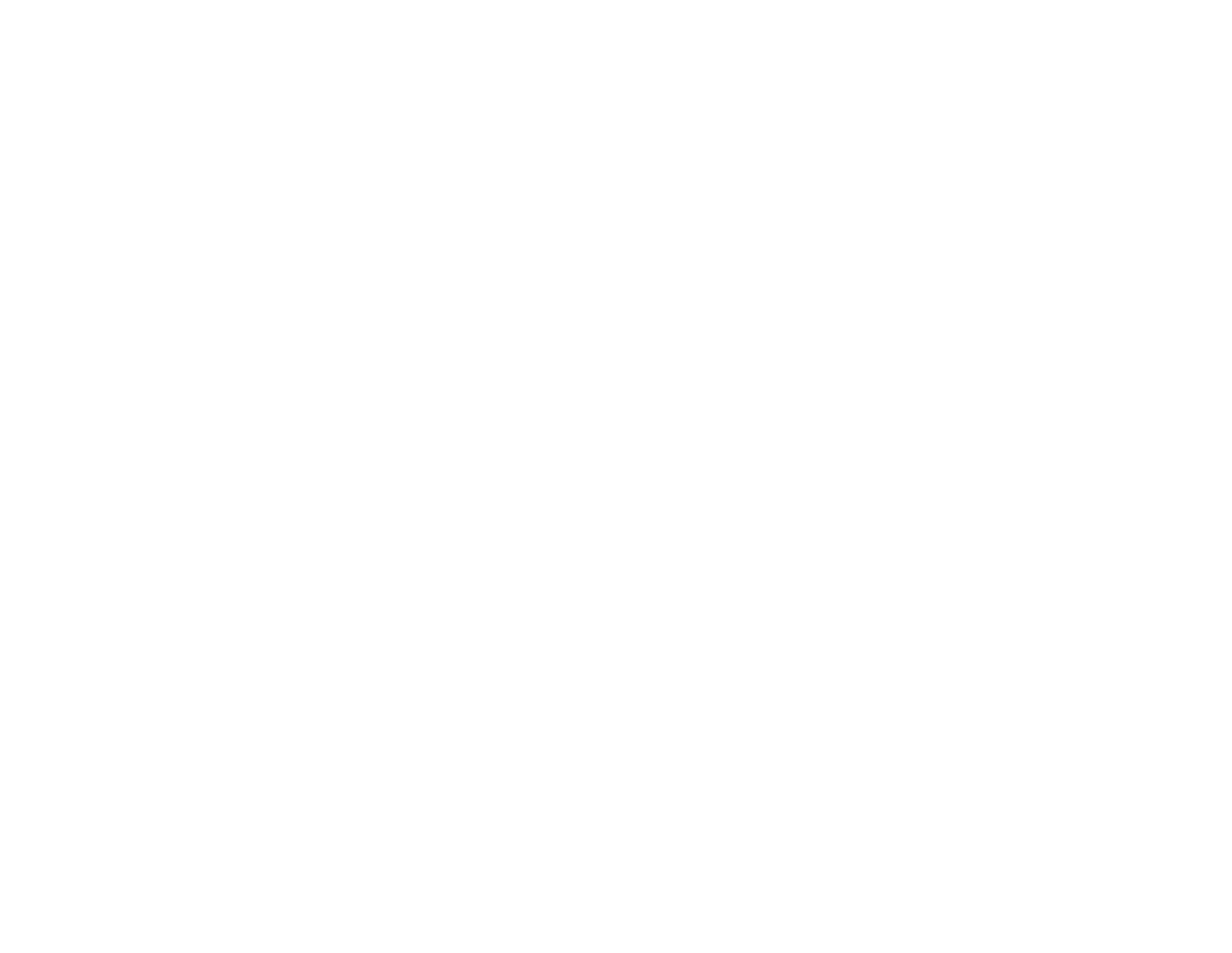|                    | Licence Business Name                          | <b>Address</b>                                                   | <b>Licence Type/Sub</b> |                                 | <b>Phone</b>     |      | Fax                       |     |
|--------------------|------------------------------------------------|------------------------------------------------------------------|-------------------------|---------------------------------|------------------|------|---------------------------|-----|
| 10 553881          | <b>ASA Construction Ltd</b>                    | 2815 SW MARINE DR VANCOUVER BC V6N 3Y1                           | Service Use             | <b>General Contractor</b>       | $(604)$ 266-6615 | Work | (604) 565-1654 Fax        |     |
| 10 553879          | Whitestone Management Ltd                      | 2236 E 52 AVE VANCOUVER BC V5P 1X1                               | Service Use             | <b>General Contractor</b>       | (604) 809-1322   | Work |                           | Hom |
| 10 553823          | Canucks Electric Ltd                           | 2012 FULLERTON AVE UNIT 216 NORTH VANCOUVER<br><b>BC V7P 3E3</b> | Service Use             | <b>Electrical Contractor</b>    | (604) 722-4770   | Work |                           | Hom |
| 10 553805          | Rey's Plumbing & Heating Ltd                   | 3111 Beckman PI Unit 37 Richmond BC V6X 3R3                      | Service Use             | <b>Plumbing Contractor</b>      | (604) 270-4389   | Work | (778) 858-4263 Hom        |     |
| 10 549953          | <b>Granstar Global Services</b><br>Corporation | 6700 No 3 Rd Unit 201 Richmond BC V6Y 2C3                        | Service Use             |                                 | (604) 218-2250   | Work |                           | Hom |
| 10 538279          | Gold Medal Health Center                       | 7480 Westminster Hwy Unit 100 Richmond BC V6X 1A1                | Service Use             | Therapeutic Touch<br>Treatments | (604) 780-6699   | Work |                           | Hom |
| 10 553840          | Human Target Films                             | 555 BROOKSBANK AVE UNIT 9 NORTH VANCOUVER<br><b>BC V7J 2S5</b>   | Service Use             |                                 | (604) 983-5111   |      | Work (604) 983-5112 Fax   |     |
| <b>Issue Date:</b> |                                                | 25-Nov-10                                                        |                         |                                 |                  |      |                           |     |
| 10 546766          | Skeye Optical Inc                              | 3779 Sexsmith Rd Unit 1191 Richmond BC V6X 3Z9                   | Mercantile Use          | Retail Trading                  | (778) 297-1577   |      | Work (778) 297-1578 Fax   |     |
| 10 549514          | YP Health and Beauty Shop                      | 8260 Westminster Hwy Unit 1660 Richmond BC V6X 3Y2               | Mercantile Use          | <b>Retail Trading</b>           | (604) 272-7338   |      | Work (604) 207-9898 Fax   |     |
| 10 554005          | Solis Technology                               | 4080 Amundsen PI Richmond BC V7C 4L8                             | Service Use             | Home Occupation                 | (778) 233-6482   |      | Work (778) 571-1273 Fax   |     |
| <b>Issue Date:</b> |                                                | 26-Nov-10                                                        |                         |                                 |                  |      |                           |     |
| 10 547537          | Central Montessori Child Care                  | 8191 St Albans Rd Richmond BC V6Y 2L2                            | Assembly Use Group 3    | <b>Education Institution</b>    | $(604)$ 618-2880 |      | Work (604) 241-4009 Fax   |     |
| 10 554140          | <b>EQ Contracting Corp</b>                     | 209 E 6TH AVE RICHMOND BC V5T 1J7                                | Service Use             | <b>General Contractor</b>       | (604) 874-4687   |      | Work (604) 874-4686 Fax   |     |
| 10 554160          | Central Villa Excavating Ltd                   | 12354 92A ST SURREY BC V3V 7A8                                   | Service Use             | <b>General Contractor</b>       | (604) 582-2133   | Work | (604) 582-2144 Fax        |     |
| 10 554166          | <b>MBNS Mobile Mechanic</b>                    | 6600 Barnard Dr Unit 68 Richmond BC V7C 5S4                      | Service Use             | Home Occupation                 | (604) 244-0746   | Work | (778) 861-0641 Cellu      |     |
| 10 554183          | TC Peng                                        | 8491 Aspin PI Richmond BC V6Y 3C2                                | Service Use             | <b>General Contractor</b>       | (604) 278-2868   |      | Work (778) 994-3089 Cellu |     |
| <b>Issue Date:</b> |                                                | 29-Nov-10                                                        |                         |                                 |                  |      |                           |     |
| 10 554240          | Rapid Impact Piers Ltd                         | 8208 SWENSON WAY UNIT 270 DELTA BC V4G 1J6                       | Service Use             | <b>General Contractor</b>       | (604) 930-5727   |      | Work (604) 930-5734 Fax   |     |
| 10 554252          | Stephen Da Silva CGA                           | 10640 Rochdale Dr Richmond BC V7A 3N6                            | Service Use             | Home Occupation                 | (604) 448-8944   | Work |                           | Hom |
| 10 554260          | Vancouver Event Management                     | 3665 KINGSWAY UNIT 220 VANCOUVER BC V5R 5W2                      | Service Use             |                                 | (604) 727-3894   |      | Work 18663548172          | Fax |
| 10 521896          | Canada Auto Beauty Ltd                         | 5671 Minoru Blvd Unit 160 Richmond BC V6X 2B1                    | Service Use             |                                 | (778) 989-0711   | Work |                           | Hom |
| <b>Issue Date:</b> |                                                | 30-Nov-10                                                        |                         |                                 |                  |      |                           |     |
| 10 554338          | <b>Thor Media</b>                              | 13051 HOGARTH ST RICHMOND BC V7E 4A2                             | Service Use             |                                 | (604) 763-5365   |      | Work (604) 952-4183 Fax   |     |
| 10 554404          | Sowing Seeds Accounting<br>Services            | 12500 McNeely Dr Unit 17 Richmond BC V6V 2S4                     | Service Use             | Home Occupation                 | (604) 771-7417   | Work |                           | Hom |
| <b>Issue Date:</b> |                                                | 1-Dec-10                                                         |                         |                                 |                  |      |                           |     |
| 10 554682          | Ready Room Creative Strategies<br>Inc          | 4595 Britannia Dr Richmond BC V7E 6B1                            | Service Use             | <b>Home Occupation</b>          | (604) 614-7445   | Work |                           | Hom |
| <b>Issue Date:</b> |                                                | $2$ -Dec-10                                                      |                         |                                 |                  |      |                           |     |
| 10 554725          | China International School Ltd                 | 6388 Alder St Unit 9 Richmond BC V6Y 4G4                         | Service Use             | Home Occupation                 | (604) 616-6628   | Work |                           | Hom |
| 10 554998          | J2 Photographer                                | 2000 No 4 Rd Richmond BC V6X 2L3                                 | Service Use             | Home Occupation                 | (778) 316-6137   | Work |                           | Hom |
| 10 554959          | Venture Pacific Construction<br>Management     | 6440 202 ST UNIT 310 LANGLEY BC V1M 4A6                          | Service Use             | <b>General Contractor</b>       | (604) 888-3005   |      | Work (604) 888-3023 Fax   |     |
| 10 554938          | Pacific Spray Booths Ltd                       | BOX 45543 RPO WESTSIDE VANCOUVER BC V6S 2N5                      | Service Use             | <b>General Contractor</b>       | (604) 420-4607   |      | Work (604) 420-4627 Fax   |     |
| 10 554903          | Chelsea Linton Weddings                        | 7071 Blundell Rd Unit 201 Richmond BC V6Y 1J5                    | Service Use             | Home Occupation                 | (604) 644-5298   | Work |                           | Hom |
| 10 554822          | Jerome Consultants                             | 7711 Williams Rd Unit 5 Richmond BC V7A 1G2                      | Service Use             | Home Occupation                 | (604) 880-2917   | Work |                           | Hom |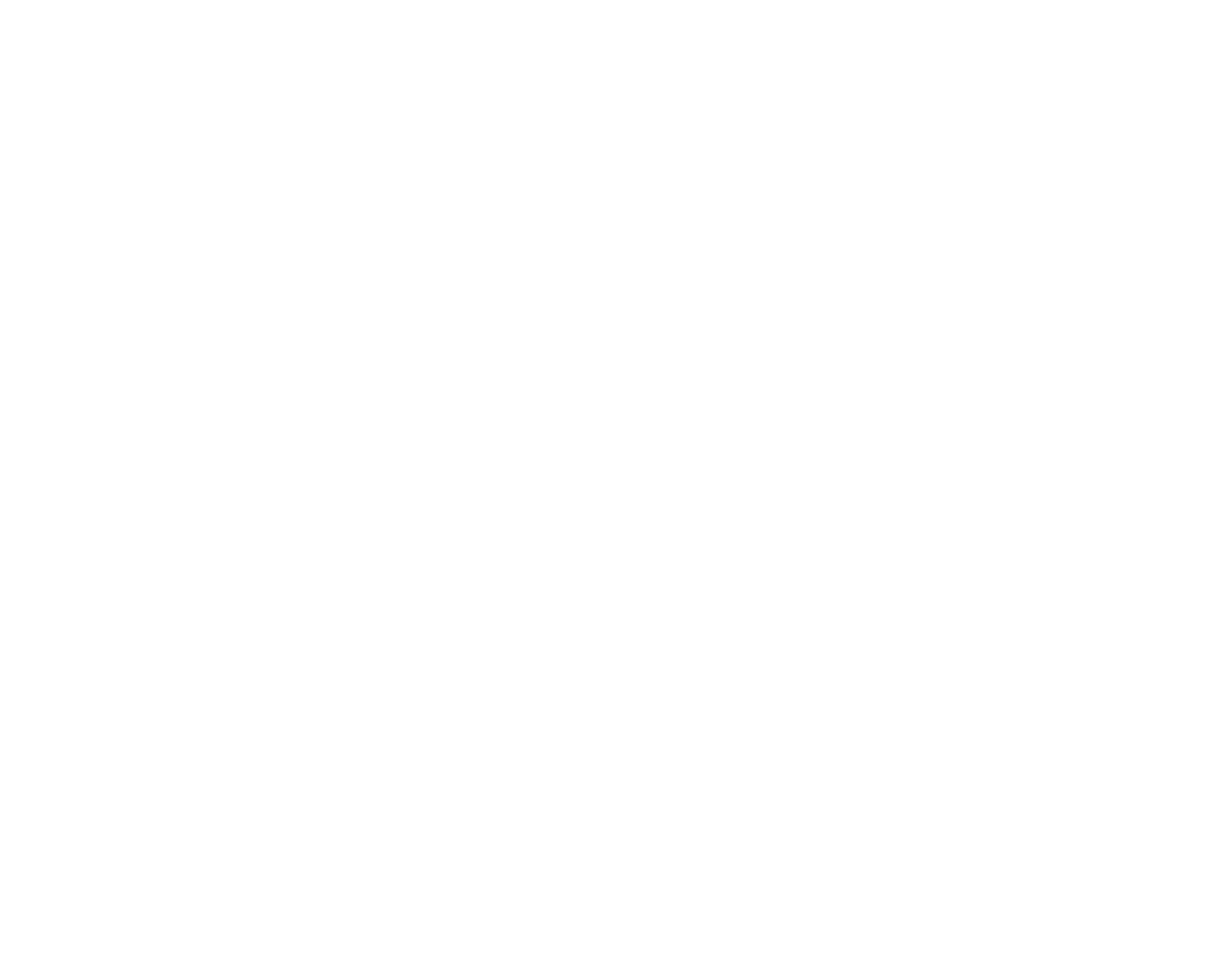|                    | <b>Licence Business Name</b>                               | <b>Address</b>                                     | <b>Licence Type/Sub</b>         |                                         | Phone            |      | Fax                     |            |
|--------------------|------------------------------------------------------------|----------------------------------------------------|---------------------------------|-----------------------------------------|------------------|------|-------------------------|------------|
| 10 554758          | Arevalo Dezigner's Eyewear                                 | 6140 Nanika Cr Richmond BC V7C 2W5                 | Service Use                     | Home Occupation                         | (604) 447-3981   | Work | (604) 451-7411 Fax      |            |
| 10 554620          | <b>Climate Aire Mechanical</b><br>Contracting              | 4170 STILL CREEK DR UNIT 243 BURNABY BC V5C<br>6C6 | Service Use                     | <b>Plumbing Contractor</b>              | (604) 918-4251   |      | Work (604) 800-8324 Fax |            |
| 10 554458          | Deemo Home Improvement<br>Services                         | 4711 GARRY ST UNIT 208 DELTA BC V4K 3Z6            | Service Use                     | <b>General Contractor</b>               | (604) 836-8994   | Work |                         | <b>Hom</b> |
| 10 554279          | Mary S Stewart Law Corporation                             | 12011 3rd Ave Richmond BC V7E 3K1                  | Service Use                     |                                         | (604) 241-2855   |      | Work (604) 241-2866 Fax |            |
| 10 548605          | <b>TCE Stone</b>                                           | 2771 Viscount Way Unit 120 Richmond BC V6V 2X4     | Mercantile Use                  | <b>Wholesale Trading</b>                | (604) 232-0068   |      | Work (604) 232-0073 Fax |            |
| 10 517267          | Accent Moving & Storage                                    | 4751 Shell Rd Unit 14 Richmond BC V6X 3H4          | Service Use                     |                                         | (778) 887-3790   | Work |                         | Hom        |
| 10 554818          | Pooped-Out Pups                                            | 2426 BIRCH ST VANCOUVER BC V6H 3X9                 | Service Use                     | Professional Dog<br>Walker              | (604) 727-8595   | Work |                         | <b>Hom</b> |
| <b>Issue Date:</b> |                                                            | 6-Dec-10                                           |                                 |                                         |                  |      |                         |            |
| 10 555059          | Carmen Chan                                                | 6020 Tranquille PI Richmond BC V7C 2T1             | Service Use                     | Home Occupation                         | (778) 323-0078   | Work |                         | <b>Hom</b> |
| 10 555265          | Able Doug Cleaning &<br>Maintenance                        | 9260 Pauleshin Cr Richmond BC V7E 6P2              | Service Use                     | Home Occupation                         | (778) 389-9698   |      | Work (604) 448-8863 Fax |            |
| 10 555292          | Keystone Electric Ltd                                      | 53A FAWCETT RD COQUITLAM BC V3K 6V2                | Service Use                     | <b>Electrical Contractor</b>            | (604) 522-1500   |      | Work (604) 522-1501 Fax |            |
| 10 555270          | Roderick S Henderson Law<br>Corporation                    | 12011 3rd Ave Richmond BC V7E 3K1                  | Service Use                     |                                         | (604) 241-2855   |      | Work (604) 241-2866 Fax |            |
| 10 555249          | <b>Right Step Flooring</b>                                 | 7131 Marrington Rd Richmond BC V7C 1V4             | Service Use                     | <b>General Contractor</b>               | (778) 386-8450   | Work |                         | <b>Hom</b> |
| 10 550748          | <b>Living Health</b>                                       | 6033 London Rd Unit 103 Richmond BC V7E 0A7        | Service Use                     |                                         | (604) 277-0307   | Work | (604) 277-0306          | Fax        |
| 10 550096          | <b>Silver Networks</b>                                     | 13986 Cambie Rd Unit 215 Richmond BC V6V 2K3       | Service Use                     |                                         | (604) 612-5506   | Work |                         | Hom        |
| 10 523429          | Signworld Enterprises Ltd                                  | 13986 Cambie Rd Unit 218 Richmond BC V6V 2K3       | Industrial/Manufacturing<br>Use |                                         | (604) 304-3323   | Work |                         | Hom        |
| 10 539816          | Swali Enterprises (1974) Inc                               | 12851 Clarke PI Unit 170 Richmond BC V6V 2H9       | Service Use                     |                                         | (604) 278-7341   | Work | (604) 278-6445 Fax      |            |
| 10 555279          | Diamond Parking/DPS Parking<br>#4778                       | 5751 Cedarbridge Way Richmond BC V6X 2A8           | Service Use                     | Parking Enforcement<br><b>Business</b>  | (604) 681-8797   | Work | (604) 684-0329 Fax      |            |
| 10 530083          | <b>TLA Logistics Ltd</b>                                   | 13986 Cambie Rd Unit 218 Richmond BC V6V 2K3       | Service Use                     |                                         | (604) 270-2064   |      | Work (604) 270-2044 Fax |            |
| 10 554781          | Runy Technology Group Inc                                  | 10451 Shellbridge Way Unit 150 Richmond BC V6X 2W8 | Service Use                     |                                         | (604) 616-9822   | Work |                         | Hom        |
| <b>Issue Date:</b> |                                                            | 7-Dec-10                                           |                                 |                                         |                  |      |                         |            |
| 10 555267          | Unico Home Care Services Ltd                               | 6613 138 ST UNIT 19 SURREY BC V3W 5G7              | Service Use                     |                                         | (604) 710-5681   |      | Work (604) 590-4877 Fax |            |
| 10 554275          | Mian Punjab Say Catering                                   | 7686 Shackleton Dr Richmond BC V7C 5H1             | Assembly Use Group 1            | <b>Food Catering</b>                    | (778) 386-9563   | Work |                         |            |
| <b>Issue Date:</b> |                                                            | 8-Dec-10                                           |                                 |                                         |                  |      |                         |            |
| 10 555621          | <b>Coastal Fruit Company</b>                               | 4840 Miller Rd Richmond BC V7B 1K7                 | Service Use                     |                                         | (604) 244-9966   |      | Work (604) 244-9696 Fax |            |
| 10 542548          | S2W Hair Salon                                             | 8788 McKim Way Unit 2230 Richmond BC V6X 4E2       | Service Use                     |                                         | (604) 233-9266   |      | Work (604) 415-9023 Fax |            |
| 10 549591          | <b>HKCC Foot Place Ltd</b>                                 | 8380 Lansdowne Rd Unit 120 Richmond BC V6X 3M6     | Service Use                     | <b>Therapeutic Touch</b><br>I reatments | (604) 616-6169   | Work |                         | Hom        |
| <b>Issue Date:</b> |                                                            | 9-Dec-10                                           |                                 |                                         |                  |      |                         |            |
| 10 555387          | LC Marble & Ceramics Ltd                                   | 11831 Seacliff Rd Richmond BC V7A 3J6              | Service Use                     | <b>General Contractor</b>               | (604) 278-5463   |      | Work (604) 278-5463 Fax |            |
| 10 555703          | Westphalia Roofing                                         | 8380 Jones Rd Unit 111 Richmond BC V6Y 1L6         | Service Use                     | <b>General Contractor</b>               | (778) 297-4551   | Work |                         | Hom        |
| 10 555699          | Yan Yau Kam                                                | 8280 No 5 Rd Richmond BC V6Y 2V4                   | Service Use                     | Home Occupation                         | (604) 782-3863   | Work |                         | Hom        |
| 10 526169          | Ada Computer Ltd                                           | 13988 Cambie Rd Unit 328 Richmond BC V6V 2K4       | Service Use                     |                                         | (604) 632-0138   |      | Work (604) 632-0128 Fax |            |
| 10 555578          | <b>Green City Builders</b>                                 | 2236 E PENDER ST VANCOUVER BC V5L 1X4              | Service Use                     | <b>General Contractor</b>               | $(604)$ 418-0803 |      | Work (604) 566-0750 Fax |            |
| 10 555743          | <b>Anderson Construction</b><br><b>Management Services</b> | 11782 80A AVE DELTA BC V4C 7T9                     | Service Use                     | <b>General Contractor</b>               | (778) 837-6723   | Work |                         | Hom        |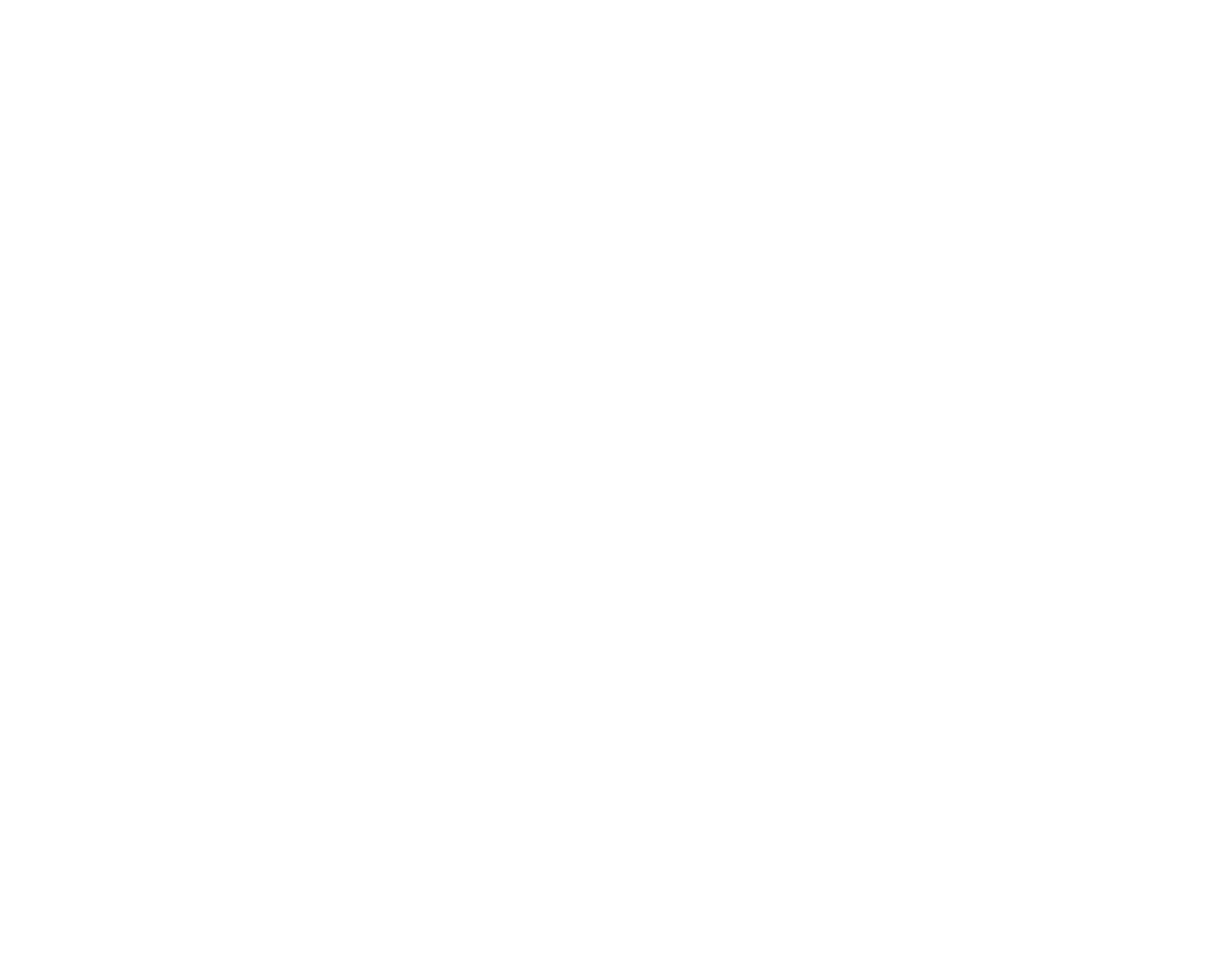|                    | Licence Business Name                                      | <b>Address</b>                                     | <b>Licence Type/Sub</b> |                                                    | <b>Phone</b>                           |      | Fax                       |            |
|--------------------|------------------------------------------------------------|----------------------------------------------------|-------------------------|----------------------------------------------------|----------------------------------------|------|---------------------------|------------|
| 10 555439          | China Holdings Ltd                                         | 4071 Dallyn Rd Richmond BC V6X 2S5                 | Service Use             | <b>General Contractor</b>                          | (604) 728-5651                         |      | Work (604) 728-5651 Cellu |            |
| 10 555343          | <b>Rufus Enterprises</b>                                   | 2229 CLARKE ST PORT MOODY BC V3H 1Y6               | Service Use             | <b>General Contractor</b>                          | (604) 329-3243                         |      | Work (604) 936-6381 Fax   |            |
| 10 555218          | Deep Fried Mobile                                          | 8700 McKim Way Unit 1001 Richmond BC V6X 4A5       | Mercantile Use          | <b>Retail Trading</b>                              | (604) 338-8563                         | Work |                           | Hom        |
| 10 553079          | <b>Floor Covering International</b>                        | 11786 River Rd Unit 114 Richmond BC V6X 3Z3        | Mercantile Use          | <b>Wholesale Trading</b>                           | (604) 338-8291                         |      | Work (604) 565-0345 Fax   |            |
| 10 526170          | <b>Brella Wireless Inc</b>                                 | 13988 Cambie Rd Unit 328 Richmond BC V6V 2K4       | Service Use             |                                                    | 18664382395                            |      | Work 18664382395          | Fax        |
| 10 526150          | Vertical Technology Inc                                    | 13988 Cambie Rd Unit 328 Richmond BC V6V 2K4       | Service Use             |                                                    | $(604) 866 - 6698$                     |      | Work (604) 221-8313 Fax   |            |
| 10 524931          | Flora Design Landscaping &<br>Maintenance Inc              | 5930 No 6 Rd Unit 302 Richmond BC V6V 1Z1          | Service Use             | <b>General Contractor</b>                          | (604) 727-3048                         |      | Work (604) 598-9397 Fax   |            |
| 10 551 695         | Li's Metal Product Ltd                                     | 6711 Elmbridge Way Unit 110 Richmond BC V7C 4N1    | Mercantile Use          | <b>Wholesale Trading</b>                           | (778) 995-6718                         | Work |                           | Hom        |
| <b>Issue Date:</b> |                                                            | 10-Dec-10                                          |                         |                                                    |                                        |      |                           |            |
| 10 555221          | Lydia Fashion Ltd                                          | 4151 Hazelbridge Way Unit 2400 Richmond BC V6X 4J7 | Mercantile Use          | <b>Retail Trading</b>                              | (778) 883-7399                         | Work |                           | <b>Hom</b> |
| 10 555886          | Sidcon Development Ltd                                     | 6061 NEVILLE ST BURNABY BC V5J 2J5                 | Service Use             | <b>General Contractor</b>                          | (604) 551-7454                         | Work |                           | Hom        |
| 10 541846          | Bell's Bake Shop                                           | 12211 1st Ave Unit 110 Richmond BC V7E 3M3         | Assembly Use Group 1    | <b>Food Service</b><br>Establishment, Take-<br>Out | (604) 727-7842                         | Work |                           | Hom        |
| 10 555388          | Mayan Imports                                              | 5811 Cooney Rd Unit 305 Richmond BC V6X 3M1        | Service Use             |                                                    | (604) 207-7770                         | Work |                           | Hom        |
| 10 555960          | The Cellar                                                 | 3880 Grant McConachie Way Richmond BC V7B 0A5      | Mercantile Use          | <b>Retail Trading</b>                              | (604) 273-1708                         |      | Work (604) 273-1793 Fax   |            |
| 10 545382          | Western Rice Mills Ltd                                     | 6231 Westminster Hwy Richmond BC V7C 4V4           | Mercantile Use          | <b>Wholesale Trading</b>                           | (604) 321-0338                         |      | Work (604) 321-0331 Fax   |            |
| 10 530887          | <b>Golden Town Sunglasses</b>                              | 5300 No 3 Rd Space 30 Richmond BC V6X 2X9          | Mercantile Use          | <b>Retail Trading</b>                              | (778) 991-6557                         | Work |                           | Hom        |
| 10 549062          | Atlantic (HS) Financial Corp                               | 8877 Odlin Cr Unit 200 Richmond BC V6X 3Z7         | Service Use             |                                                    | (604) 908-9783                         |      | Work (604) 718-8899 Fax   |            |
| 10 549284          | <b>SNA Educational Group</b>                               | 8877 Odlin Cr Unit 240 Richmond BC V6X 3Z7         | Service Use             |                                                    | (778) 297-5593                         |      | Work (778) 297-5578 Fax   |            |
| <b>Issue Date:</b> |                                                            | 13-Dec-10                                          |                         |                                                    |                                        |      |                           |            |
| 10 555996          | Wise Airconditioning &<br><b>Refrigeration Service Ltd</b> | 4633 54TH ST DELTA BC V4K 3T3                      | Service Use             | <b>Gas Contractor</b>                              | (604) 946-1221                         | Work |                           | Hom        |
| 10 556000          | <b>Athletic Edge Training Company</b>                      | 7591 MINSTER DR E NORTH DELTA BC V4L 6Z5           | Service Use             |                                                    | (778) 227-7018                         | Work |                           | Hom        |
| 10 556003          | <b>Airport Fabricare Cleaners</b>                          | 3880 Grant McConachie Way Richmond BC V7B 0A5      | Service Use             |                                                    | (604) 207-1621                         | Work |                           | Hom        |
| 10 556017          | Airport Rehabilitation and<br>Wellness                     | 3880 Grant McConachie Way Richmond BC V7B 0A5      | Service Use             |                                                    | (778) 773-1729                         | Work |                           | Hom        |
| <b>Issue Date:</b> |                                                            | 14-Dec-10                                          |                         |                                                    |                                        |      |                           |            |
| 10 556125          | <b>Dynamic Kinetics</b>                                    | 4004 W 32ND AVE VANCOUVER BC V6S 1Z6               | Service Use             |                                                    | (604) 207-6900                         |      | Work (604) 207-8400 Fax   |            |
| 10 556141          | <b>Dolphin Ventures Corp</b>                               | 5280 Merganser Dr Richmond BC V7E 3W6              | Service Use             | <b>General Contractor</b>                          | (604) 765-0172                         |      | Work (604) 295-4994 Fax   |            |
| <b>Issue Date:</b> |                                                            | 16-Dec-10                                          |                         |                                                    |                                        |      |                           |            |
| 10 556658          | Supergeek Computer Services<br>Ltd                         | 9731 Sealily PI Richmond BC V7A 3Y1                | Service Use             | Home Occupation                                    | (604) 321-8324 Work (604) 630-7300 Fax |      |                           |            |
| 10 556659          | JQ Mechanical Corporation                                  | 4547 256TH AVE ALDERGROVE BC V4W 1E5               | Service Use             | <b>Plumbing Contractor</b>                         | (604) 607-0795                         |      | Work (604) 326-6002 Fax   |            |
| 10 556642          | Xianyong Lin                                               | 4030 OXFORD ST COQUITLAM BC V3B 4E9                | Service Use             | <b>Electrical Contractor</b>                       | $(604)$ 588-5526                       |      | Work (604) 588-5527 Fax   |            |
| 10 55 61 57        | H B N Gift Shop                                            | 5300 No 3 Rd Richmond BC V6X 2X9                   | Mercantile Use          | <b>Retail Trading</b>                              | (778) 318-1882                         | Work |                           | Hom        |
| 10 55 6618         | Legacy Park Lands Ltd                                      | 4540 Agar Dr Richmond BC V7B 1A3                   | Service Use             |                                                    | (604) 241-0700                         |      | Work (604) 241-0722 Fax   |            |
| 10 556698          | M & G Office Coffee                                        | 3820 Shuswap Ave Richmond BC V7E 2B1               | Service Use             | Home Occupation                                    | (604) 307-6374                         | Work |                           | Hom        |
| 10 552745          | International Remittance Canada<br>Ltd (IREMIT)            | 8132 Park Rd Richmond BC V6Y 1T1                   | Service Use             |                                                    | (604) 733-3631                         |      | Work (604) 733-3633 Fax   |            |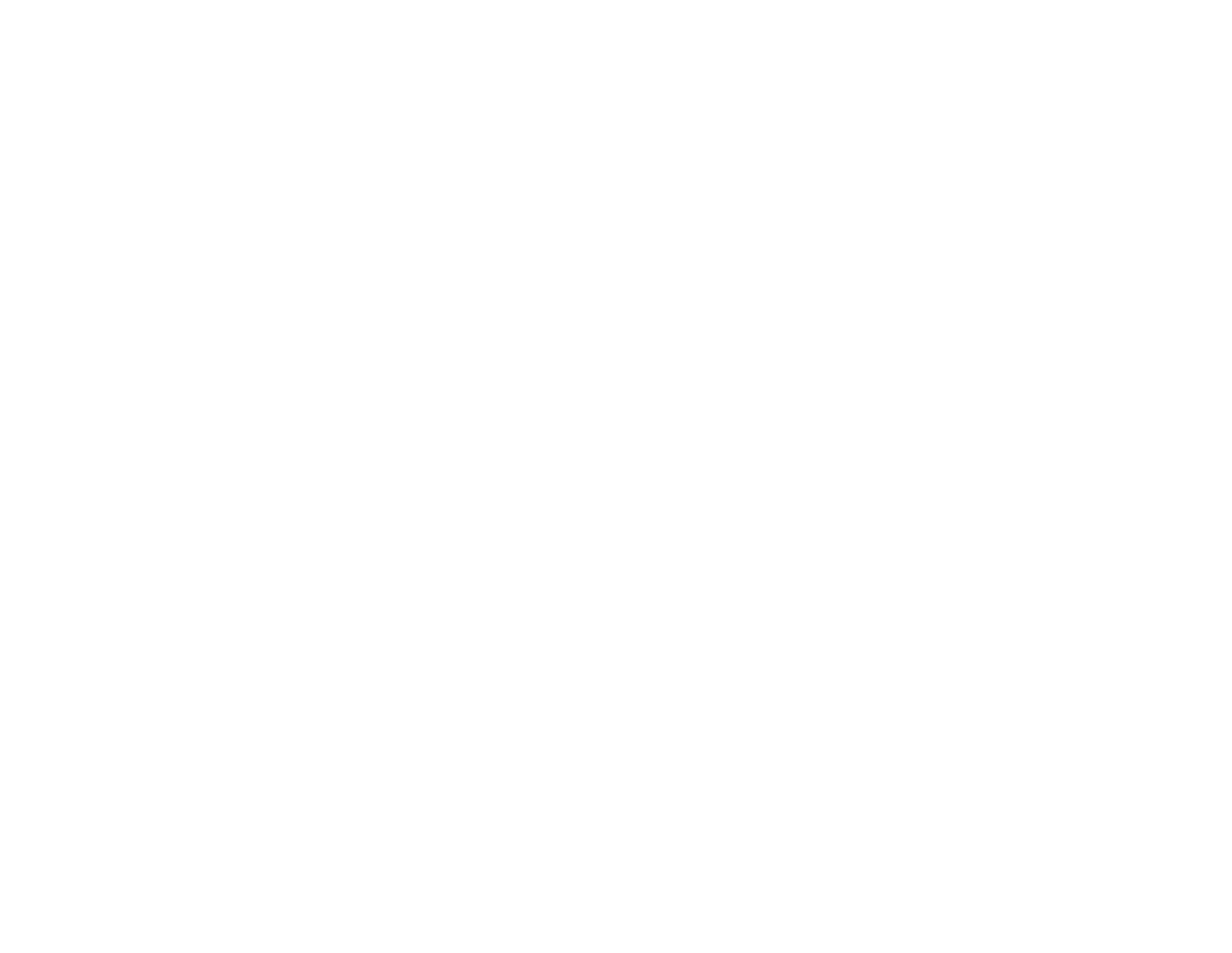|                    | Licence Business Name                                        | <b>Address</b>                                         | <b>Licence Type/Sub</b> |                            | Phone            |      | Fax                     |     |
|--------------------|--------------------------------------------------------------|--------------------------------------------------------|-------------------------|----------------------------|------------------|------|-------------------------|-----|
| <b>Issue Date:</b> |                                                              | 20-Dec-10                                              |                         |                            |                  |      |                         |     |
| 10 556198          | From The Heart Pet Services                                  | 858 E 31ST AVE VANCOUVER BC V5V 2X1                    | Service Use             | Professional Dog<br>Walker | (604) 803-6346   | Work |                         | Hom |
| 10 556420          | Italkbb                                                      | 5300 No 3 Rd Richmond BC V6X 2X9                       | Mercantile Use          | <b>Retail Trading</b>      | (604) 800-2252   |      | Work (604) 303-6669 Fax |     |
| 10 556980          | <b>Thomas Bradley Construction</b>                           | 15959 82 AVE UNIT 45 SURREY BC V4N 0R2                 | Service Use             | <b>General Contractor</b>  | (604) 597-6872   |      | Work (604) 597-6872 Fax |     |
| <b>Issue Date:</b> |                                                              | 21-Dec-10                                              |                         |                            |                  |      |                         |     |
| 10 557239          | K Y Trading                                                  | 11393 Steveston Hwy Unit 27 Richmond BC V7A 1N8        | Service Use             | Home Occupation            | (778) 859-4330   |      | Work (604) 279-1823 Fax |     |
| 10 556982          | <b>Operations Experts Consulting</b><br>and Training Inc     | 22320 McLean Ave Richmond BC V6V 2P3                   | Service Use             | Home Occupation            | (604) 379-8530   |      | Work (604) 540-6974 Fax |     |
| 10 557018          | Hope Trading Co Ltd                                          | 6133 Buswell St Unit 803 Richmond BC V6Y 0B2           | Service Use             |                            | (604) 303-9870   |      | Work (604) 303-9870 Fax |     |
| 10 557038          | <b>Pilgrim Painting Ltd</b>                                  | 4340 Steveston Hwy Unit 36 Richmond BC V7E 4M5         | Service Use             | <b>General Contractor</b>  | (604) 722-7087   |      | Work (604) 241-9156 Fax |     |
| 10 557280          | Hudson New #977                                              | 3880 Grant McConachie Way Richmond BC V7B 0A5          | Mercantile Use          | Retail Trading             | (604) 214-0560   | Work |                         | Hom |
| 10 557121          | Royal Pacific Plumbing &<br>Heating Ltd                      | 7761 6TH ST BURNABY BC V3N 3M9                         | Service Use             | <b>Plumbing Contractor</b> | (778) 397-8002   |      | Work (778) 397-1780 Fax |     |
| 10 557205          | Chen's Tax & Accounting                                      | 6491 Azure Rd Richmond BC V7C 2S1                      | Service Use             | Home Occupation            | (778) 297-8022   | Work |                         |     |
| 10 55 6959         | Xingzhi Education                                            | 5700 Arcadia Rd Unit 207 Richmond BC V6X 2G9           | Service Use             | Home Occupation            | (778) 926-5891   | Work |                         | Hom |
| 10 545637          | <b>Memory Express Computer</b><br>Products Inc               | 4975 No 3 Rd Richmond BC V6X 2C3                       | Service Use             |                            | (604) 304-0200   | Work |                         | Hom |
| 10 557198          | <b>Cressey Construction Corp</b>                             | 925 GEORGIA ST VANCOUVER BC V6C 3L2                    | Service Use             | <b>General Contractor</b>  | (604) 688-1256   |      | Work (604) 683-7690 Fax |     |
| 10 521013          | New Level Personal Training &<br><b>Athlete Conditioning</b> | 12191 Hammersmith Way Unit 2135 Richmond BC V7A<br>5H2 | Assembly Use Group 3    | <b>Health Studio</b>       | (604) 916-7985   | Work |                         | Hom |
| 10 556858          | Vina Aluminum Welding                                        | 12740 Trites Rd Richmond BC V7E 3R8                    | Service Use             |                            | (604) 809-6147   | Work |                         | Hom |
| 10 556841          | Kar Wrap Vancouver                                           | 8831 Minler Rd Richmond BC V7C 3V1                     | Service Use             | Home Occupation            | (778) 881-0199   | Work |                         | Hom |
| 10 556722          | <b>Kodikat Services</b>                                      | 3246 Georgia St Richmond BC V7E 2R3                    | Service Use             | Home Occupation            | (778) 882-9201   | Work |                         | Hom |
| 10 55 6720         | <b>Twin Property Management</b><br>Services                  | 6888 Alderbridge Way Unit 101 Richmond BC V6X 0A7      | Service Use             | Home Occupation            | (604) 248-6155   |      | Work (604) 233-1893 Fax |     |
| 10 552540          | Stevestons Nails - Spa                                       | 3891 Chatham St Unit 4 Richmond BC V7E 2Z6             | Service Use             |                            | (604) 284-5178   | Work |                         | Hom |
| 10 545628          | Memory Express Computer<br>Products Inc                      | 4975 No 3 Rd Richmond BC V6X 2C3                       | Mercantile Use          | <b>Retail Trading</b>      | (604) 304-0200   | Work |                         | Hom |
| 10 530662          | <b>Dollar Giant</b>                                          | 4951 No 3 Rd Richmond BC V6X 2C3                       | Mercantile Use          | <b>Retail Trading</b>      | (604) 821-9905   |      | Work (604) 913-3138 Fax |     |
| 10 55 6908         | R T Painting                                                 | 27419 32 AVE ALDERGROVE BC V4W 3J3                     | Service Use             | <b>General Contractor</b>  | (604) 992-6585   |      | Work (604) 856-7388 Fax |     |
| 10 553043          | Pearle #9895                                                 | 11700 Steveston Hwy Unit 110 Richmond BC V7A 1N6       | Mercantile Use          | <b>Retail Trading</b>      | (513) 765-3088   |      | Work (513) 492-3088 Fax |     |
| <b>Issue Date:</b> |                                                              | 22-Dec-10                                              |                         |                            |                  |      |                         |     |
|                    | 10 557520 Prabh Construction Ltd                             | 6099 132 ST SURREY BC V3W 1M9                          | Service Use             | <b>General Contractor</b>  | (604) 825-4068   |      | Work (604) 507-3286 Fax |     |
|                    | 10 557518 Evgeny Detkov                                      | 8511 Ackroyd Rd Unit 224 Richmond BC V6X 3E7           | Service Use             | <b>General Contractor</b>  | (778) 317-5418   | Work |                         | Hom |
| 10 557400          | Natural Performance Products<br>Ltd                          | 3680 Lamond Ave Richmond BC V7E 1C6                    | Service Use             | Home Occupation            | (604) 241-0575   |      | Work (604) 241-7701 Fax |     |
| 10 557360          | <b>Torra Enterprises Ltd</b>                                 | 5682 146TH ST SURREY BC V3S 2Z6                        | Service Use             | <b>Plumbing Contractor</b> | (604) 599-8724   |      | Work (604) 599-8479 Fax |     |
| 10 556084          | Han's Collection Ltd                                         | 4540 No 3 Rd Unit 1060 Richmond BC V6X 4E4             | Mercantile Use          | <b>Retail Trading</b>      | $(604)$ 618-6599 | Work |                         | Hom |
| 10 552909          | <b>Stepchild Snowboards</b>                                  | 11780 River Rd Unit 130 Richmond BC V6X 1Z7            | Mercantile Use          | <b>Wholesale Trading</b>   | (604) 276-9425   | Work |                         | Hom |
| 10 552583          | Linxus Travel Ltd                                            | 10451 Shellbridge Way Unit 112 Richmond BC V6X 2W8     | Service Use             | <b>Travel Agency</b>       | (604) 779-1923   | Work |                         | Hom |
| 10 557538          | Gr8 Demolition & Excavation Ltd                              | 7381 144A ST SURREY BC V3S 0M7                         | Service Use             | <b>General Contractor</b>  | (604) 715-1545   | Work |                         | Hom |
| 10 54 6526         | Vancouver Union Ergonomics<br>Clinic                         | 6970 No 3 Rd Richmond BC V6Y 2C5                       | Service Use             |                            | (604) 233-0040   |      | Work (604) 233-0060 Fax |     |